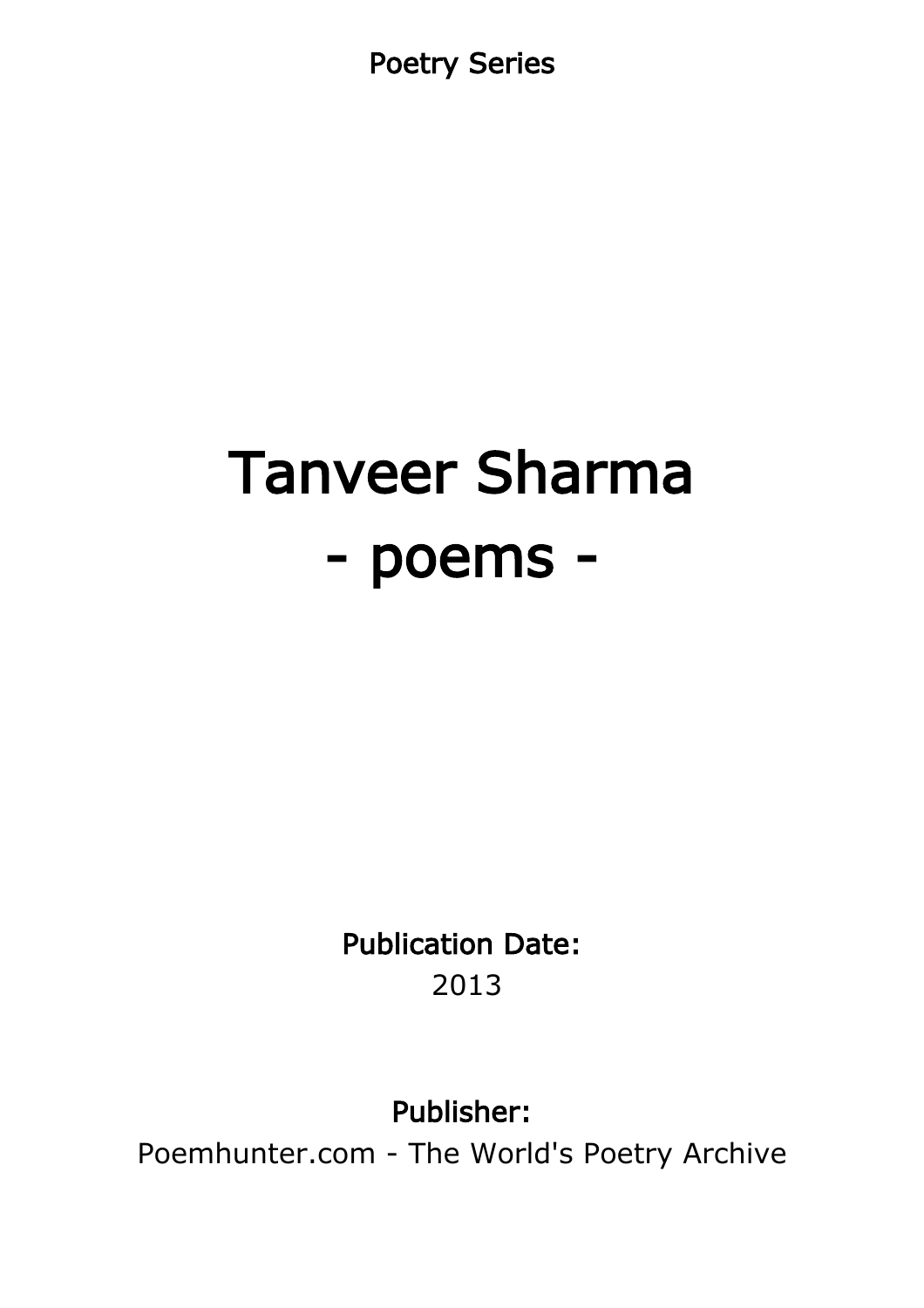# Tanveer Sharma(20.05.1991)

Before Introducing myself, I want to share my views:

Friends! Plannings are really not enough to bring any change. Actions must be taken. As, without Implementing actions, plannings are always futile.

Secondly, If you think, the track I follows is really wrong one then prove me wrong by following another path. I mean, If you want to see any change in any system then BE A CHANGE.

Thirdly, Don't judge the book by its cover. You must read it to understand. Same thing should be implemented by us for our surrounding and people.

Seriously, I think we should never say any kind of that thing which may hurt others. It may effect the person who is sensitive in nature.

Learning is a life long process. And experiences are always good Teachers.

So, This is Tanveer Sharma from Bathinda, Punjab(India) .I am a student of engineering in the stream of electronics and communications studying at yadavindra college of engineering, Talwandi sabo (Punjab) . I have been writing poems since 2002, when I was 11. As I belong to Punjab, So initially! I started writing in Punjabi Language and since 2008, I have been composing Poetry in English language as well. Mostly, I write on social awareness, surroundings, personal feelings and Imaginary poems. As I used to keep myself busy and I spend most of the time with my poems. Teachers and family have been most supportive with creative ideas.... and got inspiration for writing poems from my mom. I can say that writing ability travels in my blood.... I mostly wrote on social evils But since I joined AP, I started writing from the imagination to the love write.

For me, My teachers are 'the best' in the world. Because they encouraged me on the very step of talent, even when I didn't know the meaning of stage, dance, mike, confidence, audience. They taught me about all these in practical meaning. For me, My School Teacher Named 'Sarla Sharma' is my god of encouragement, confidence, talent, Suggestions, fun, sincerity, Dedication, Punctuality. I really Feel, If I was not able to get a guide in life like her, then I am sure that I could be on some different level of thinking.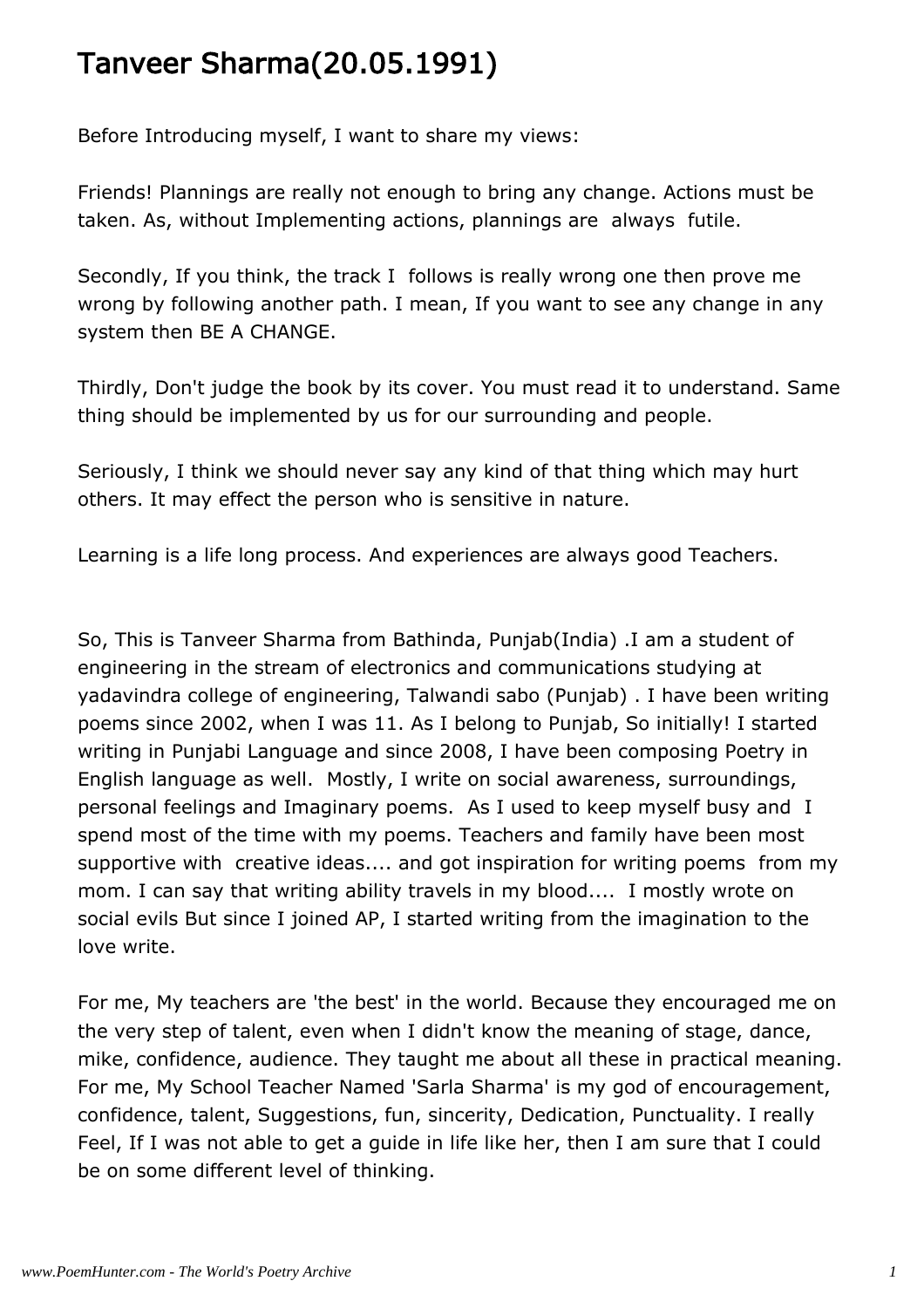And the most Important part in my life is of My mom-dad & little sis (Deepali) . Whenever I got imbalance in life's step, they hold me tightly & encouraged me. What to say about mom! My mom (Usha Sharma) is really an example for me of women empowerment. I don't know from where she got such strength to dedicate herself all the time for another. She is much appreciable for her deeds. As, she has donated blood for 15 times & organized many camps, awaking her students for dedicating themselves too for society, organizing a little center for educating poor children on her own level via students. She is my role model. & My Dad! (Ram Rachhpal) , he is so supportive on every level. He is more closer to me to share my talks & situations. He is a person with calm is also so sincere & a disciplined man at every step. He gives every little happiness to me & my family with surprises in various ways. He tries to create fun all around for making his surrounding happy. Lucky to have him as a Father.

Now time to introduce my Little Angel (My Sis - Deepali) . I feel, she is the naughtiest person on this land. She is so talented in the field of Dancing, Anchoring, in eating (Lolz) , in fighting () . But she is my Best friend with whom I share about all the things.

Moreover, another Vital part in my life is my 'College Friends.' They are really amazing. They taught me a lot about enjoyment, laugh, fun. & The most important thing is they always keep me with them as a little child. I shower my all anger on all of them but they are really so sweet, who calm me down in their way. I am very happy To have Apurva (Apple Angel) , Arshpreet (Aachhi) , Himanshu Khurana (Chhota bhai) , Khushbeen (Khushi) , Jaswinder (Babbu) , Harpreet (Charged Battery) , Dilpreet (Dilpreet) , Simrandeep (Sabby) , Thakur Navneet Singh (Ganda Dost) , Hemant Sahni (Hemant) , Sushant Sran (Chua) , Rishabh Kalia (Mr. Kalia) , Gurpreet (Chhamakchhalo) in my life. All are really so entertainig, Talented, Creative in different fields. They used to tease me for chocolates and on every moment. My words are lesser to praise my wonderful group. Smiles.

Thanking god for his all time support. He gave me worst situations to fight & made me winner in front of the worst. Reasons behind My Poetry are my feelings, social evils, daily experiences, my thoughts, my enjoyments, & my nature.

& With the help of writing, I realize that I am daily improving myself.... thank you all poets for being with me, for inspiring me and for pointing out my mistakes in compositions to help me improvement... This Tanveer Sharma really thank you all from the bottom of her heart..... god bless you all! And to all for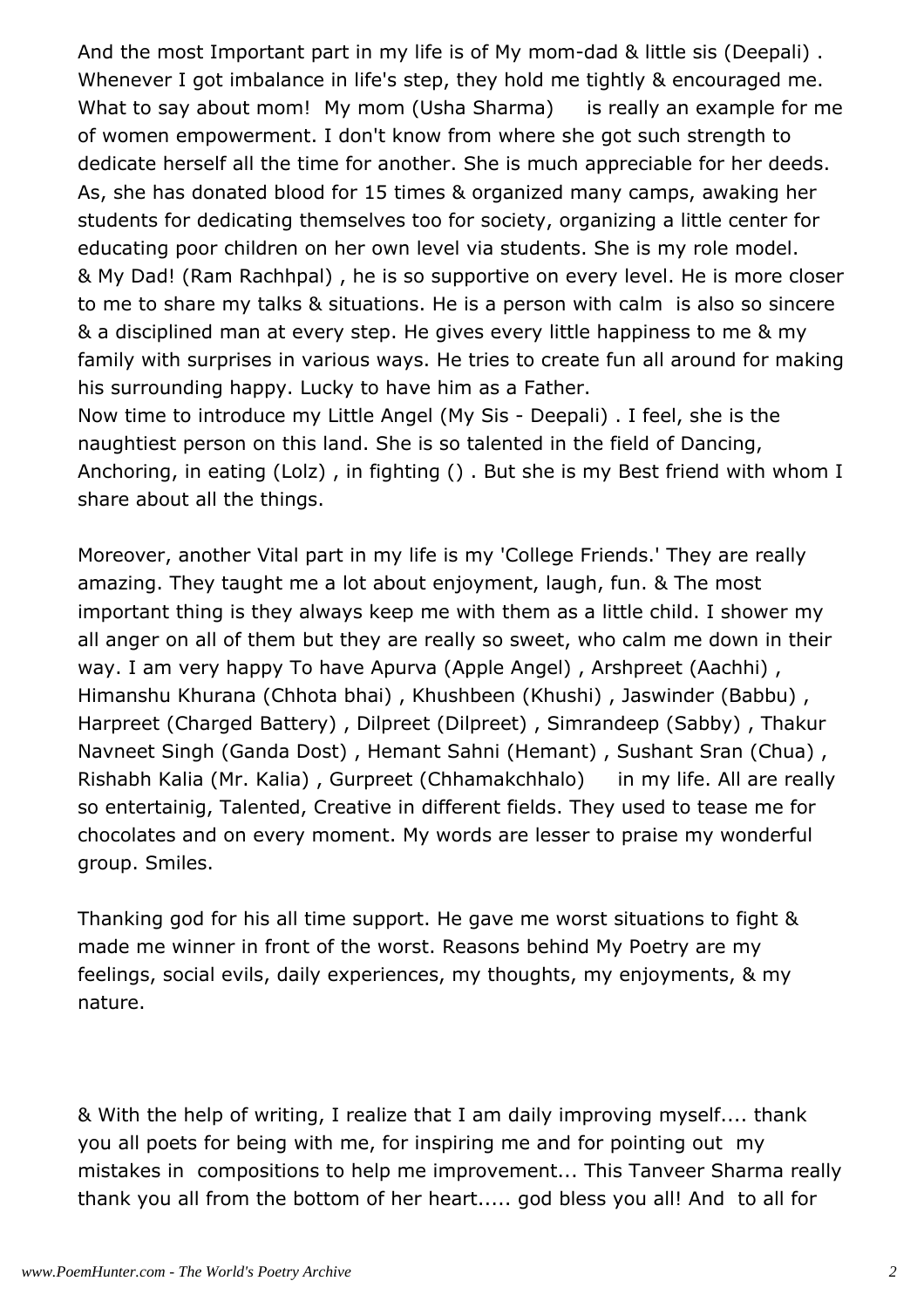spending your precious time with my poetry....And you can contact me on: chocolover1991@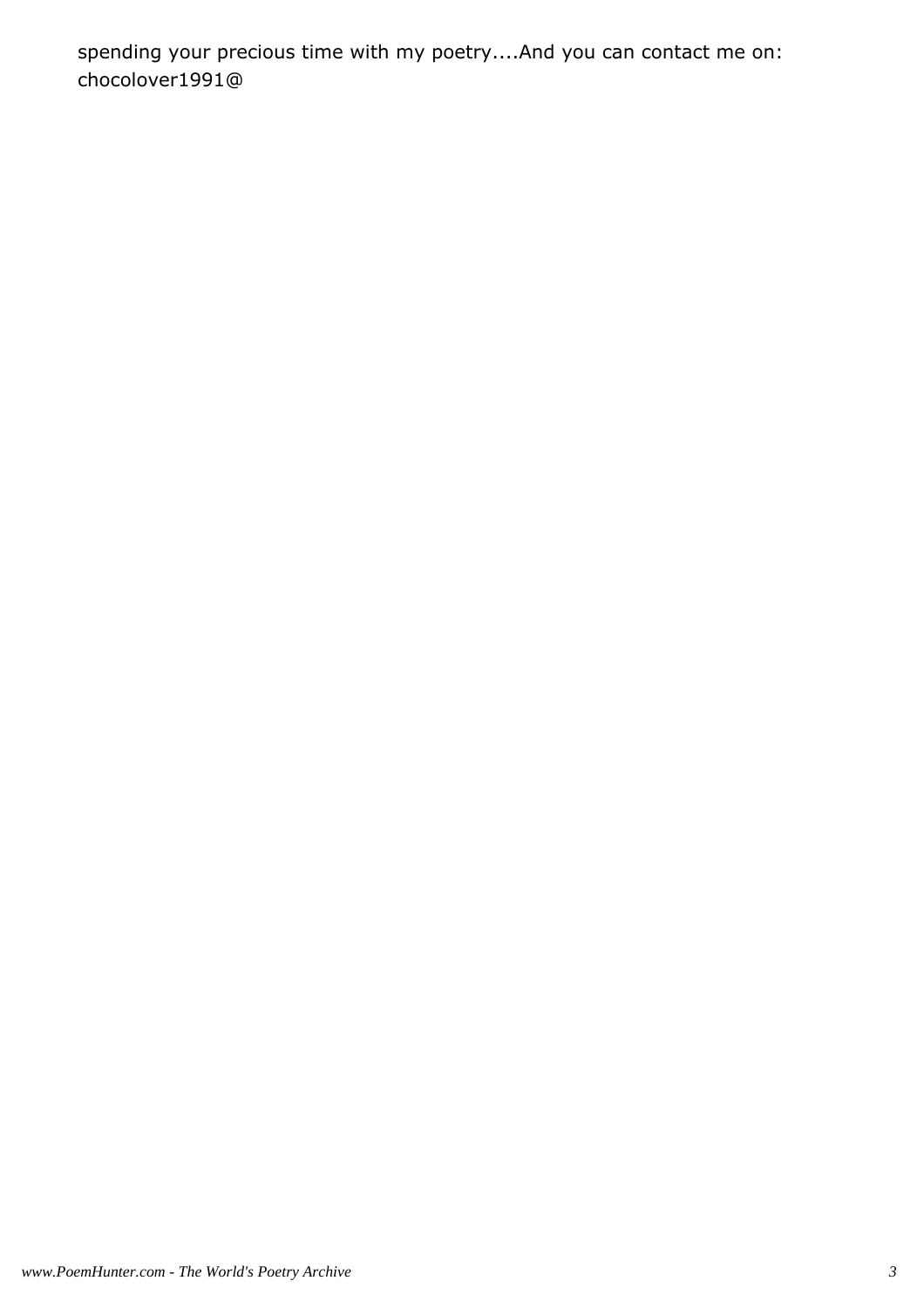# All Alone

Crying Loudly, Tears roll down, Heart in pain, Roughness in life, Feeling Alone, without you.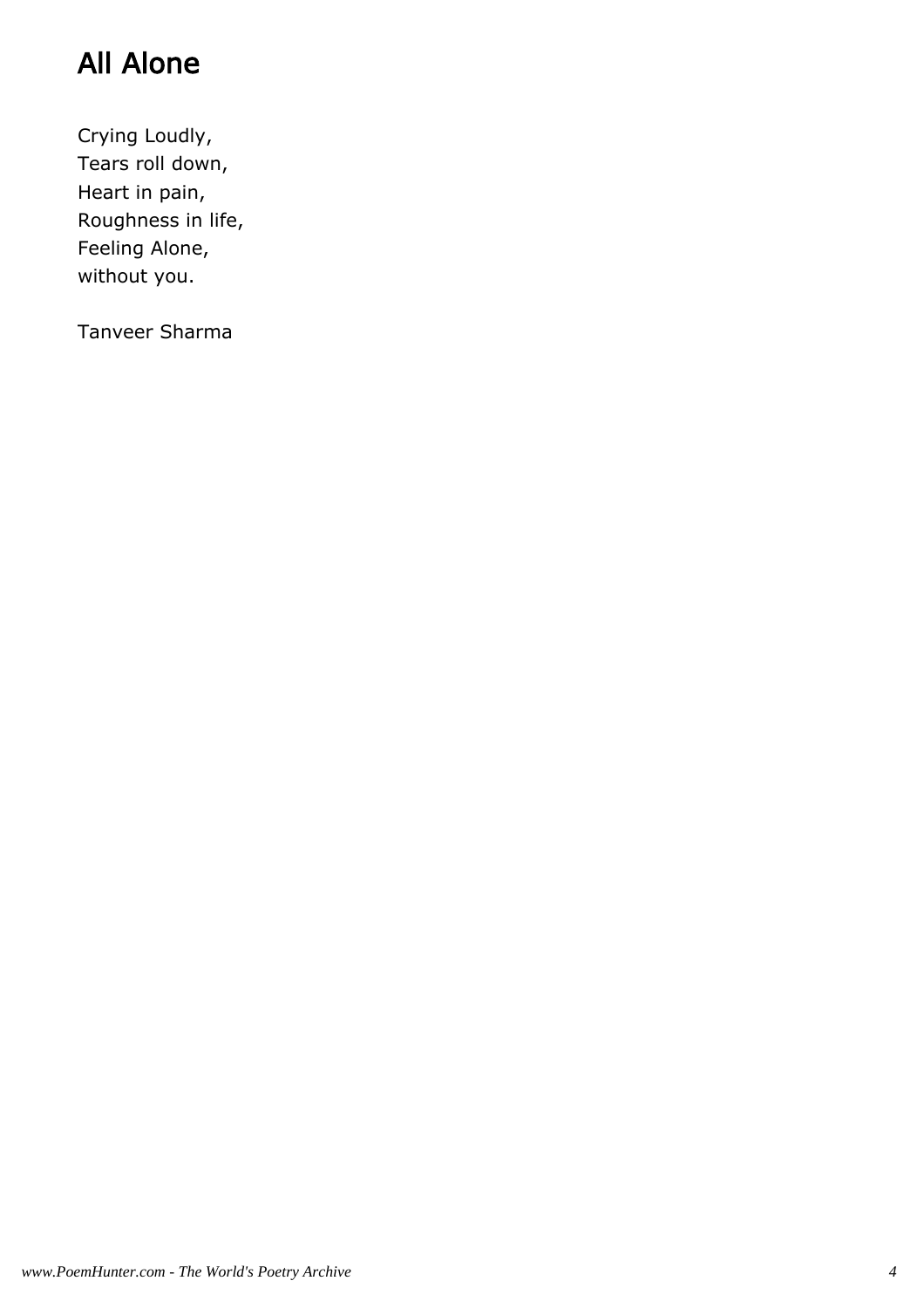# Angels

All angels are together,

praying to Jesus,

For altering human's weather.

As people don't feel happy,

in happiness of others,

Human feel even jealous,

from their sisters and brothers.

That is why these angels are all together,

To change such climate into peaceful weather.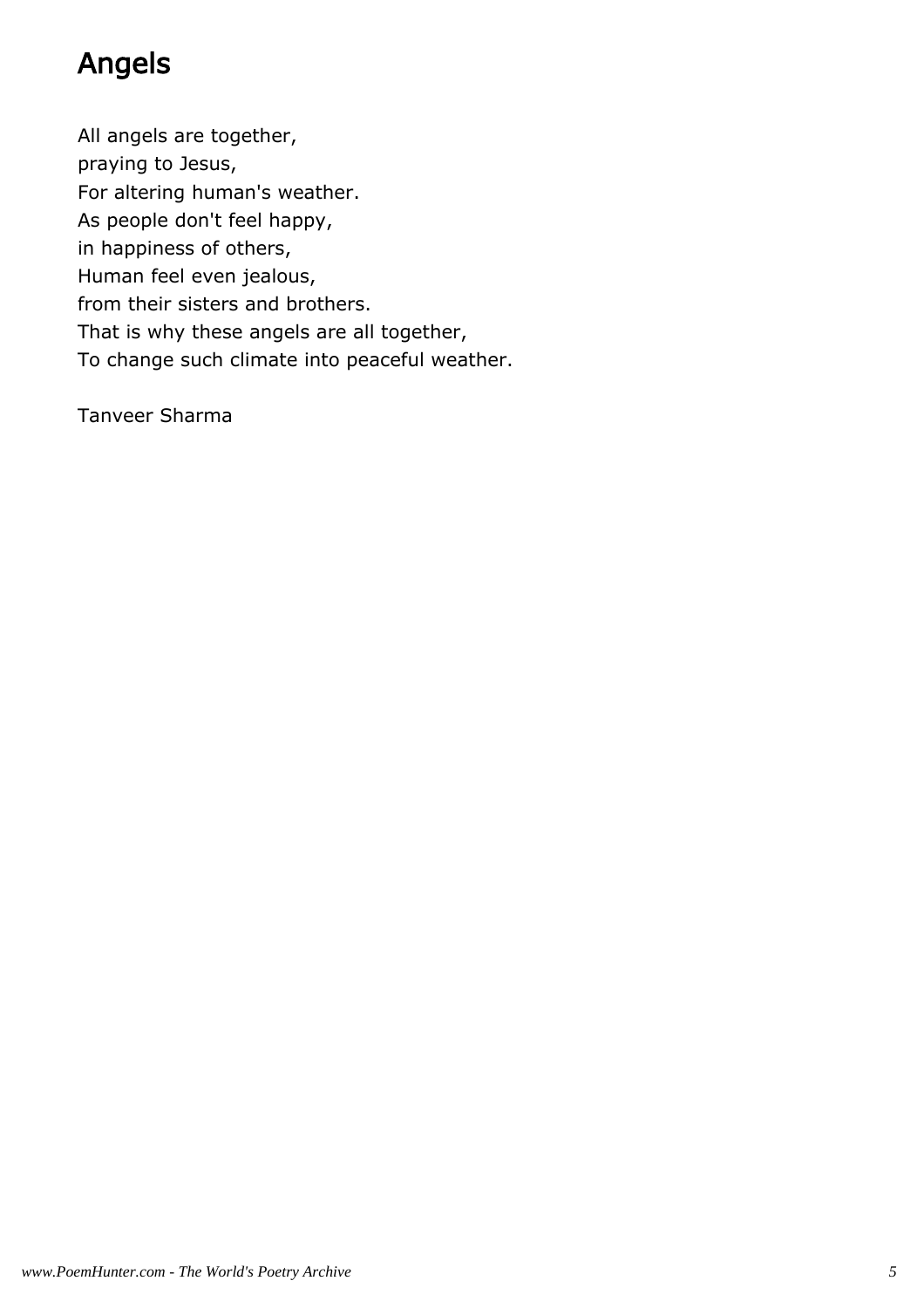#### Anger - A Fire

Anger - A fire, Immediate reaction to oppose the conspire. Burns my body and I become rude and fret, After getting high temper, there is no value of regret. Anger is a kind of poison, Spoils my life and denying every joy and fun. Oh fire! Oh anger! you are requested to stay away, And let me handle every situation in cool and calm way. As you always hurt people who are so close to me, Opposing you for finding happiness's key.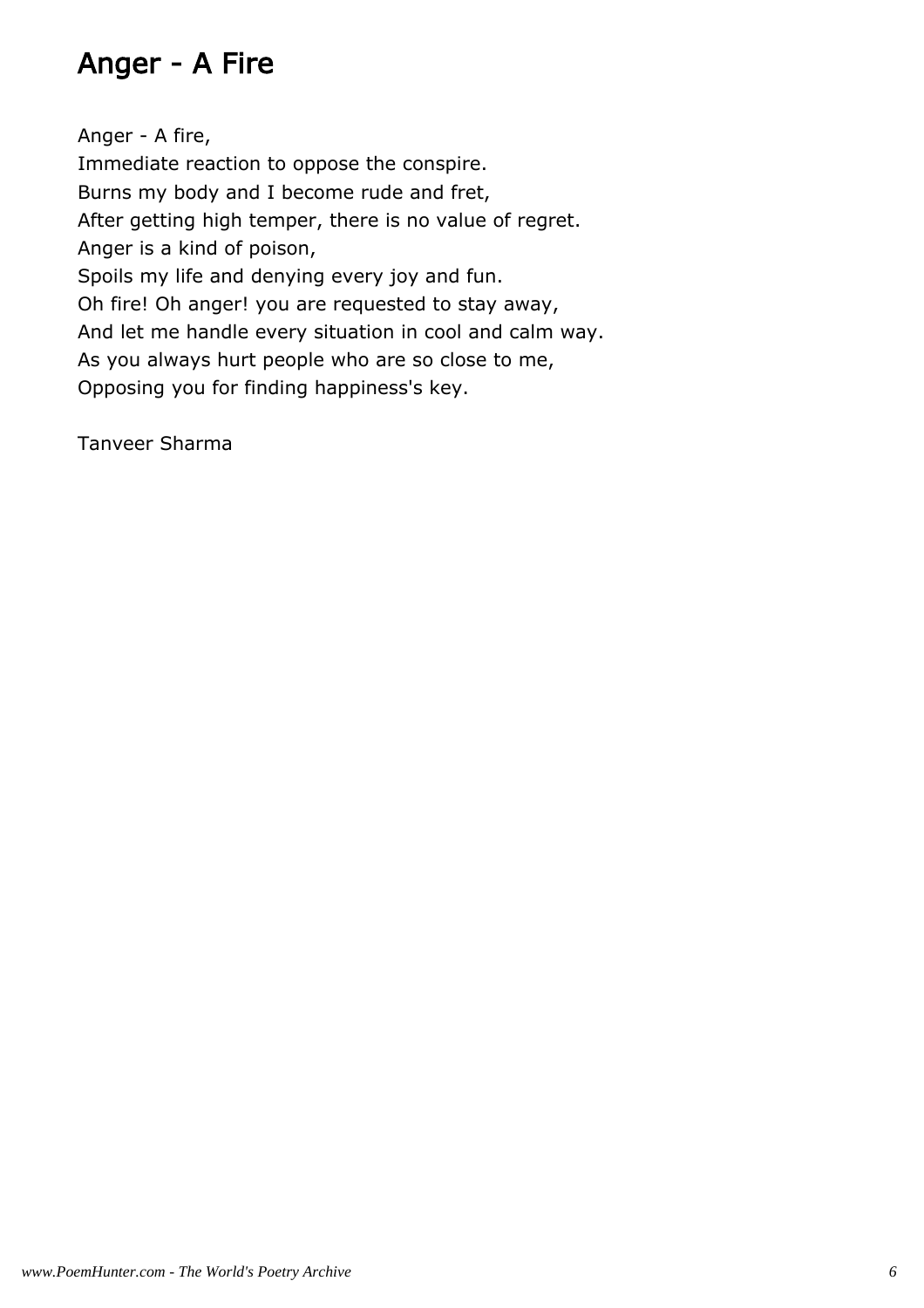#### Attraction

Faith and trust in your friendship, Grown up as tree's growth, Strongest in roots, Watering daily with sharing emotions, Enjoying its shade with lots of fun, Fruitful care attracted me completely, Attracted for being your friend, As you are really so protective with shade.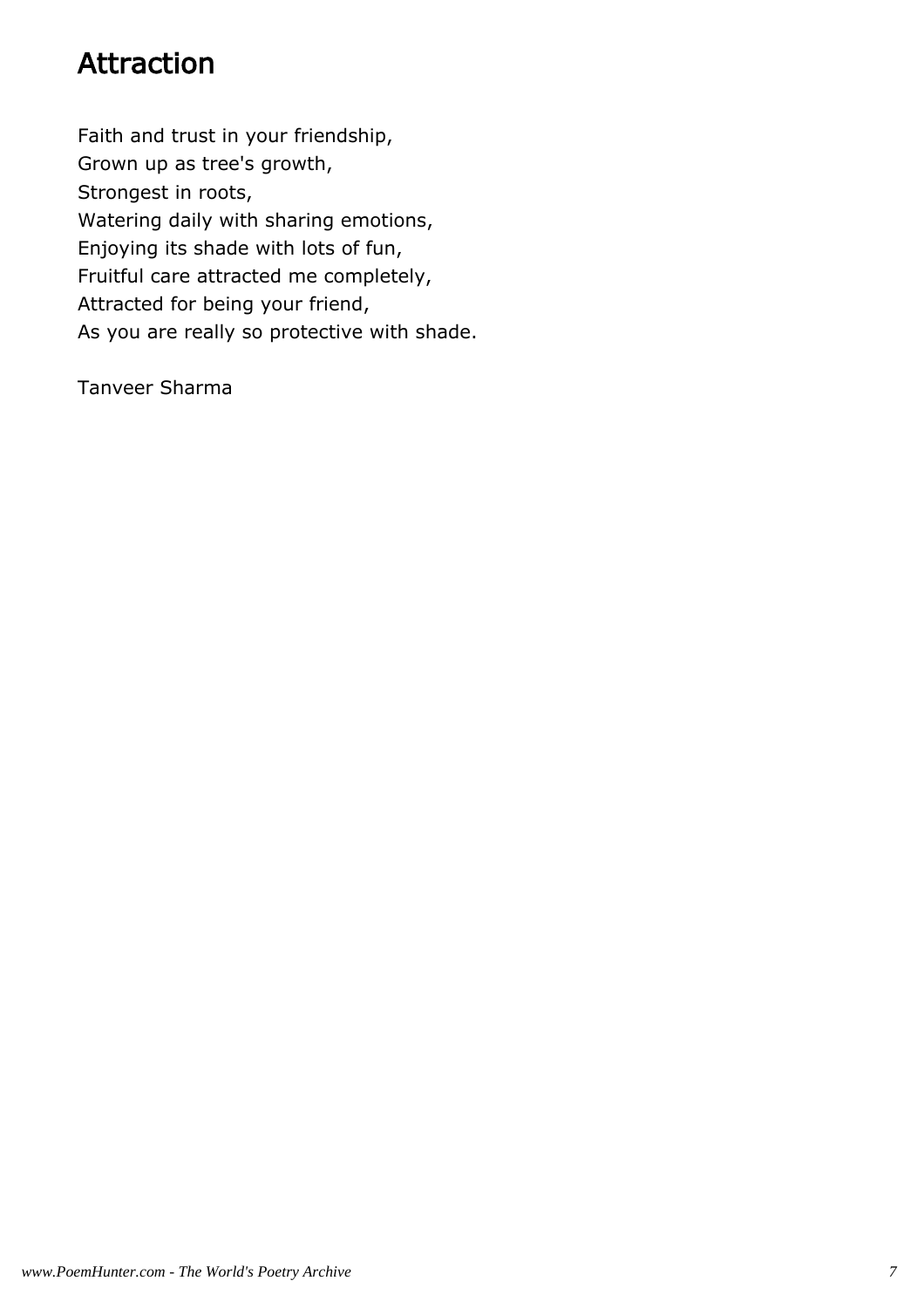#### Awareness

Pink is a ribbon, for breast cancer awareness, And indicating to 'think before you pink'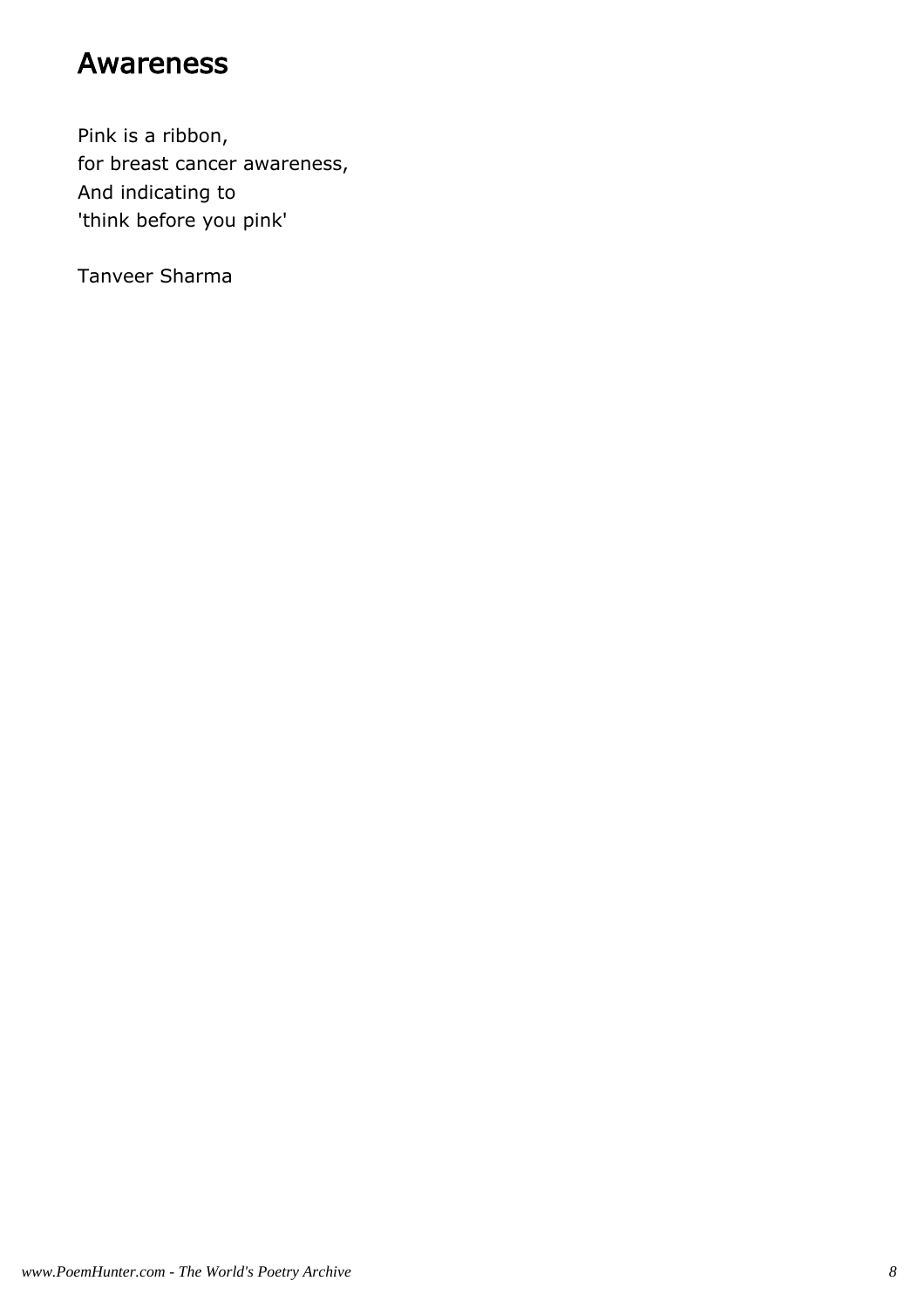# Be Happy

Live life Happily, Though pain follows, Lets beat the pain, And let her be in vain, So, laugh & laugh again.

Sorrows will move so far, Tensions get upset, If you really get happy, If you follow nothing to worry's therapy, And don't worry, be happy.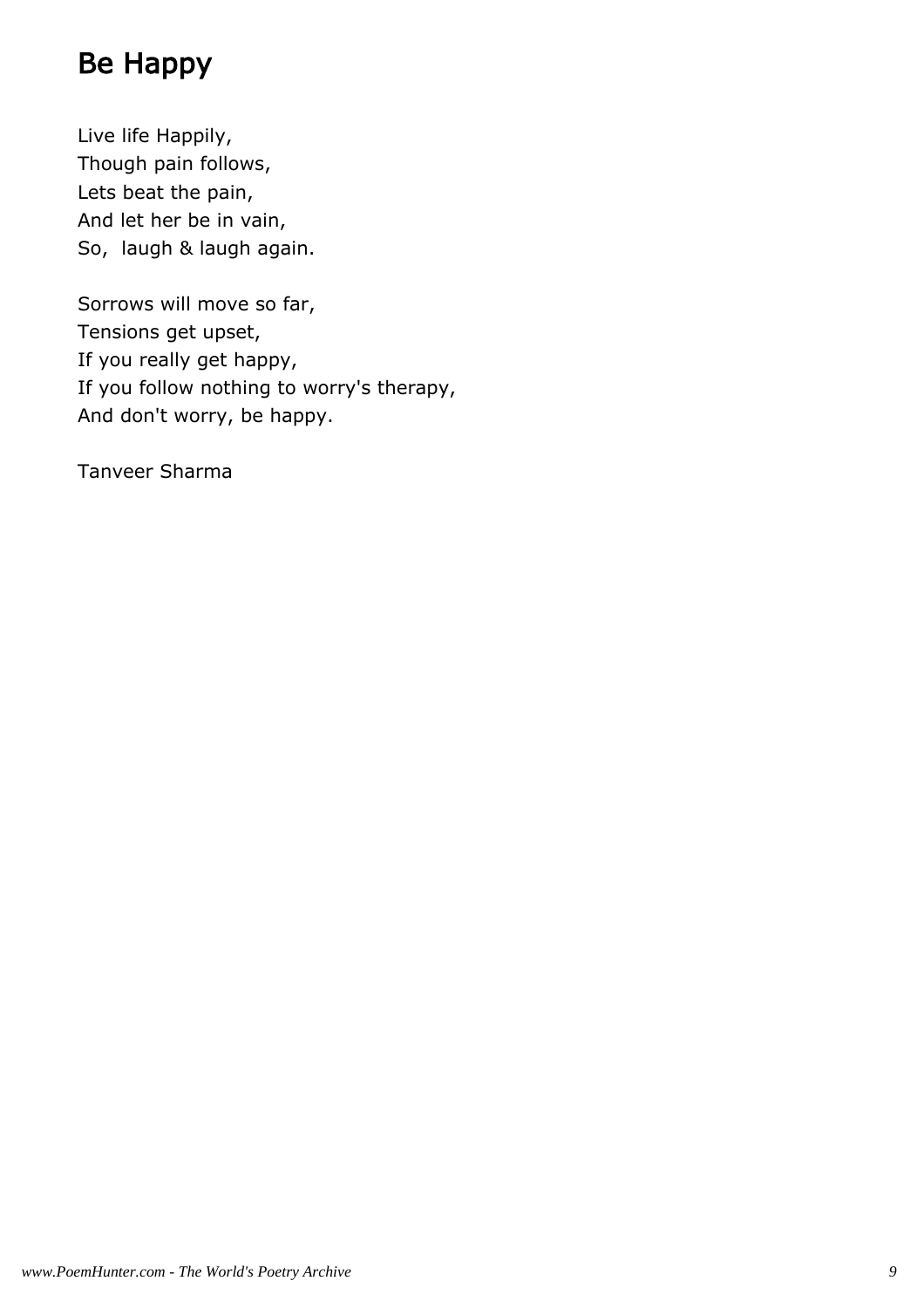## Behavior (Misbehavior)

Oh god! My behavior, How to change it? My Anger - my nature! How to maintain it? My Attitude problems, How to chain it? Jealousy - a worst feeling, How to complain it?

This behavior spoils me, It spoils me with a fire, It vanishes me every time, It should be tied with a wire, Please help! help me for amendments, I don't want to be called a liar, I need help! please help, Help me out from the misfire.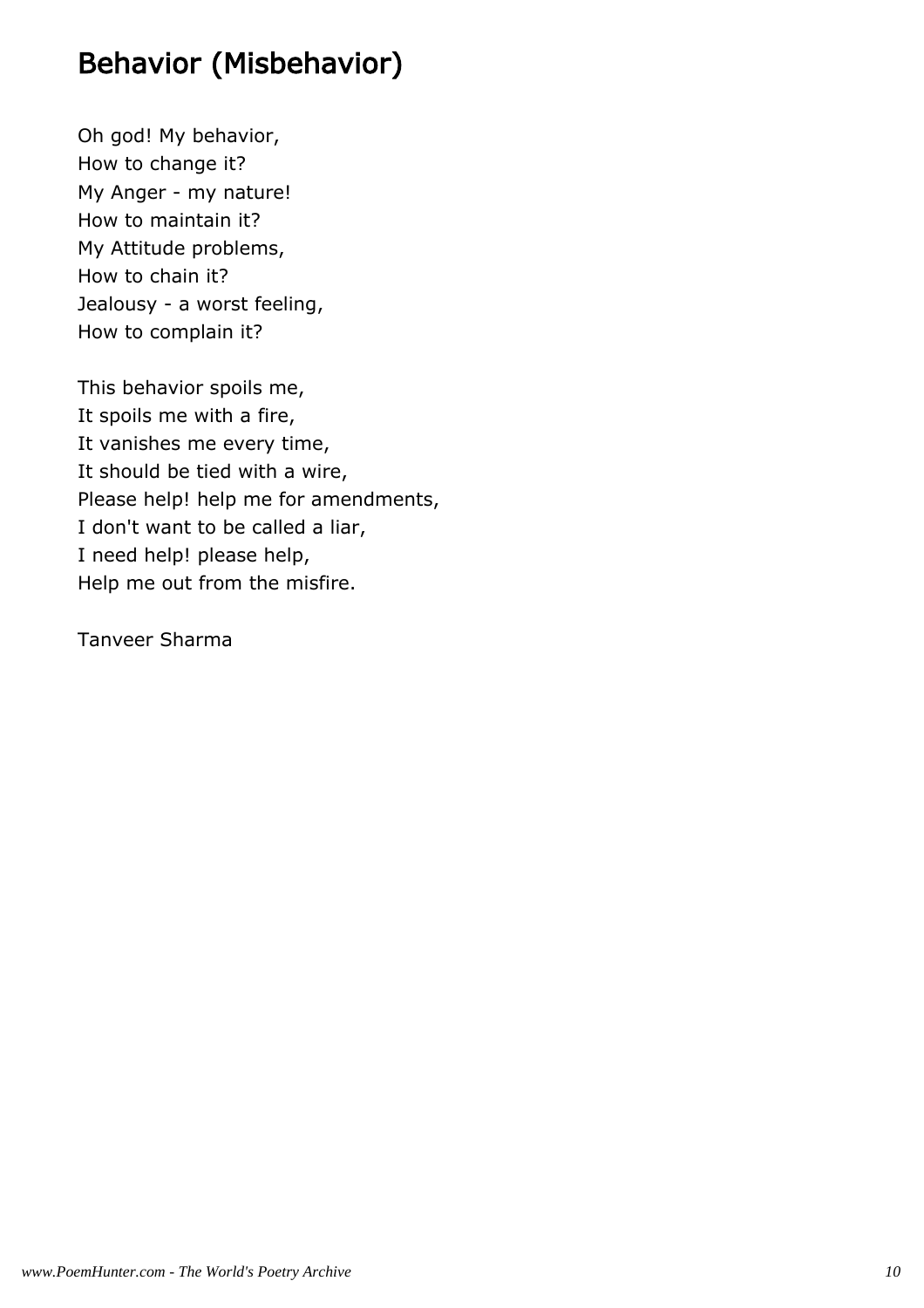# Birds Chirping

Birds chirping and singing to encourage human beings, Flying happily to make new nests, As their nests were flown with storm, But birds are not discouraged, They fly so high to find new location, To improve that worst situation.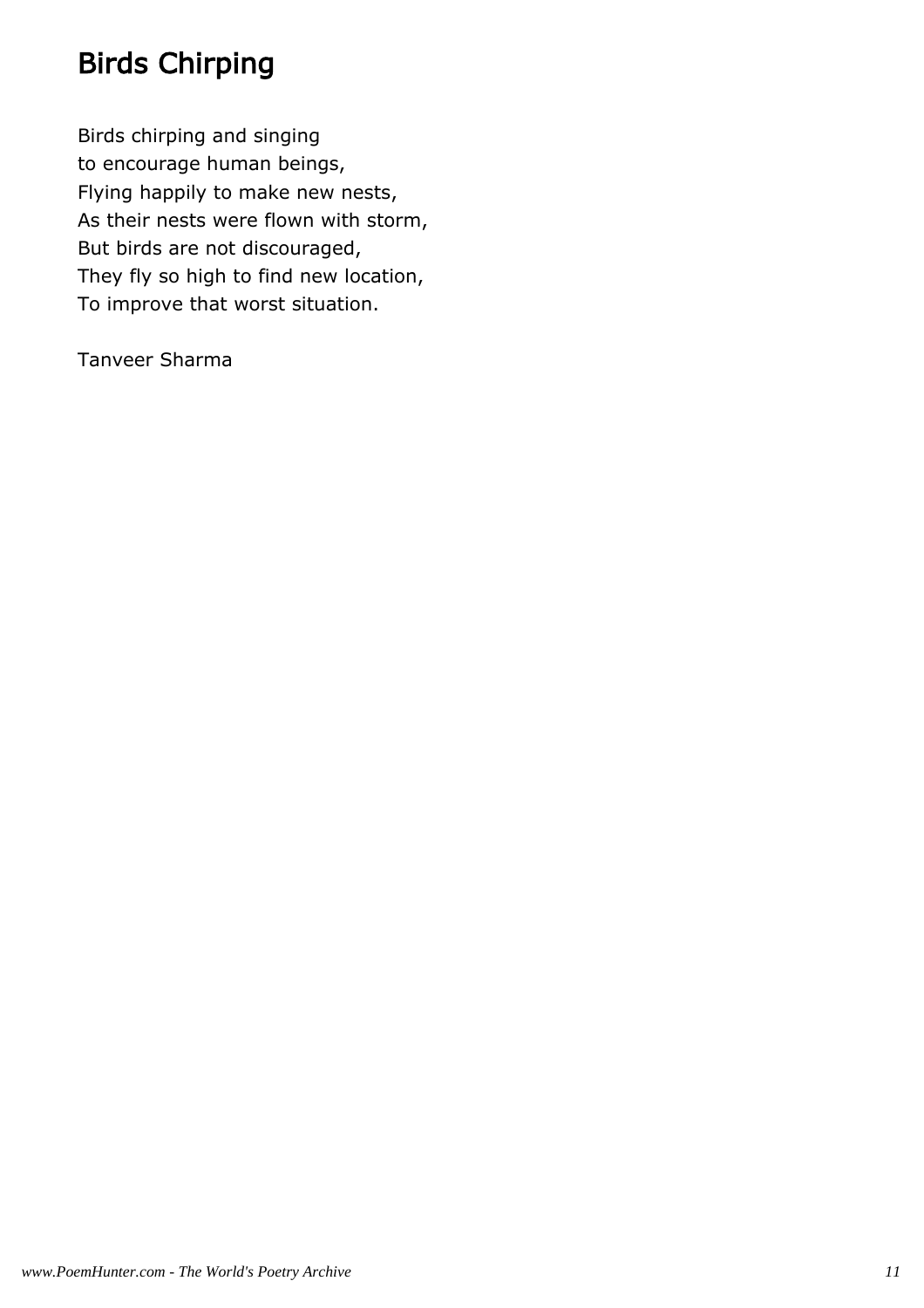#### Bounded Woman

I am not allowed to take even a breath in my own way, I am still bounded and slave of male-dominating society. I even can't go to the world of my dreams and can't fly away, As man consider me and animals in same variety. Selfish man gave me injuries and snatched my aim's feathers, And made me slave by keeping me in four walls all around. But I wanted to enjoy twenty first century's weather, But why could not I fly and still get bound? Just tell me readers! Till when I have to bear these pains, I wanna fulfill my dreams for being the most successful. Just tell me! when I will get chance to enjoy superior rains, As I wanna leave these bounds as this is so stressful.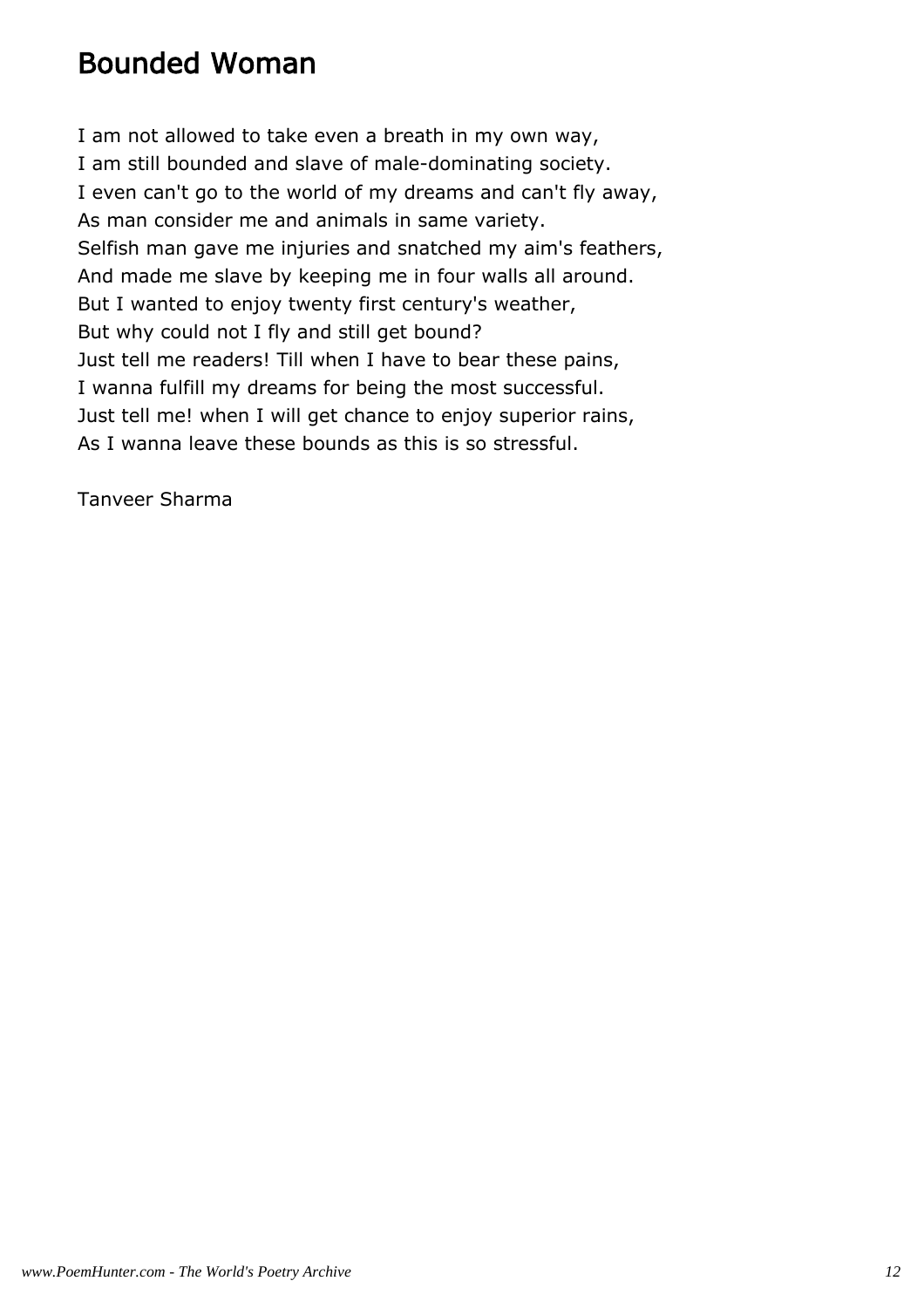#### Brave Soldiers

Struggled for freedom, Happily sacrificed their lives for precious nation.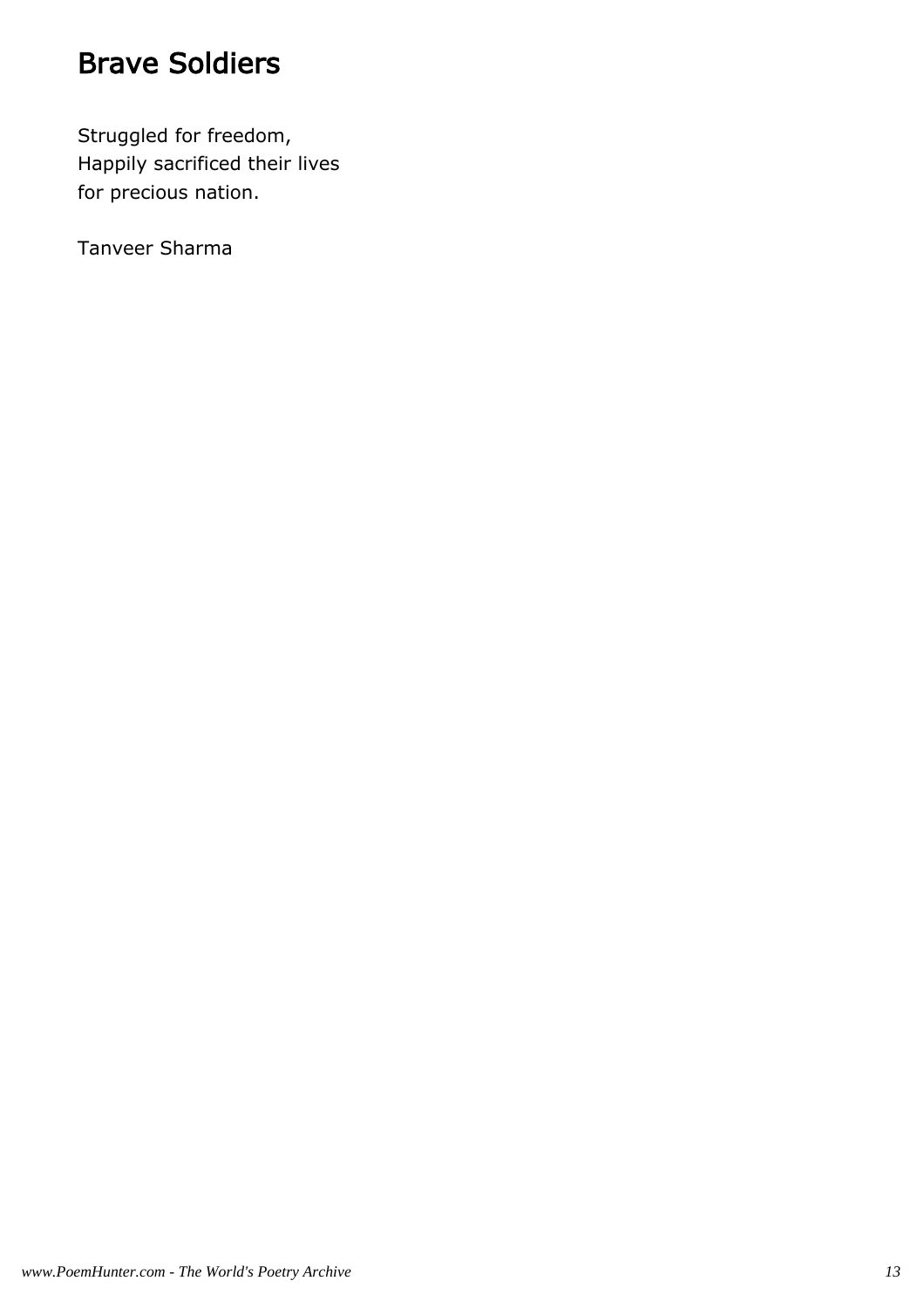#### Bridal Dress

Wearing this bridal dress, makes me happy as well as sad. Happy for the reason that My love and me gonna be one soul in two bodies. And sad for the reason That I will have to leave parental home forever. But somehow, I feel amazing by wearing beautiful bridal dress.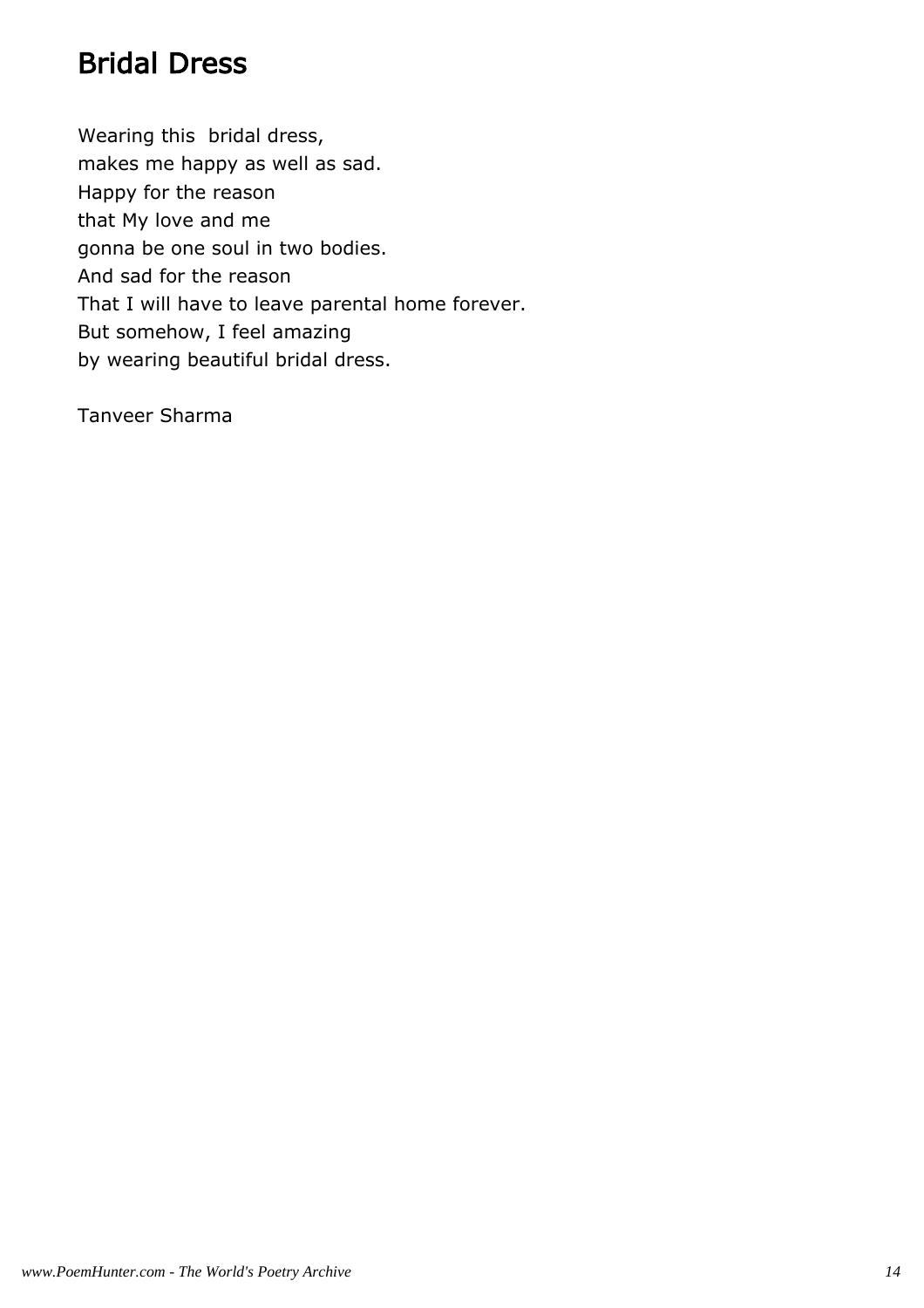## Britney

A woman with passion, blessed with Multitasking, A lady with ultimate progression, stepped up with hard working. A Daughter of talent, With shiny past, present and future, A girl who is perfect and brilliant, Hats off to her creative ideas and humor. This caliber being is none other than Britney Spears, We all appreciate her in our own way, As for complimenting Britney- let us cheers, Britney is the beauty of artistry is all I want to say.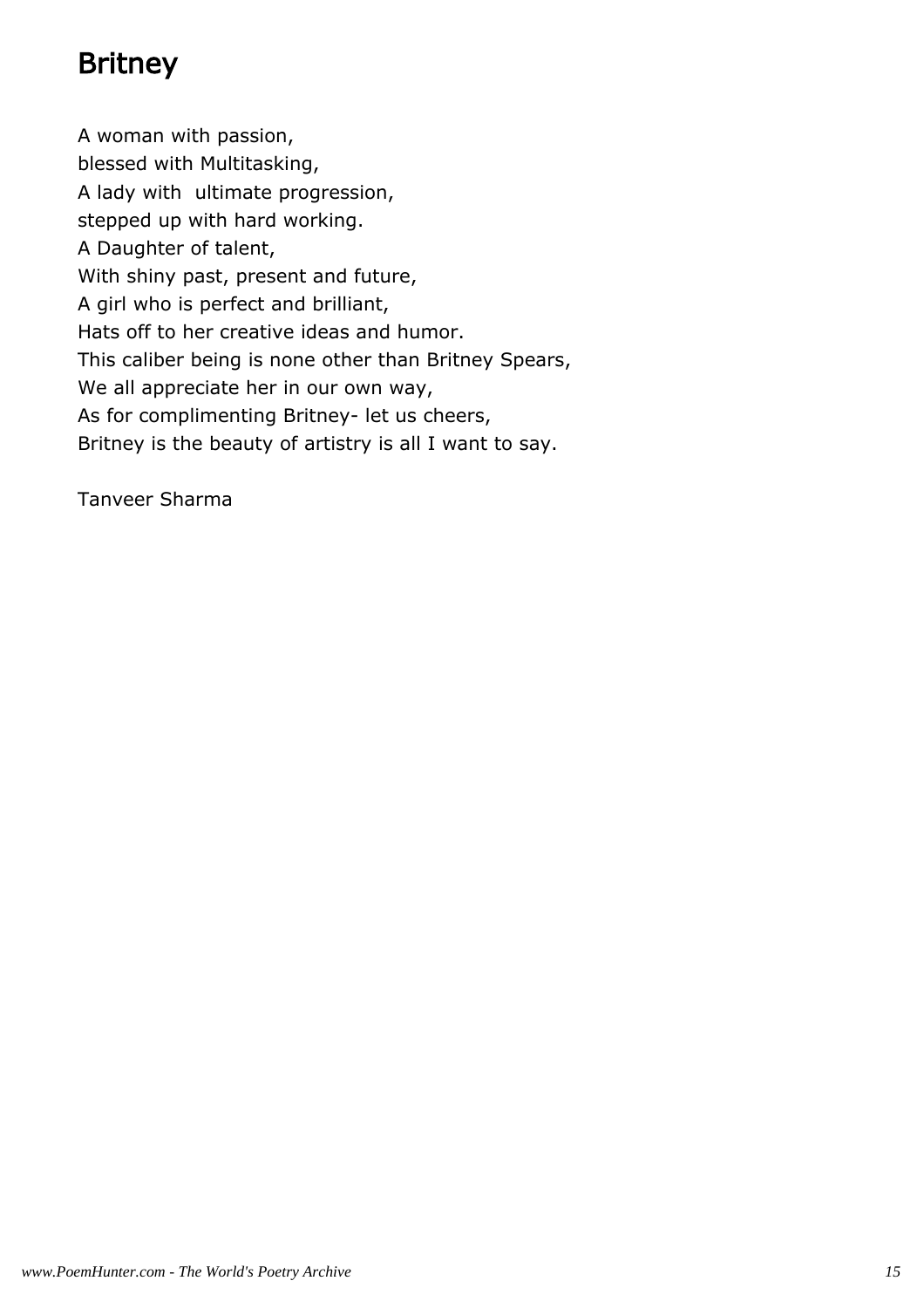# Chain Of Poverty

we are tied in the chain of poverty, Please for the sake of humanity, Help us out from the adversity, Help us to break the chain of scarcity.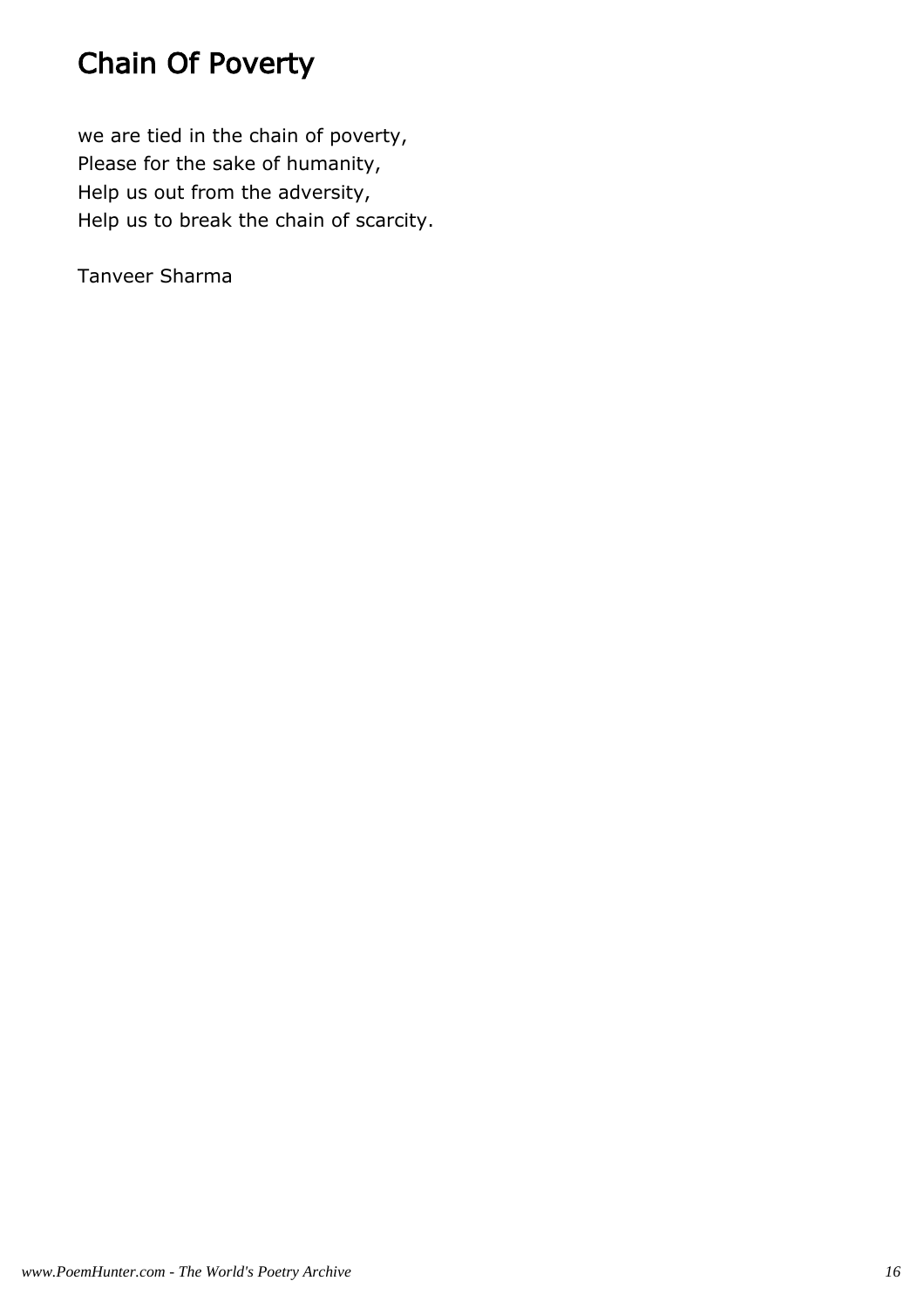# Chains Of Evils

Who is free? who said our nations are independent? I totally disagree, man is bounded in chains of evils at present. In the chain of drug-addiction, chain of sins like female - foeticide. In the chain of scams, corruption, Lets be together for being away from evils and to avoid. No friends! we are not free, Our society has no freedom, So, lets be together to find the key, To unlock such chain to save society from such storm.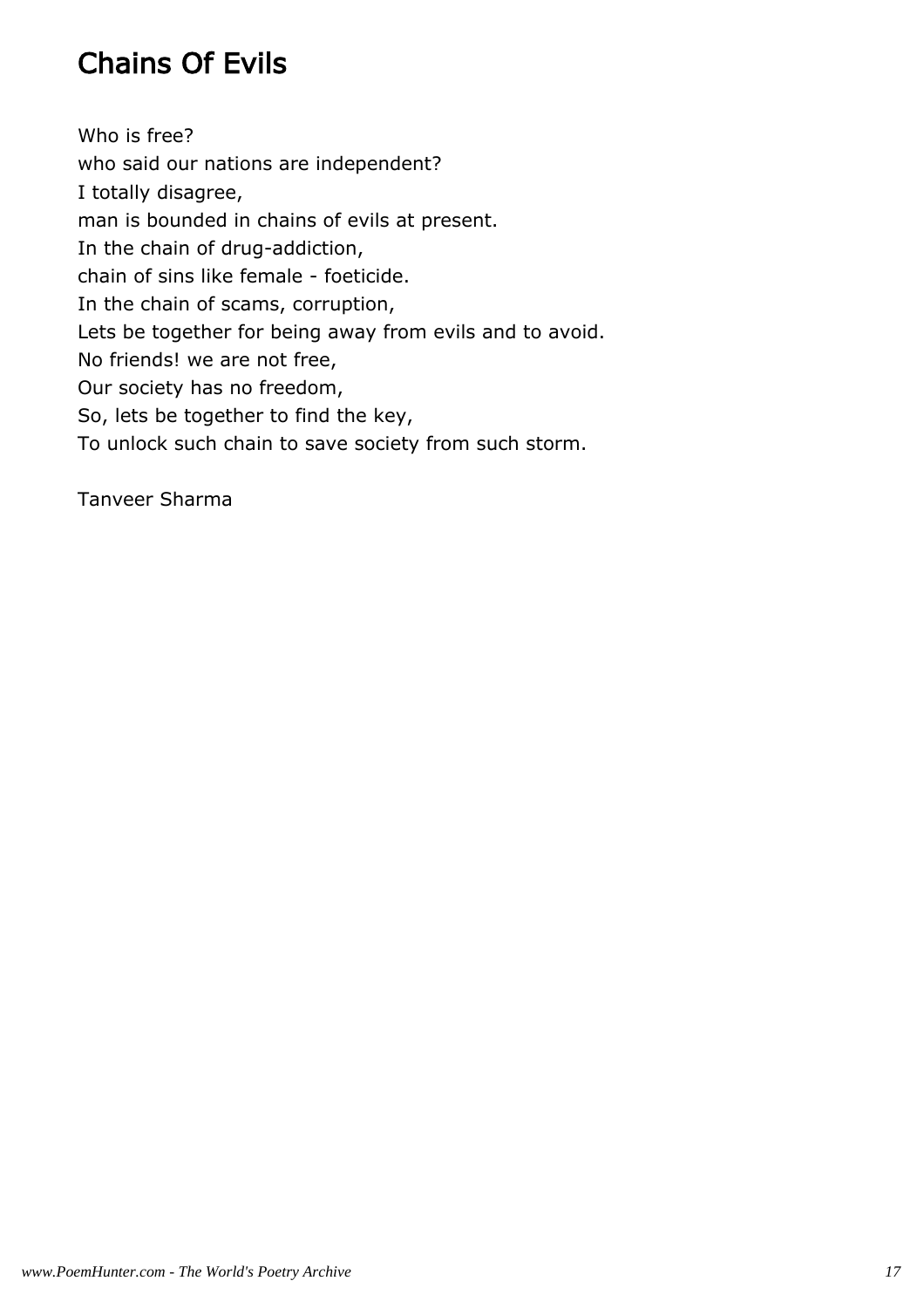# Challenging The Time

Time did challenge me to fight with the worst, But it could never understood my aim and its thirst. I will never kneel down in front of situations, I will surely achieve my targets with my preparations. Coming tomorrow will have same sunshine as my confidence, And the same evening moon's foulders and brightness. I am the woman of today who challenges the coming days, That I will shine as a star with my hard work in many ways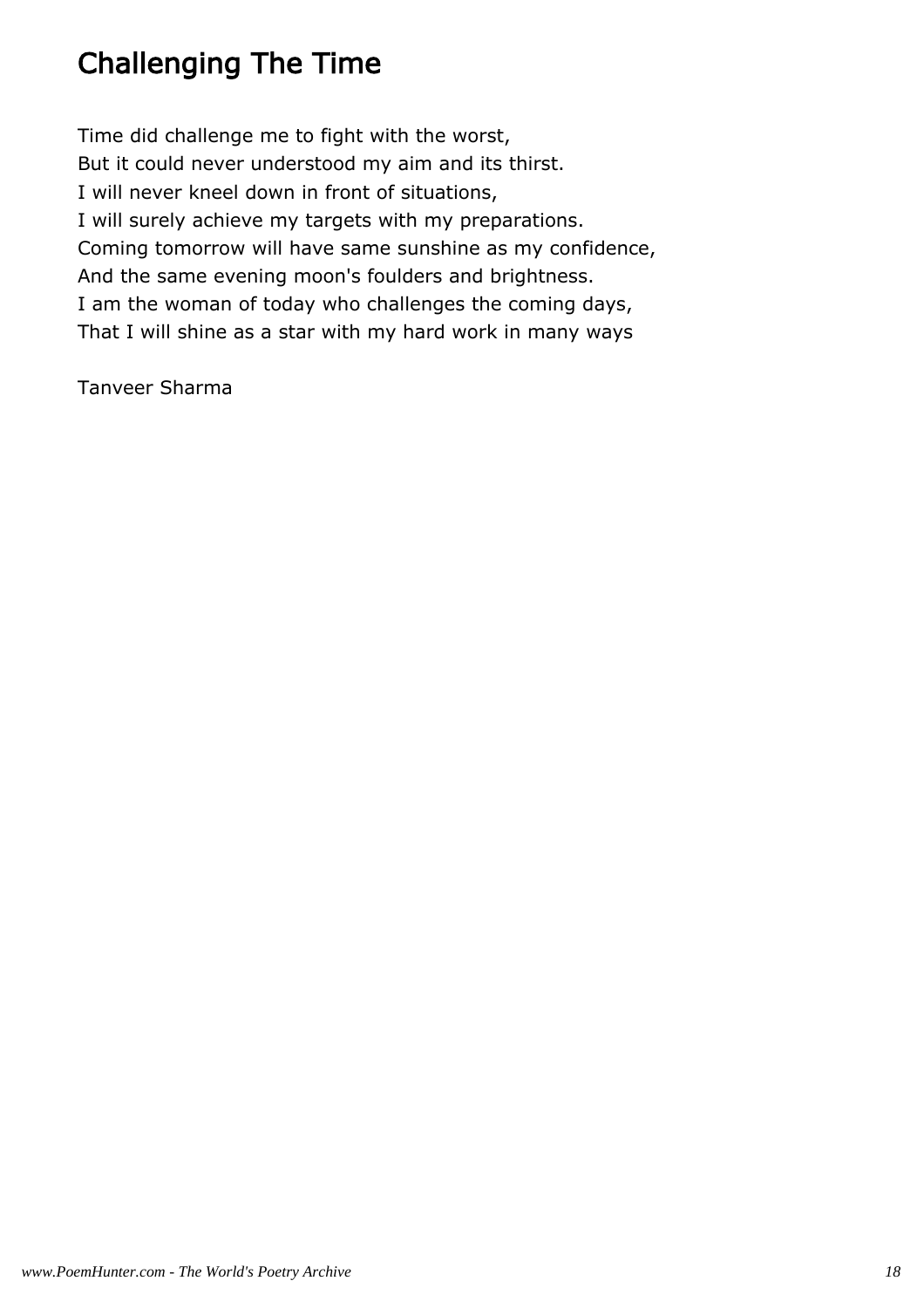#### Closed Doors

If the path you followed is blocked, And the room you entered got locked, Keys are difficult to find out, Think for a while how to sort out, At last break the locked and closed door, Move ahead and let the past ignore.....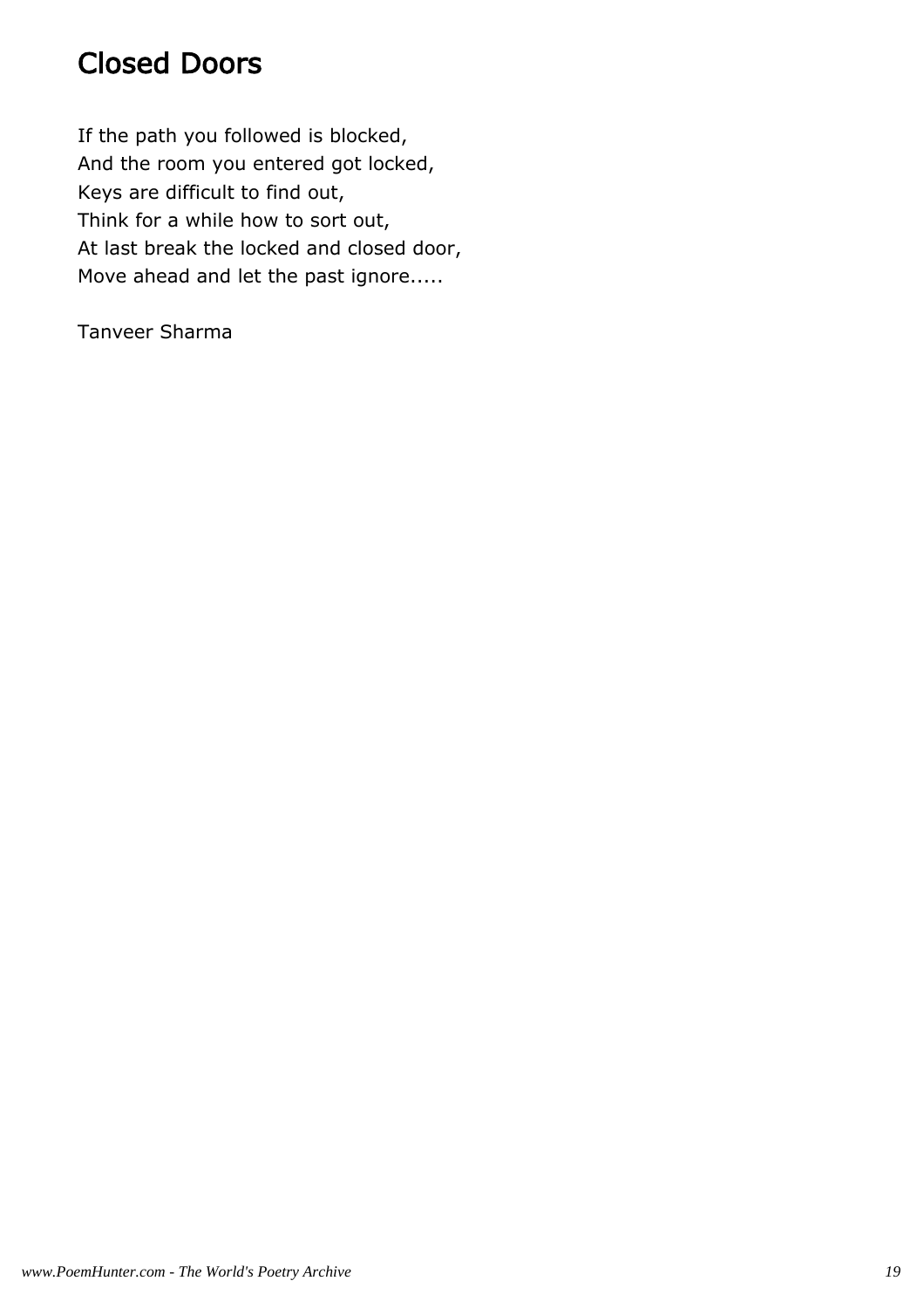# **Comparisons**

Comparisons like oh! this is the best, and that is second best should be rejected.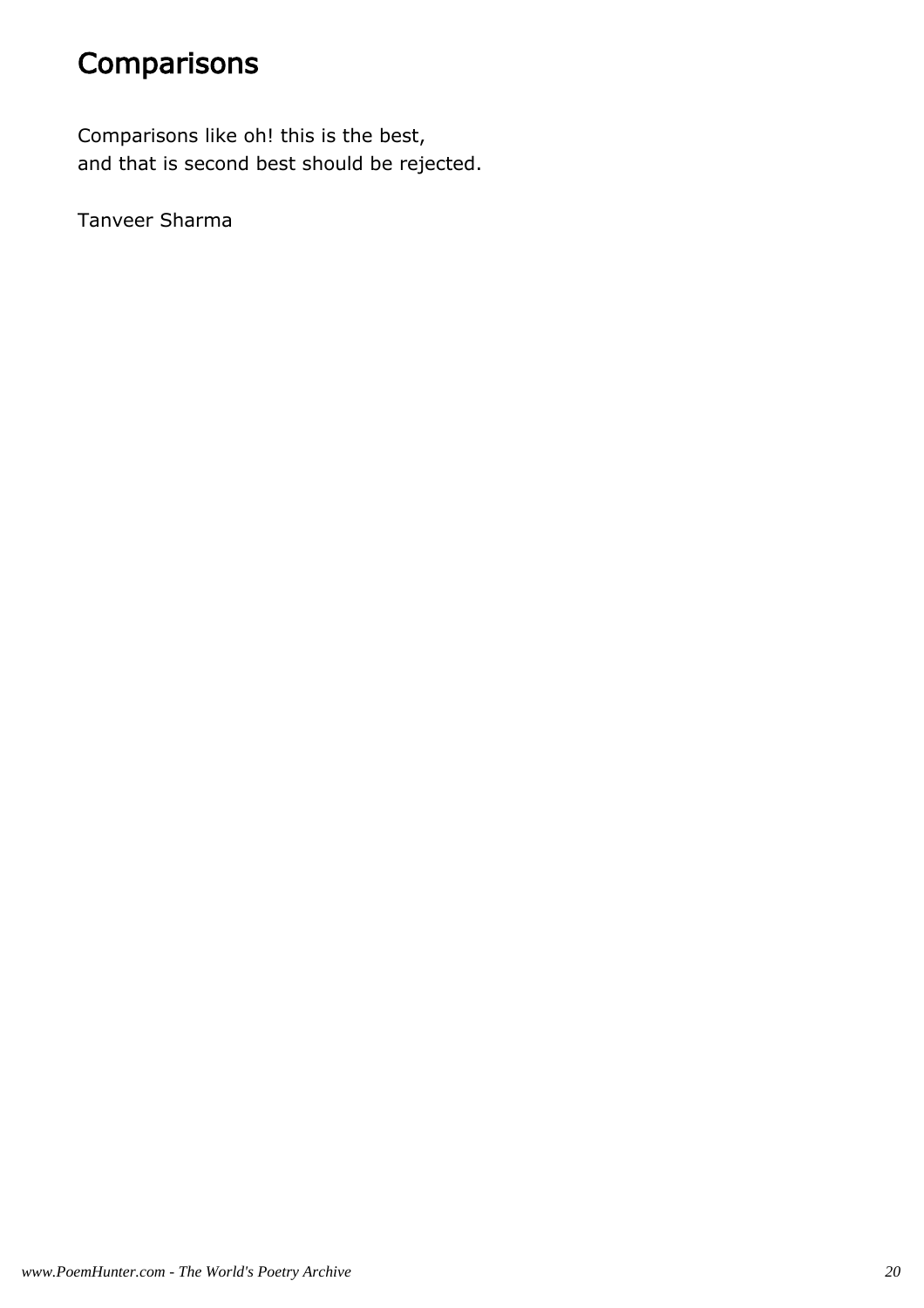#### Dance And Music

when I am in happy mood with no bounding, I always do dance with beautiful surrounding, I accompanies air for a classy moment, I enjoy the rhythm happily to reach the firmament, I hang around with smile to value music & dance, To enjoy happily, I never miss a chance.

And

And, when I suffer from pain, I tap my feet so fast again, Sometimes, eyes accompany tears, I dance in front of mirror to make myself cheers, Music and Dance both try to reduce my sorrow, I really enjoy it from yesterday to today and till tomorrow.

#### Really

Yep, music make it worth to all the feelings, Tears, pain, gladness, happiness - all have unique dealings. with dance & music - Some are entertained & some are entertaining, Music, Dance and mood varies from pain to the moment of raining, Dance alone or dance with your partner, Music and Dance will make you forget where you were.

#### Oh yeah

They take to you in another world, Where you may fly like a bird, Where you can express your feelings with ease, They are truly mood accompanies's keys. Loved the music and loved even more for dancing, some enjoy singing, some by dancing and some by glancing.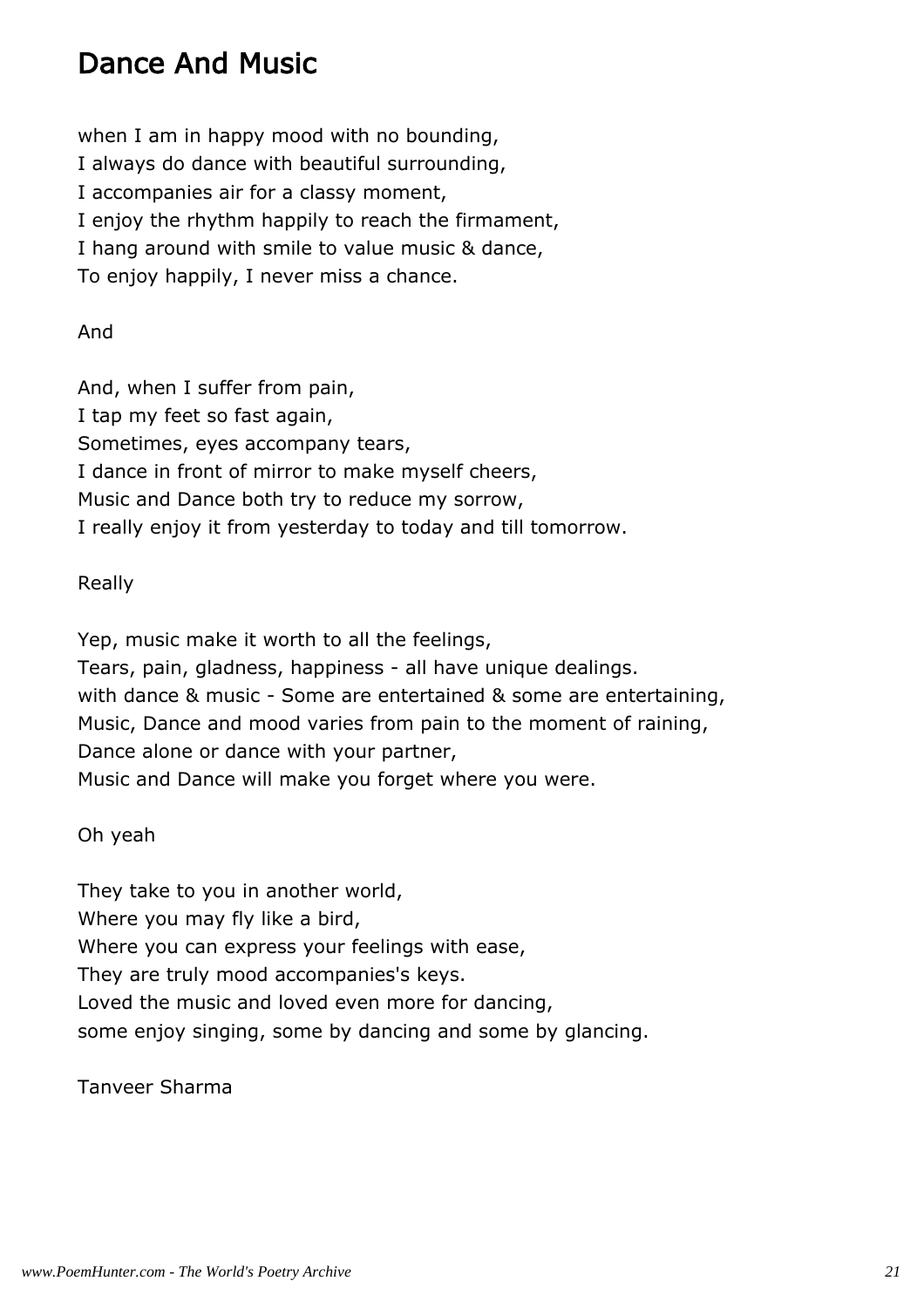#### Dangerous Magic

I visited to Sorcerer for betterment in life, I asked for the solutions for my personal concerns, He used his fake magics and created cuts on body with knife, He said this red blood will help you to reduce your burdens. I played with my own body though I was educated, I have learnt lessons of such fake magics, Though my education's importance is wasted, Because I went to have useless credits. Credits to sort out problems with the help of sorcerer, Benefits for smoothing my whole life, But the fake person took all money by making my vision blur, And I kept my own life in the situation of strife.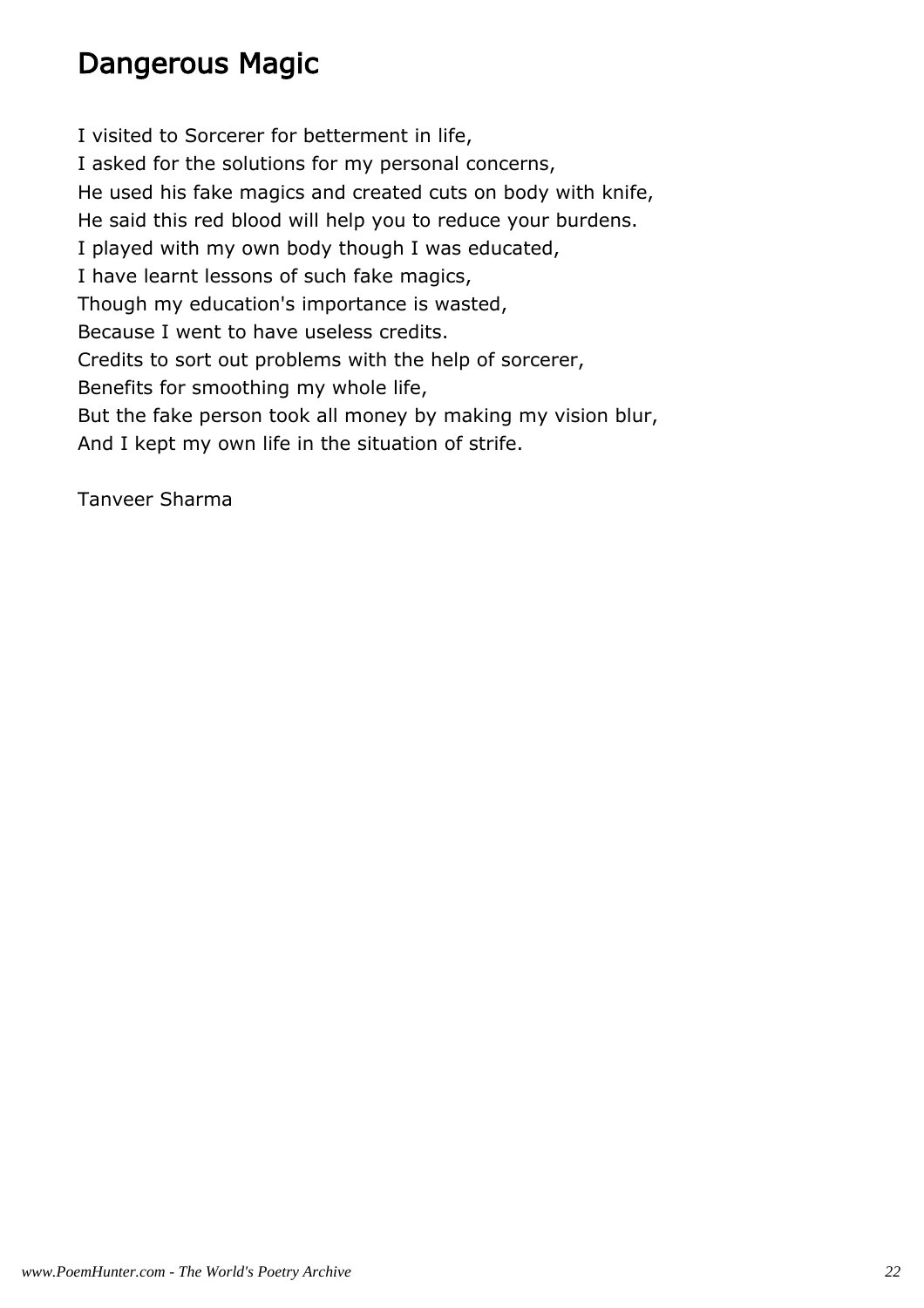#### Dark Room

I was Hurt I was in Pain My trust was rusted I believed blindly & I was proved blind I was waiting But it was useless I was crying But no-one cared I was still in a hope unfortunately, rupturing hopes Those memories spoiled my happiness fired my blissfulness Didn't know what to do Didn't know what not to do I just entered into the room Room that full of darkness Closed it from inside so tightly it was.

One day some one knocked knocked the door again I didn't open One more knock more louder was sound I opened the door & I was quiet Someone entered inside To accompany me in the dark in my life to bring bright spark To Hold me Tightly I didn't want to trust again as I was broken I was scared Didn't want to die again the death of feelings & I was afraid for the rebirth of pain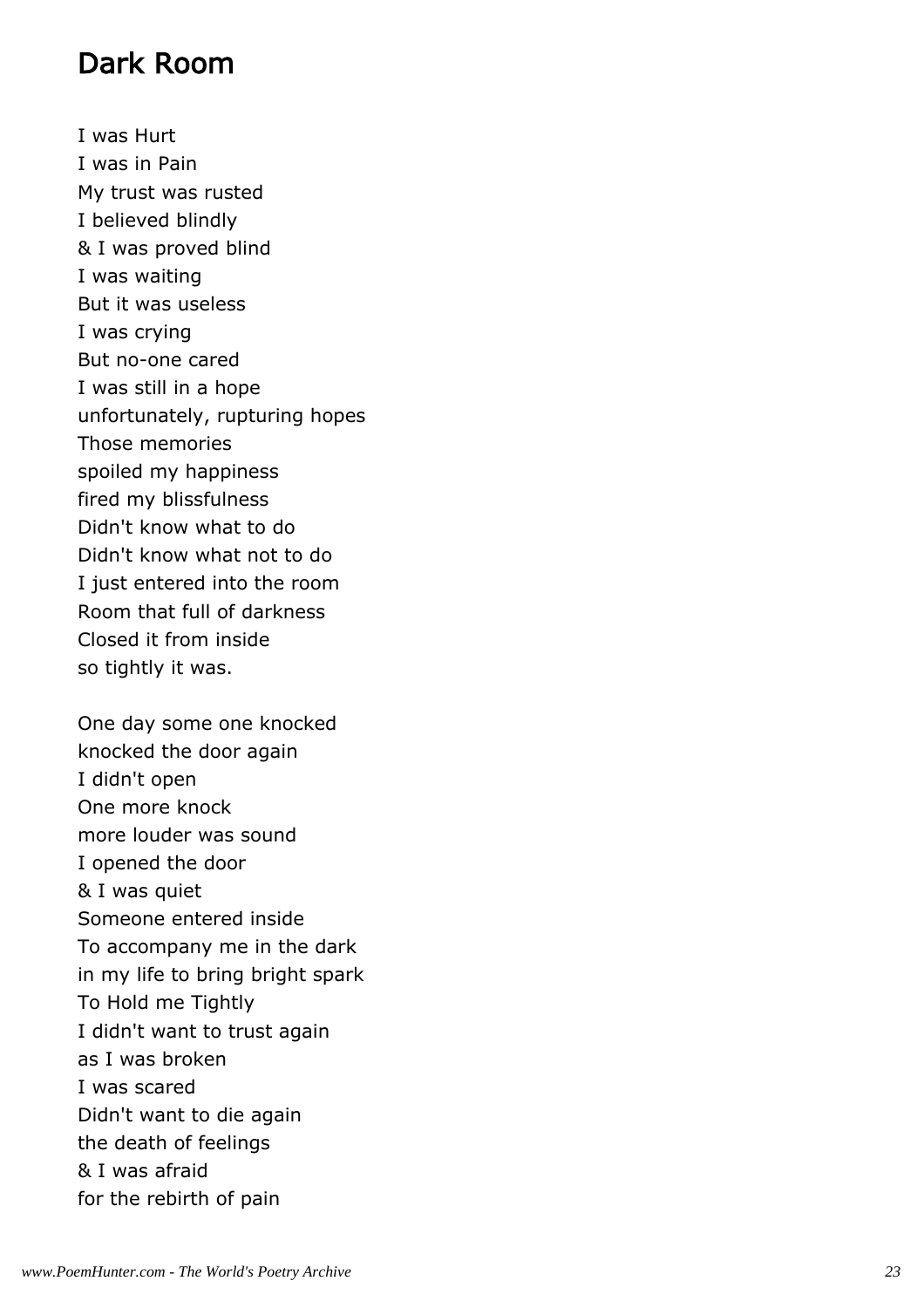Pain that can happen again don't want to die by trusting again.

I shouted and cried Go away and leave me alone Don't bother me, Don't Hold me For me you will always be unknown No need to come closer As affection, feelings & trust are shredded And far away my soul is gone I pushed him out From the House of Darkness where me and my loneliness resides And Rain of tears accompanied me & Fragrance of agony was with me Door of the house was knocked again I didn't open and locked it with a heavy chain Someone was waiting outside But I didn't care I came back into my room to sleep in the darkness forever knocking was so louder and continuous But I opened the door - never.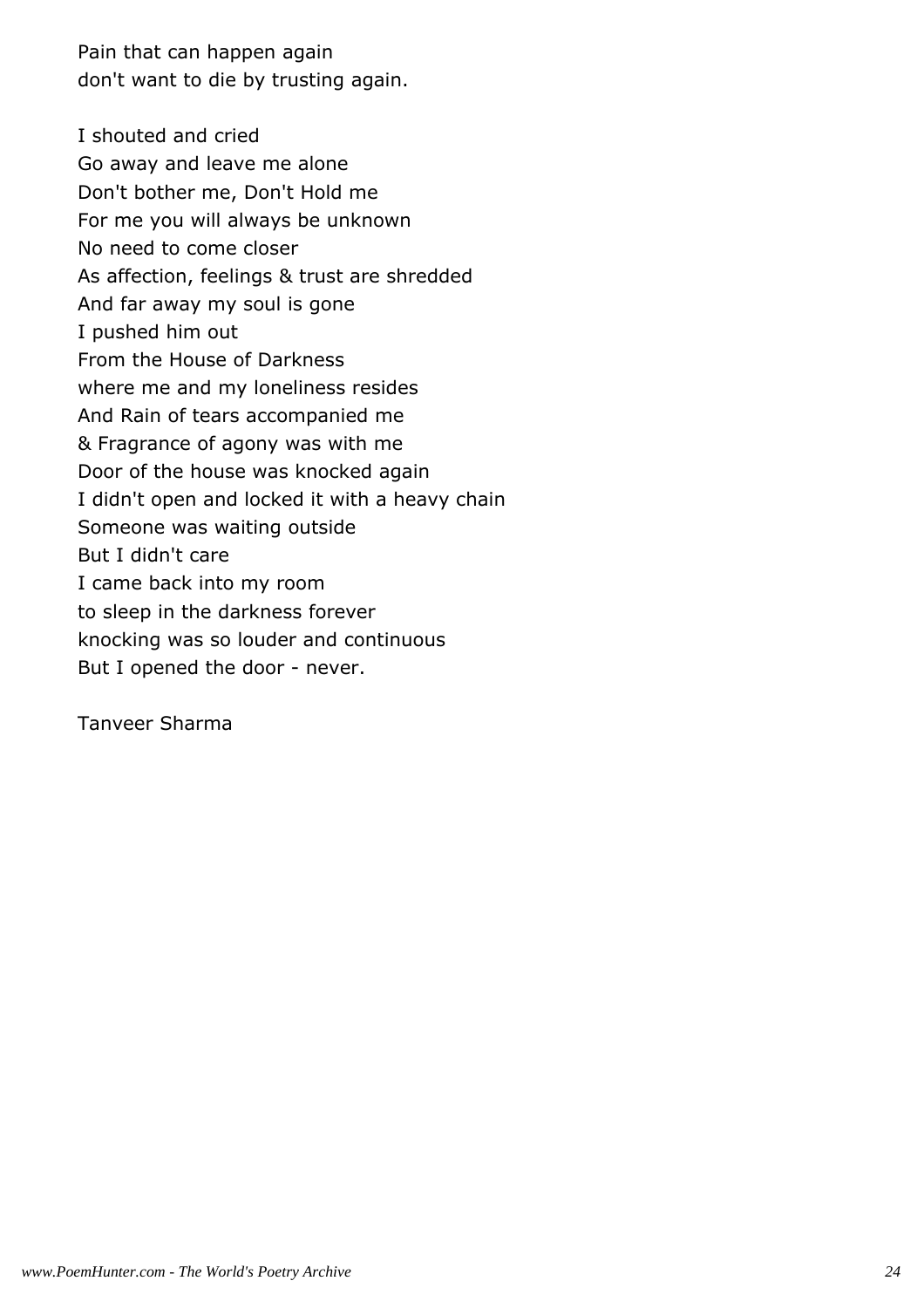## Death Of Feelings

The day you stopped talking to me, Was the day of death of each kind of my feeling. The day you started ignoring me, Was the day of lots of pains and squealing. I remember my every cry in front of you, I even remember your sudden change in behavior. I can't forget that I even bent in front of such big crew, Said sorry for no mistakes and was kneeling down in front of your misbehavior. You're the murderer of my each affection, you are the reason of my today's loneliness. You're the killer of my each compassion, You are the only one who did beck my real happiness. You're the reason, your every harsh treatment, Is the cause of the death of my feelings.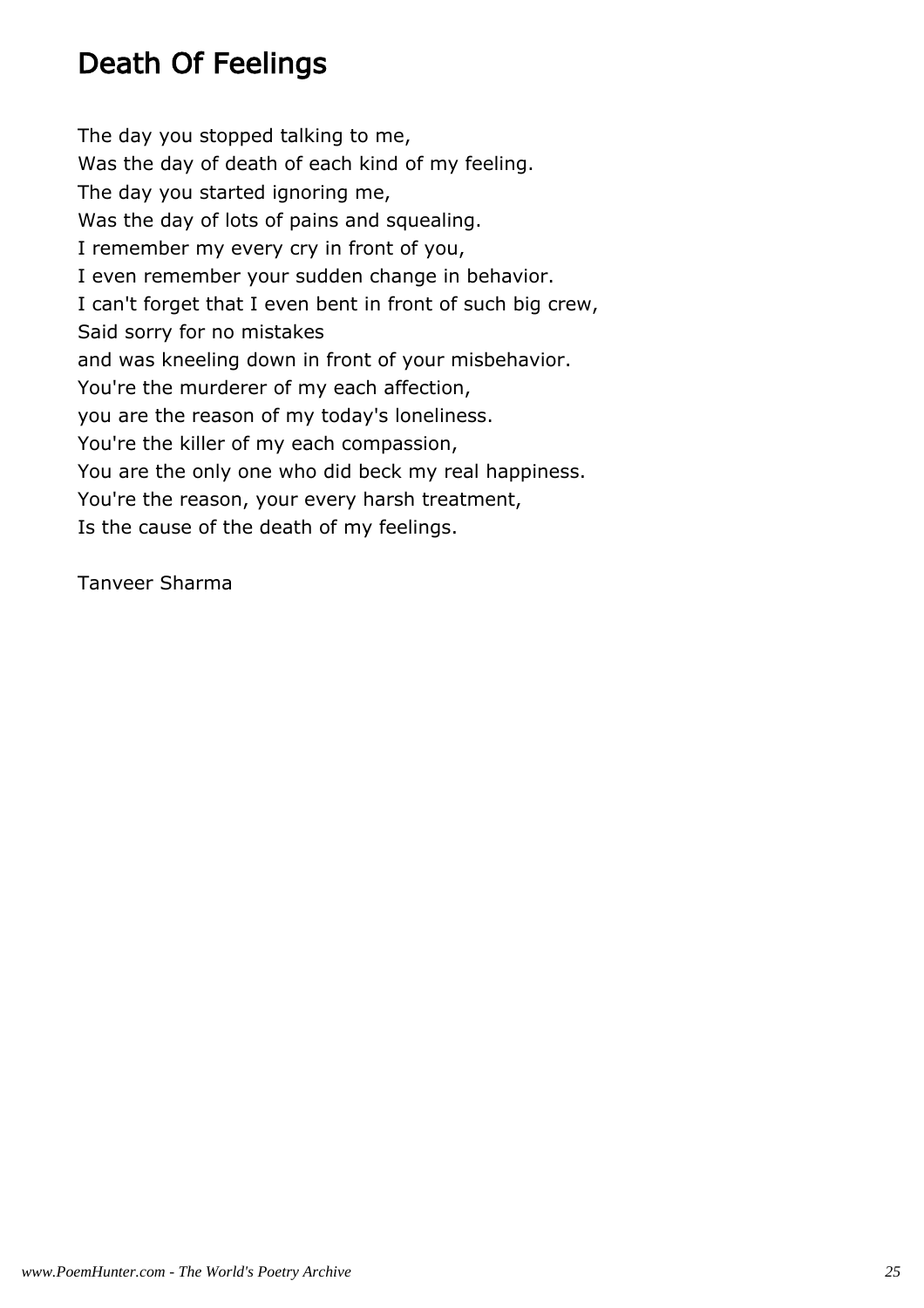### Dedicated To Special People

we paint for expressing our ideas for beautiful world, Though we cannot see.... we dance for showering our feelings for the wonderful music, Though we cannot hear.... we express our thoughts via gestures, though we cannot speak.... God has really made everyone unique, as you're in a way, same we are in another way.. Uniqueness in ideas, in gestures, in expressions, special are we with god's grace for progression...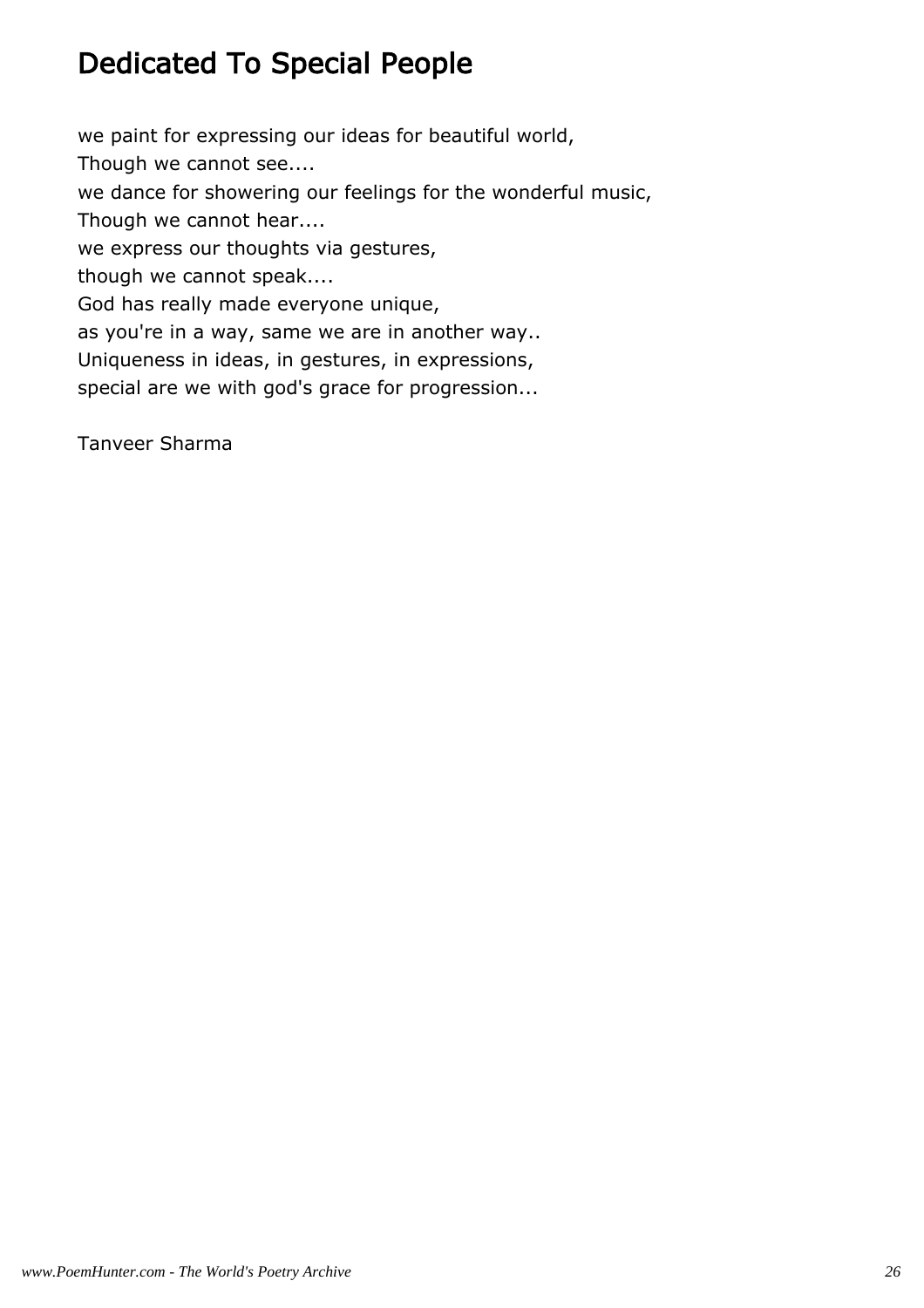#### Demerits Of Others

Always seen demerits of others, when I kept spectacles on my weak eye-sight, My uncountable demerits became so clear.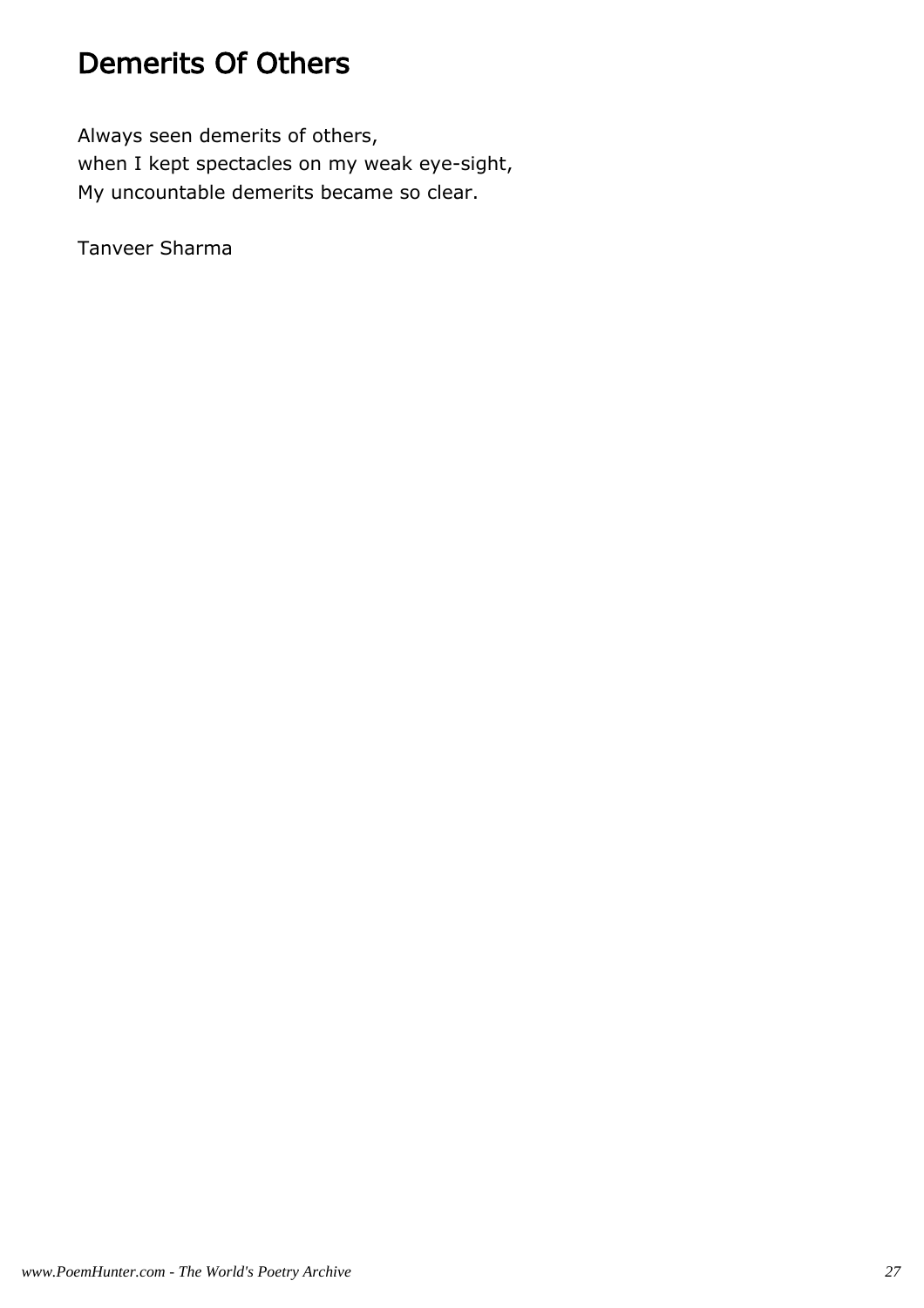#### Depression

Hunger is my all time friend, Hard work always overextend, Restlessness loved me, Poverty hugged me, Sorrows did my welcome, People react so harsh as I am dumb. Helplessness is in my favor, My whole body always shiver. Because appetite bring tears in eyes, My depression is more bigger than skies.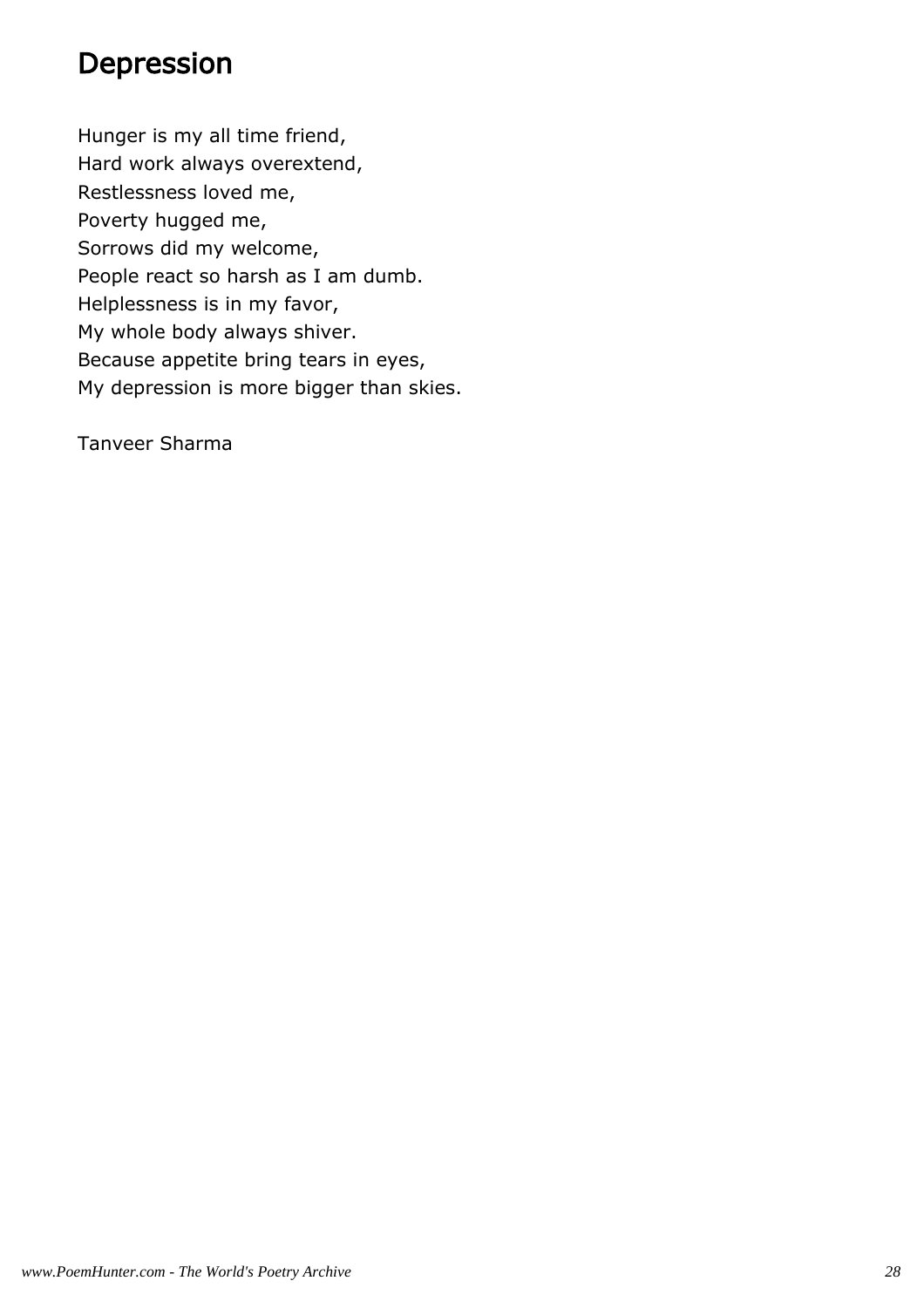#### Dreams

With Closed Eyes, Wanted to reach the sky, With opened eyes, I was so high.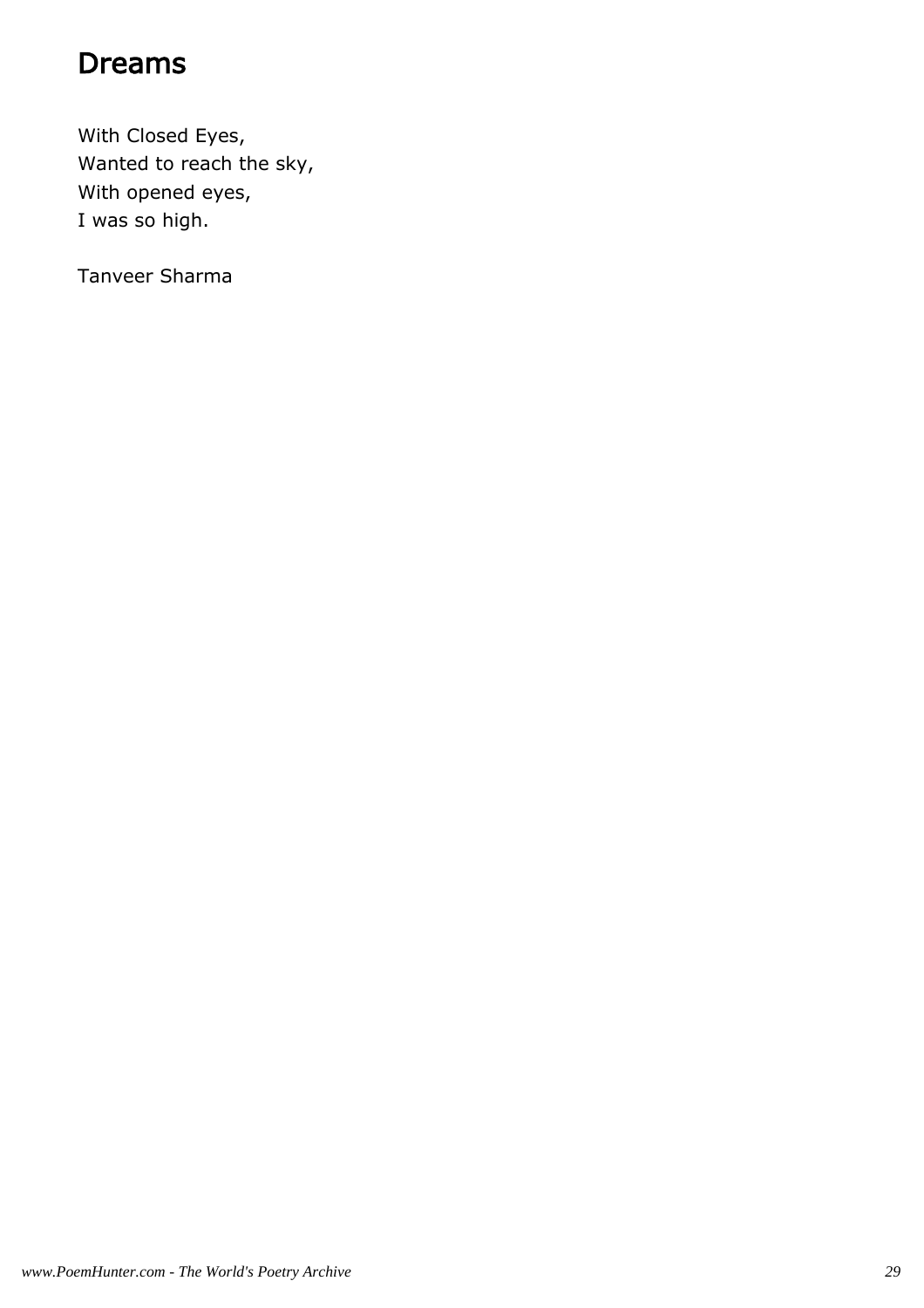# Drug Addicted

When anyone tastes drug for once slowly and slowly taste it again, It can easily controls other's sense, And bring darkness to family and problematic rain. Spoils family and waste addicted's time, Vanishes all five senses and control his/her mind, Need of money to buy it can be fulfilled by certain crime, Destroys respect and blight all mankind.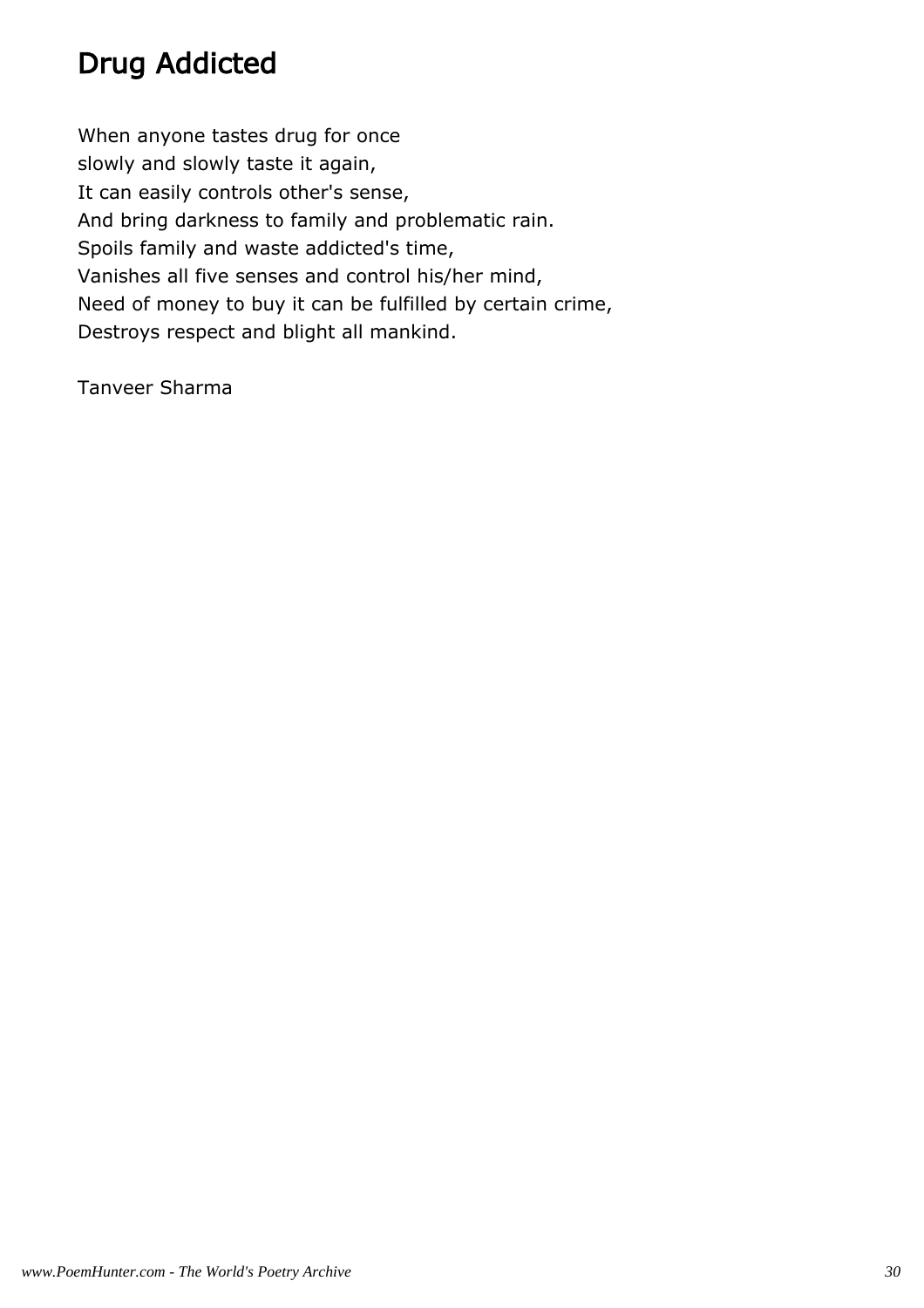#### Elegance

Mamma's Love, Daddy's care, Brother's teasing way, And Sister's way for feelings share, Friend's every time support, Lessons by teachers for doubt to be clear, Grand parent's beautiful stories, Challenging situations with lots of dare, All are consisting with elegance, All are filled with lots of emotions.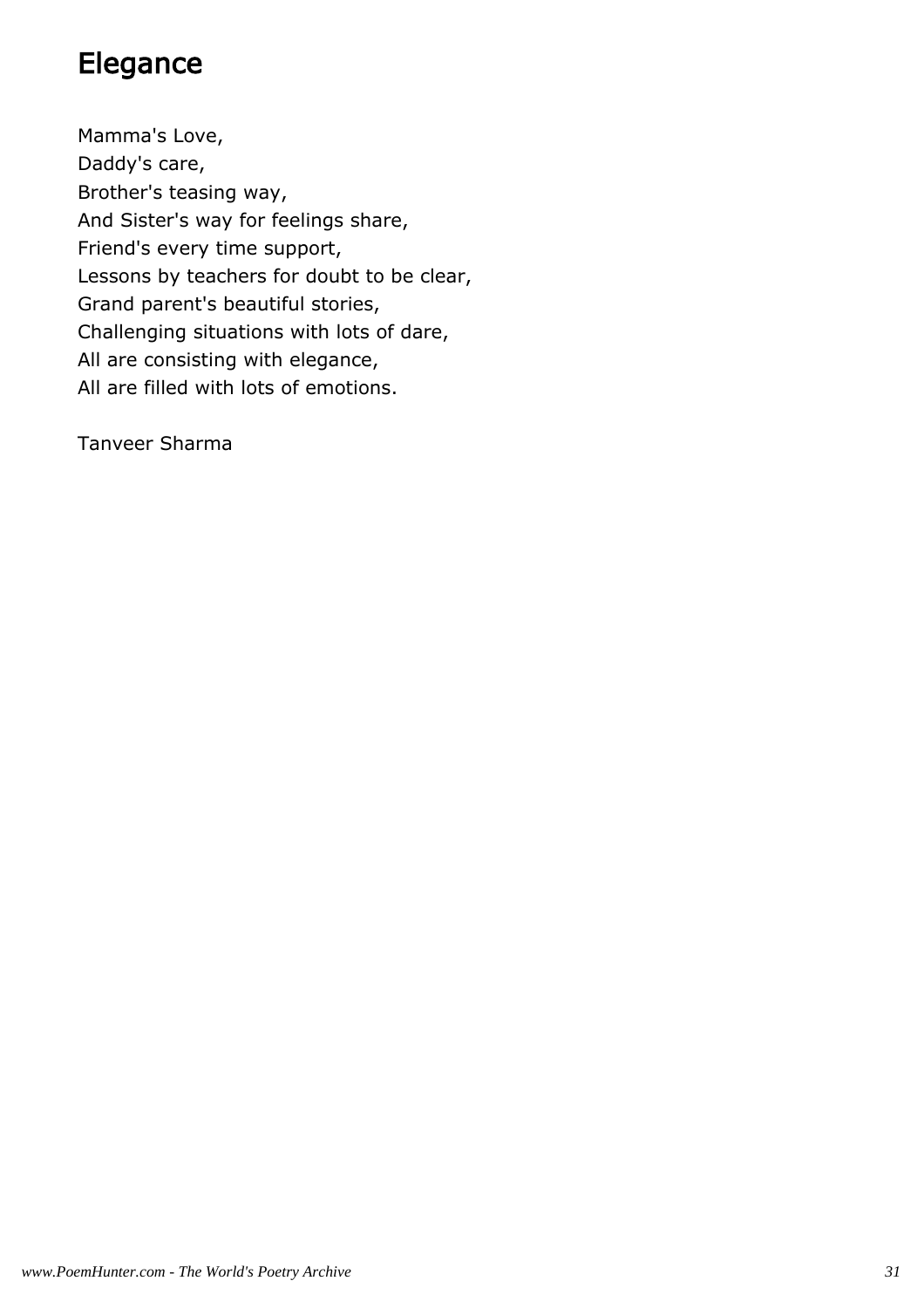### Elegance All Around

When I wake up, I feel how beautiful is the morning! When Mom brings a cup of bed-tea, I believe how gracious is mom who cares a lot. When I get ready & reaching to my college, The way friends tease makes me realize they are so cheerful. The way teachers Helping in different subjects, Makes me surprise for teachers's sharpness. The one who serves food at Nescafe, I am amazed that how nice is he! When I come back from the college, Dad waits for me at bus stop, & I do feel how caring is he. My little sis who makes lots of fun to make others happy, I really think how luxurious is she! I truly feel every one concerned with me, From nature to everyone are completely filled with elegance.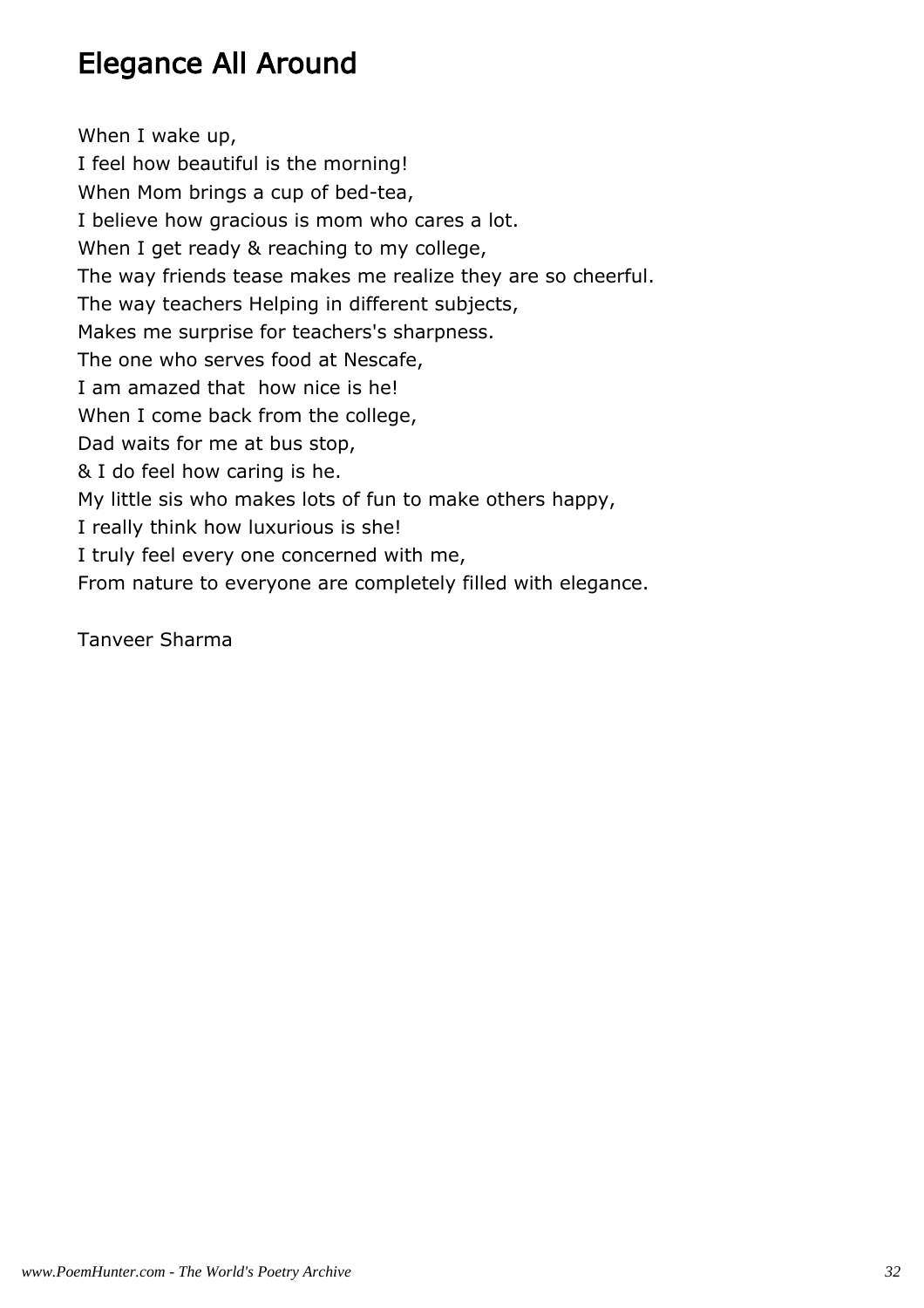#### Encouragement

By having faith in talents of young children, By encouraging, by saying you can do it, And By helping them in hard work and in preparation, By holding youngsters tightly so they will never quit, Can change our world for the betterment of all children. Lets take youngsters in the world of progress, Lets join to support them on every progressive step, Lets help our youth to move towards success, Lets accompany new generation for positive yep So that we can change our world for the betterment of generation The way to encourage them can have positive results, Our inspiration can easily uplift them, It would be beneficial if hand full of help can be given by adults, And we may get shiny and amazing youth called gem, That is why I request people to encourage others for betterment of all children.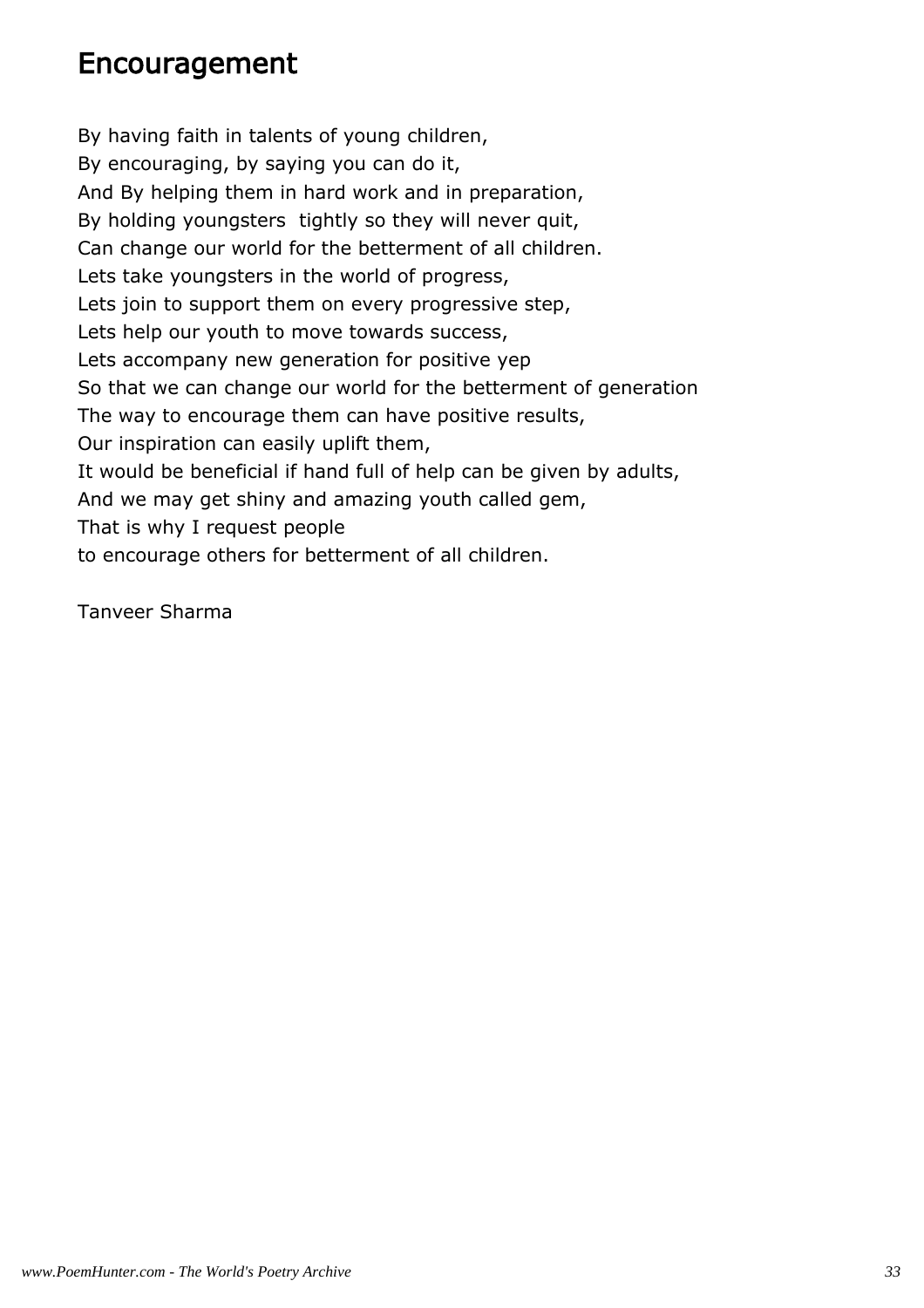## Environmental Effect

Increasing Pollution, Cutting trees, life's extinction, no human, no bees, wooden decoration on empty swings.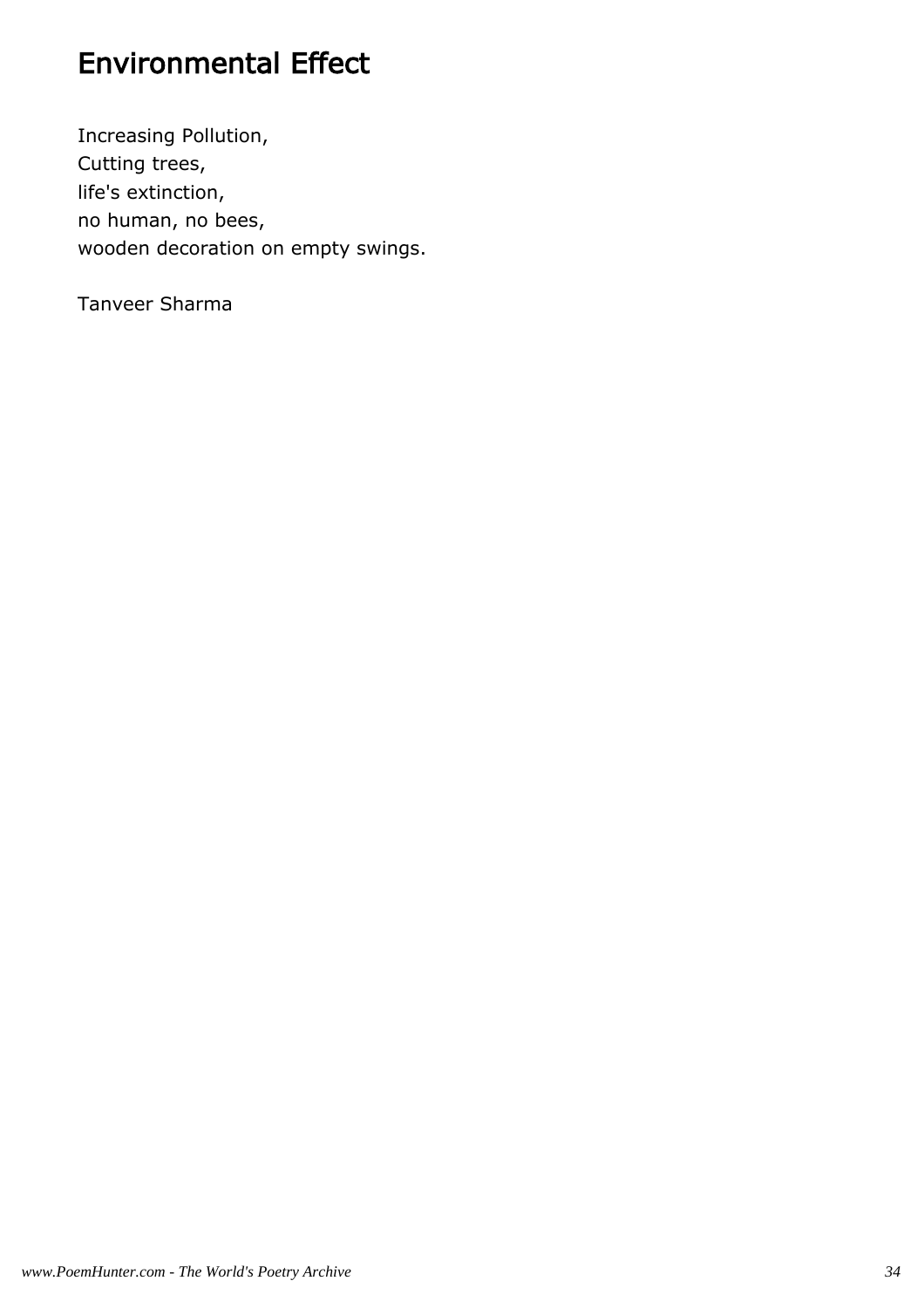#### Epic Memories

Childhood memories and old photographs, different games, and enjoyable days, those perfect timings with you 'Mannae', all are perfectly abiding... But where you have gone bro, where to find you, all these immortal and epic memories reminds me of you....

DEDICATED TO MY COUSIN WHO IS NO MORE.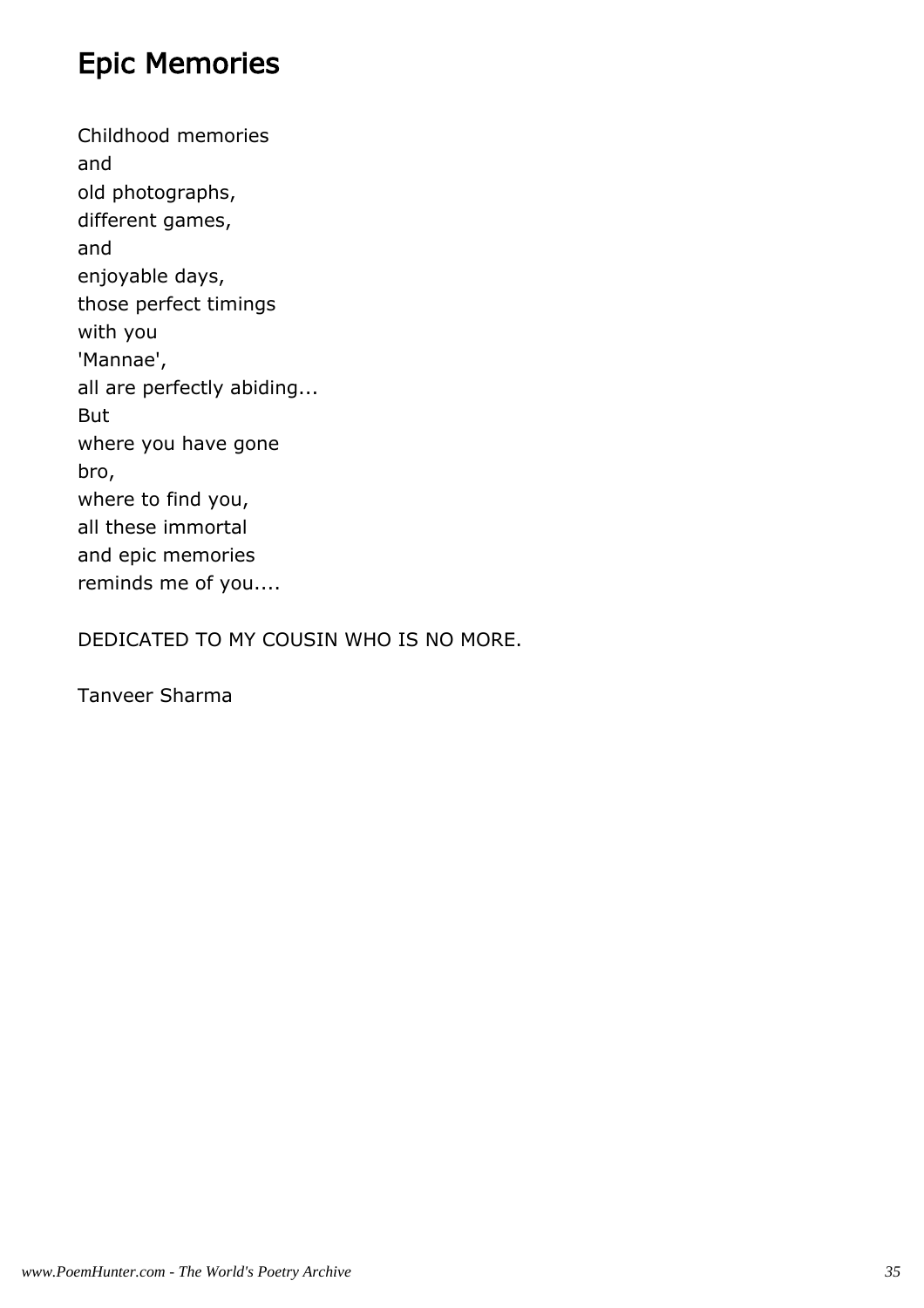## Equal

We really should have equal rights, rich, poor, doctor, engineer and laborer, equality for education, equality for every provision, Line should be removed between inferior and superior.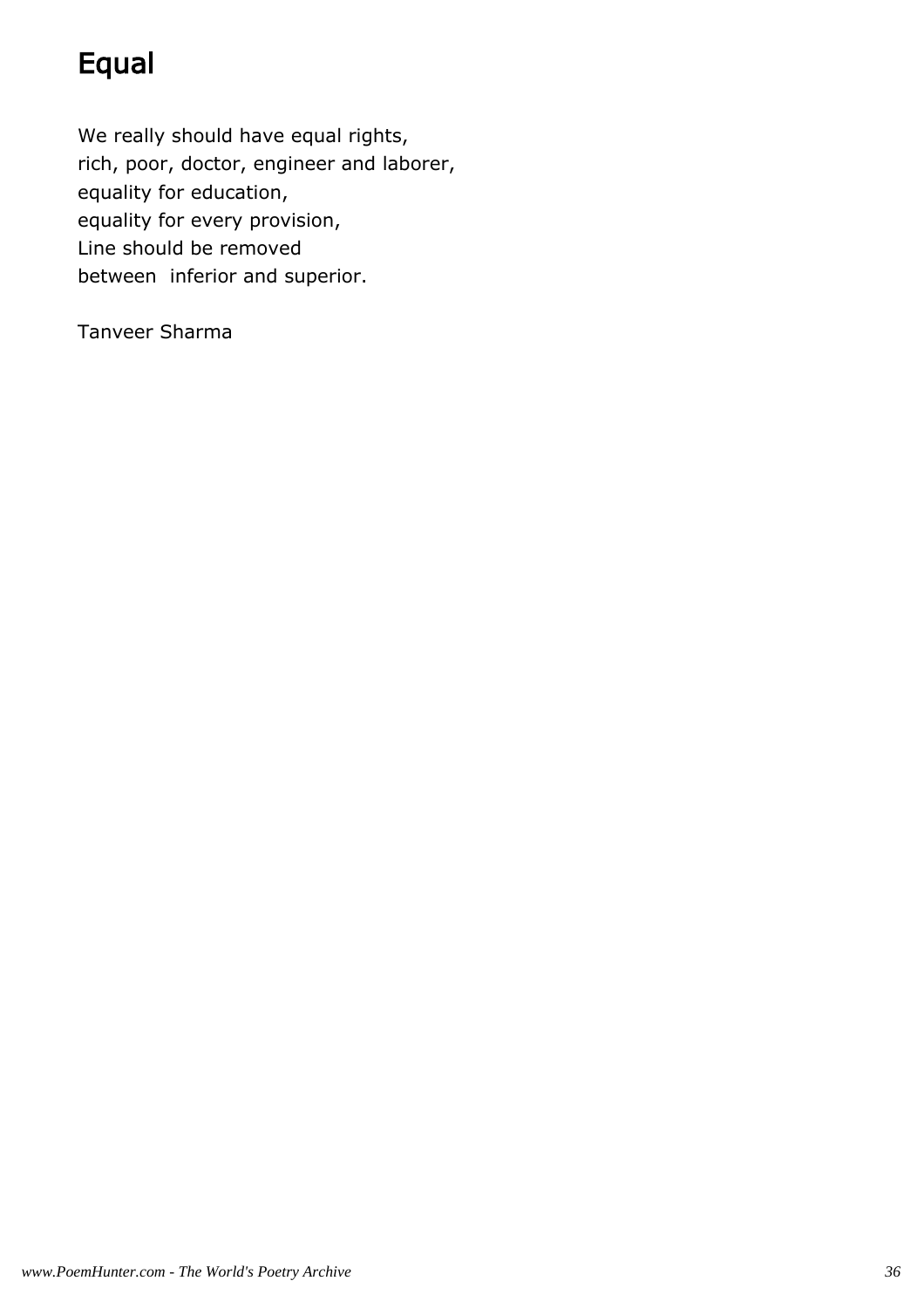## Faith In You

Dear God! I believe you, I love you, having faith in you.

Sometimes when I get imbalance, You become my power for my step's maintenance.

Whenever I feel dark on planet and in the skies, I join my hands, close the eyes.

And I get shine and brightness all around, Because My faith in you wins and loudly sound.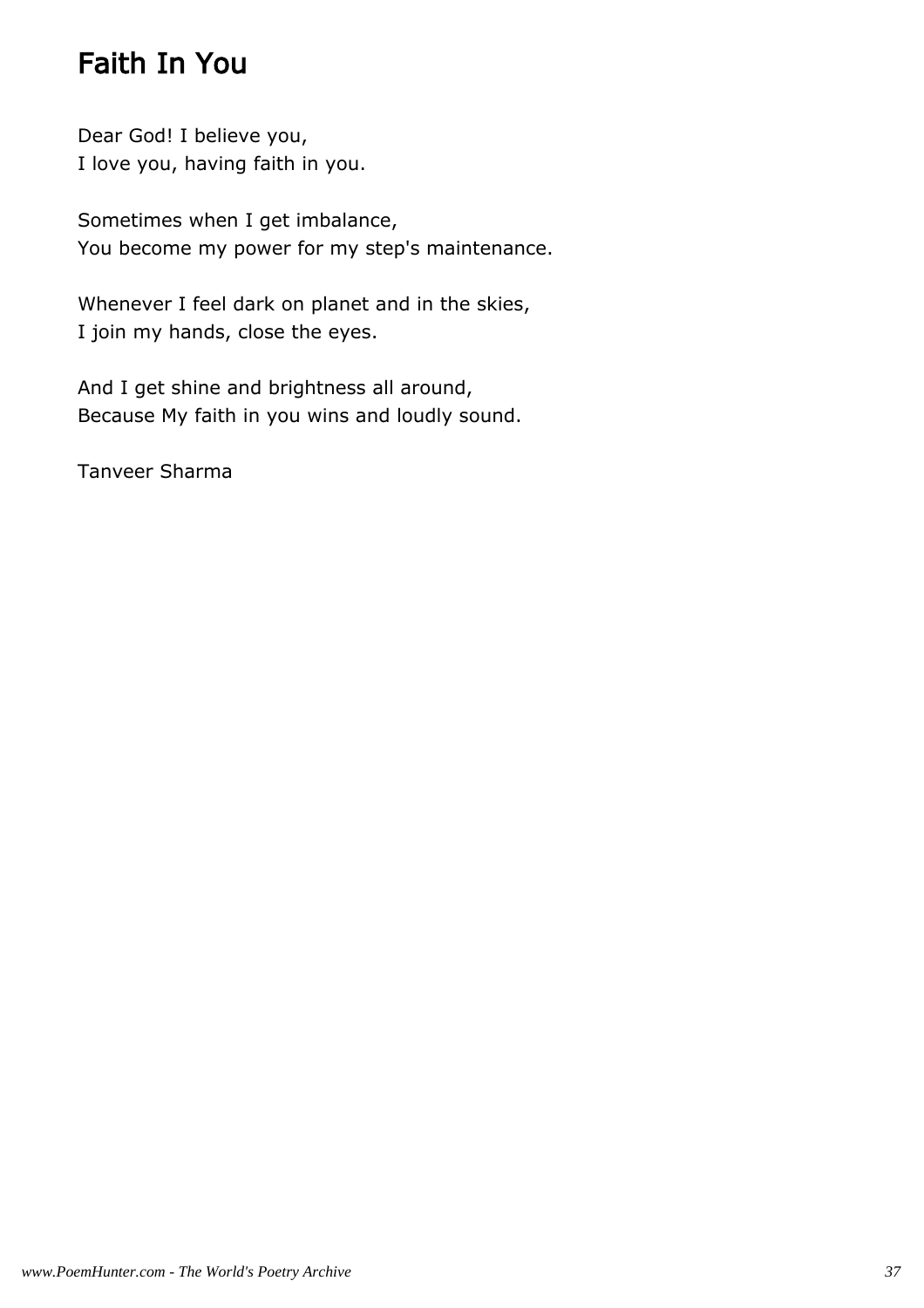## Family's Love For A Girl....

Love is a pure emotion, Mamma's love and daddy's affection, Realize me that I am an angel. Brother's loving care, Tells That I a am safest doll. Sister's amiability, made me feel that I have a trustworthy friend. Love is amazing, It really made a girl feel, She is the only fairy in this world.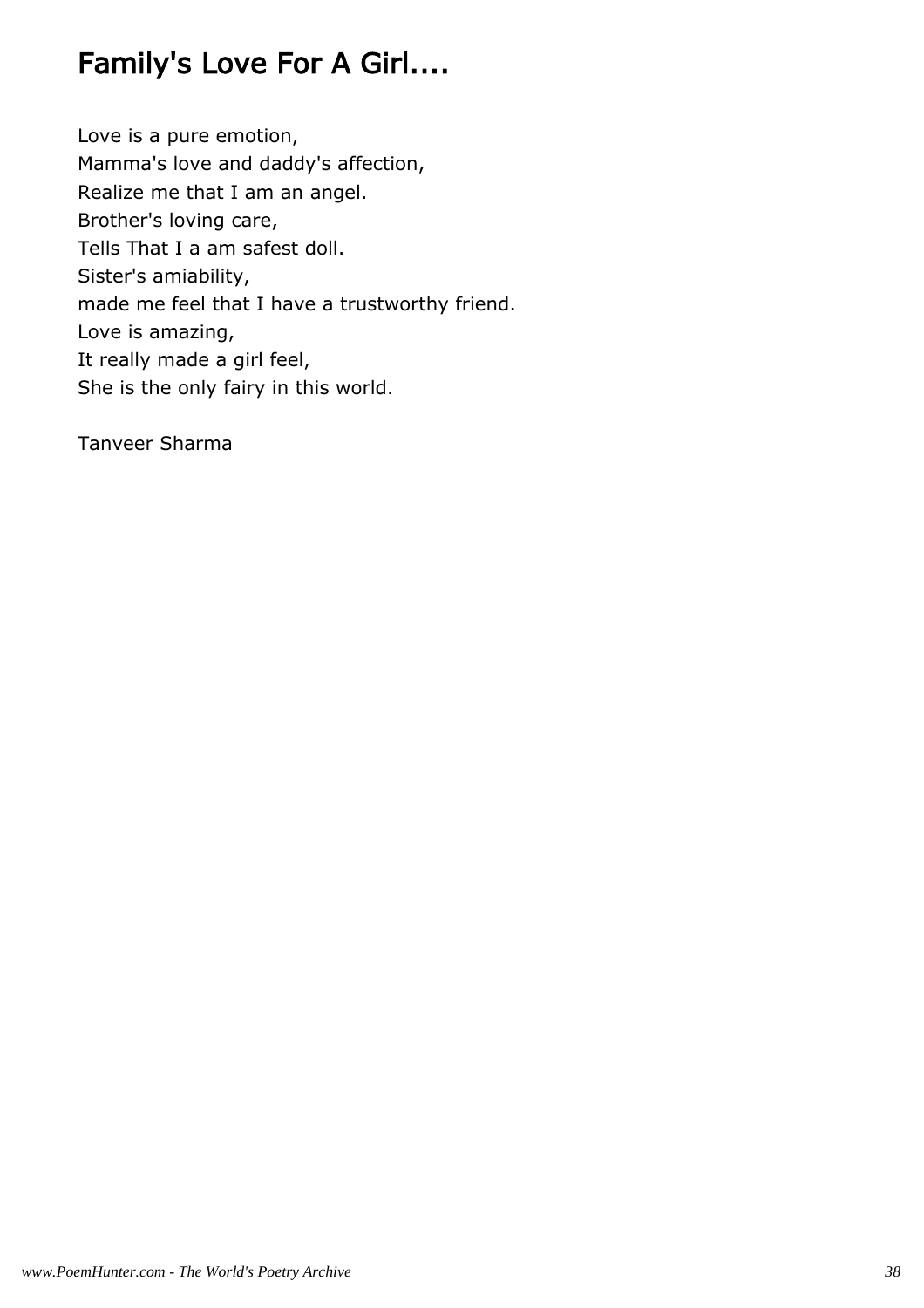## Feeling Grief

Storm came, destroyed poor's home, washed earnings of hard work, Regretting destiny, feeling grief.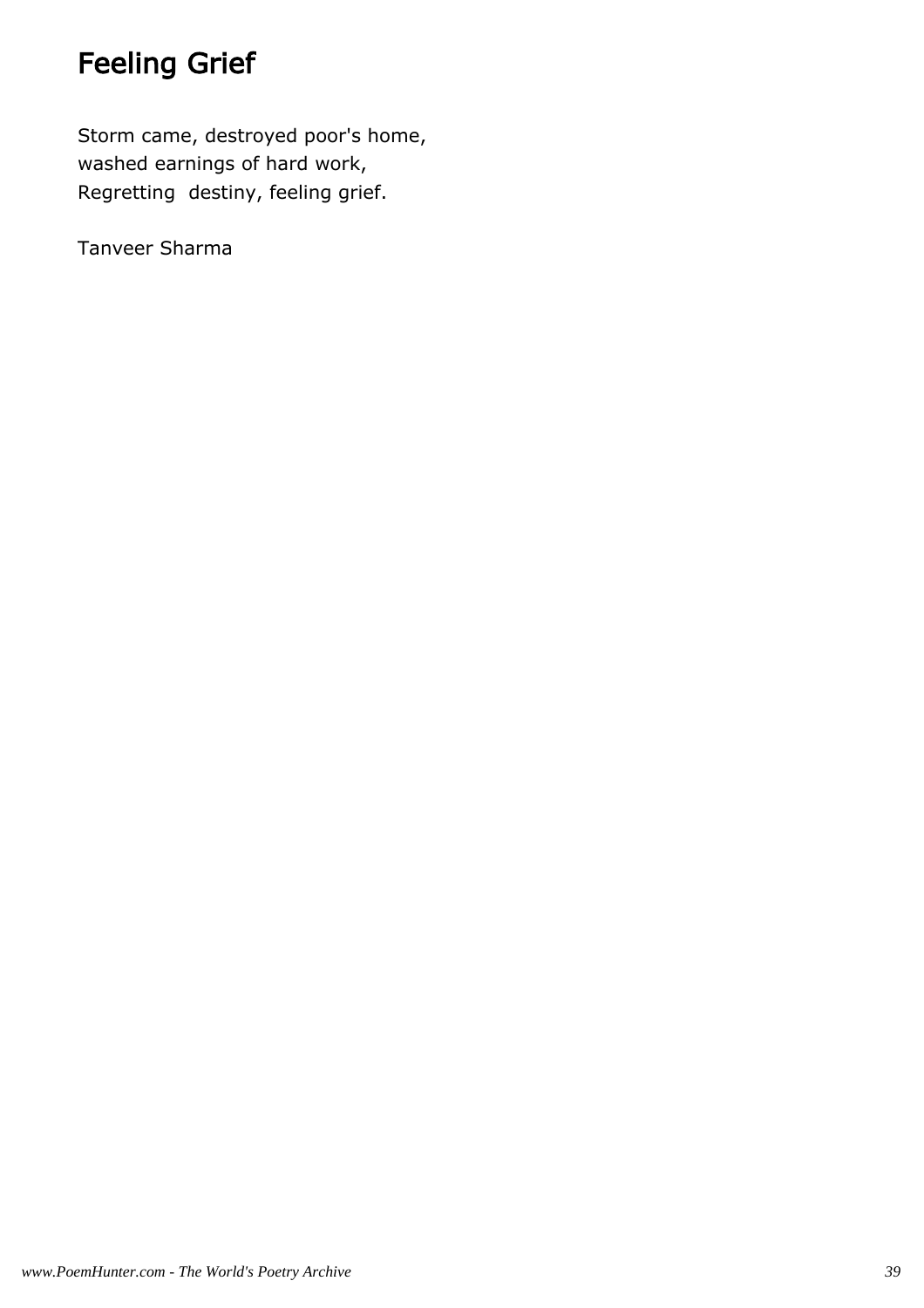# Feeling Lonely

Selfish human killed my fallow trees With axe to fulfill their own requirements And I feel very lonely and sad.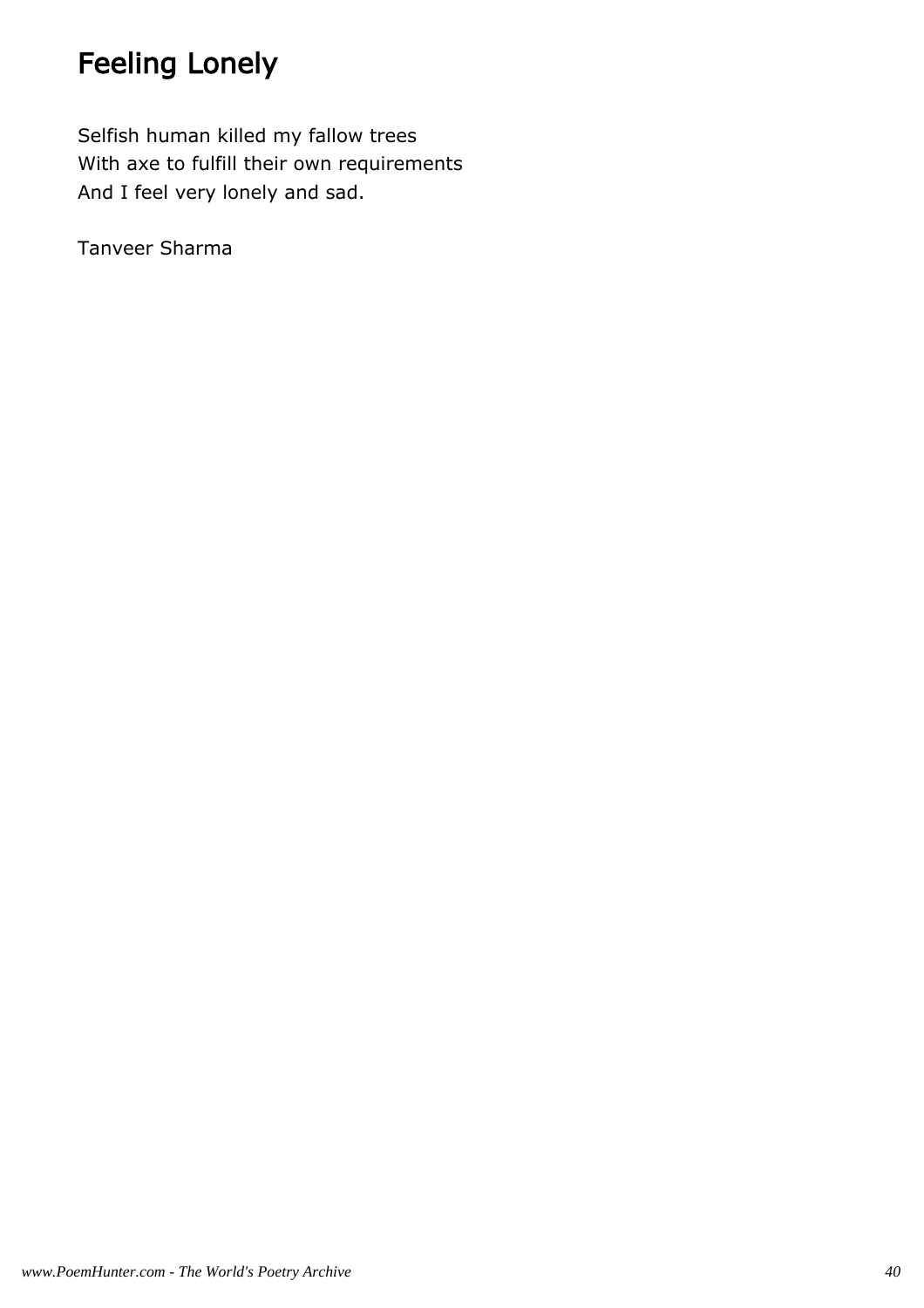#### Flowers And You

Lovely flowers and lovely you, Lovely the things that you do, Precious is the meaning of these white flowers, just the same for me, precious is you.

White color indicates the peace,

I wish to keep you always with happiness and ease, I just love to keep you with such softness as soft as you, Just similar with the vital indication of flowers for appease.

These white flowers and you both are so much graceful, I have no words to compliment that ' you're so beautiful', But yeah! I know only one thing about these flowers and you, That you both are very charming, superb and delightful.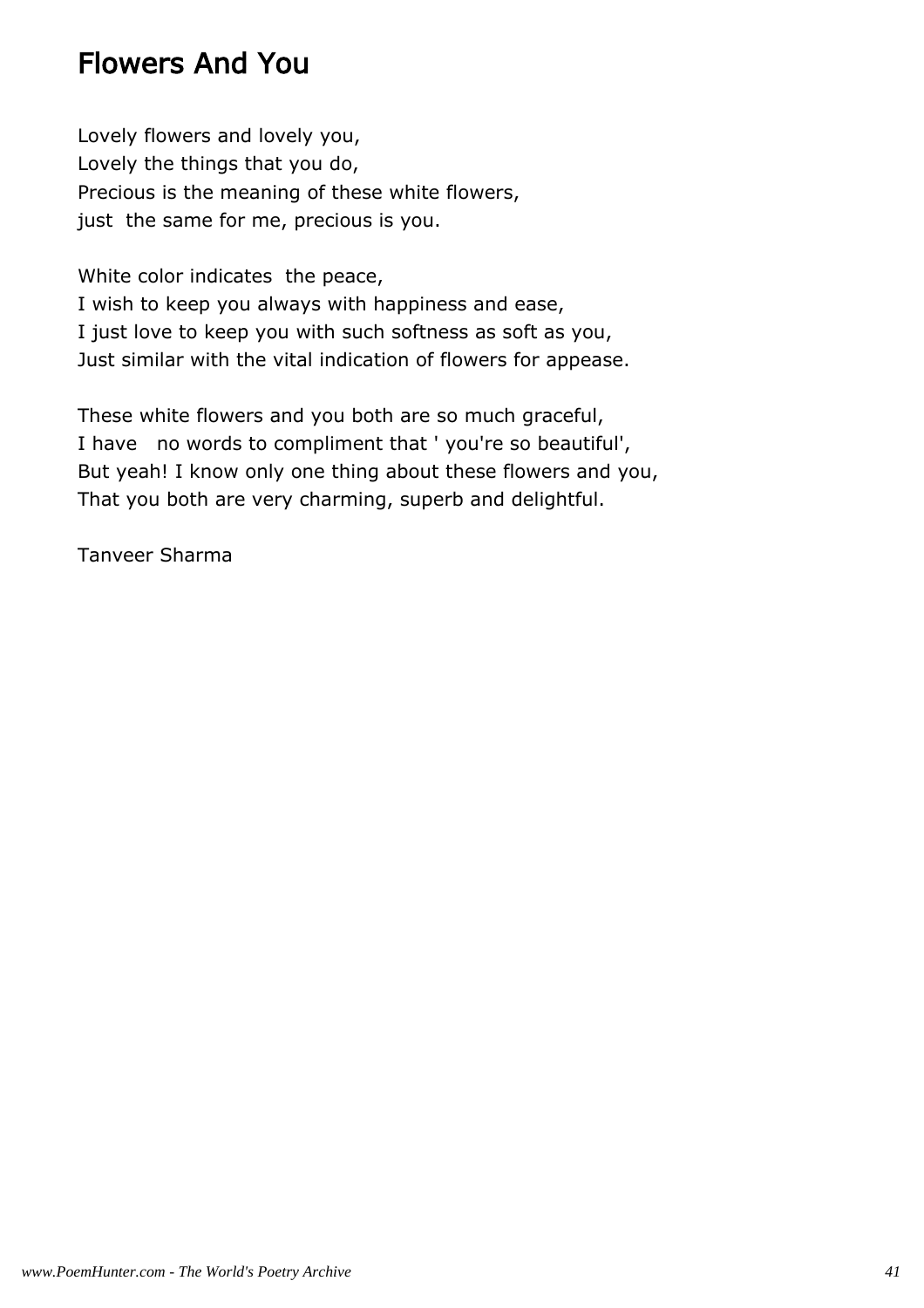### Formula To Success

Targets to the goal, Passion has main role, Hard work is required, Struggle will surely acquired, Obstacles may come into the path, But positiveness can remove every kind of wrath, so, all constitute together towards the progress, passion, hard work, punctuality, sincerity are formula to success.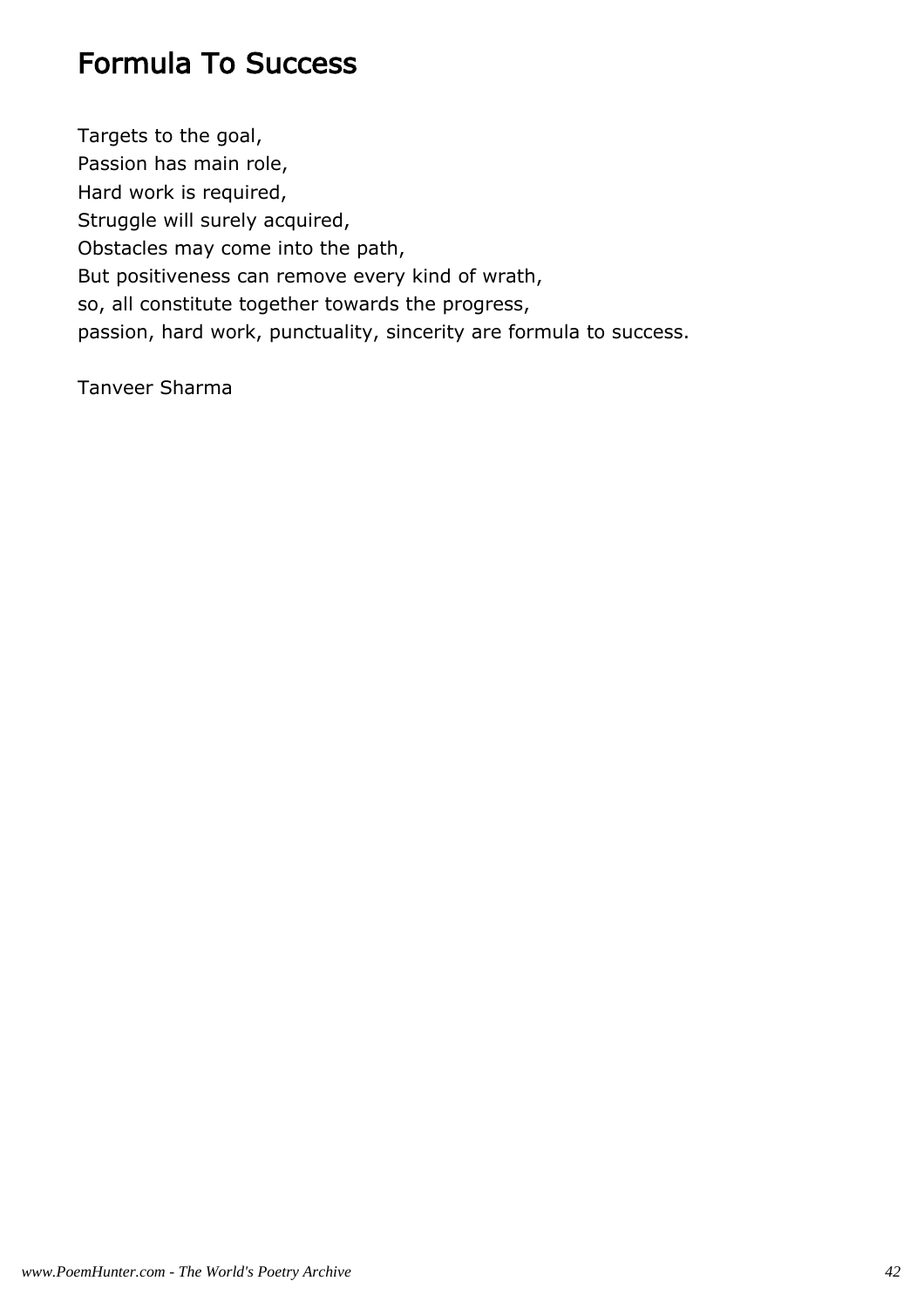#### Fortitude

I am proudly telling That I am a girl, a strong girl...!!! On the way I am leading, the way to success, And road to progress, is completely filled with obstacles.. But because of fortitude and my inner strength, I cover the street with ease which is long in length... My society does not want that women reaches to her success easily, As this is man-dominating... But I don't stop and I don't care, about various spikes in my way, I am already aware...! ! ! And I am proudly saying, That I am a girl, strong girl...!!!! As with the help of fortitude, I am easily stepping up to the ladder in the sky, God has gifted me wings of dreams, with the help of them, I am going to fly....! ! ! With the help of fortitude, This girl is going to fly....!!!!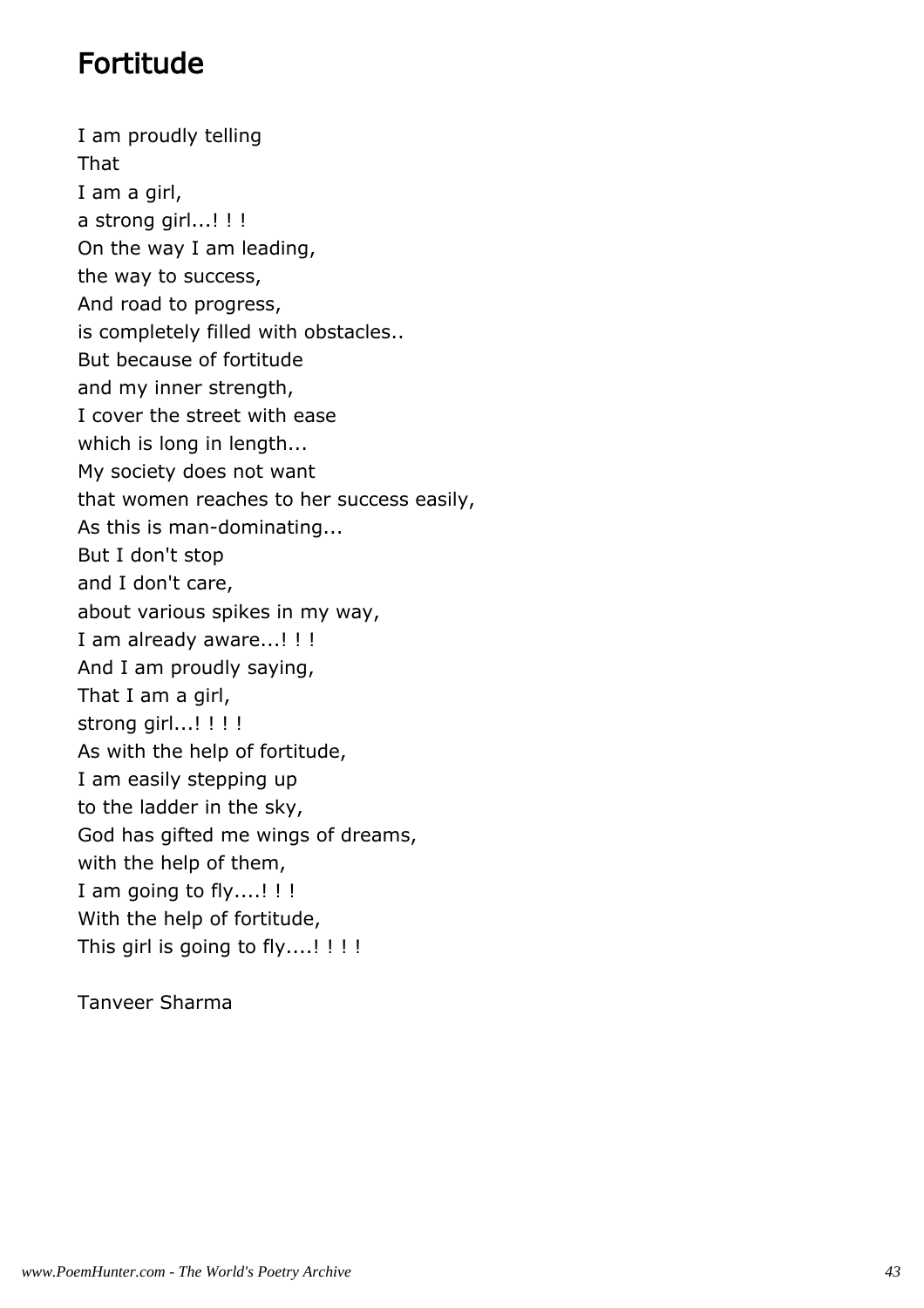## Free To Fly

When you are free to fly, When you have choice of free will, Then that is the biggest challenge, The biggest and precious gift ever, To choice your own, To prove that you are the best all in all, If you are free to fly, Then with open-heart you should fly so high. It is almost your choice, to choose your kingdom, to choose your palace, to choose diamonds, As simply! you're free to choose.!!!! You're free to desire, you're free to think and achieve, All is in your hands, Finally you're free to fly in the sky.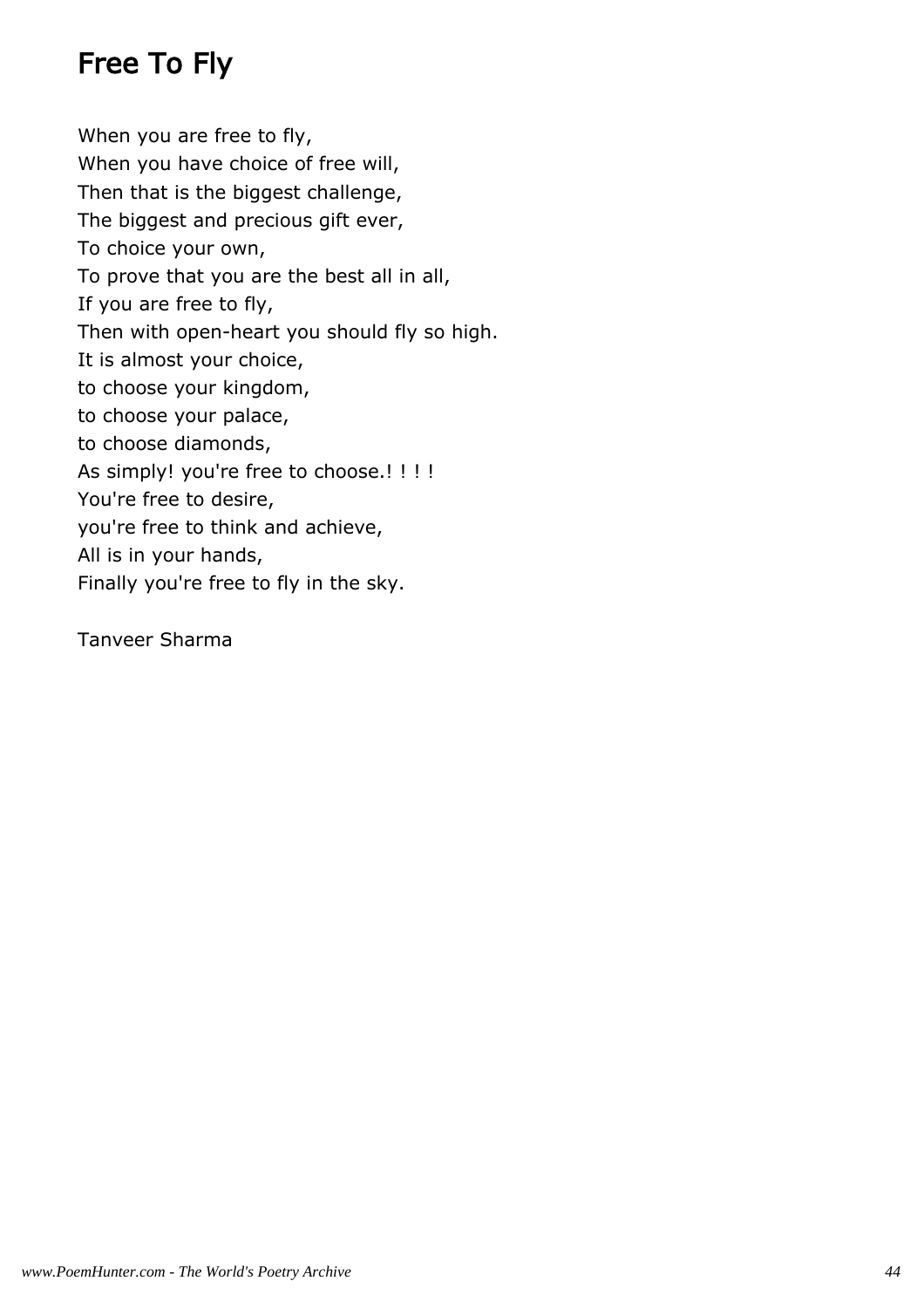#### Friends Forever

I didn't know to share my talks, I didn't know to smile in my walks, You came into my life, Taught me how to deal with every strife, Your every naughtiness made me smile, You sprouted seeds of happiness in a while, Your every talk, expression, fun means a lot to me, From I and you, it became we, I loved you yesterday, And mean it today, Will be there with you tomorrow for sure, Feeling Glad to be a friend of your, I will go far away from you ever never, I promise that we are FRIENDS FOREVER.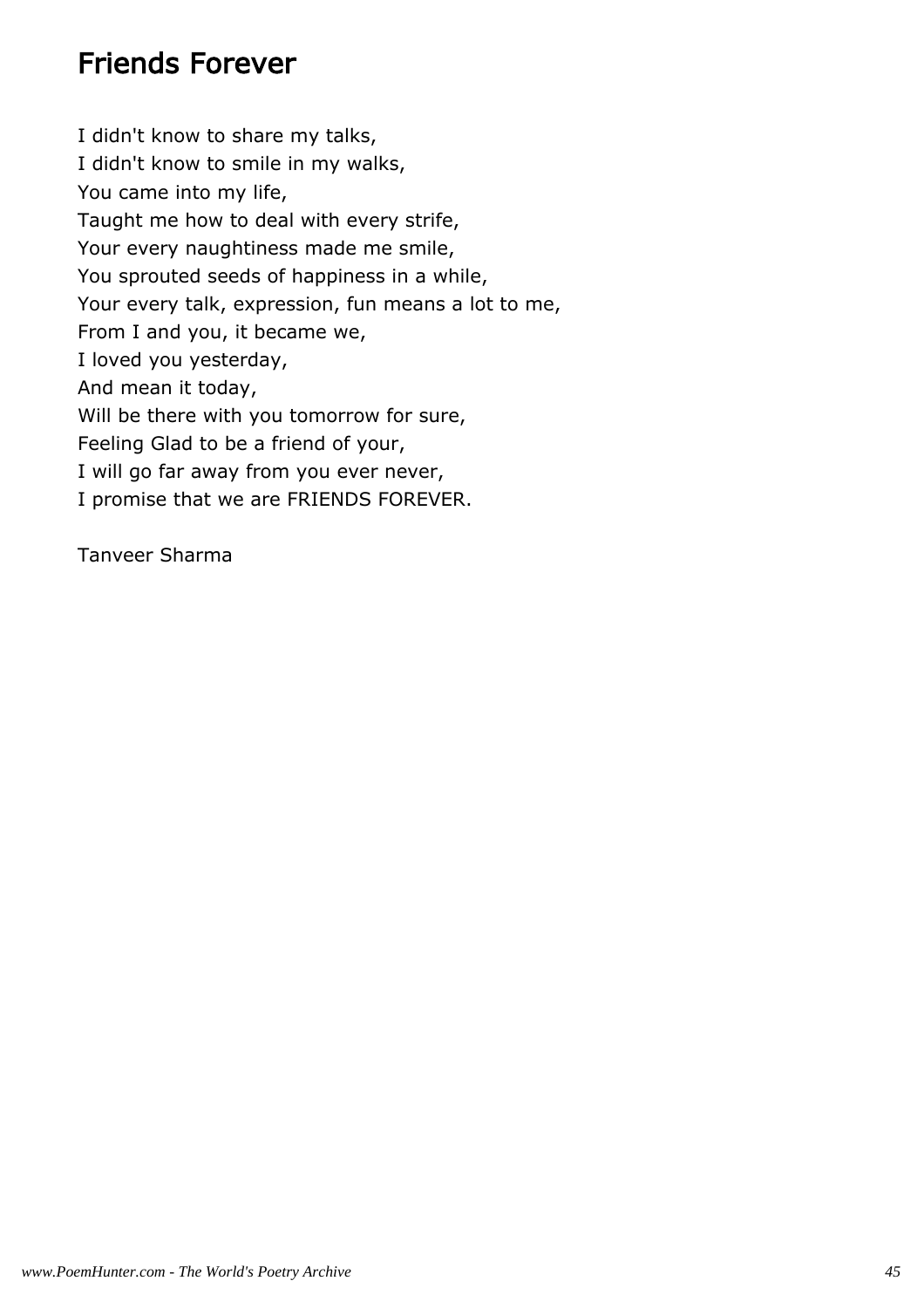### Globalization

Child Wondering about speeds, and working for economic growth, As Globalization all around.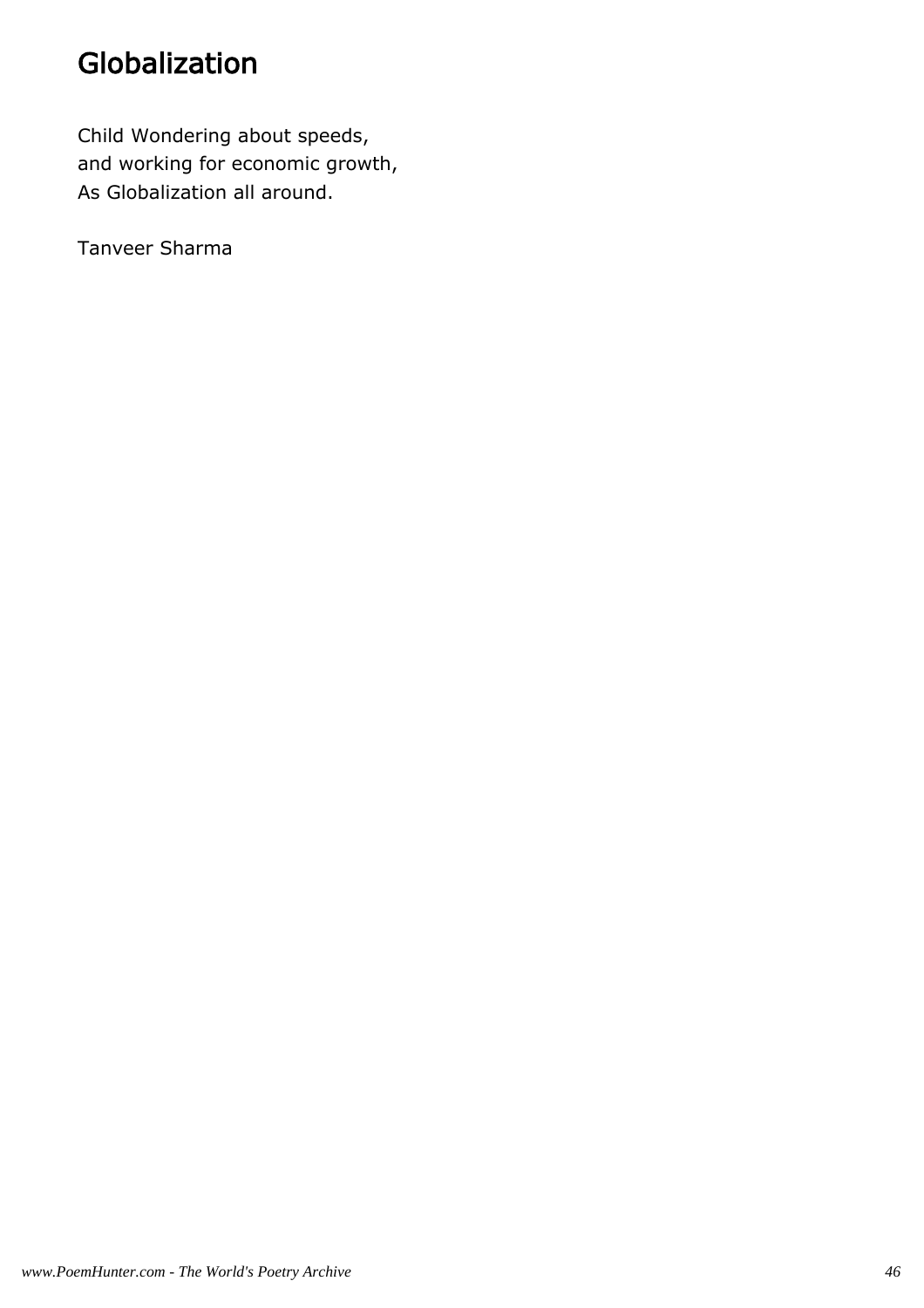### Goal

To achieve Targets Work Hard, If Not Successful Try Again, If its not worthy Don't loose hope, Completely Dedicate To make you satisfy, Eyes upon the aim with positive attitude, Have Faith in yourself and don't pause your move, Move towards your goal with passion & aggression, with faith and dedication achieve the objective with full preparation.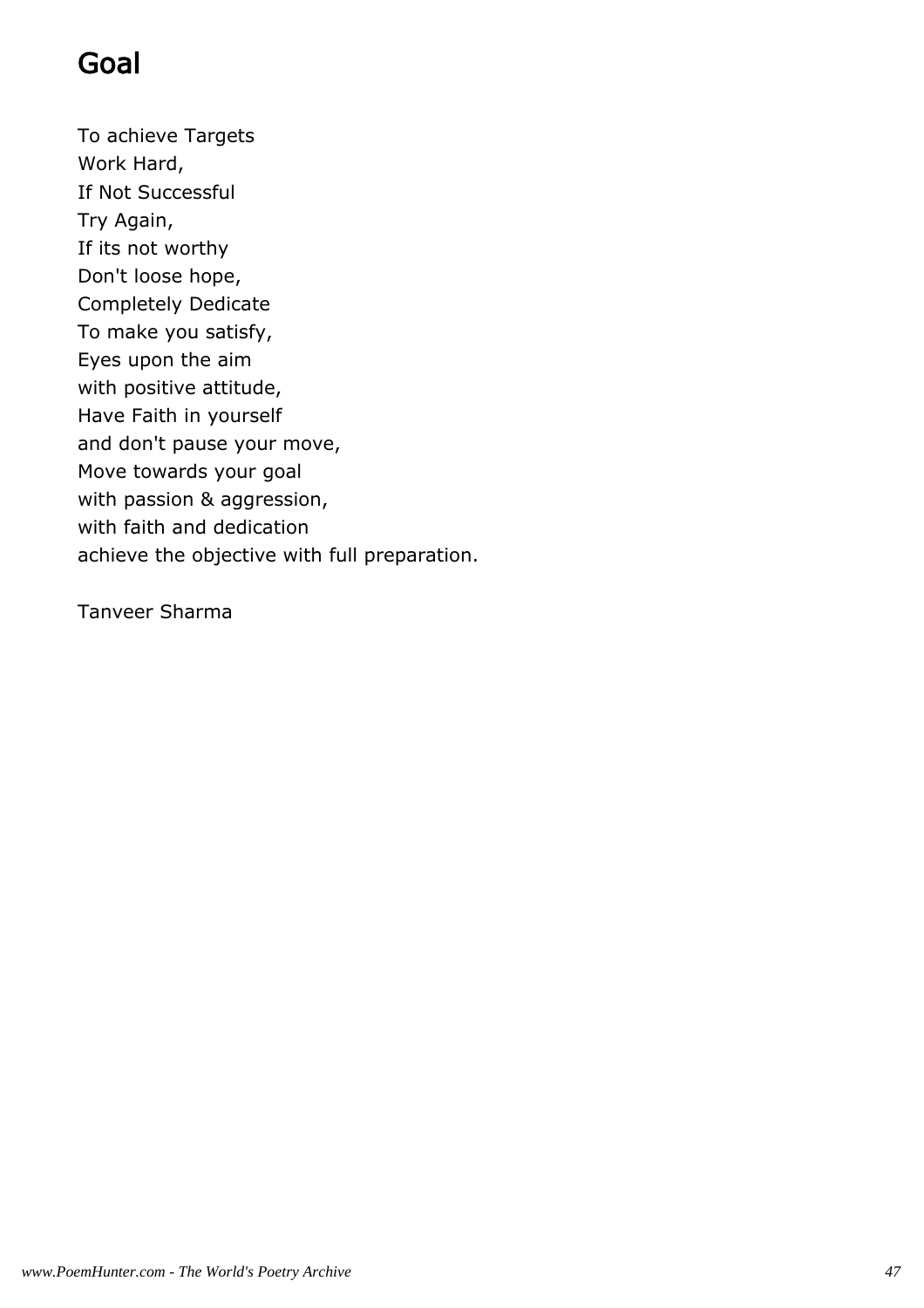### Golden Gift

You're my golden gift, So Precious & loving, You're really so special, Sincere, dear & caring.

Your all time support, I need you in happiness, I Want you too in sorrows, And need you when I am depress.

You're my diamond, You're my all gold, I am lucky to have you today, And desiring you even if I get old.

Hold me tightly forever dear friend, You're really so precious to me, without you, I am like fish without water, As I need you every time so truly.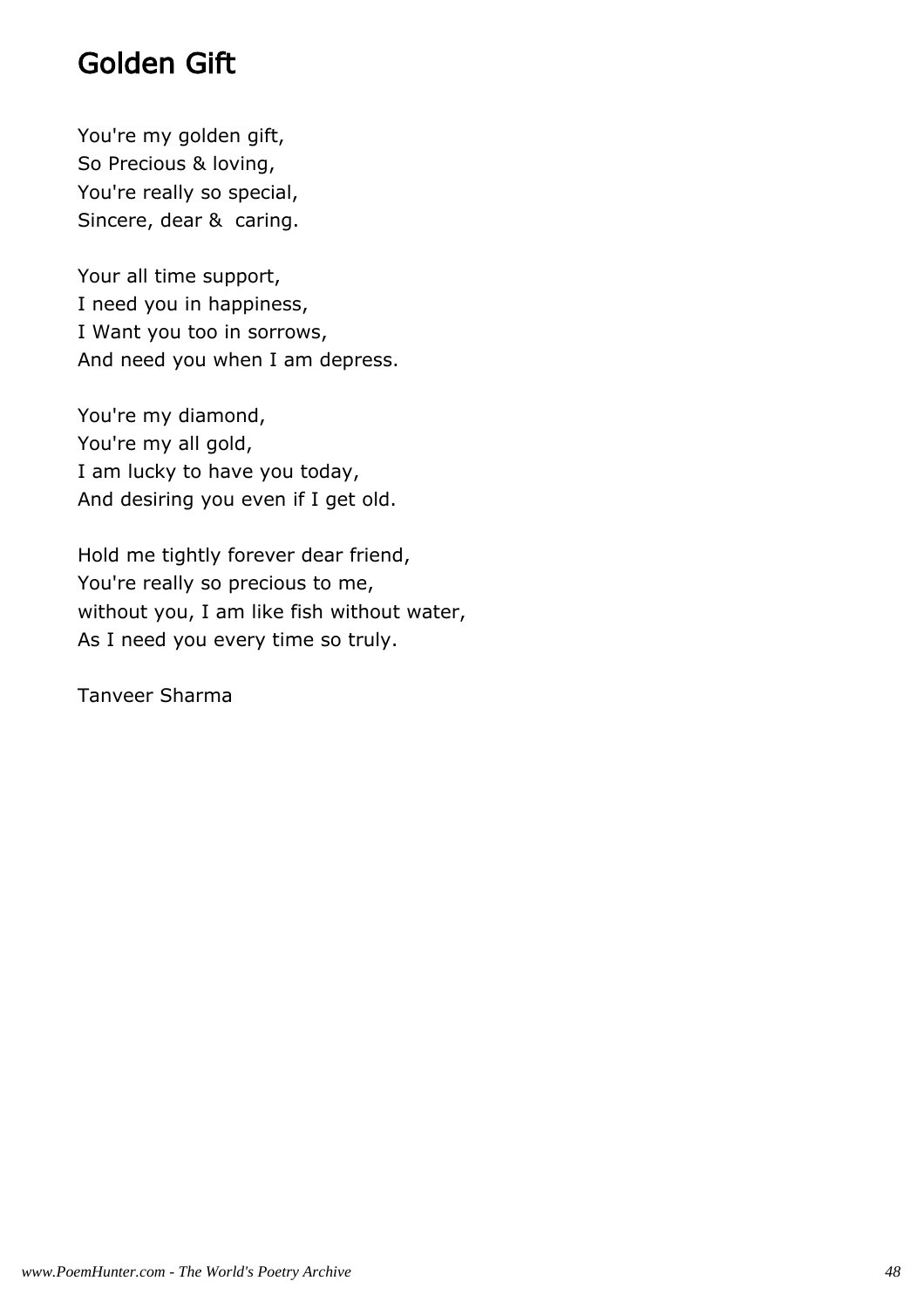#### Golden Period

I have been waiting for Independence of the nation, I have been waiting for the golden day with aspiration. That golden day, when every nation is to be called as independent, As youth of each nation would be very powerful and magnificent. When all countries will be free from social evils, When no-one will be spot on the nation and will no-more devils. Devils are those who kill girl-child in the womb, I am waiting for that golden period and boom. When people will worship girls as a goddess, Each country on that day will be in progress. I have been waiting for the day, When our youth would be far away from drugs and its addiction, When youth would equally be in discipline and no need of any restriction. I have been waiting for that day from the long time, When everyone will be in favor of anti-crime. When no one will support corruption, Everyone would be hard worker in my assumption. I have been waiting for those golden days, When each country will be progressing in many ways. Powerful and educated youth need to join hands together, So that Our dreams will easily be fulfilled with golden weather.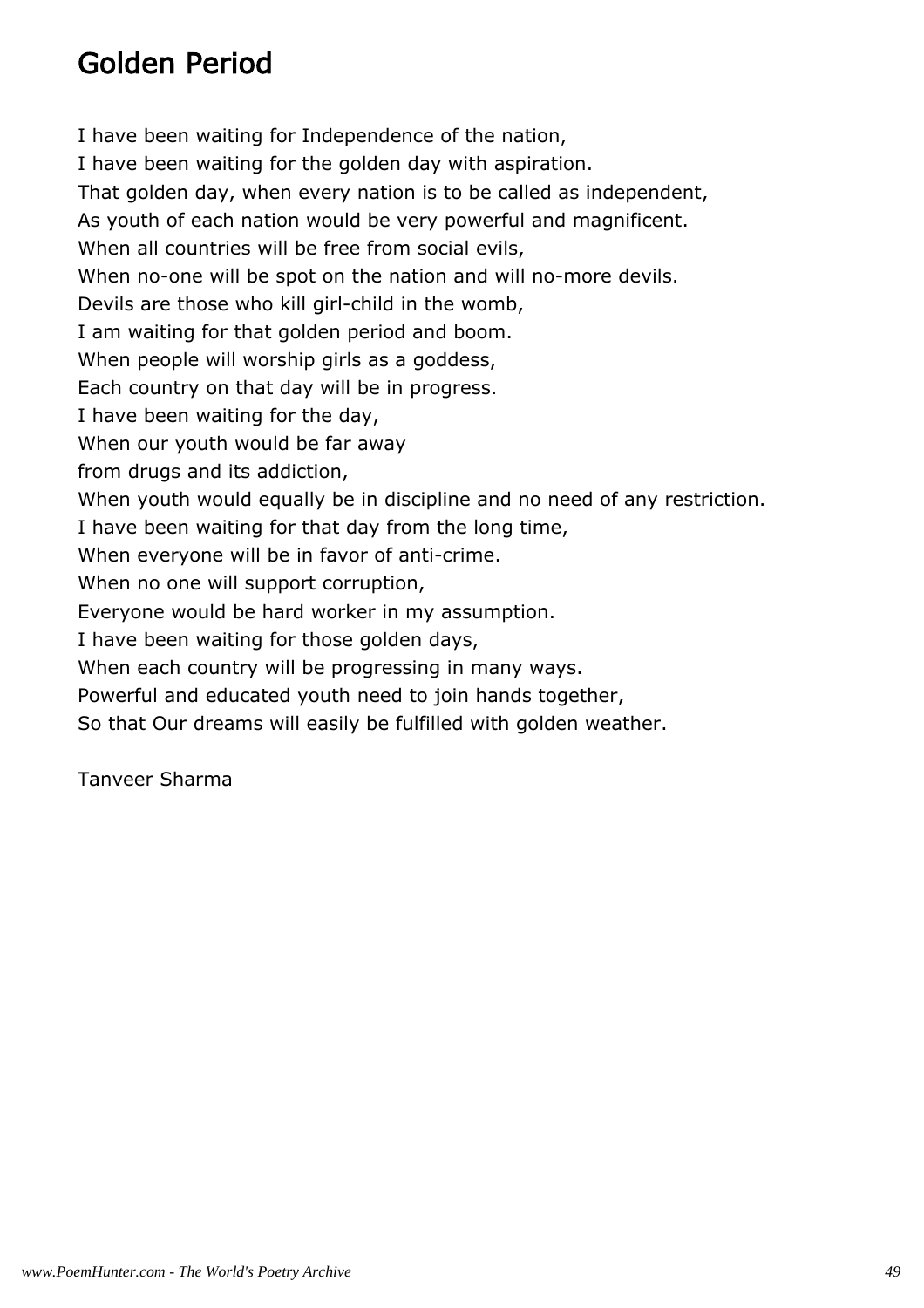### Green Angel

Green Angel has come to indicate Greenery around is really great. trees even help us for breathing, So I request to human to stop cutting it.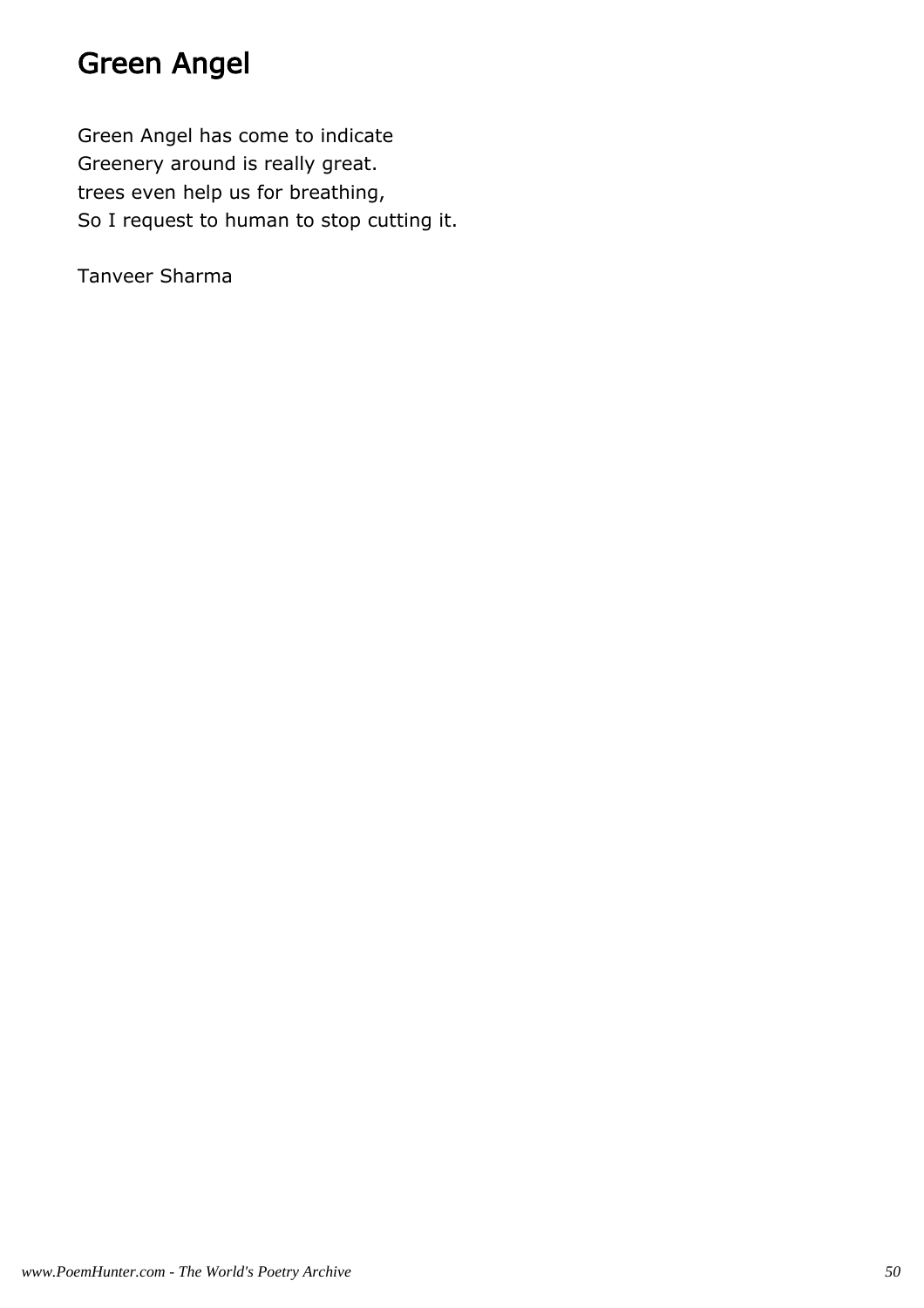#### **Helplessness**

My grandmother spent her whole life crying, Same happened with my mom, & for one time meal - she always crying, now same is happening with me, Painful reality is my child is suffering too. We have no money, We have a shed of helplessness, we wear clothes of disrespect, breathing in the air of pain, But having no solution, no choice.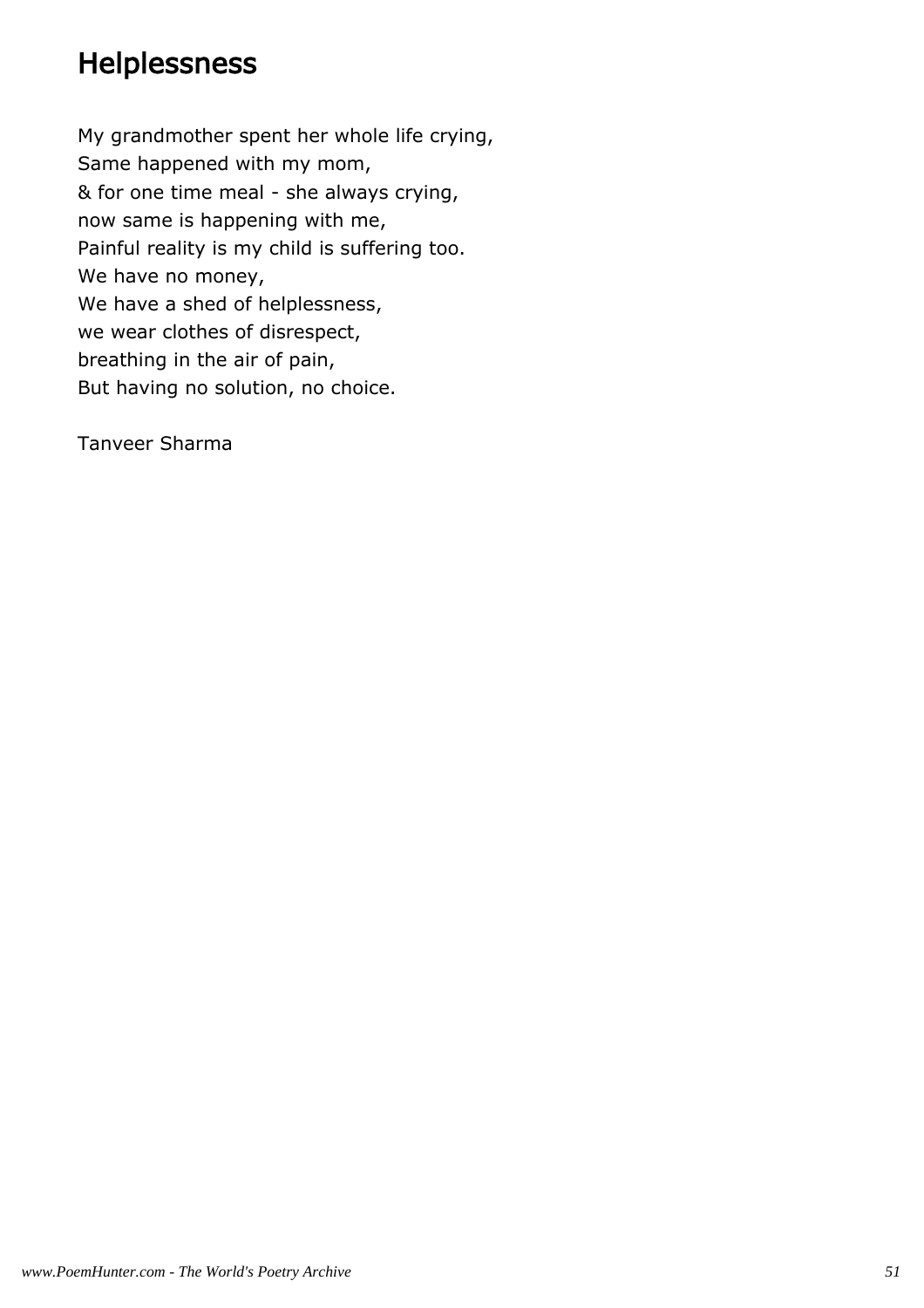## Hidden Job

People will call me corrupt, give money under the table, Otherwise, their trust can disrupt.

credit goes to the given picture in link: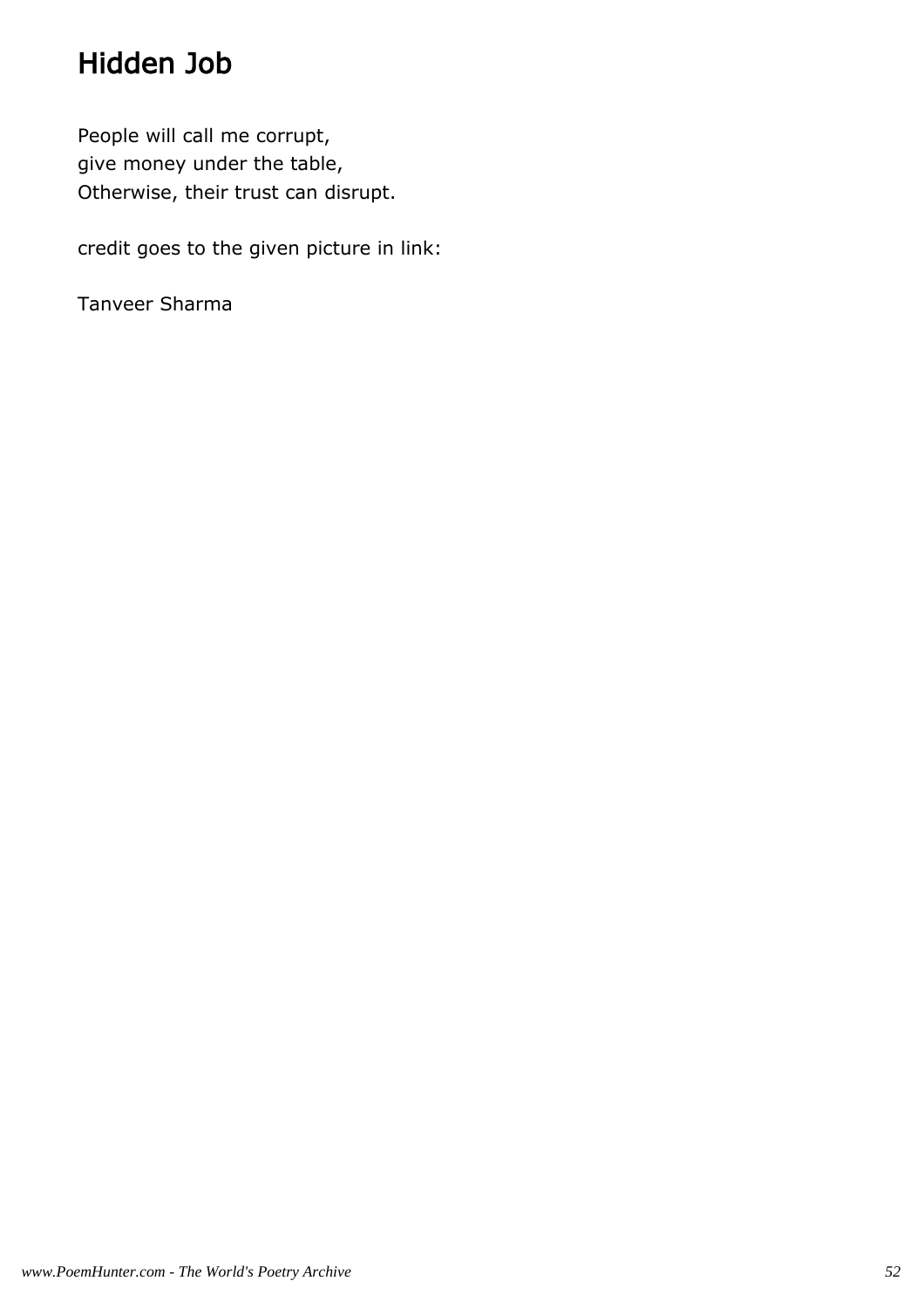## Hopes

Lets welcome New Dawn, With Happiness, Lots of Hopes, Hoping Today I help someone, Desiring freshness on other's face, And the Reason should be me.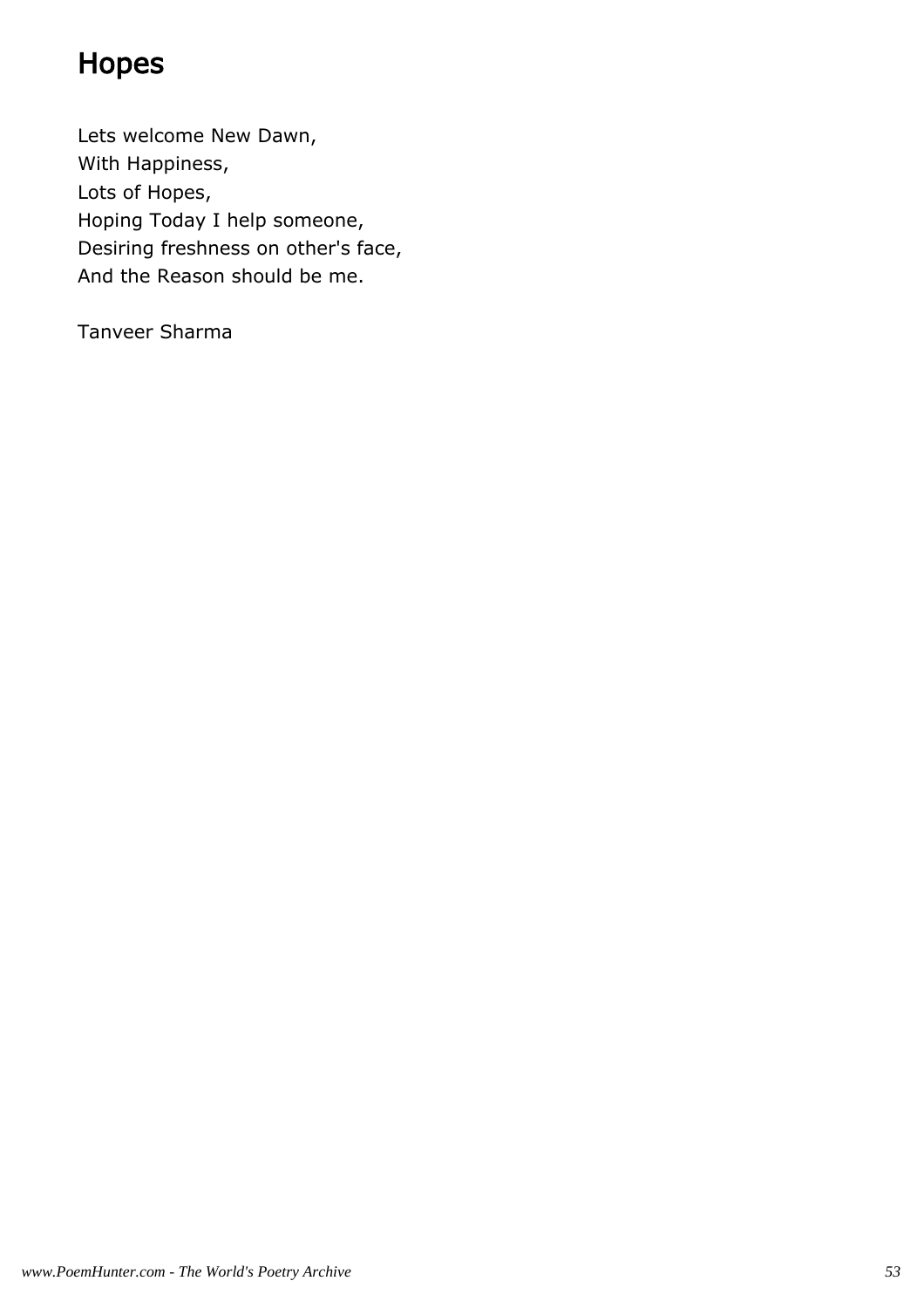## Human And Aliens

If Aliens would come to earth, If they would also reach on our planet by birth! Then what will happen? Friends! Just think what will happen? Aliens with grey body and shining eyes, If they speak every thing twice. If they have magic in their eyes and hands, And started fulfilling earthling's demands. Then dear buddy! natural phenomenons will be changed, And Human's need according to himself will be arranged. At night! If they request Aliens to make it a day, With alien's eyes- sun will arise with his magical ray. If Human being would become friends of Aliens, Then they could alter world's every situation with their plan. Due to the dazzling mind of human beings, Aliens would be bounded to survive and enjoying their own swings. Role of earthlings ceased them to arrive on earth, And to open eyes on earth on their birth. Because man will misuse those power - resources, And can interrupt easily with natural processes. This is the reason for aliens having no connection with earthling, Because today's man is so intelligent for each and everything.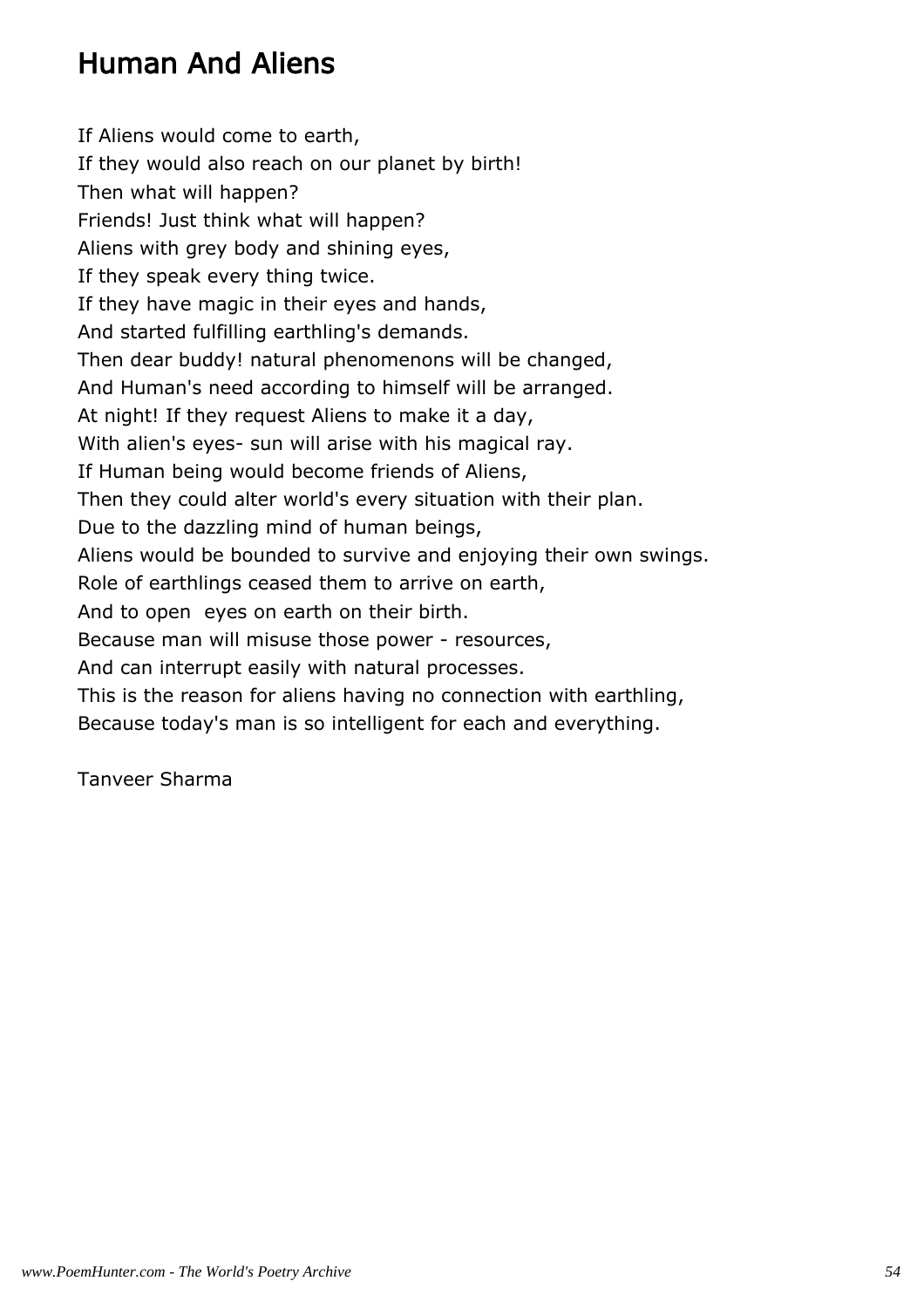#### Human Brain

Human Brain, active as machine, bright as light, fast like Bugatti veyron, awesome in creativity.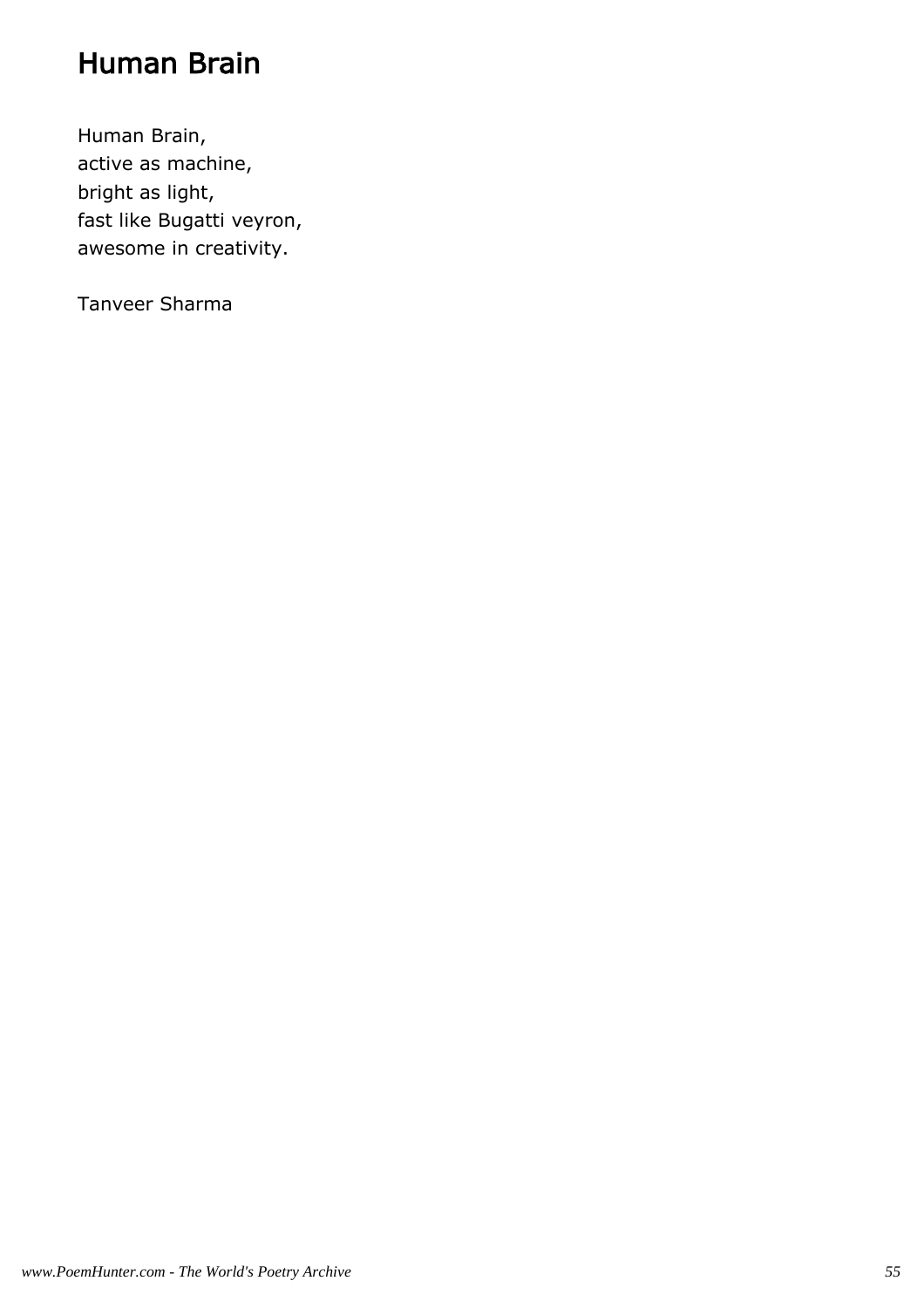# I & You

I believed you and You Destroyed me,

I am still holding you and you left me....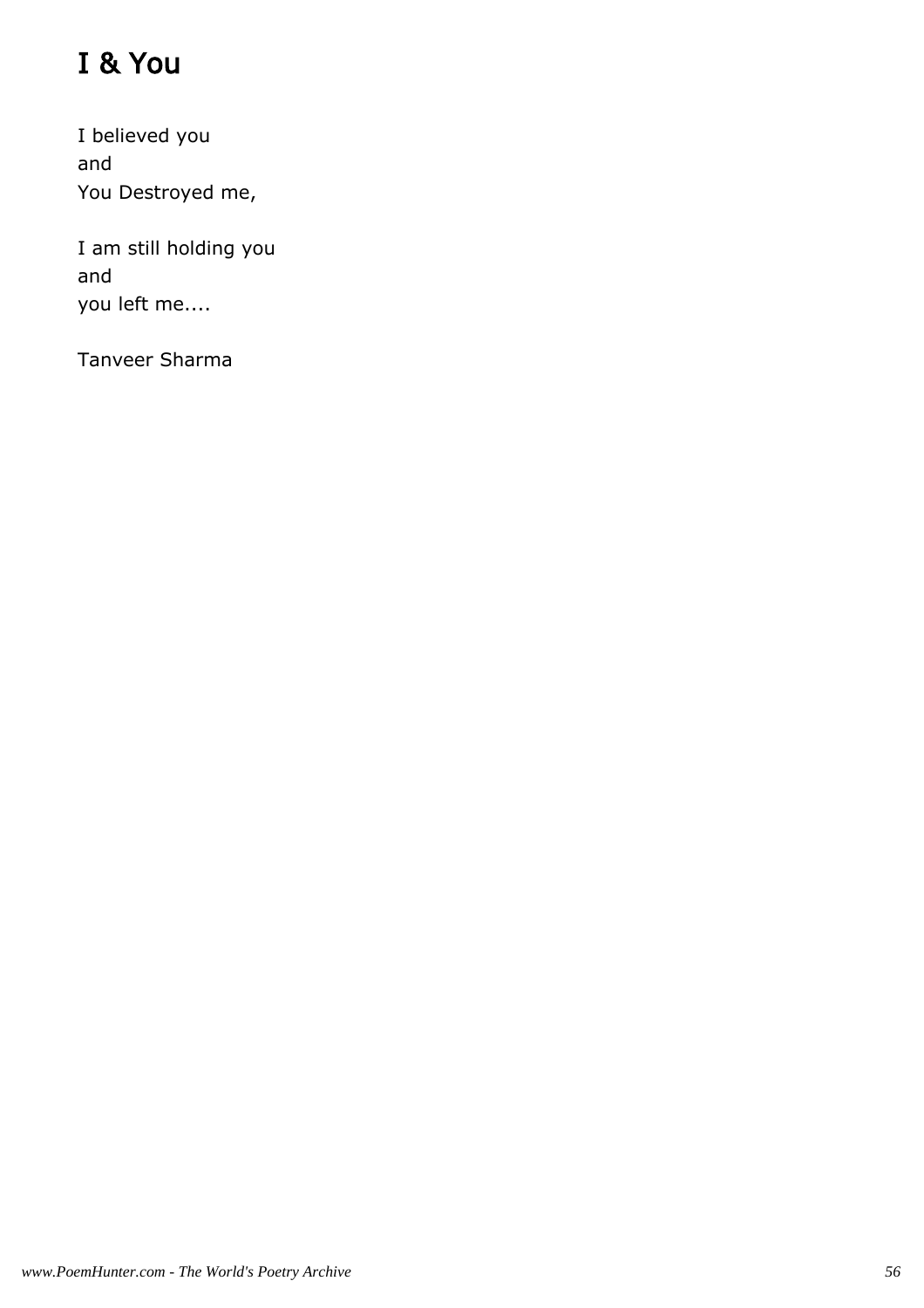#### I Am A Woman

I am a woman, Reason for my broken feathers, Just as you dear Butterfly, I too want to have open fly.

My desire is to fly in the world of dreams, My crave is to achieve my aims, But My aim is to have freedom at every step, Without difficult breath - oh yep!

But! But I am a woman, Not a butterfly, Just want to be as you, But I can't have the right to enjoy too.

Where is a Democracy? When I got equality? I don't have found, I searched here & there & all around.

Dear Butterfly! you are lucky, As you're colorful, You enjoy with beautiful flowers, But as a woman, I lost all powers.

I wish! I could be a butterfly, I too wish to enjoy for a short time, I am also passionate to reach in the sky, Like Butterfly, I too want to fly.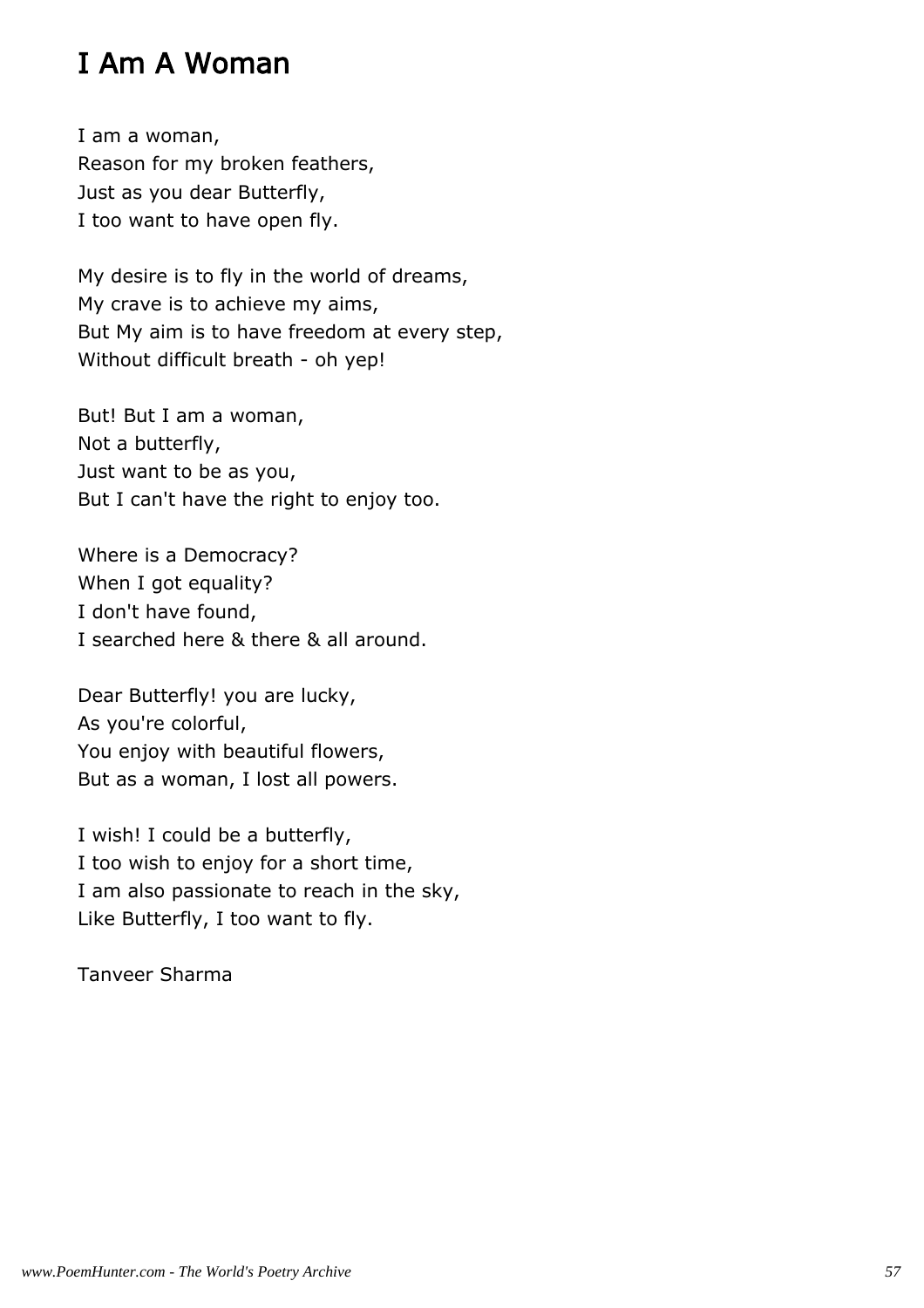# I Can'T Hate You

I hate myself to love you, As you did not deserve it. I hate myself to trust you, As you never knew its value. I hate myself to care for you, As you had no need of it. I hate myself for sharing my moments with you, As you had no heart to feel those all. I really hate promises, Because you've broken them all. I seriously hate myself for the moments I spent with you, Because you kicked those precious timings. I swear! I hate my self for giving you importance, I really hate myself For making you my life. But why cannot I hate you? I really hate myself above all for the reason, That still I cannot hate you..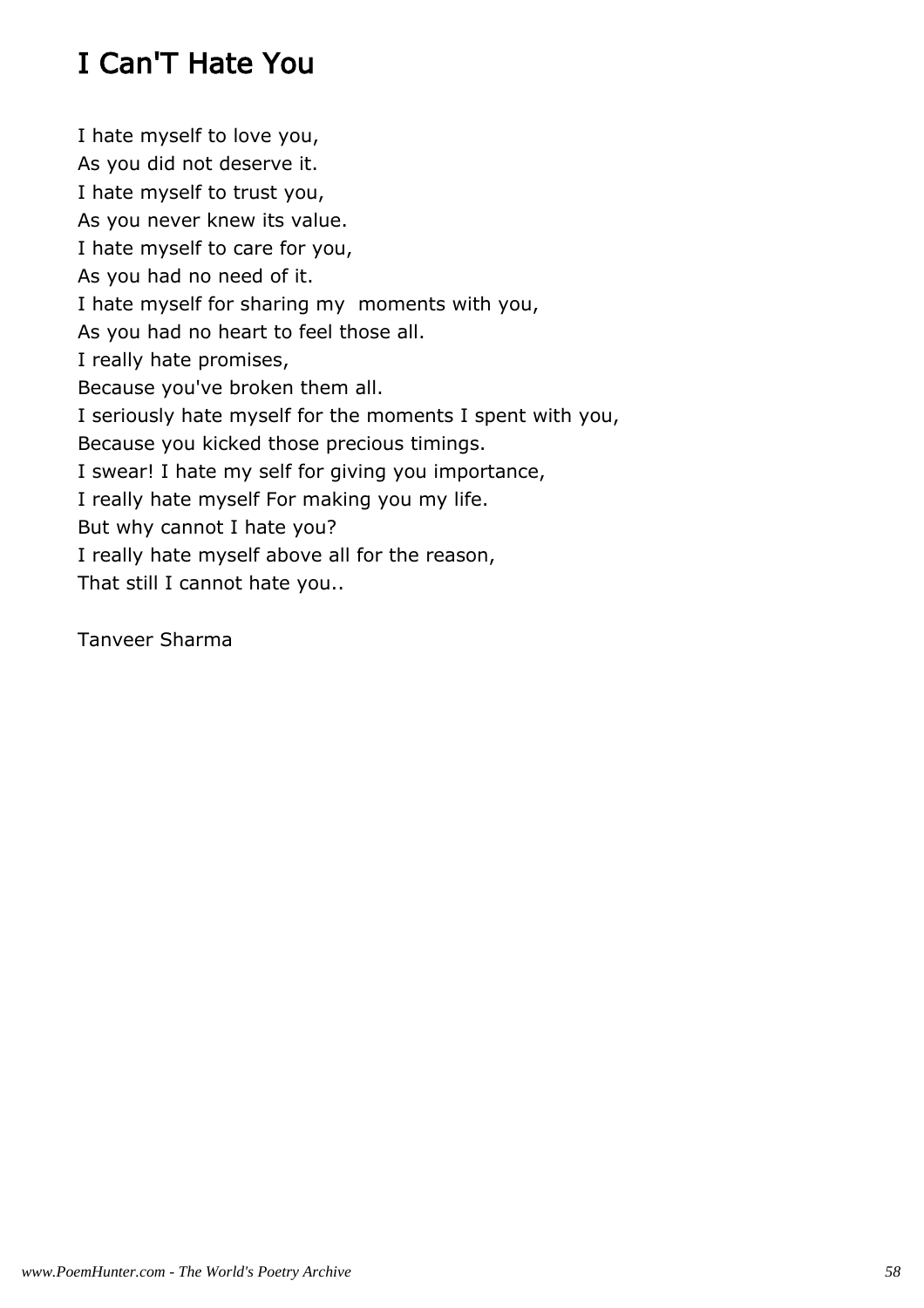## I Feel So Alone

Please! value my tears, I am growing up with fears. Fears for not getting food even today, Feeling needy for clothes in another way. I want to get education too, But scarcity for money made me feel blue. Please tell! what to do? I wish to enjoy my childhood too. Mom send me here & there for searching food, some pushes me away, some talks so rude. I feel so alone for my conditions, Can anyone help for my situations? People left me because of adversity, I am so tensed for my poverty. Help me for my future's brightness, Any suggestions for my condition's progress?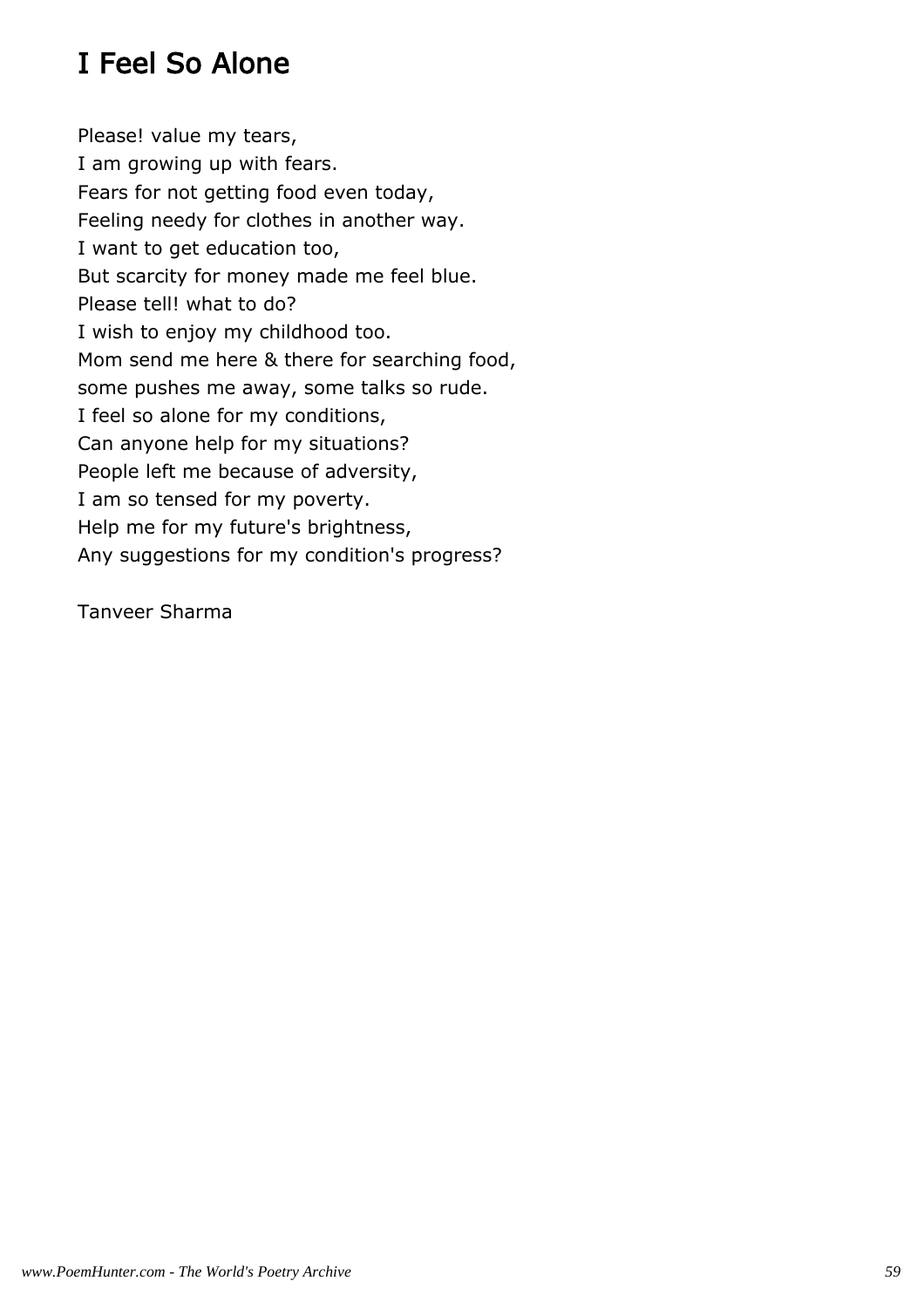#### I Just Love Her

I just love My sweetheart & our Angel, As the name tells 'she is unique', I wish 'Apurva' gets happiness of every peak.

I just love her for the way she values each relation, I am just loving the way she always care, Oh yeah! I just love her for the guidance, she makes aware.

She is the girl who thinks for everyone's favor, Although she teases me a lot, But I really love her choice of all kind support.

She become my strength at life's different steps, Helps & make fun to make her surroundings happy, I salute & lets have big round of appreciation in the form of clappy.

I just love my dearest friend, appraise her a lot, She is the true beauty of friendship in today's world, I just love her the drift she handles the tough situation & curled.

Thanks dear friend for being with me, I wish may god bless every friend just as she, I just love her, love her really.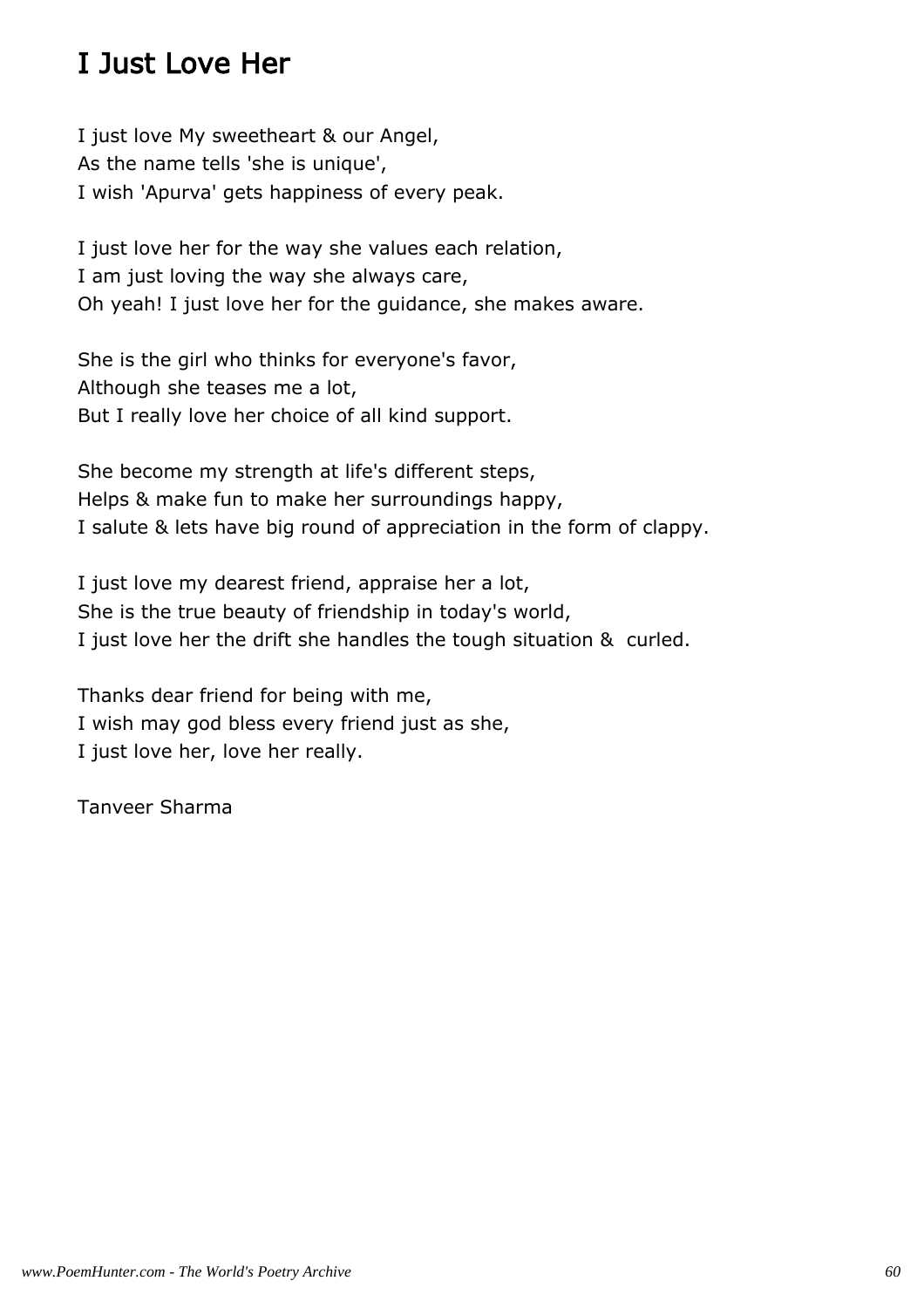## I Salute You

I salute you Tommy sir for your creative mind, I really appreciate your writing skills and its rhyme.

I salute you for the way you represents reality of surroundings, And much appreciates you for poetry which have amazing soundings.

I feel lucky to read your poem 'Dancing in the rain', That take readers in the world of happiness and vanishes every pain.

I Hats off to you for football haiku and christmas white, All your poems and writing pieces are so delight.

I liked you said in winter's warmth 'warm glowing lights brightly shine', Same are my wishes that you may reach to the sky with poetry sunshine.

We all readers feel lucky to go through your epics, As they are really so wonderful and strategics.

I salute you, I hats off to you for your artful deed, You're the precious in the world of literature one day everyone will agreed.

DEDICATED TO MY POETIC FRIEND - TOMMY GARRISON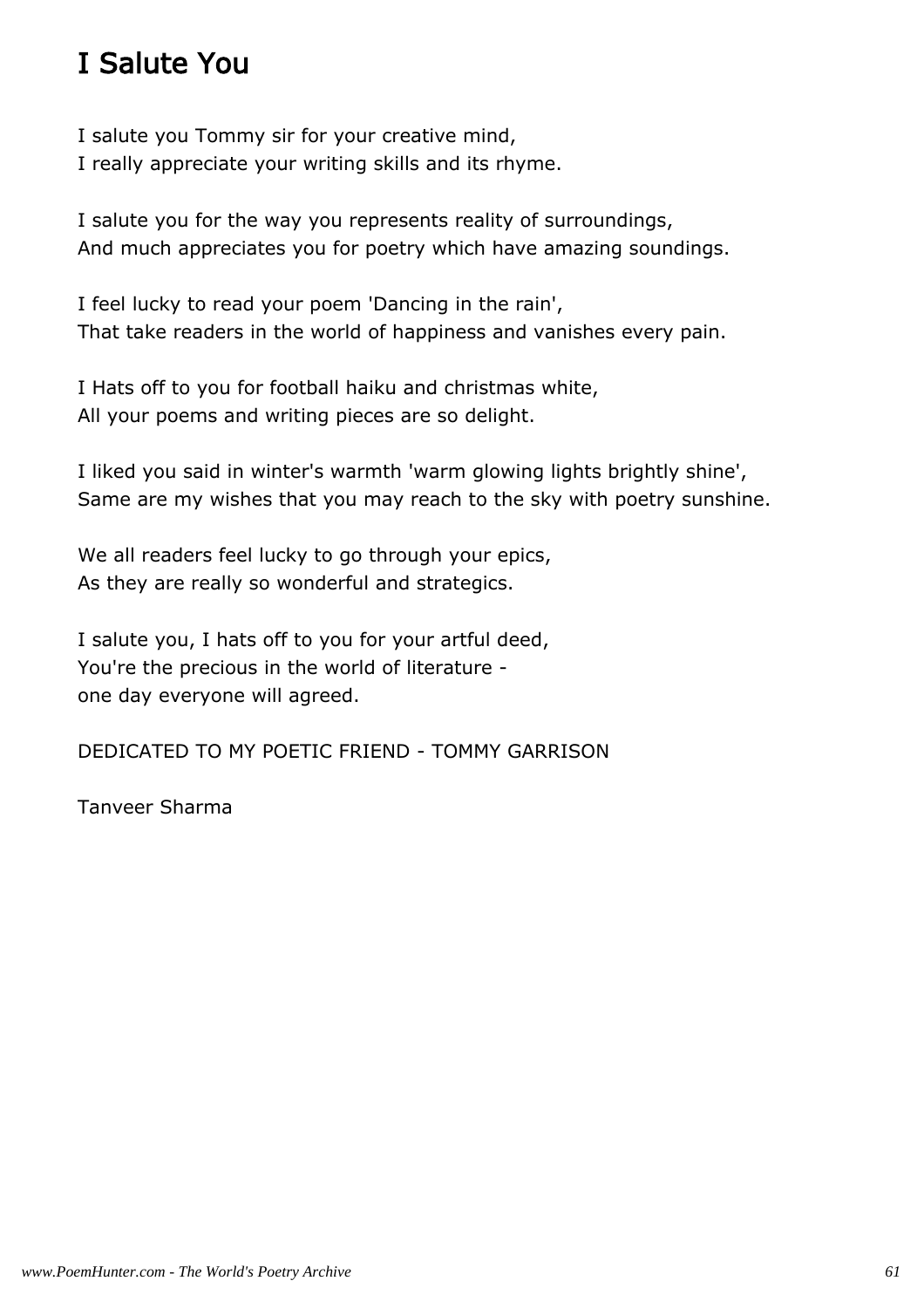# If

If I beg, I get disrespect, If I do labor, then cheap wages are not in favor.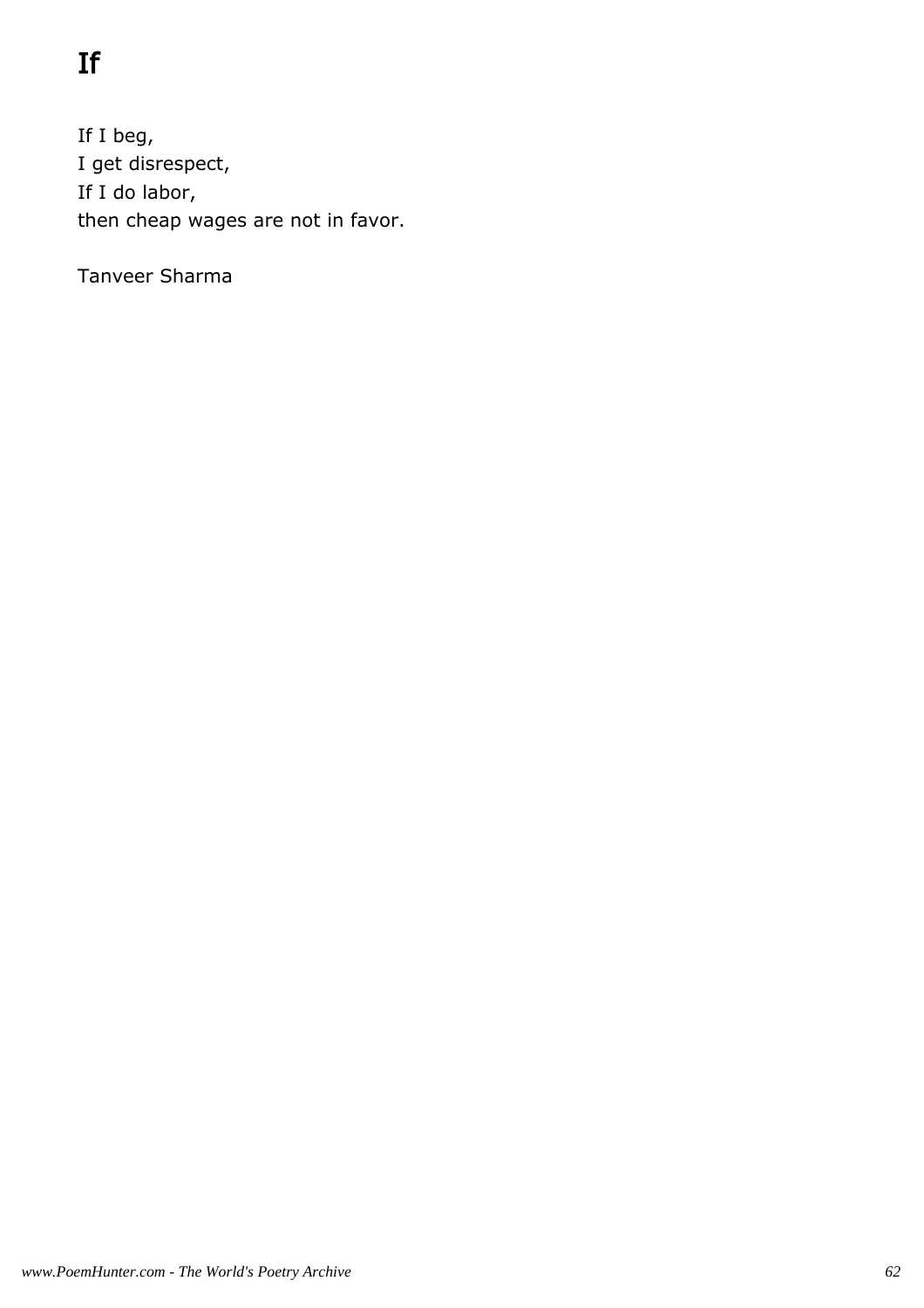## Incomplete

Someone lied, Trust Broken, No faith left, Artist in pain, Incomplete painting, Eyes Justifying all.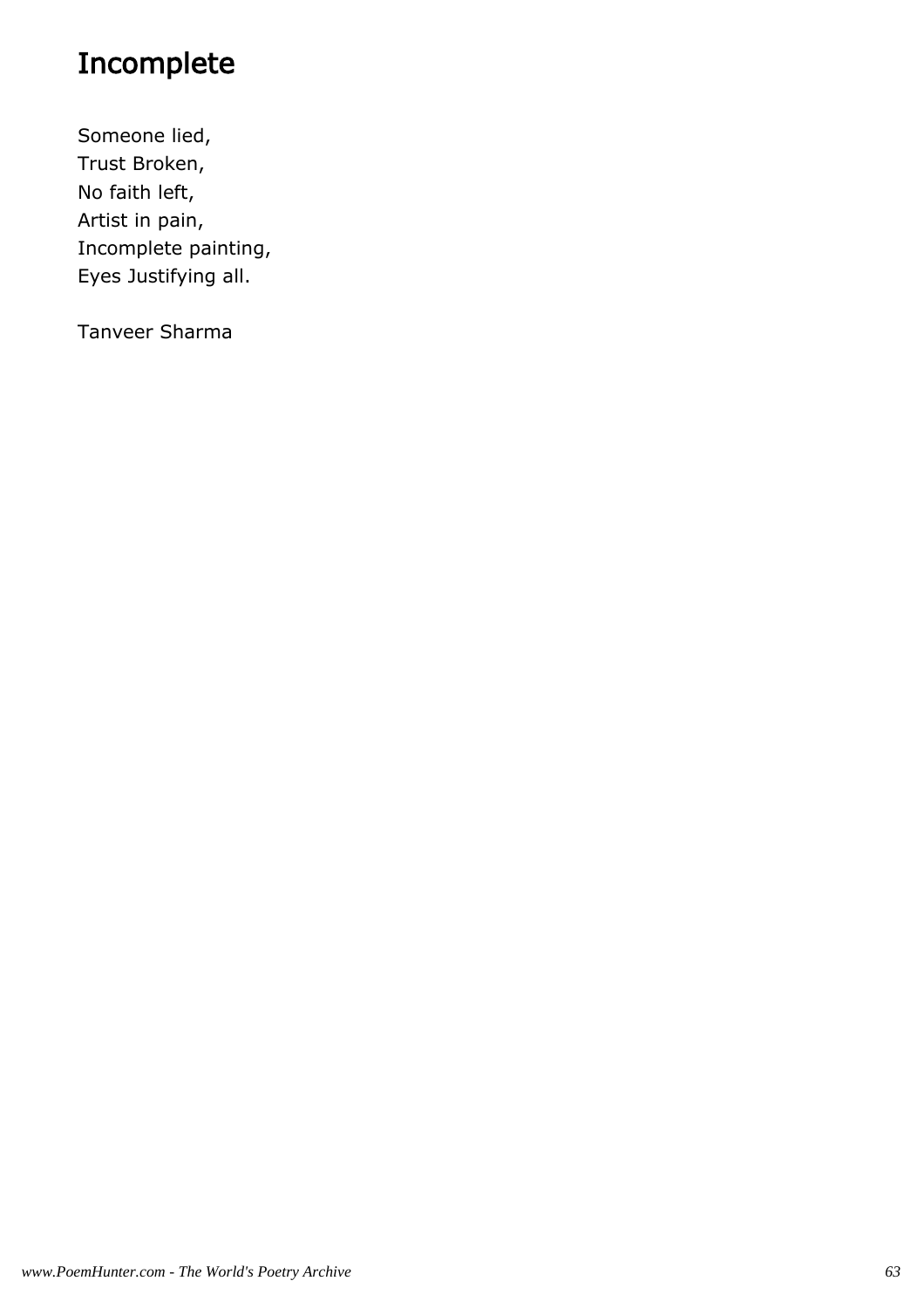## Indication

Watered in wavy ways flows in particular direction, Indicating for focusing aim and appropriate action.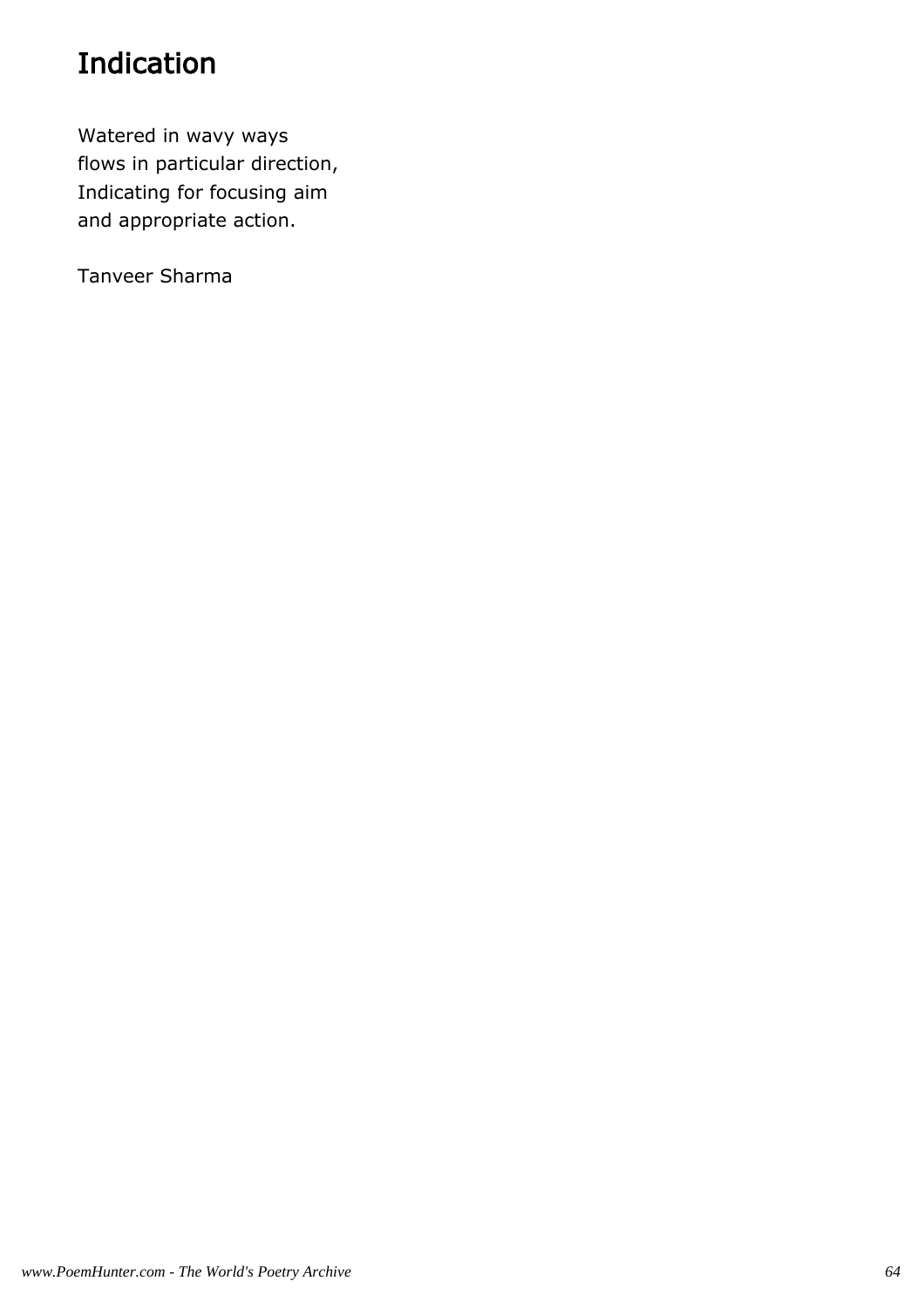## **Journey**

From the day living being reached on earth, Journey get start from the birth, For searching food and to fulfill own desires, itineration for reaching there wherever heart aspires, Journey ends only with death, Road of one place to another will end only with last breath, All desires and all needs will have its end on one day, That will be the day when we will reach to the final way.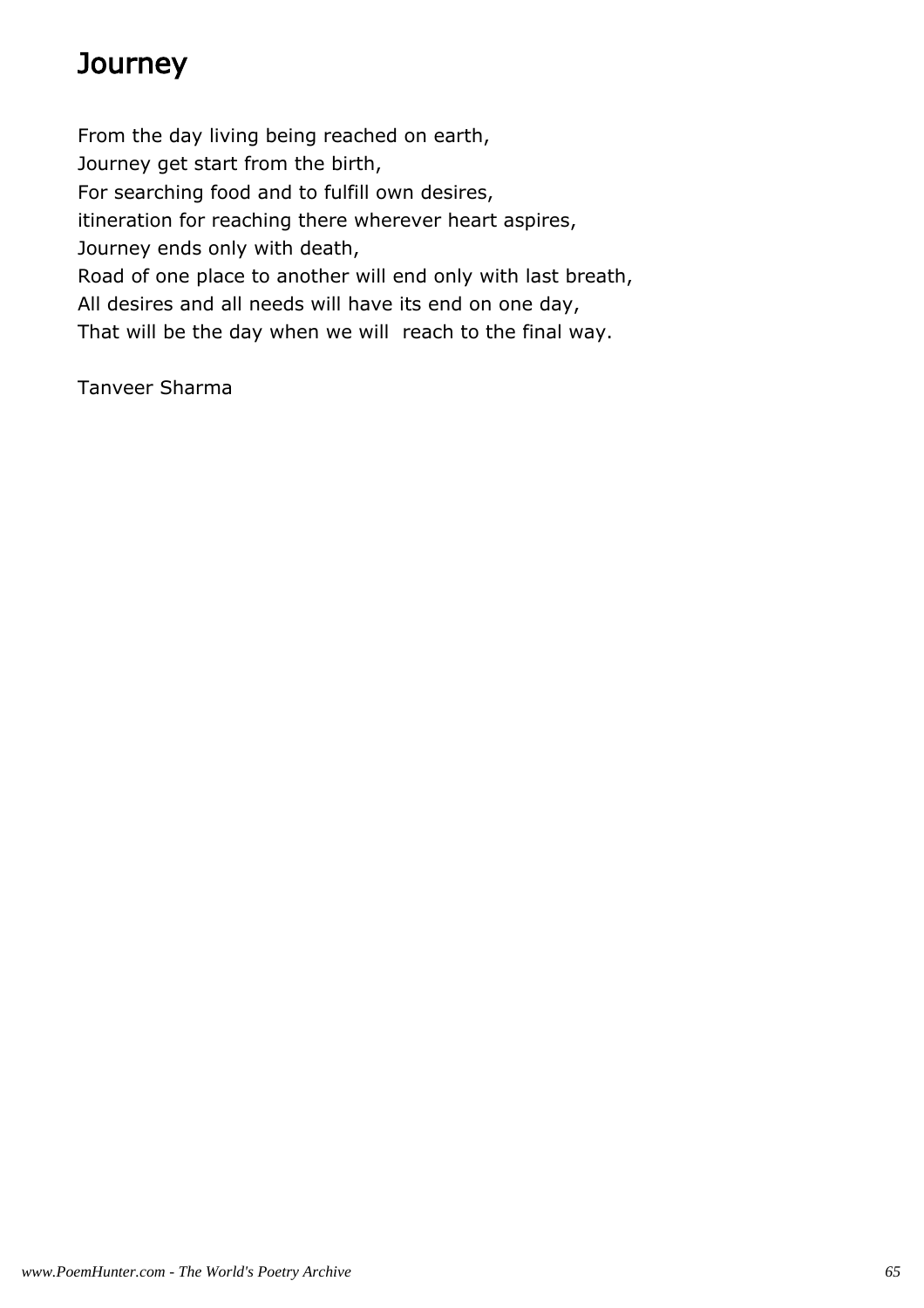#### Last Words On The Death Bed

I wish you to always be with me Till the last breath of mine & till I feel fine, Oh yeah someone is calling from up above the sky which is so high, I hope you will hold me Till the time I close my eyes & Till I reach into the skies, I believe You to be Happy always As you always made me smile in every situation & in every style, I confide you may live long I will look at you from the brightening sky & please ever never cry, I desire you to say my last words I love you today & even after closing my eye & after saying you good bye.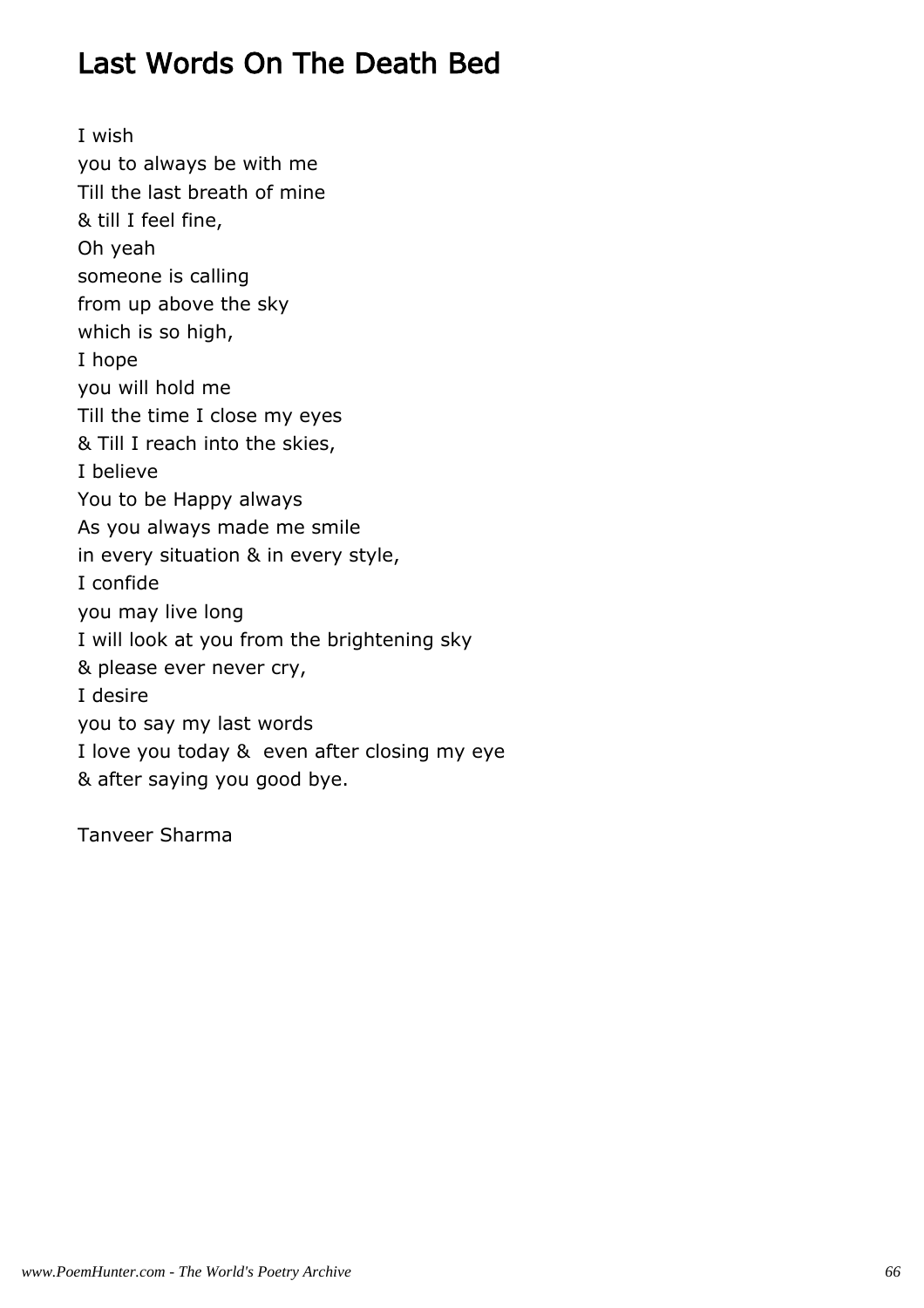# Life

life is either a new morning or dark for every second, life is an ocean of happiness for someone, and stack of sadness for another one, It is a river of love for someone, And a wave of hate for another one, Life's definition is different for everybody, Because its vital for someone, And having no value for another one.

 $\sim$  Tanveer Sharma  $\sim$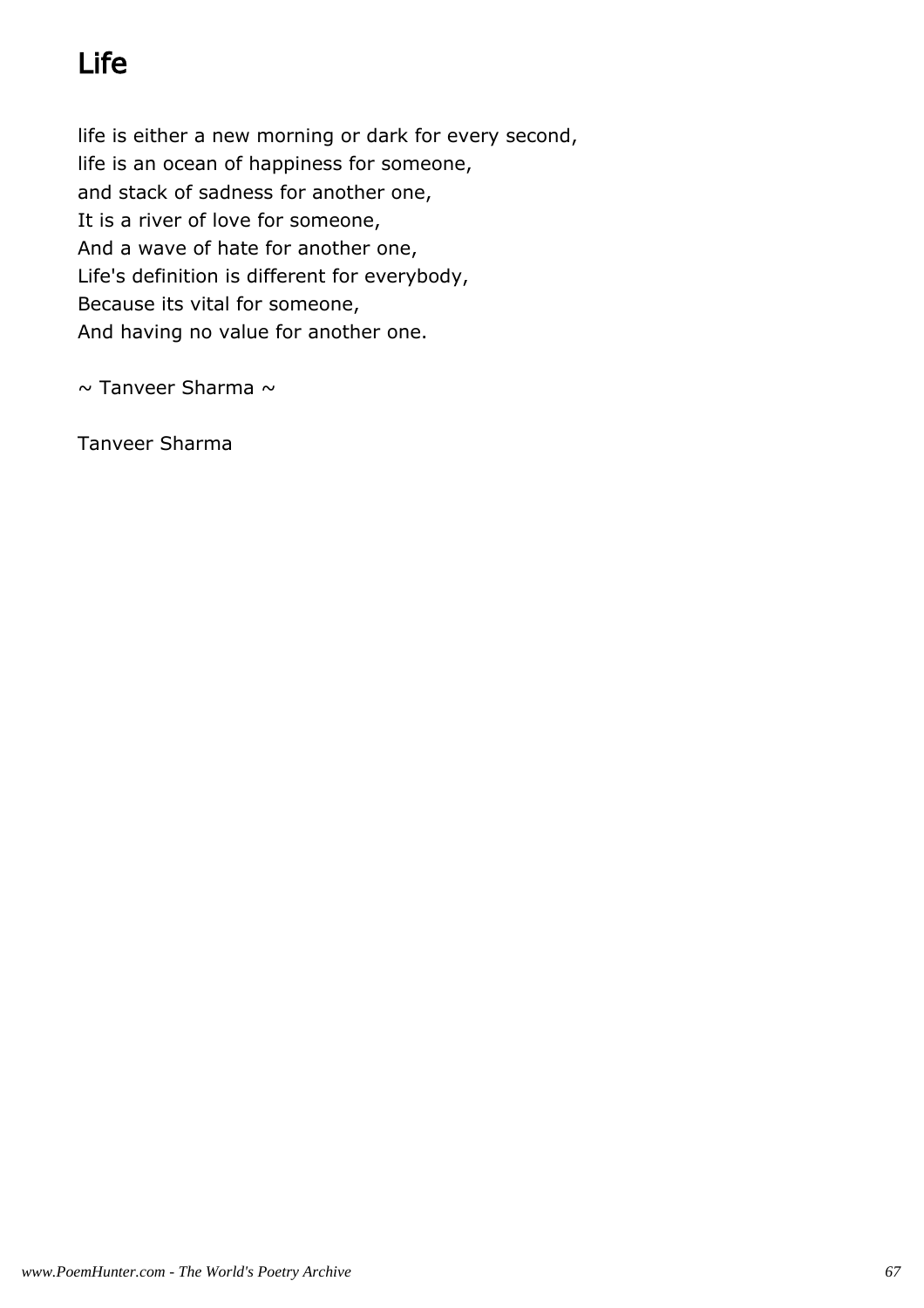## Lightening With Tears

Lightening Candle, Indicating Brightness, Spotlighting Positiveness, Positiveness & Happiness. But I lightened it with tears, No-one ever felt my pain, My tears hide themselves in Rain, Sadness in my life will always remain. I too want to share about aching, So, I lightened my candle with tears, Come and please ask about my fears, I need you to share pain & make me cheers, Those who rusted my trust were my peers.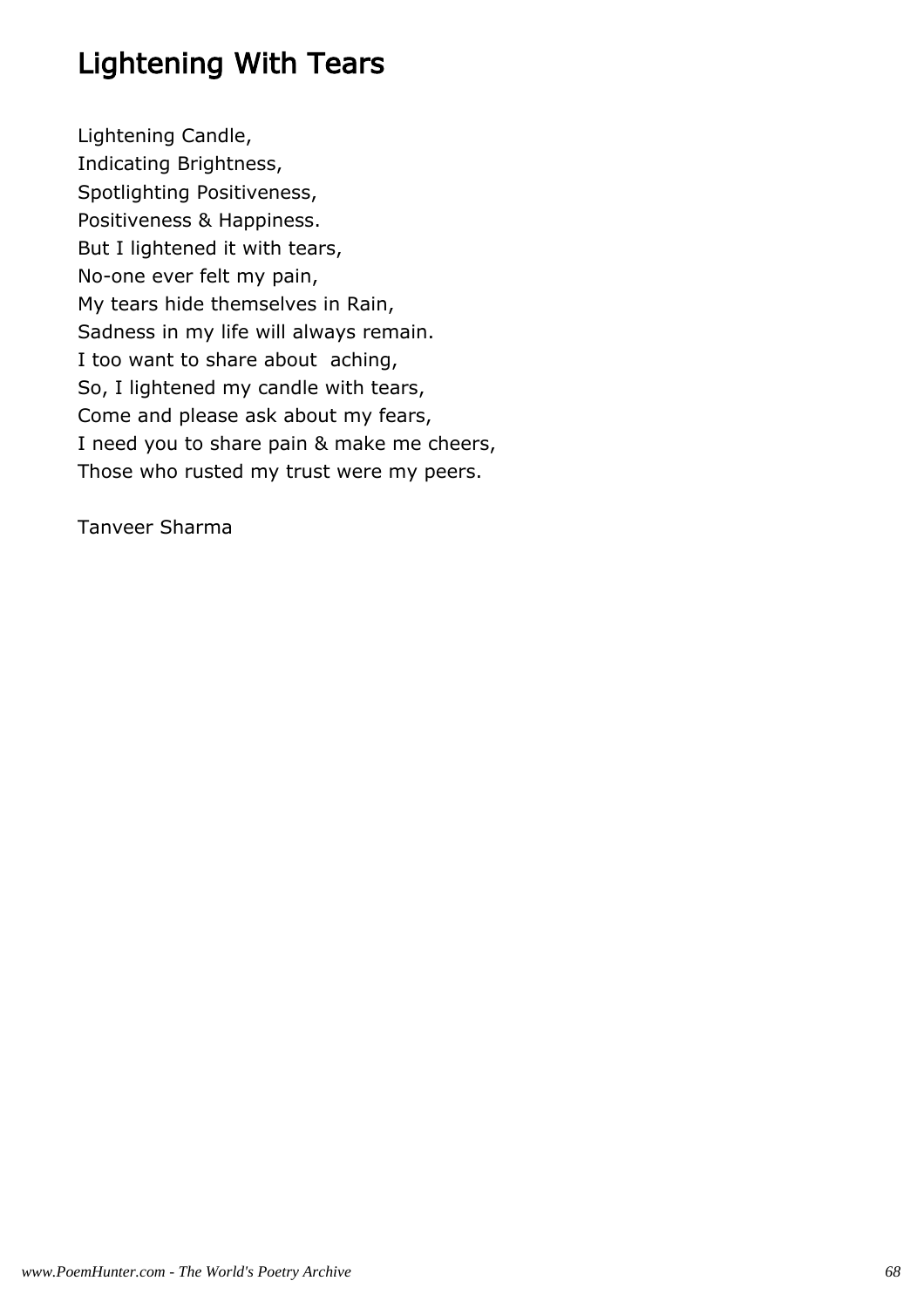# Live Happily

Live Happily, And let others live freely. As human can live happily with freedom, same is in the case of other organism. As birds and animals too can feel blessed, If they would not bound in cage and would not arrest. As long as human dreams to fly with the feathers of success, Just as like birds wanna fly so high and wanna progress. So, I wanna request you all to not cage up other species, As they too have one life which is very precious. So live and let live each and every organism with ease, And lets enjoy freshness of nature and its breeze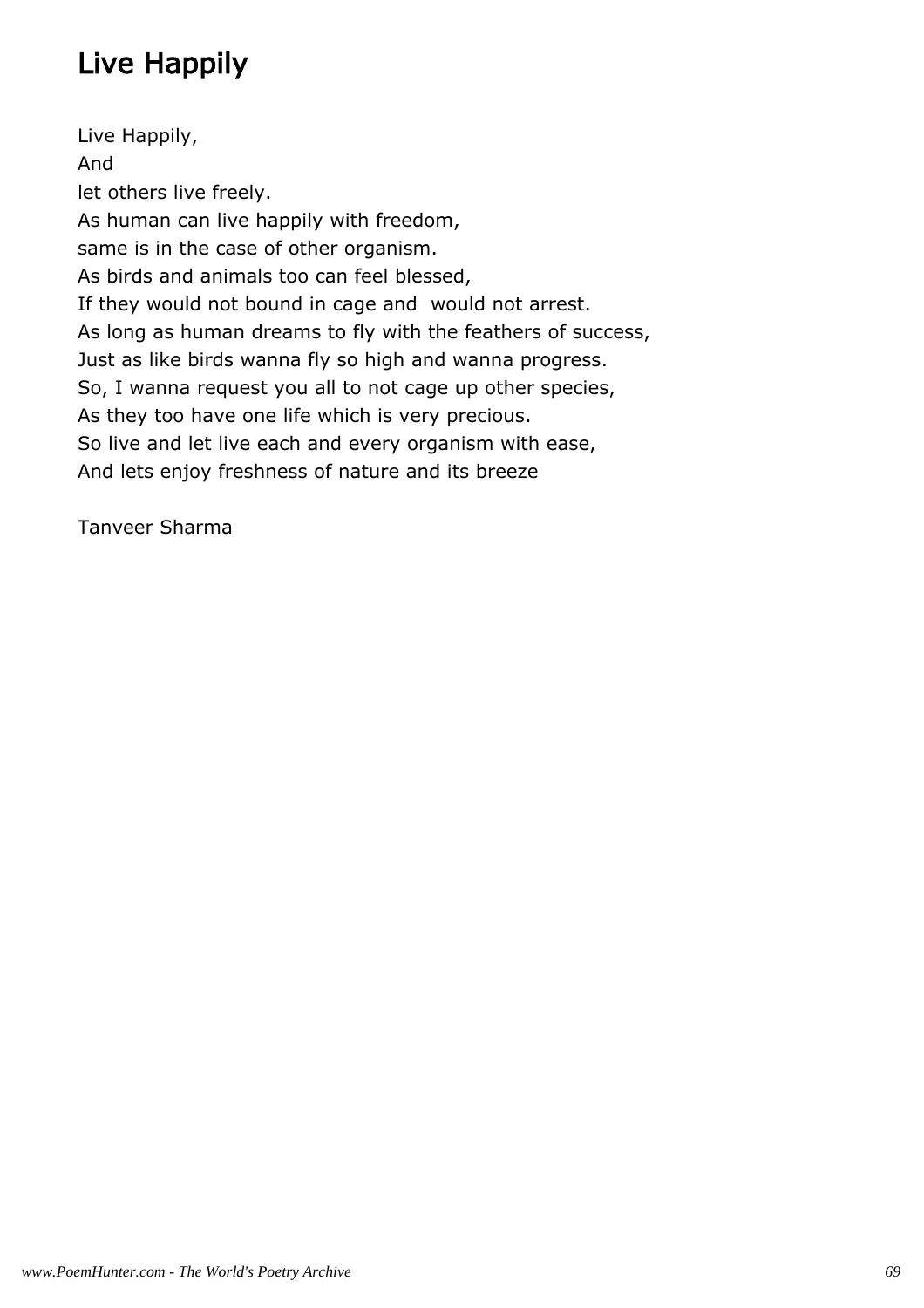## Live Your Life

Live your life Happily, work always passionately, Ready to help others frequently, Handle personal life & profession simultaneously, Before reacting, listen completely, Before speaking, think wisely, Always take every situation lightly, And in difficult moments, remember almighty, Do good & expect rarely, Fight with the worst powerfully, Never be a part of sin knowingly, & Live your life amazingly, Live your life happily..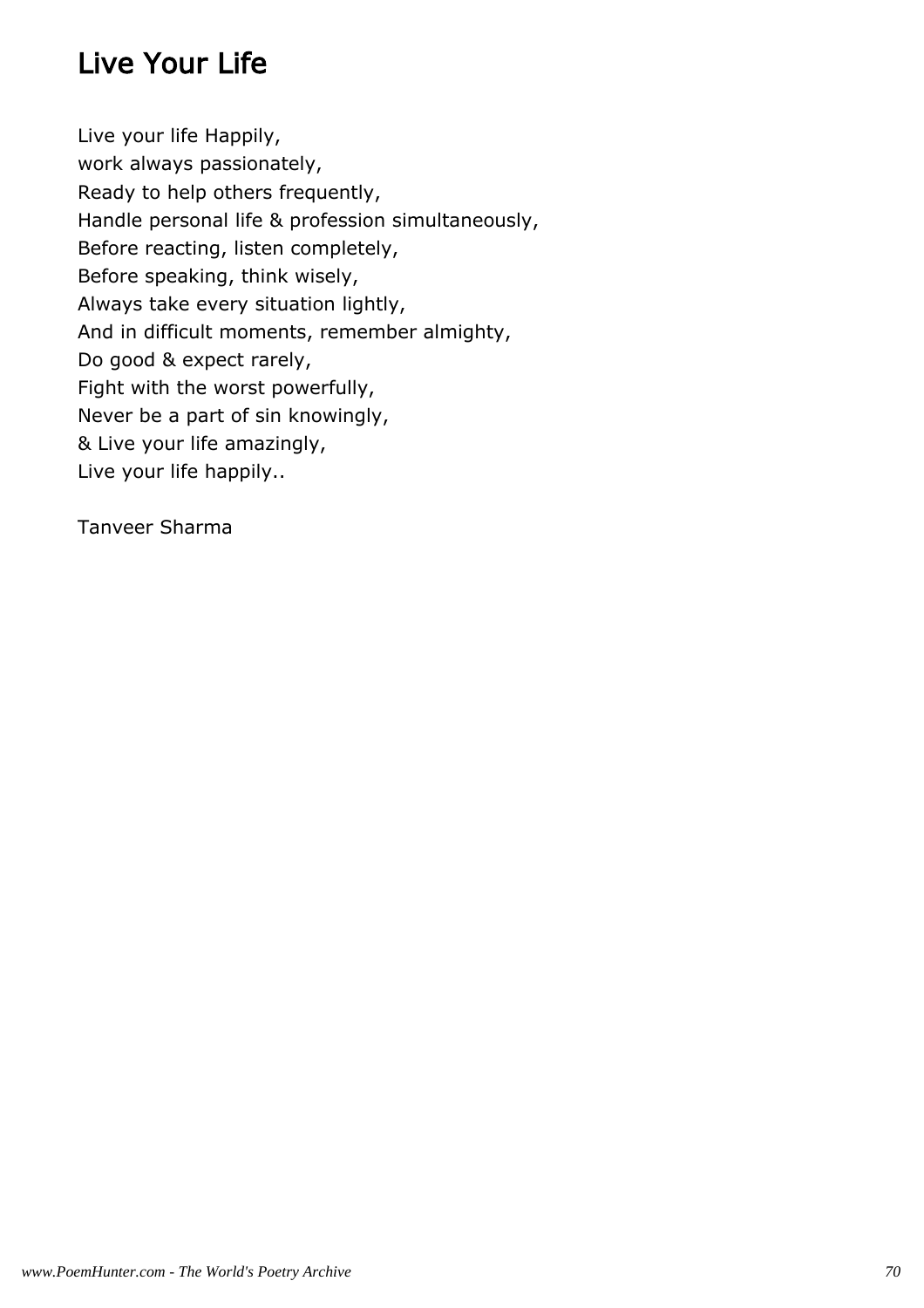#### Lost Friend

Today I cried a lot for such a pain, As this friendship day reminds me of you again.

You were always there for me to make me smile, Don't know where to find you to talk for just a while.

Today I wanted to wish you again 'friendship day', But you are gone so far so that I will never reach you in any way.

Heart says to forget all the pains and wounds given by you, But you deceived me in all respects that is also true.

I still remember those all promises which were done by us together, You had taken all my happiness with beautiful weather.

Dear buddy! please come back for wishing me again, My heart cries for you today once again.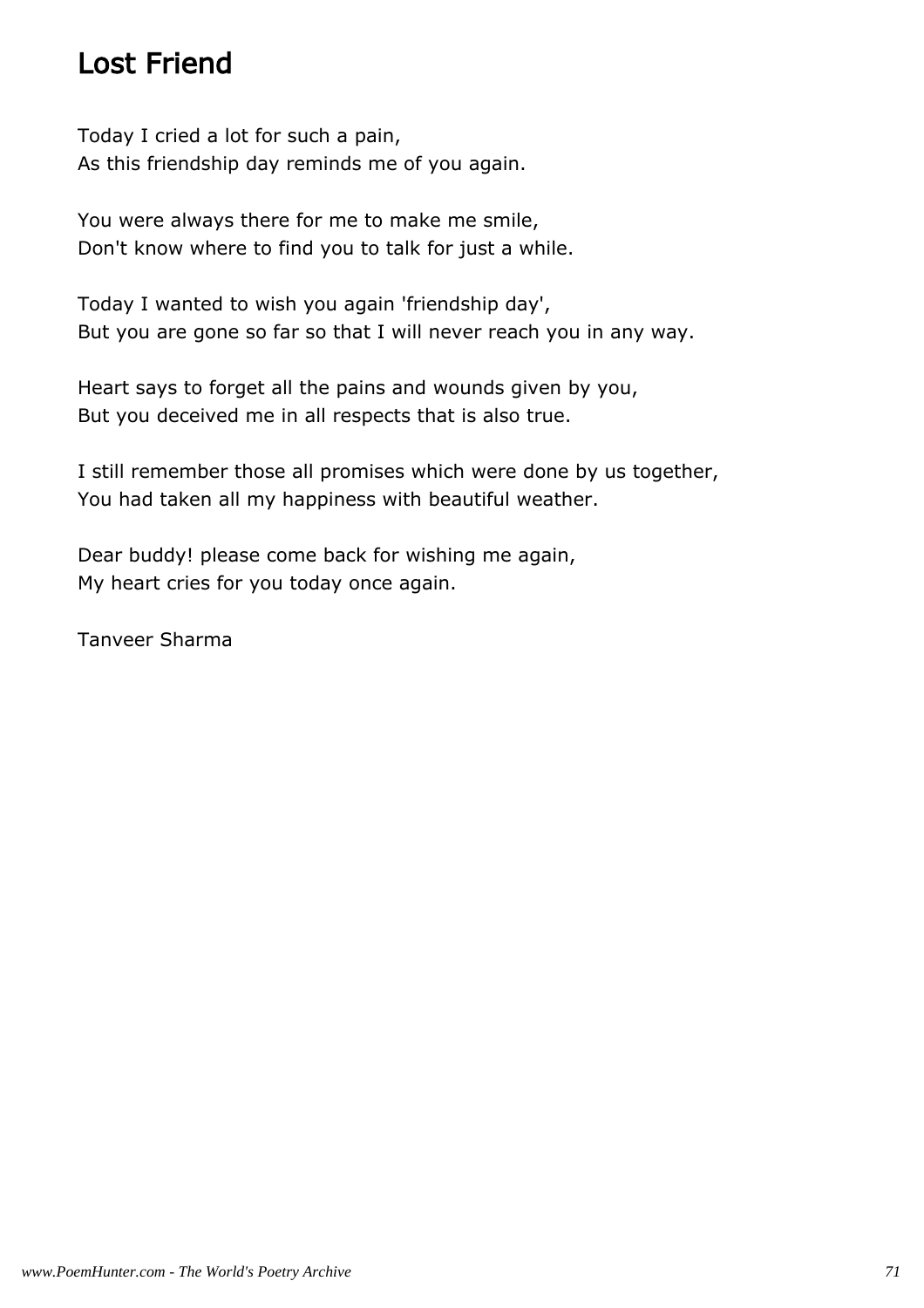### Lost In Love

I am lost in love with you, And I hate myself to love you, As you did not deserve it. I hate myself to trust you, As you never knew its value. But I am lost in love with you, Yeah, I hate myself to care for you, As you had no need of it. I hate myself for sharing my happy and sad timings with you, As you have no heart to feel those all. o Yeah! I am lost in love with you, But I really hate promises, Because you have broken them all. I seriously hate myself for the moments I spent wit?h you, Because you kicked those precious timings. I swear! I hate myself for giving you importance, for making you my life, But why can't I hate you? Because I am lost in love with you, I really hate myself above all for the reason that still I can't hate you. I can't hate you, Because I am lost in love with you.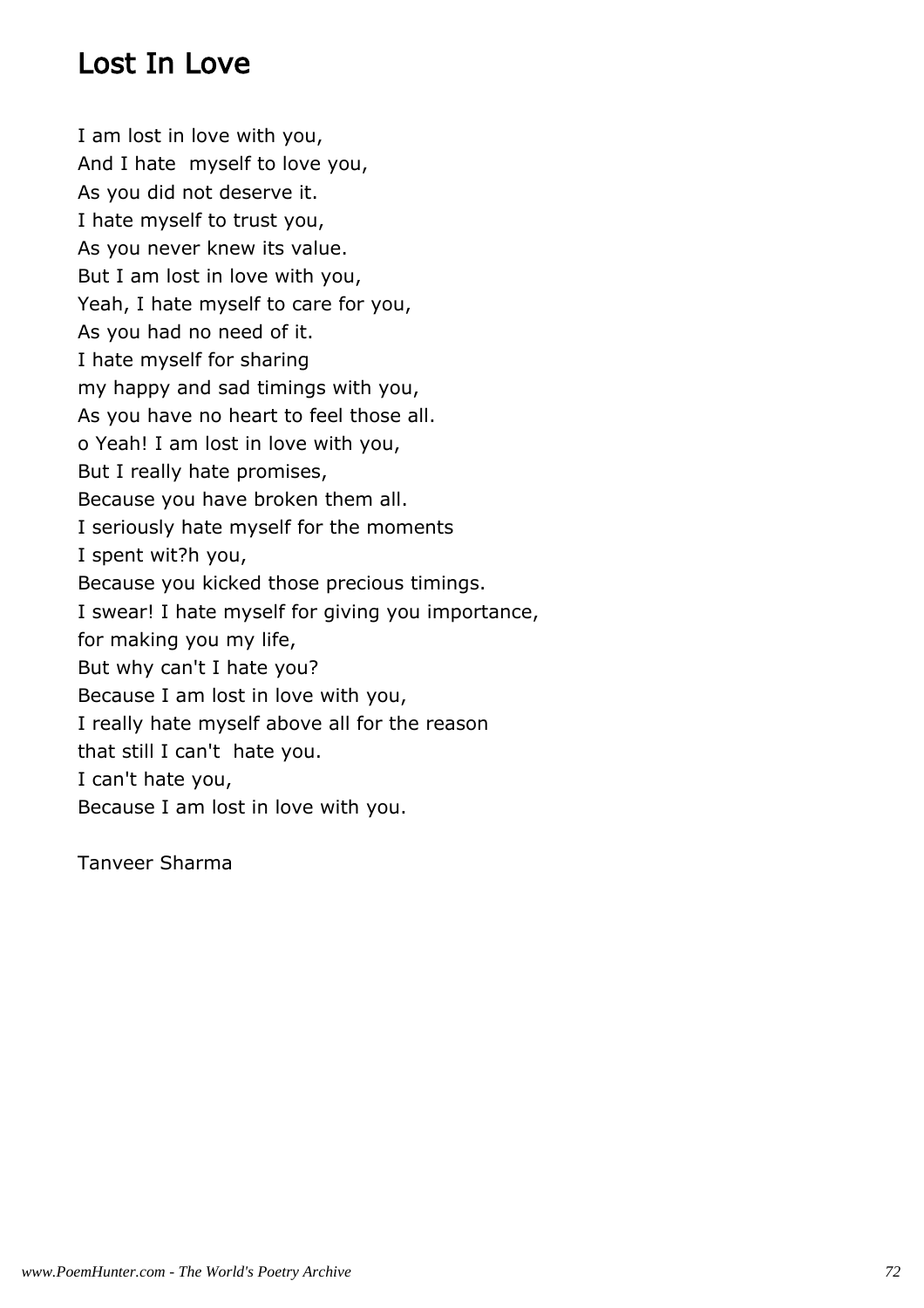### Lost Innocence

Lost innocence! with kind of naughtiness, where to find childhood days again? As we jumped, danced and made paper boats for enjoying rain. In those days, mumma's lap and daddy's shoulder were best to sit for games and plays. Where? dear readers! where we have lost that fun and enjoy, Where our dolls and car- scooter were our favorite toys. We reach in the world of various tensions, And lost special care and those particular intentions. As now we are grown up, And we reached in the world where our carrier got start-up. Different ideas to earn are flowing in our minds, But the innocent that we have lost is somewhere still binds. We all have child inside our heart, Who can shout, cry, laugh with same innocence and art. But such innocence is lost somewhere, And did you find that naughtiness of mine there?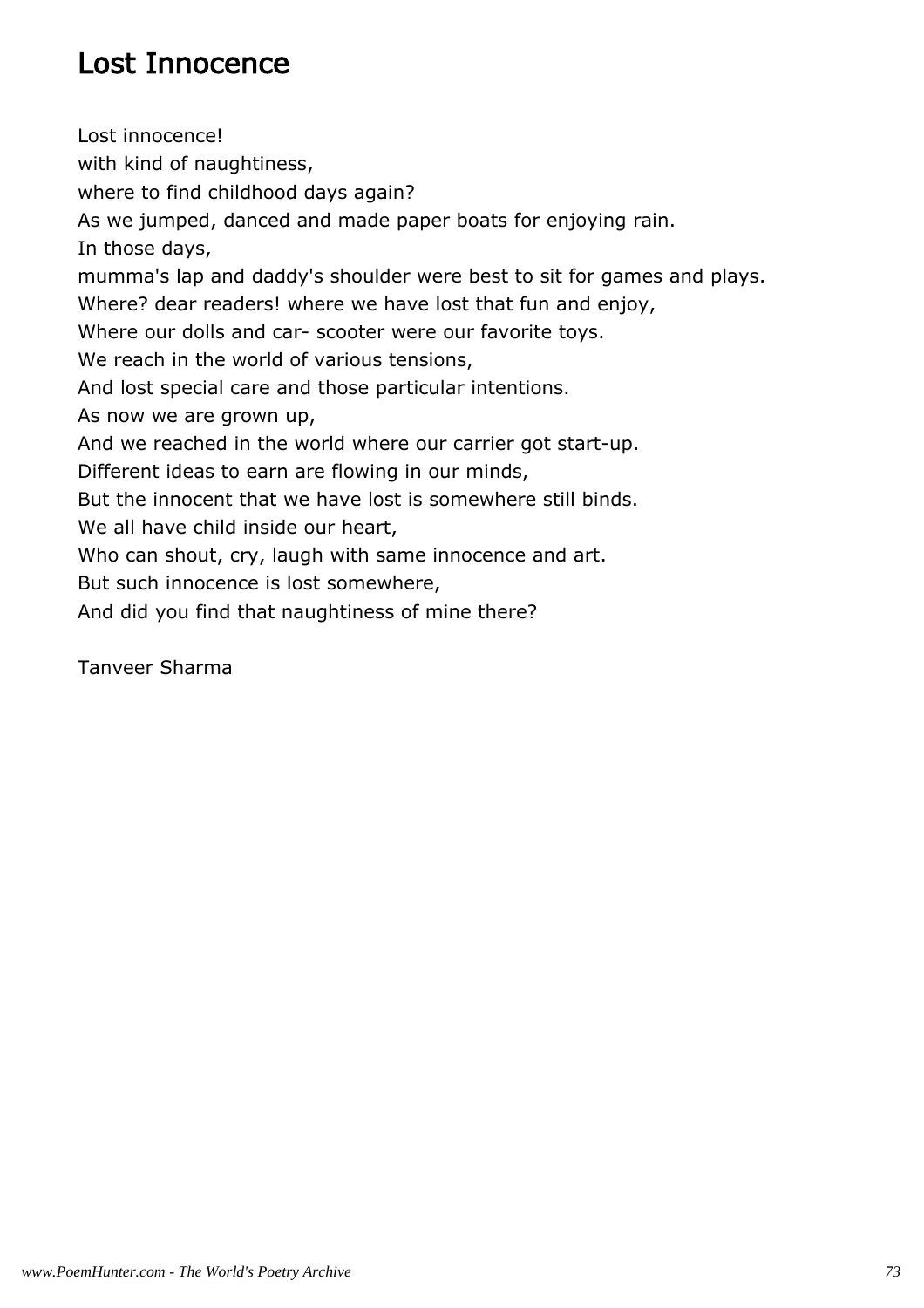## Lost You, Lost Everything

Lost you, lost everything, Lost the dream for being your forever, Lost my each kind of feeling. Lost your love, lost happiness, Lost in loneliness, lost being mild, Lost you, lost even how to express. Lost you somewhere, finding here and there, Lost my love But could not find you, Lost you and feeling just despair. Lost my peer - I lost my peer! Lost you, lost everything, Lost you, please tell! where are you dear?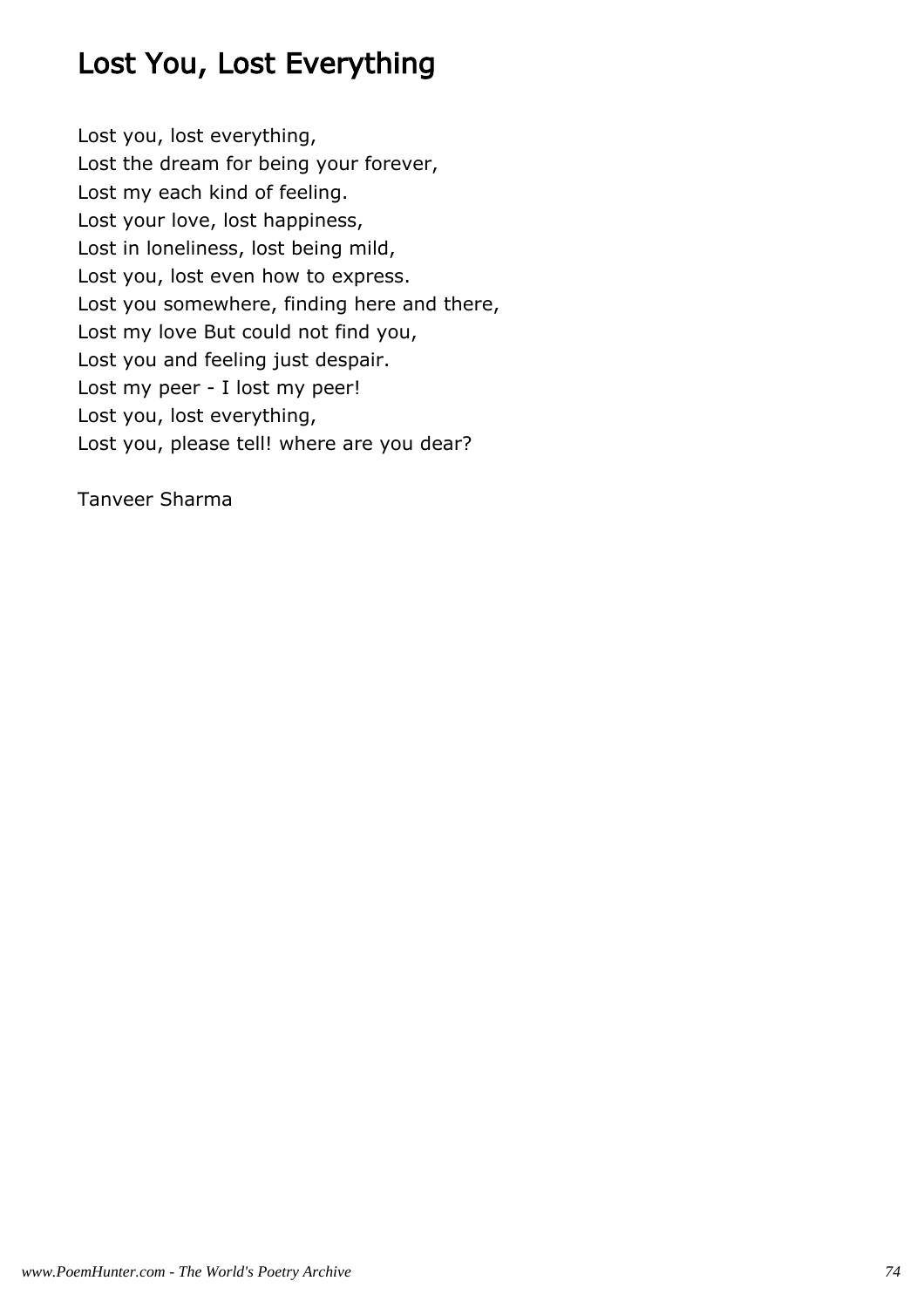### Love

love is a need for human and animals too, love is a care you do, Love is here and there, love is all around, love shines in eyes, love can be expressed in words, or love can be felt through silence, Love is a lovely feeling, Love is gracious with soft dealing, Love is nothing but includes everything, Changes the surrounding in magic, love is a happiness, love is sacrifices for being more happy, love is a complete understanding, we all love our loved ones, closed ones, because love is a generous and pure feeling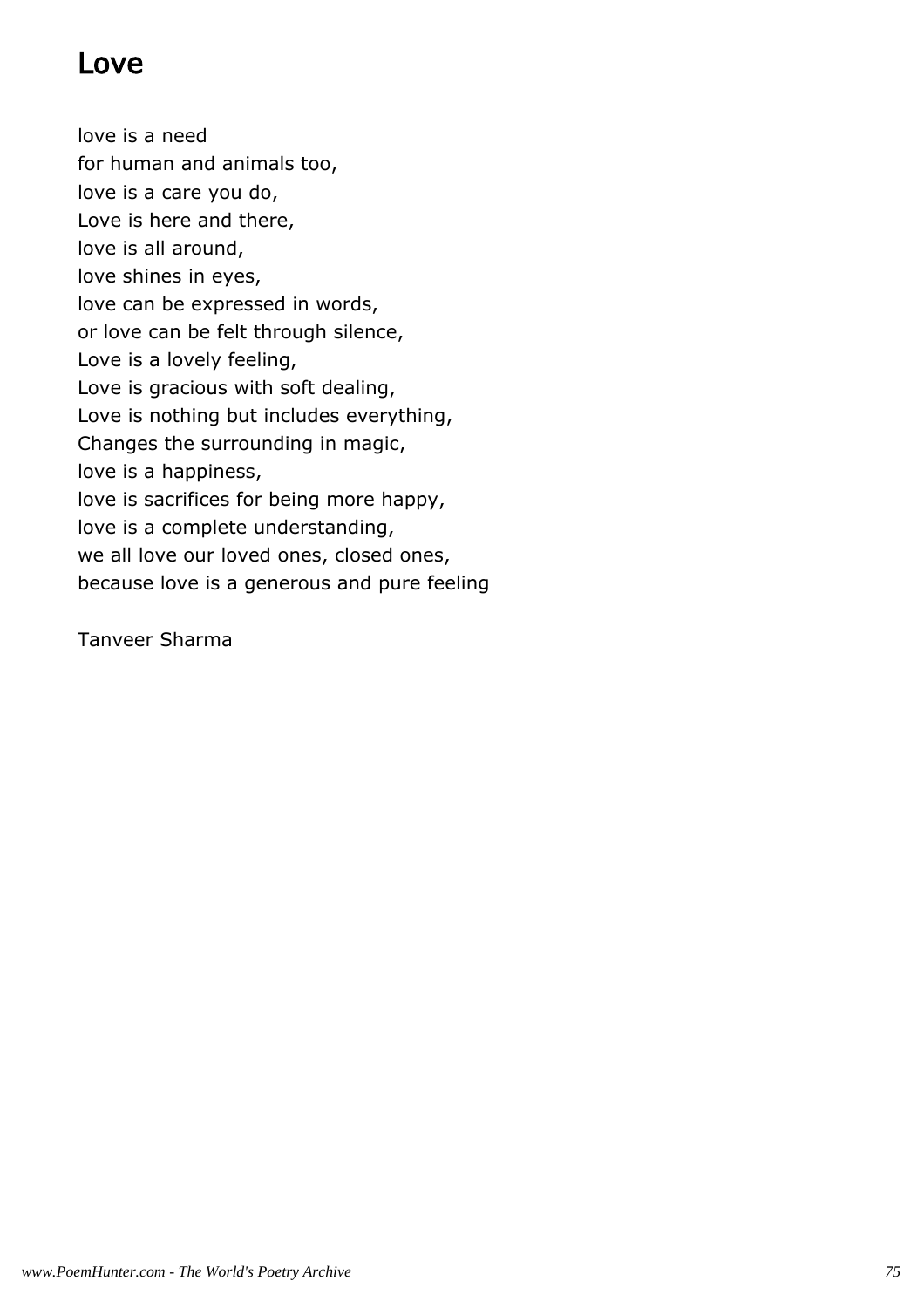### Love Bleeds

Shadows in the dark, darkness hitting this place, the place where I feel alone, feel the pain of cheat and lies, I am hurt, I am broken, broken like shattered glasses, with pieces that's bleeds when someone steps over, I can't stop my tears, can't tell how do I feel, hopeless hope and silent cries lies ahead, but still always thinking of you The way you cared, the way you hold, I can't forget, I even can't forgive, I can't forgive for the broken promises, As I can ever never trust again, trust is the thing, I used to breathe, and now, it seems, I've to stop it, I stopped to move, I stopped enjoying, I stopped to smile, even stopped to care, I am at the end of the world, end of an era, as you were my world, you were my everything, where you gone, please listen to my heart, listen to my heart, don't hold me apart, what happened friend, why you gone so far? far away in a lonely place, I don't know why do I die daily! Die a painful death every possible second, Die every time I look at love birds, as they too reminds me of you, Then I see darkness, I see my future-a dark future, my future without u is as flower without fragrance, it's a future without light, a future without 'HOPE' Its I am without you, o dear friend it is so true.

WRITTEN BY - TANVEER SHARMA & NIKHIL CHANDWANI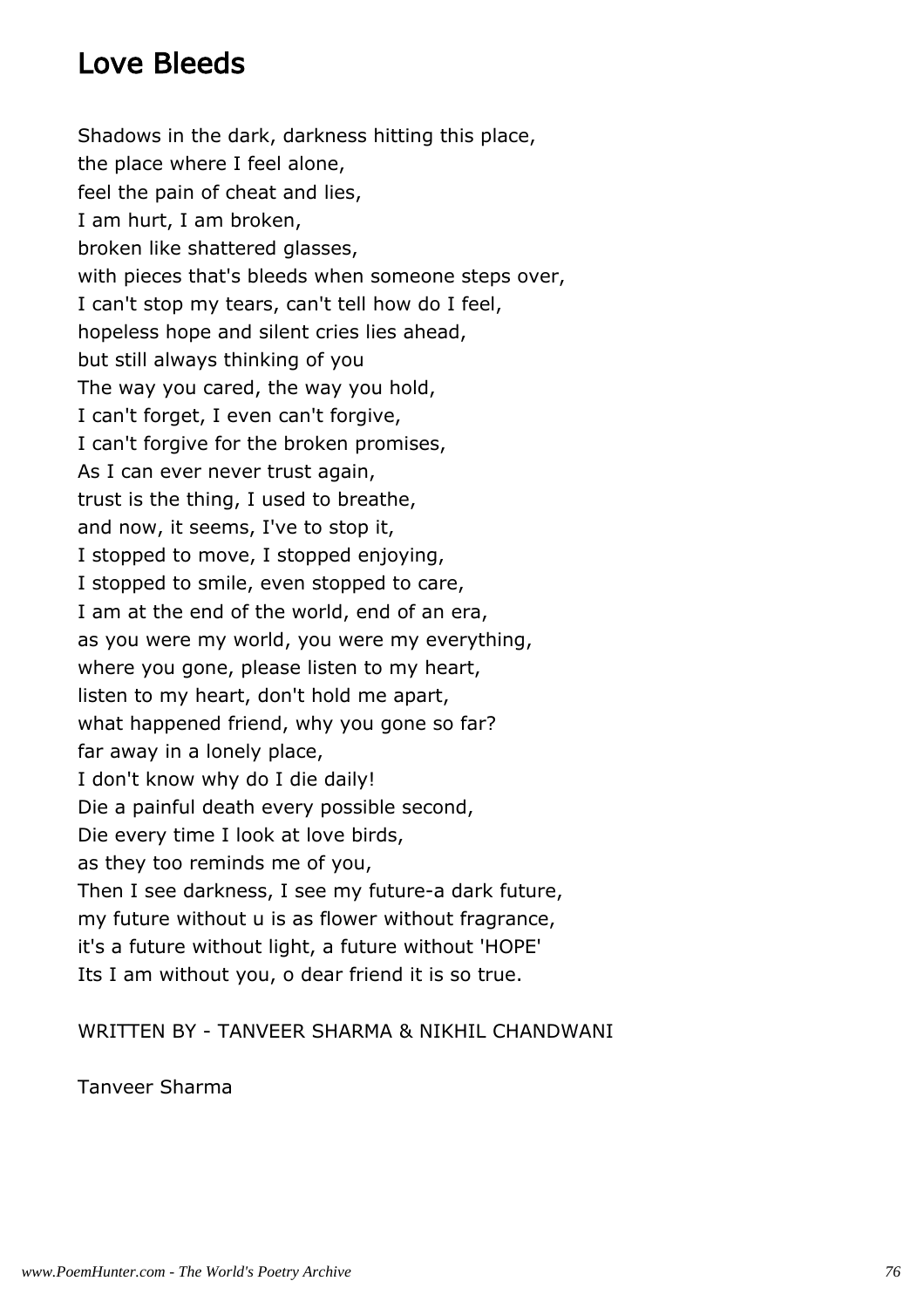#### Love You Forever

I remember the Day I saw you, Since The day I want you, I want you to be in my life forever, I promise! I love you forever & ever.

Oh yeah! all the time I think it, Oh yes! I mean it! I wish it, I wish you look into my eyes, I hold you & take you in skies,

Oh yeah! I dream it, Oh true! I feel it, I feel you to be in my arms, Let us be each other's lucky charms.

Oh yeah! I desire it, I really aspire it, Aspiring you to always be with me, I promise to keep always happy thee.

Oh right! I deem it, I deem it, I understand it, I understand that you loves me too, You looked at me & your eyes gave me a clue.

Oh God! How glorious is it! I am blessed with it, Blessed with charming affection, Right now, I am busy in your welcoming preparation.

Oh yeah! I am enjoying it, Oh true! I am really loving it, To decorate our home with roses, Thinking of various ways for unique proposes.

Oh glad! I mean it, I mean it, I think of it, I think for the moments, you gonna be mine forever, I gonna Hold you tight forever & ever.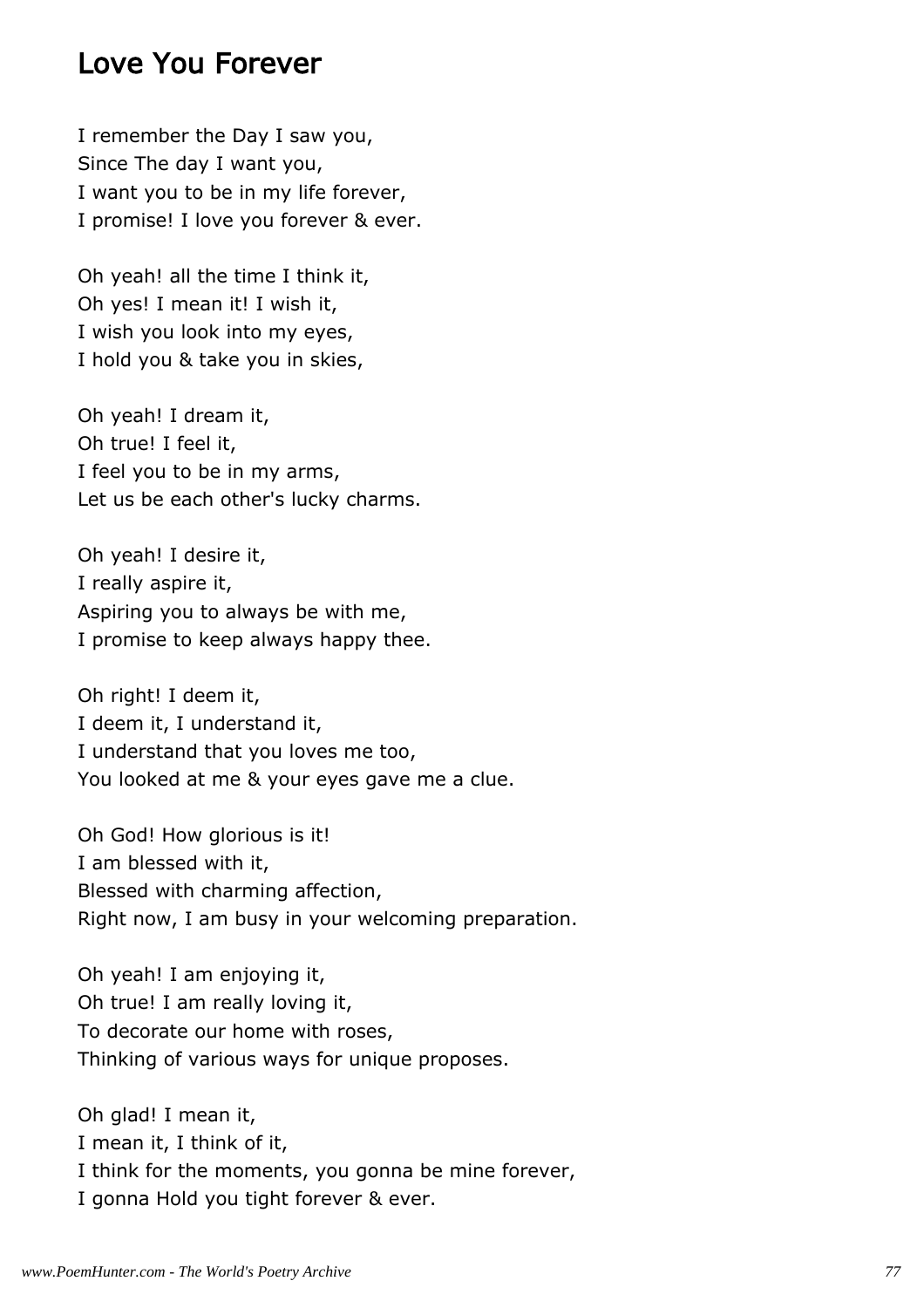You too Hold me, come close to me & take me wherever, Because I love you, love you, love you forever & ever.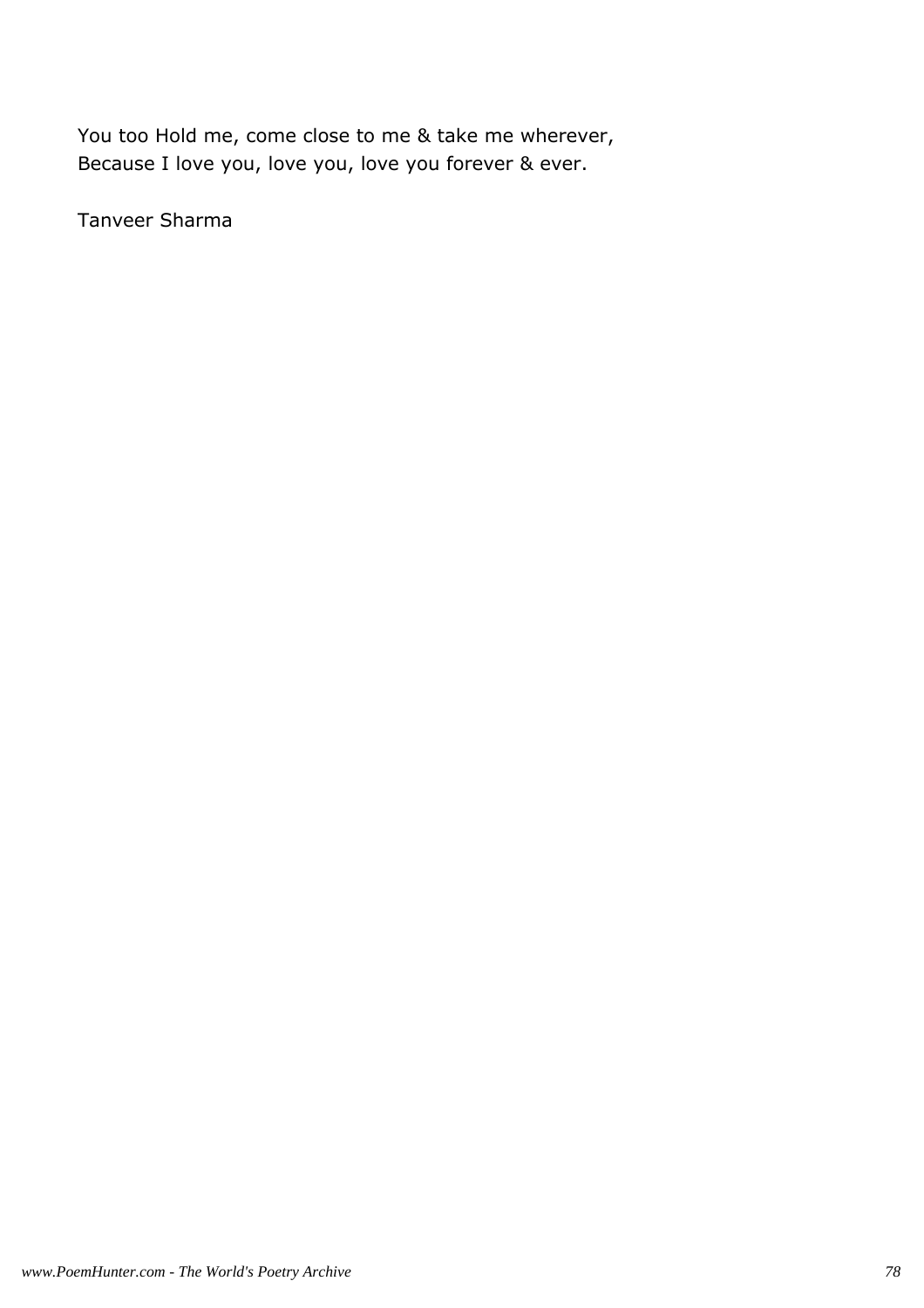#### Me And You

All time on my mind, And deep in thoughts, I found you & only you.

In the window of my eyes, And with my every breath, I see you, silently calls you.

My ears want to listen you, And my heart beats for you too, You are just superb, I know you.

Sometimes here and there, & Everywhere, I speculates you, In mirror, I look at me and imagine you.

This whole universe is indicating, That I am in love with you, My eyes are waiting to see you.

Because I know you are mine, You are my smile and sunshine, I forgot everything & just remember you.

Because I feel happy, I reach into the magical world, For the reason, I Love you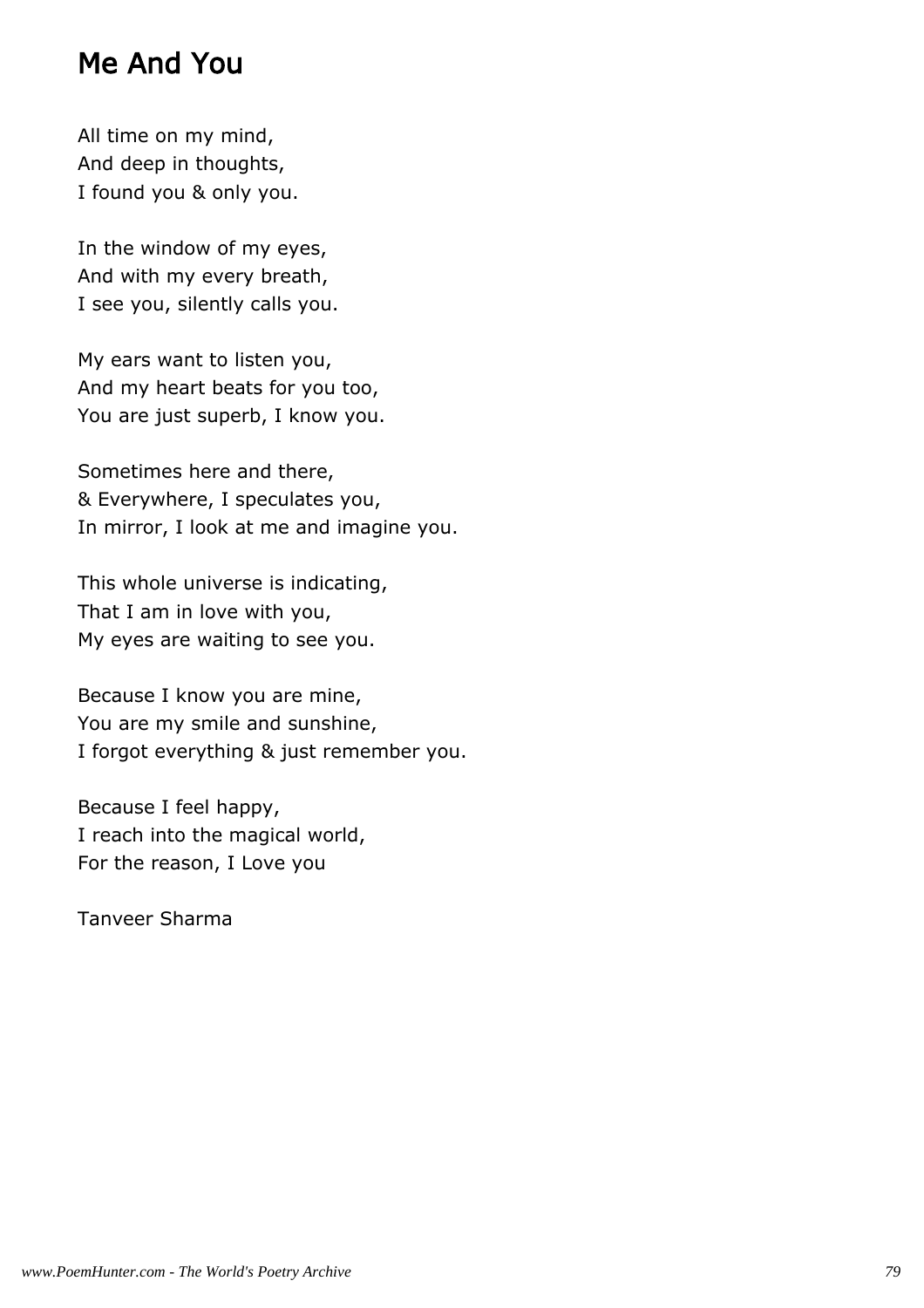## Mistake

Regrets for the mistake As I got alone And lost you forever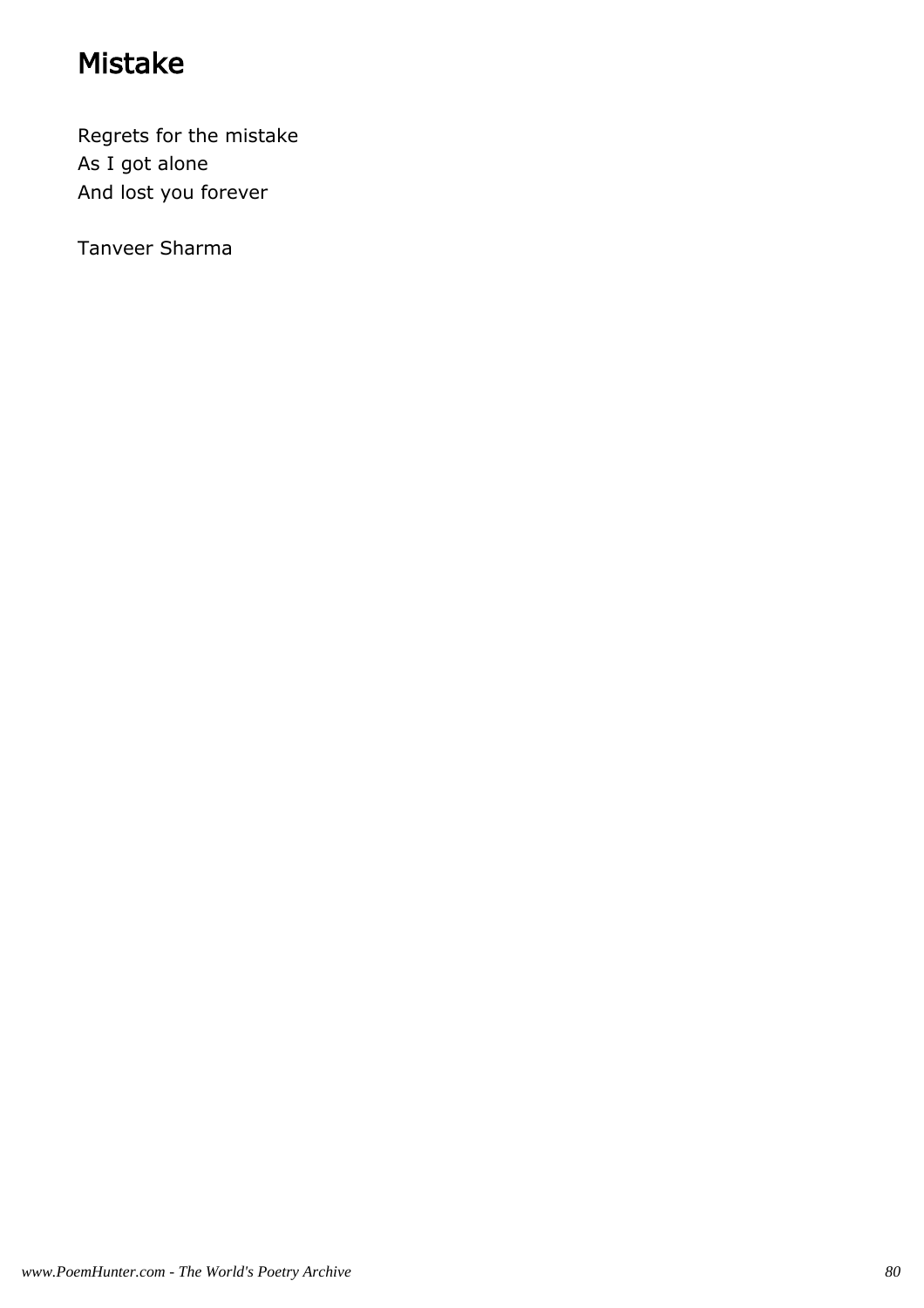## Mother - The Beauty Of Creation

Mother - you're really the beauty of creation, As you're the best in caring and affection. The way you love, the way you worry about me, You're the real god - I know every one is agree. You are kind as the way you sacrifices, And When I baffle, The help I get with your advises. All are amazing, As mom! you are the best, Every that child is lucky, with loving mom who is blessed. I wish every child would get loving mom like you, I love you mom and I know you love me too. I wish to get you as my mom in every birth, As my mother is the beauty of creation on this earth. She holds me tightly in my hard times, She is my inspiration for writing poetry and these rhymes. She is the cutest angel in my life, She is the best in role of mother, daughter, sister, teacher & wife, This piece is dedicated to all mothers in the world, As they tightly hold their child in the difficult roads which are curled. Hats off to all mothers, Kneeling down in front of them, As every mom is the real key of child's happiness and joy's stem.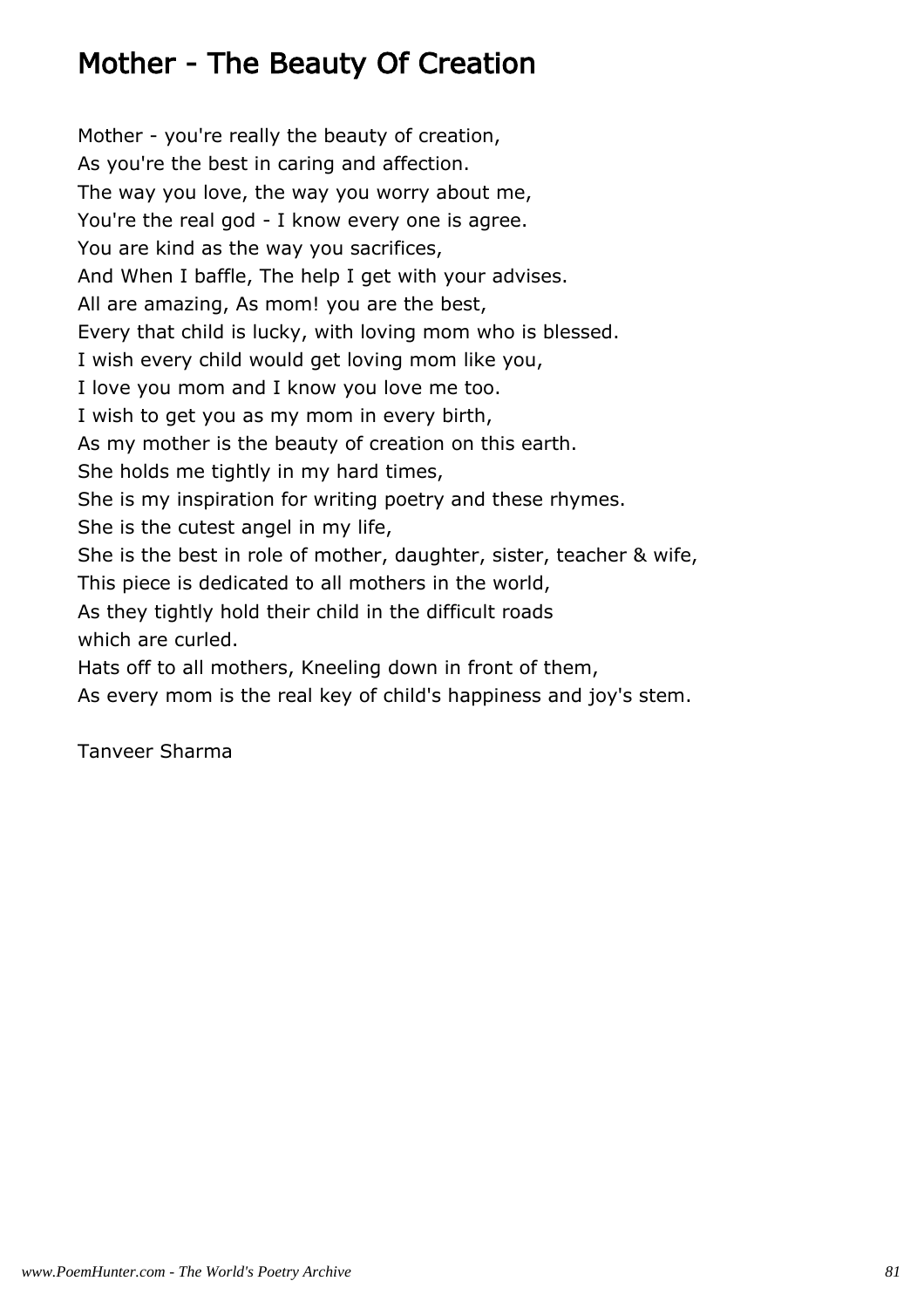## Mumma's Angel

Mumma's all time care, Loving way, understanding nature, Showering Happiness's ray, Made me Mumma's Angel.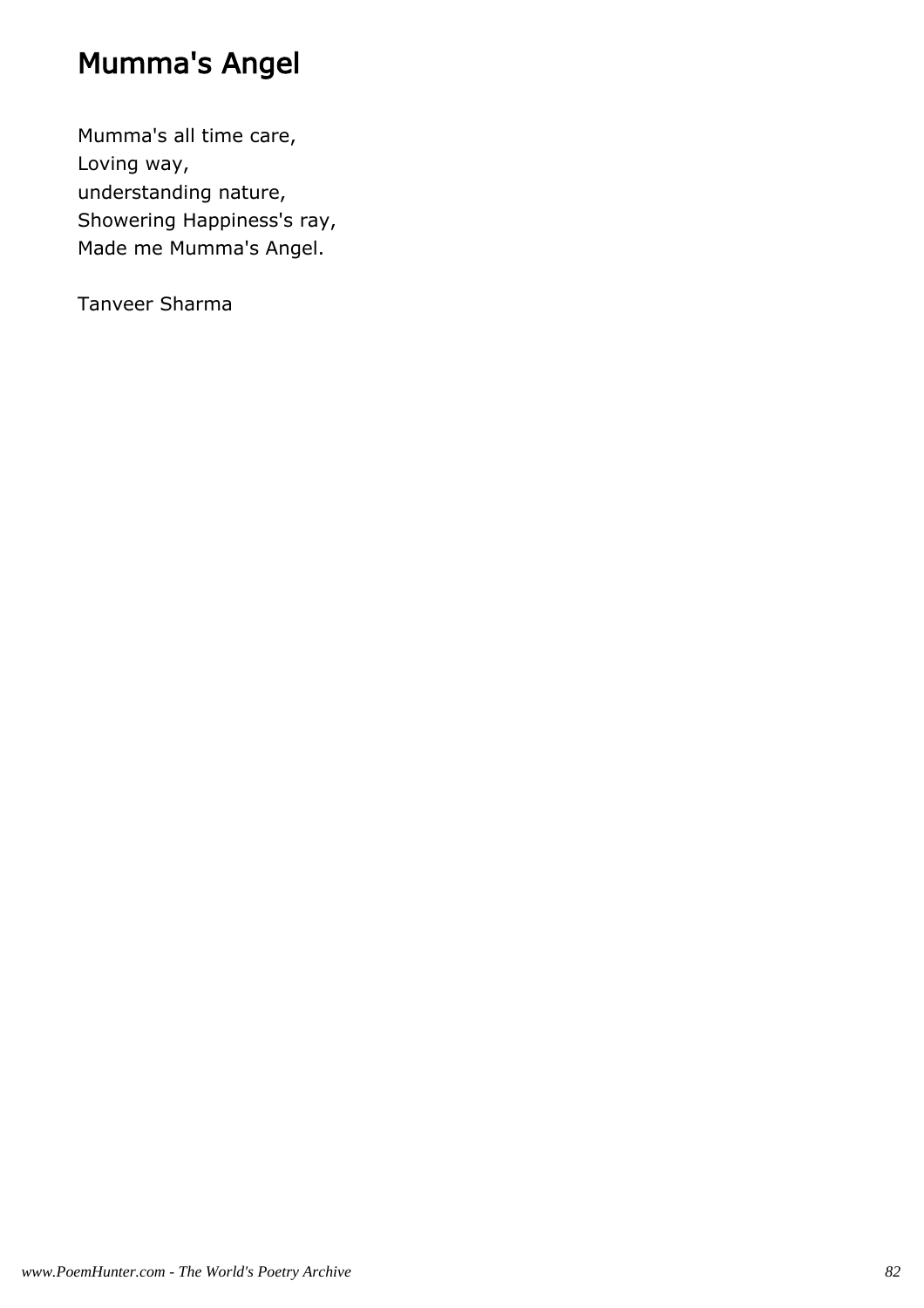## My Daughter

O My daughter, My Daughter, I am sorry, so Sorry, I couldn't save you, I tried, I requested, But they murdered you, Killed you in the womb, They betrayed me, My Husband, My in-laws, They took me to the doctor, With a lie, with a cruel plan, They told me a lie and said, We are going for routine check up, But with a great conspiracy, Greedy Doctor injected me, In my unconsciousness, Their plan was in progress, Doctor and my in-laws did plan together, They have killed my Daughter. My Daughter came into my dreams, And told me about her pain, Her dreams of watching this world, all are useless and all are in vain, She wanted to live with me, And I too wanted to accompany her, But a game of discrimination between daughter and son, Won over precious life of my daughter, I want you to be in my life dear daughter, But greedy in-laws & corrupted doctor, Killed you in my womb, killed my daughter.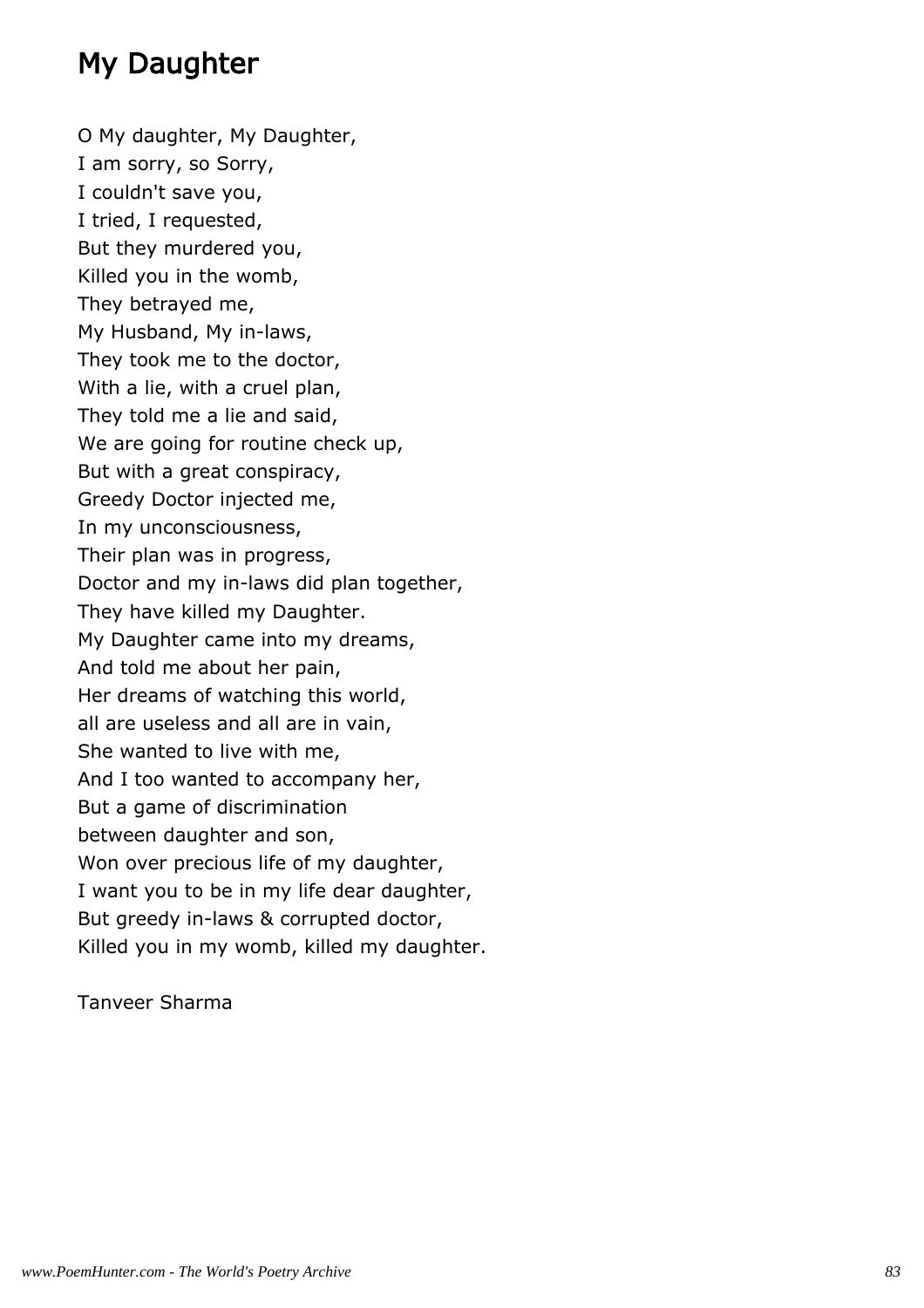## My Desire

I always desired to fly so high, I always wanted to reach the sky. I Want to be perfect in the fields of my interest, And in the field of dance, poetry and engineering, I just want to be the 'BEST'. I always desired for being an example for today's woman, That She is perfect in every different field, And for achieving my desires, Hard work from my side is began. I just love to be known in the world of literature, And I wanna be just an ameliorate in every feature. I really wanna reach in the sky, And desired to go even more high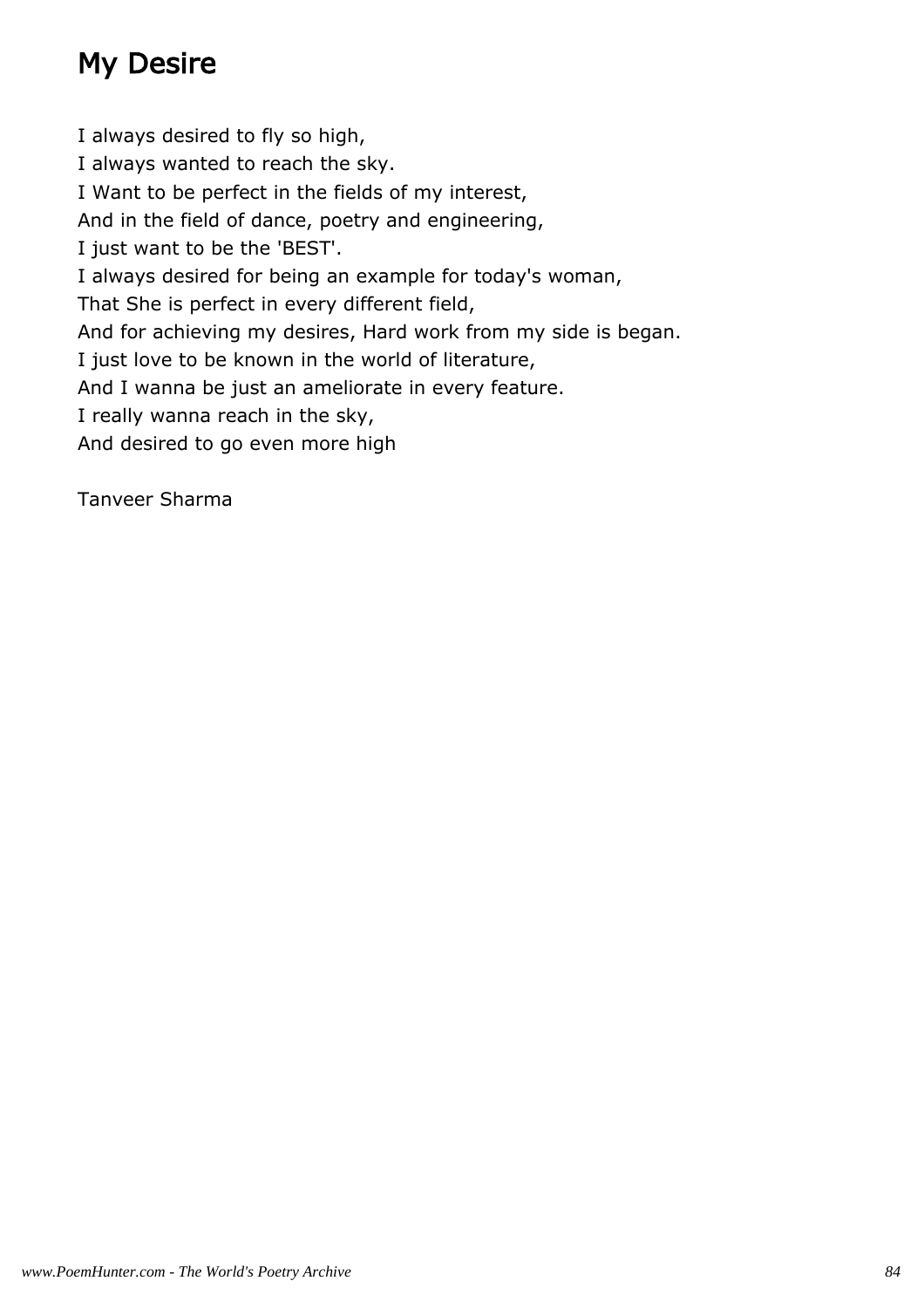# My Speech

Quality of my speech usually depends upon my thoughts.

 $\sim$  Tanveer Sharma  $\sim$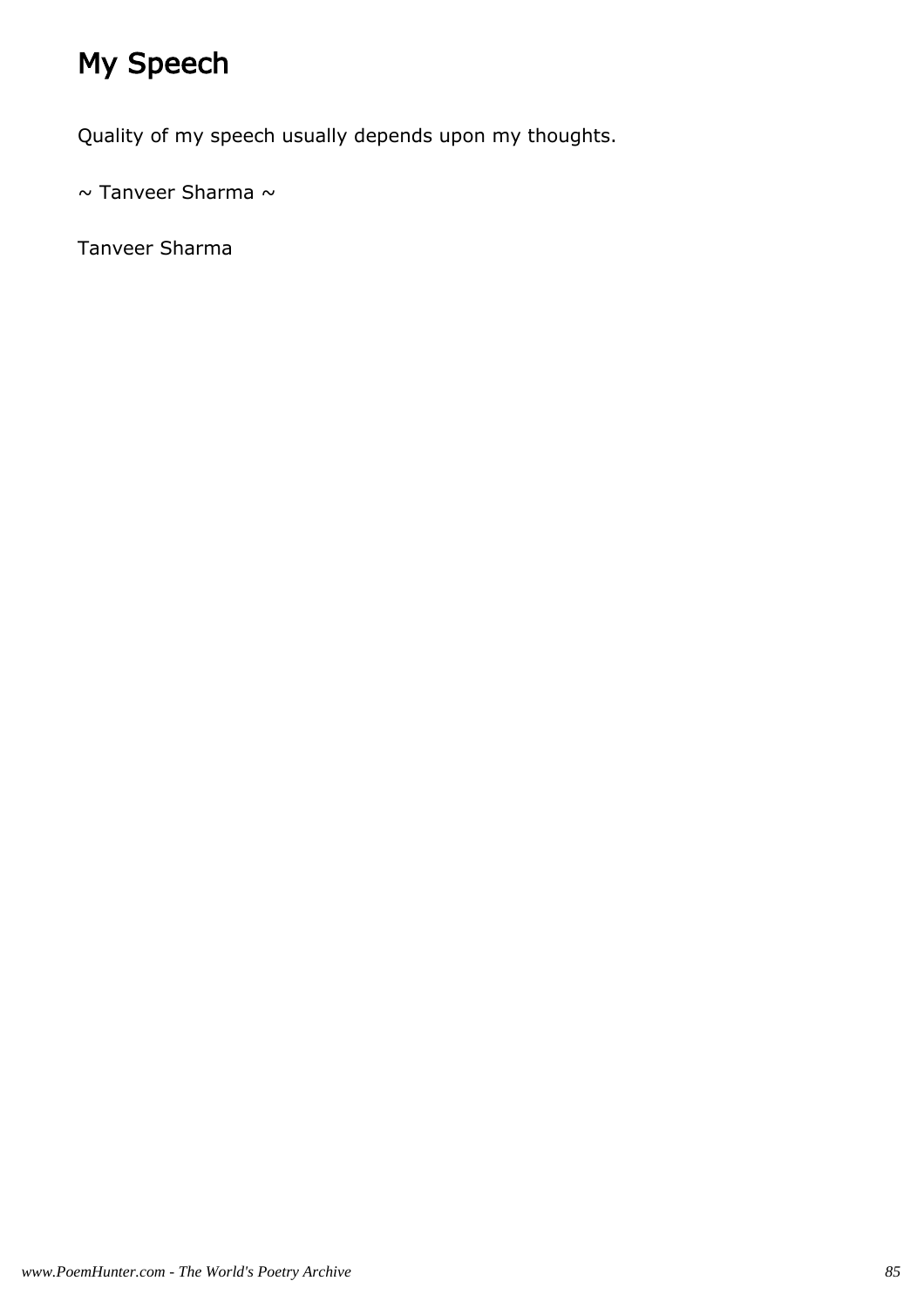## My True Friend

When I suffer from pain, My true friend also go in vain. When I enjoy a lot, My friend ties tightly with me happiness's knot. When I fell down in situation, My friend give hand to support and for further acceleration. I enjoy his teasing way, To me, He is actually happiness's or shiny's ray. May god bless every one with such kind of friend, The relationship like a circle which will have no end.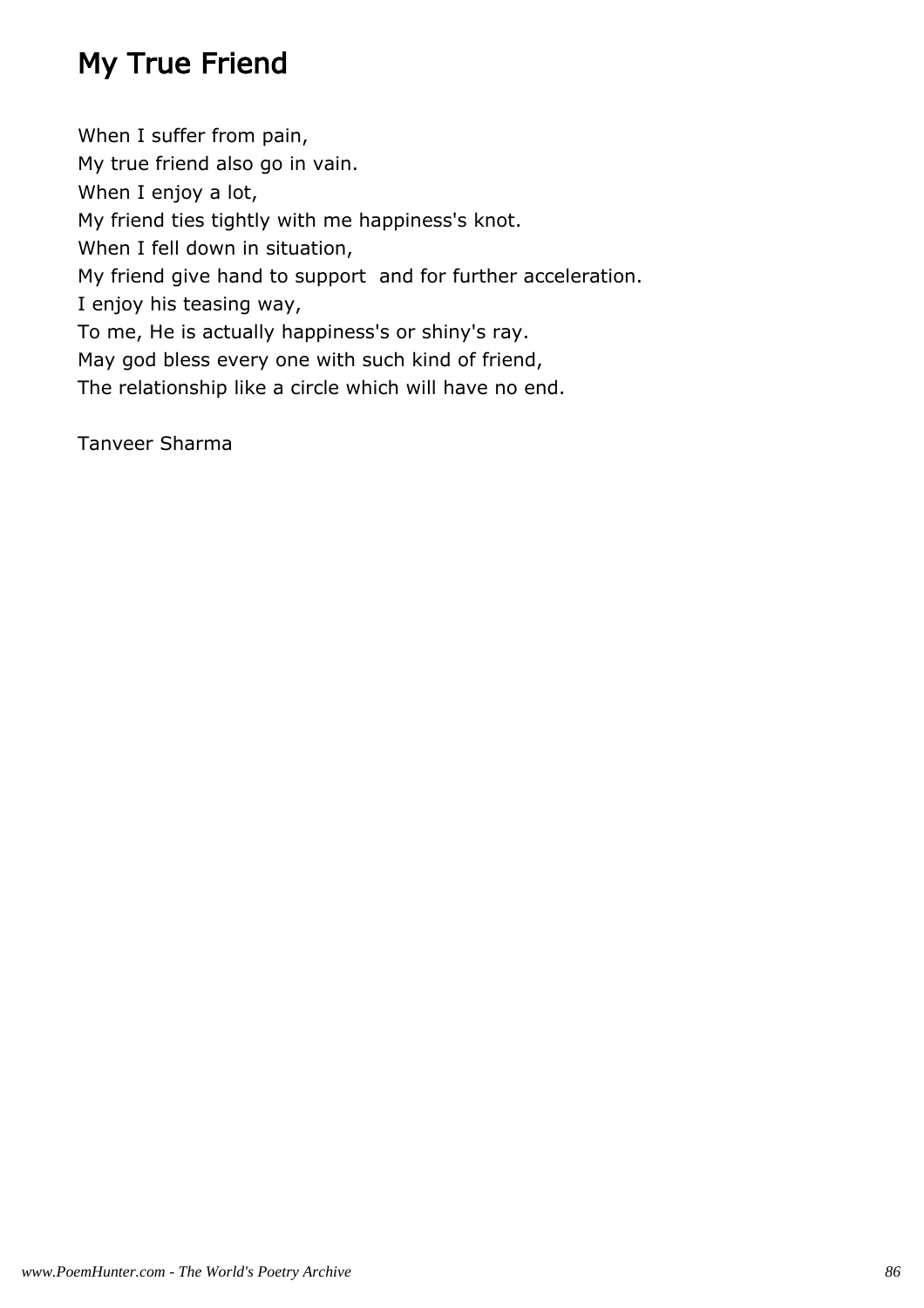## My View

Swami Vivekananda said, 'The one who is not bound, the one who is free is YOU.'

So, I think we should not bound others in any limit. Let your children, youngers, students, workers working with you, your colleague be as they want. if you think they are not on a right track and you try to bound them with your strictness. It may be more harmful as they can loose their wings by trying to fly out from the limits of the cage. It can be more worst than you think.

Let them do what they want. And if they will fall in the situation, they will learn it in a better manner and obviously not repeat those mistakes. (ACCORDING TO MY POINT OF VIEW. YOU MAY HAVE DIFFERENT THOUGHT)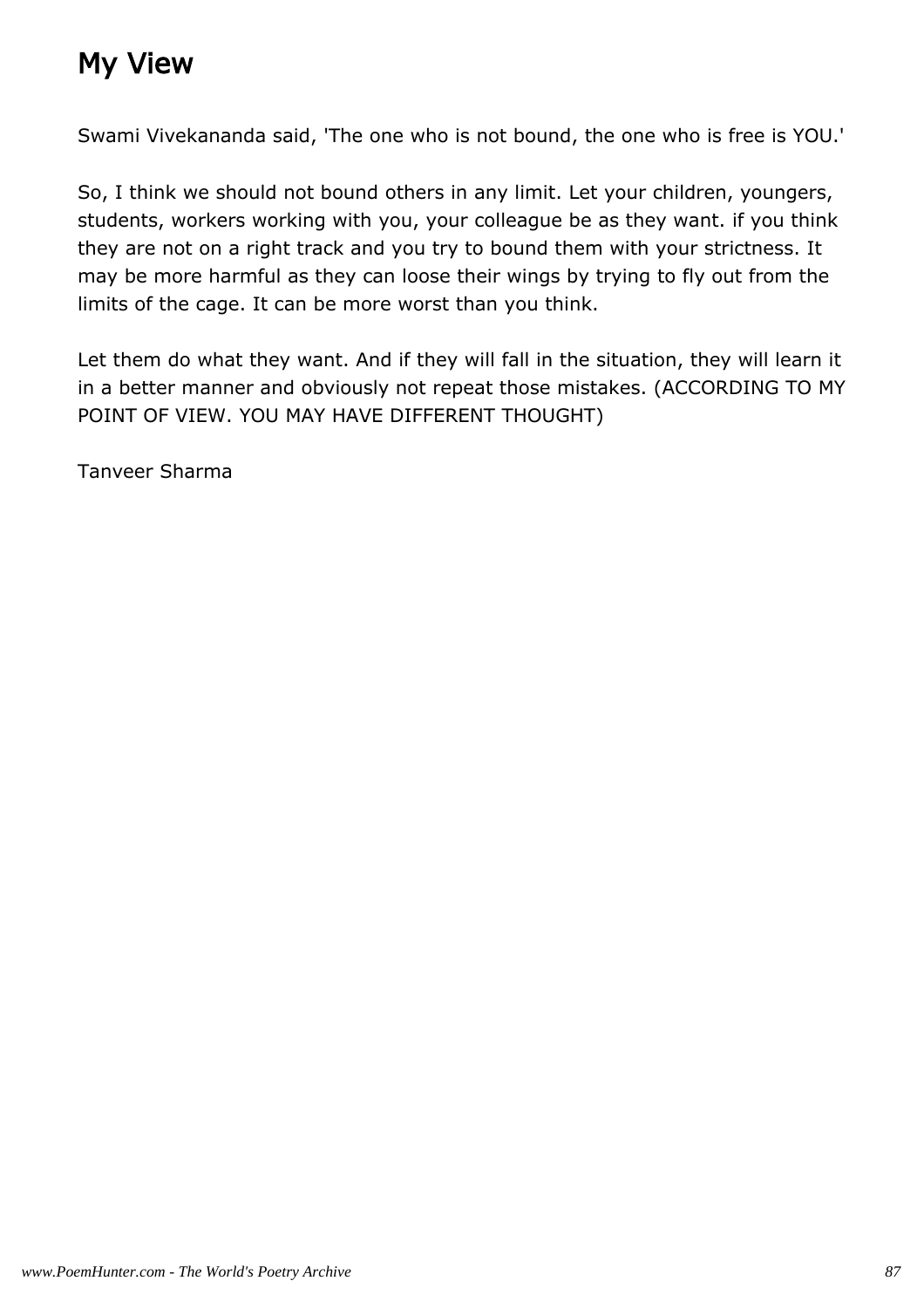## My World

Your beauty is captured by my heart, You become my dream's part, You are my world's precious pearl too, Oh dear Angel! I love you.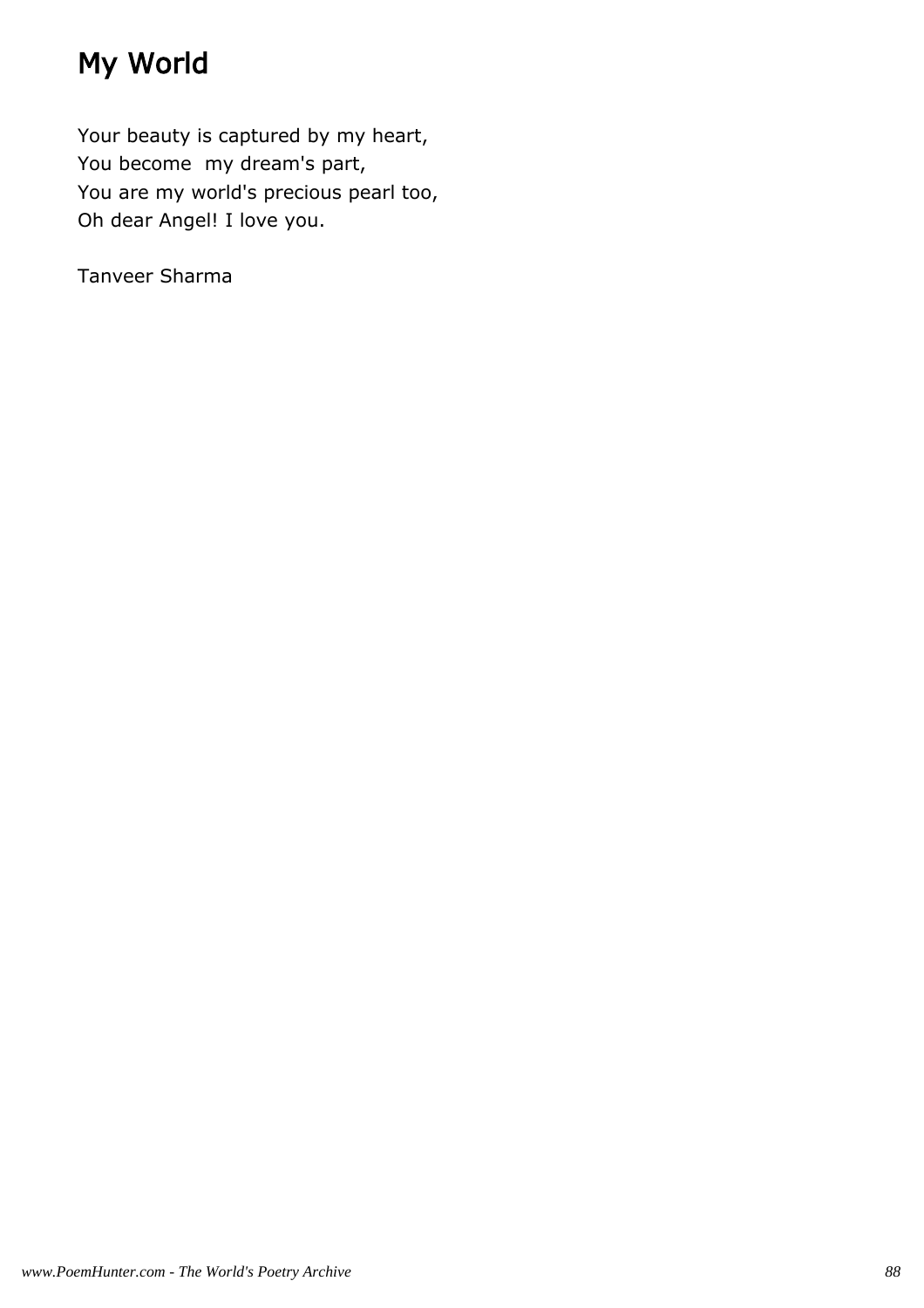### Natural Beauty

These Fresh pink flowers reminds me of your fresh and beautiful face, These flowers can be compared with your natural grace. With comparison it was amazing to know, Even flowers are not as cute as you. By analogy, those delicate pinkish aster, But Your pinkish cheeks are more beautiful and natural. As blossom flowers spread freshness, same as your beauty spreads such happiness. I really appreciate to you and your natural beauty, To compliment you with flowers was my gorgeous duty.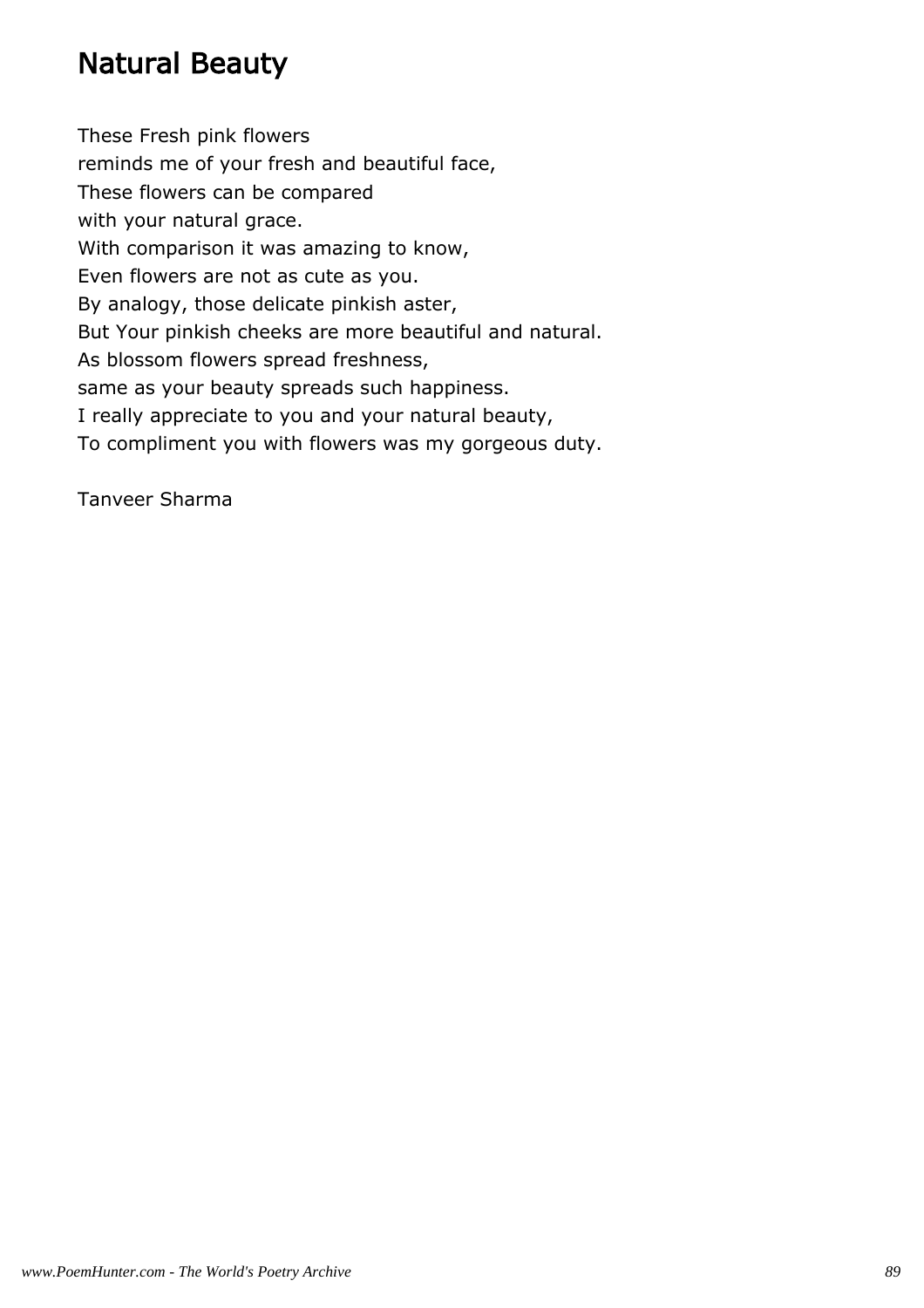### No Choice

My all time Impecuniousness, Offered No Choice to me, Adversity is in Daily progress, since birth never dropped me free, My wages are so much less, Never found my bliss's key, I am helpless for one time food.

I too want my educational progress, I too desire to be literate in family, But I am feeling helplessness, I shouted but parents were not agree, I begged for my dream's success, I asked to send into school for savvy, But My Family too treated so rude.

Washing Utensils all the time bright helplessness, This poverty is very powerful and heavy, As it has washed my dreams of progress, Tears rolled down for someone's sympathy, Family demanding to remove indigence, And pressure is on head to earn money, For my conditions, scarcity is accused.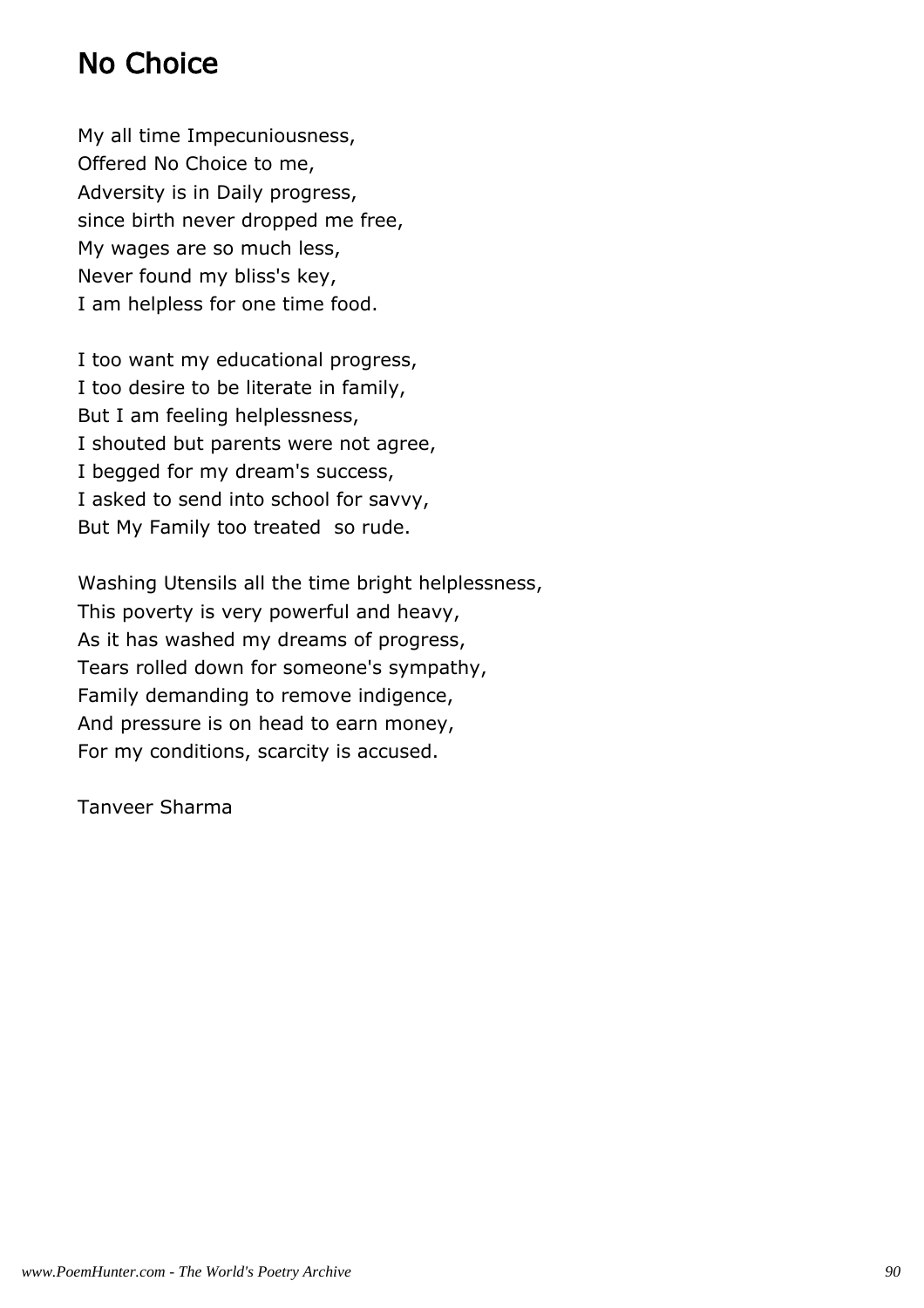## Odd Feelings

All time smile & loud laugh again, Dry tears and words are in pain.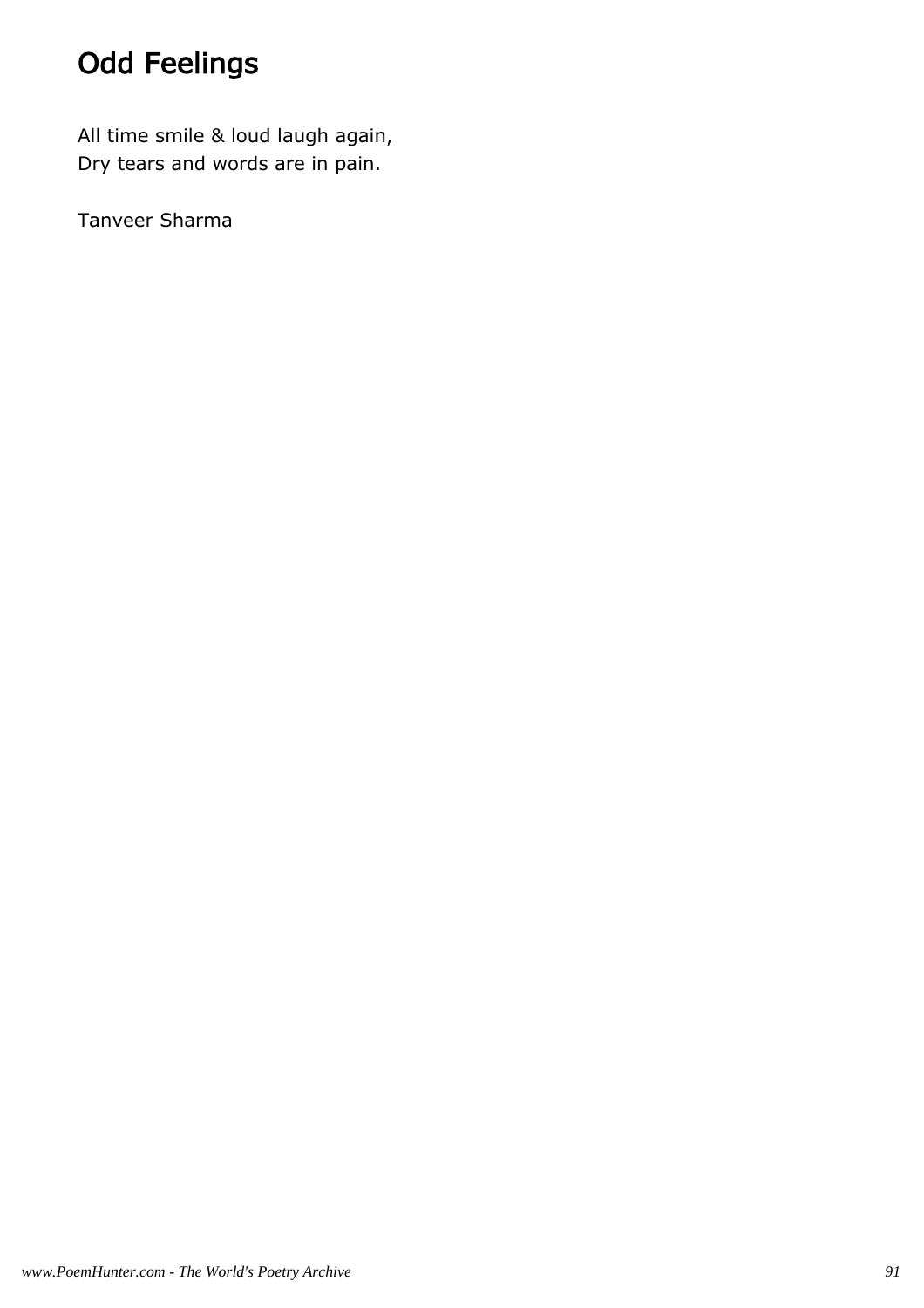## Pain

Beautiful moments and lovely times, your memories and my pain, Always helping for various rhymes.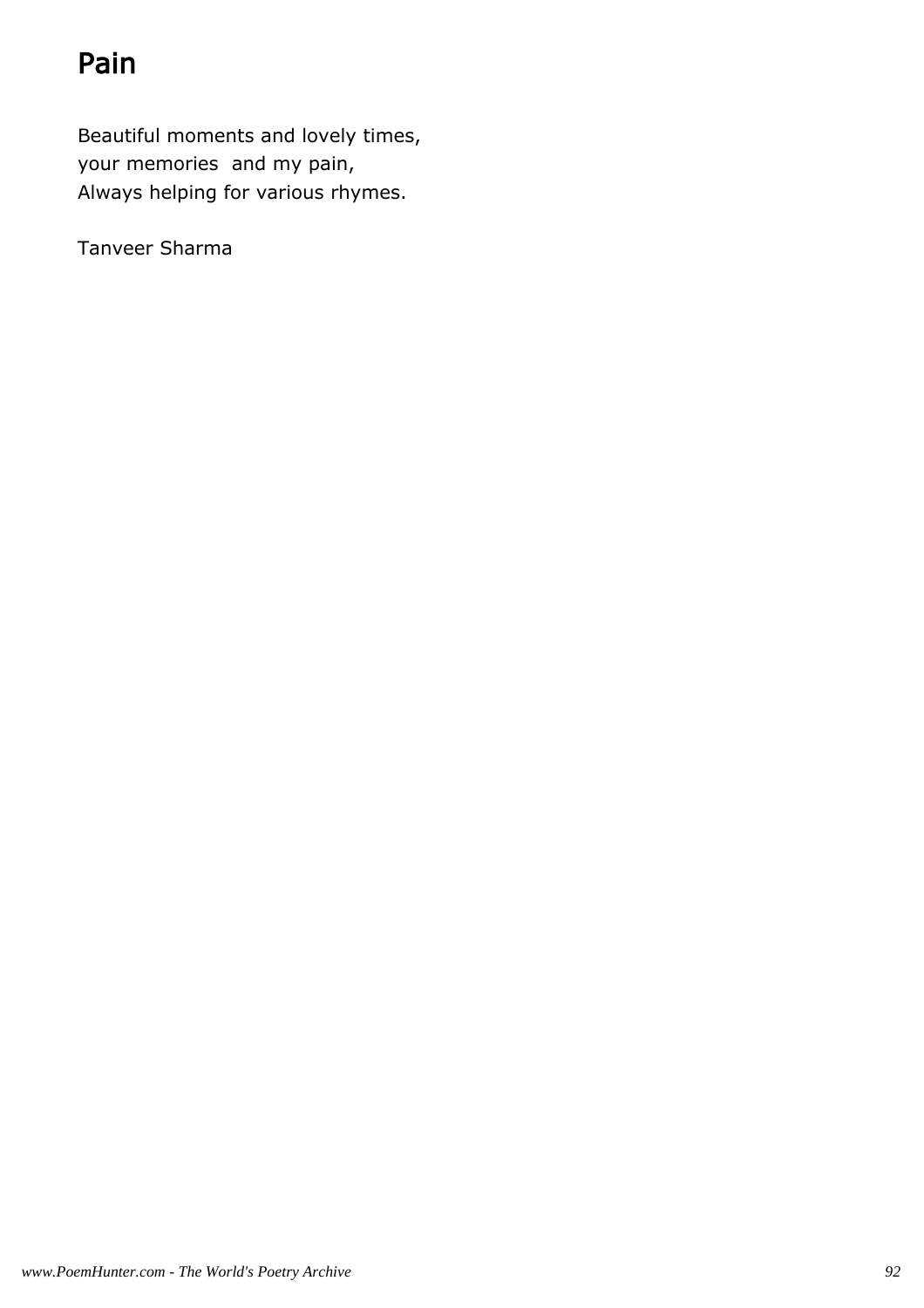### Pain In Love

In a complete silence, I heard loud cries, Cry in pain, Pain in Love, Love for someone, someone rests in heart, Heart filled with affection, Affection for someone, Someone didn't understand, Understanding of those feelings, Feelings got hurt, Hurting give wounds everyday, Everyday the lover dies, Dies for get someone in life, Life is not so easy, Not easy to handle a jar of love, Love and Pain met together, Together and forever, Forever in pain, Pain of lost love, Lost Love never found again, Again and again in a dark, Darkness In life accompanies the soul, The soul who visited me, Me hearing those cries, Cry for pain in love, Pain In love is really so loud, Loud in silence, more louder in many voices, Voices ask about the cry, And Reply comes, I cry in pain, Pain of love, paining in love, Crying and dying for love, Really I am dying with pain in love.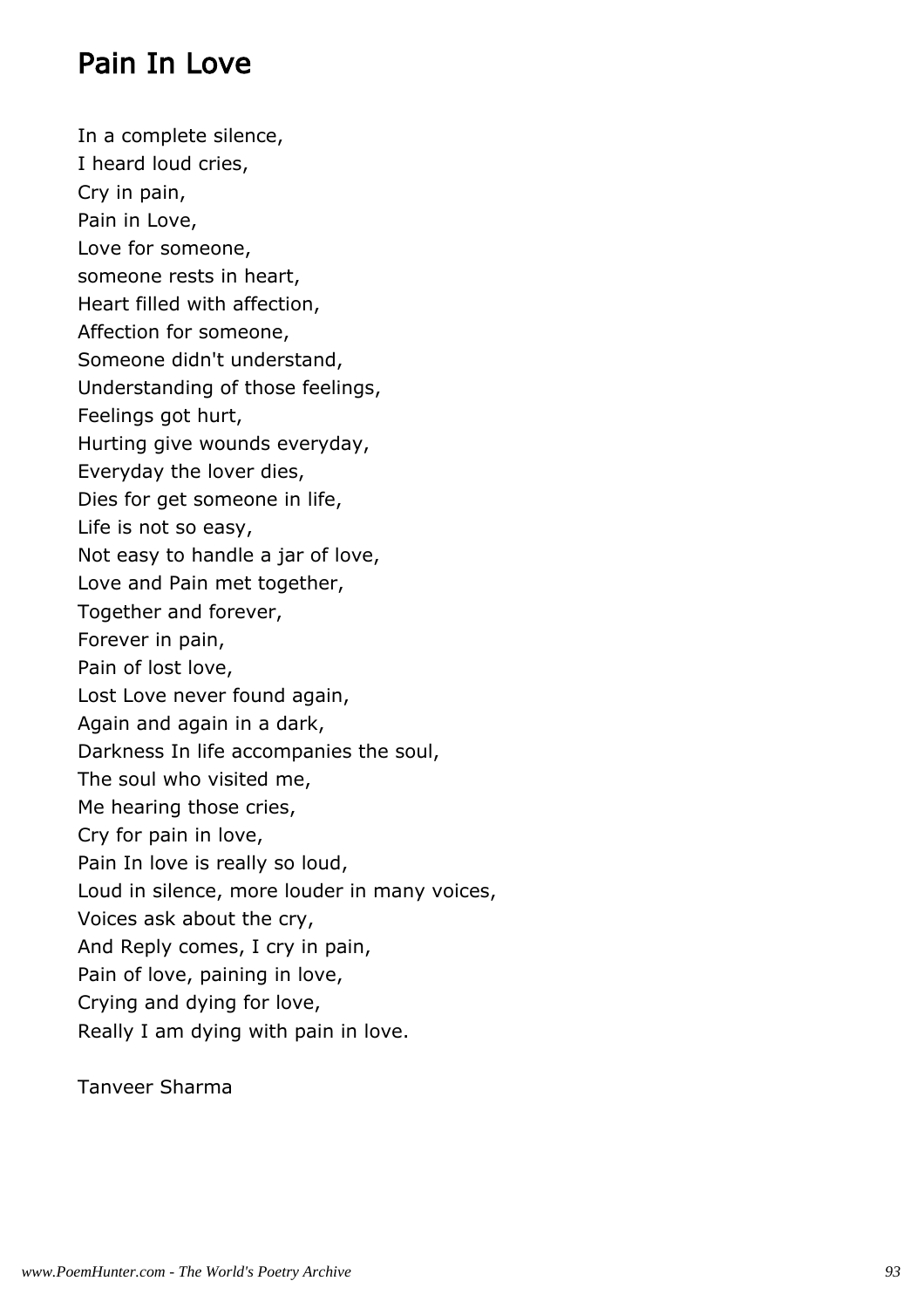#### Perfect Temperature

Today Its risen up to 86 degrees, As time has come to say b-bye to winter and cool breeze... Its perfect time to switch on AC's, come to know about perfect temperature from news channel 'bbc', Wow, now Its time to wear sleeveless tops, mini-skirts and capries, And now I can eat lots of cold items and ice-creams, Its time to welcome sunny days, As time has come to enjoy amber in different ways... perfect is the temperature and bright are these days, Whenever looking in the sky and on sun's rays, positive beams come to the mind for fulfilling dreams, That this girl also has a dream to rise like sunny beams. I am happily welcoming this time, As it has given me oppurtunity to rhyme... At last, I wanna say to all readers to enjoy these days, By potting pots of clays, with different plays and in your own ways...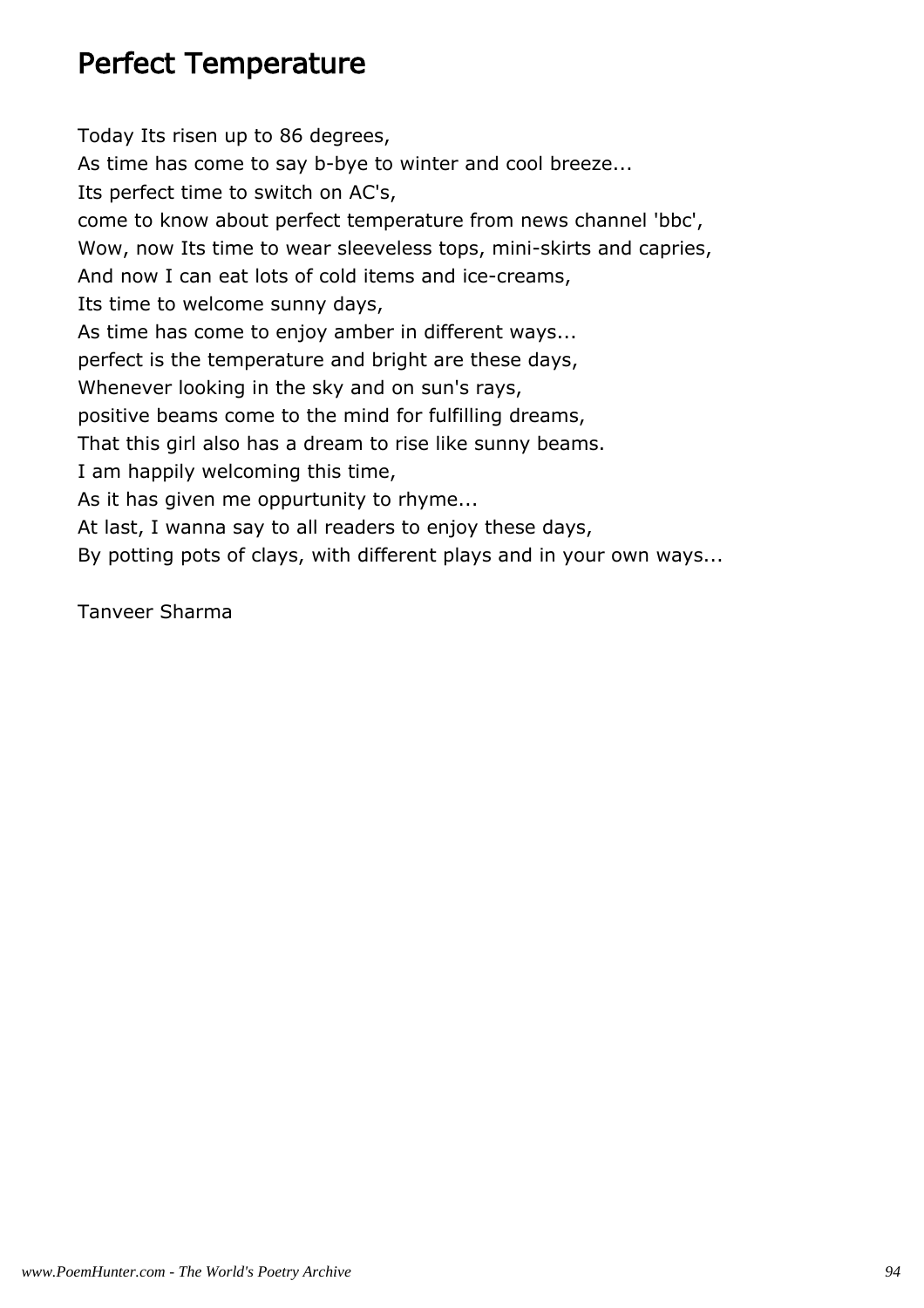## Planning And Action (Thought)

Plannings are not enough to bring any change ; Actions should be taken for it.

 $\sim$  Tanveer Sharma  $\sim$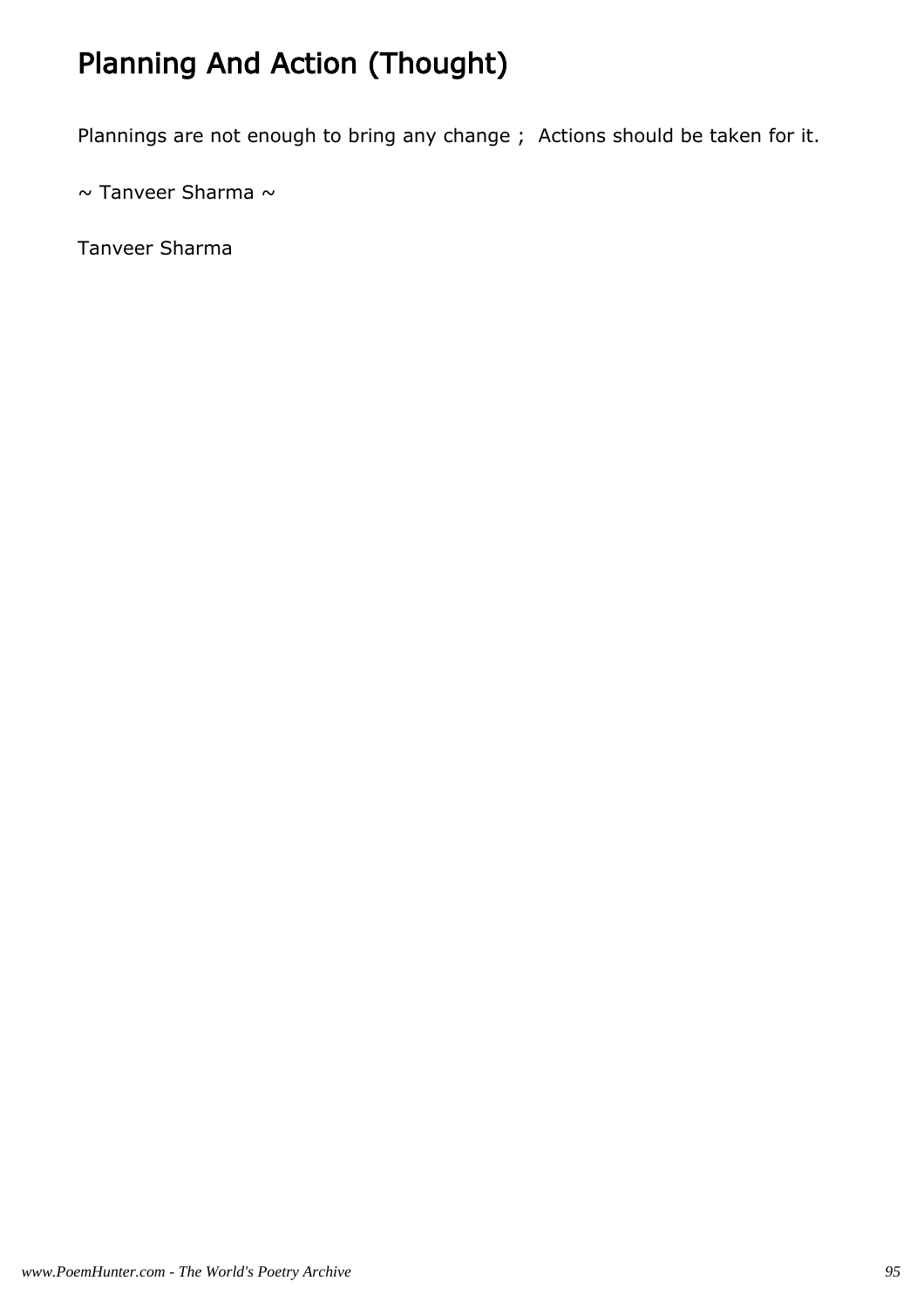#### Poetry

Poetry is a feeling, Reality is a poem, My or your reality. The feeling of happiness is a poem, Poetry is an accompany to sorrows, it is a Reflection of feelings. Poetry is an Earth, The sky is a poem, its the depth of the words. Poetry is a Temple, Gurudwara and a mosque is a poetry, one - God is in concern. Poetry has its own identity, completely full of emotions is a poem, don't disrespect to the poetry is a request. for me, poetry is to realize the ocean for someone, the technical shape is a poem poetry understands everything, whatever it is.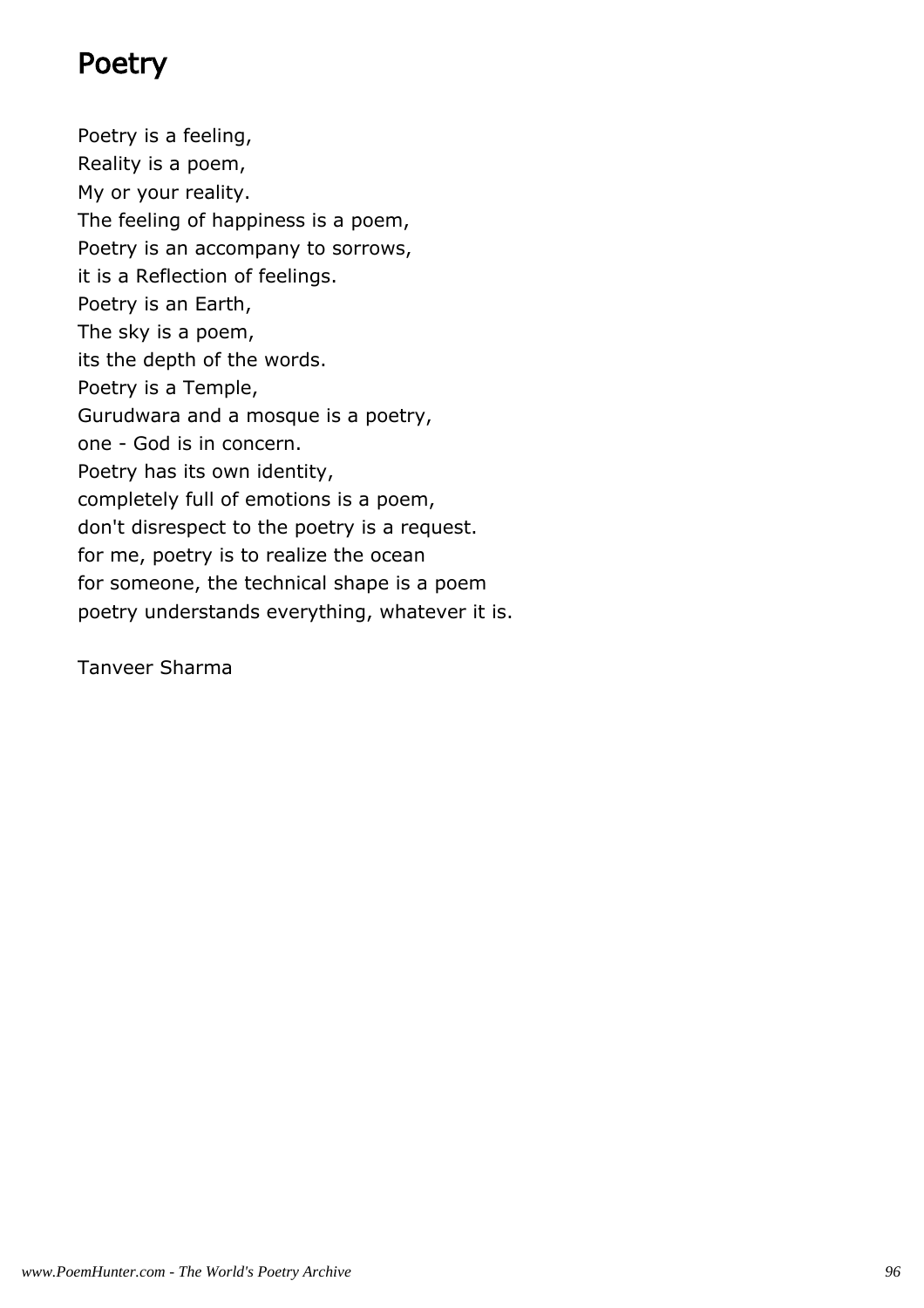## Positive Thinking

Positive thinking with working hard, Can take you so high, So that you will touch the sky! ! !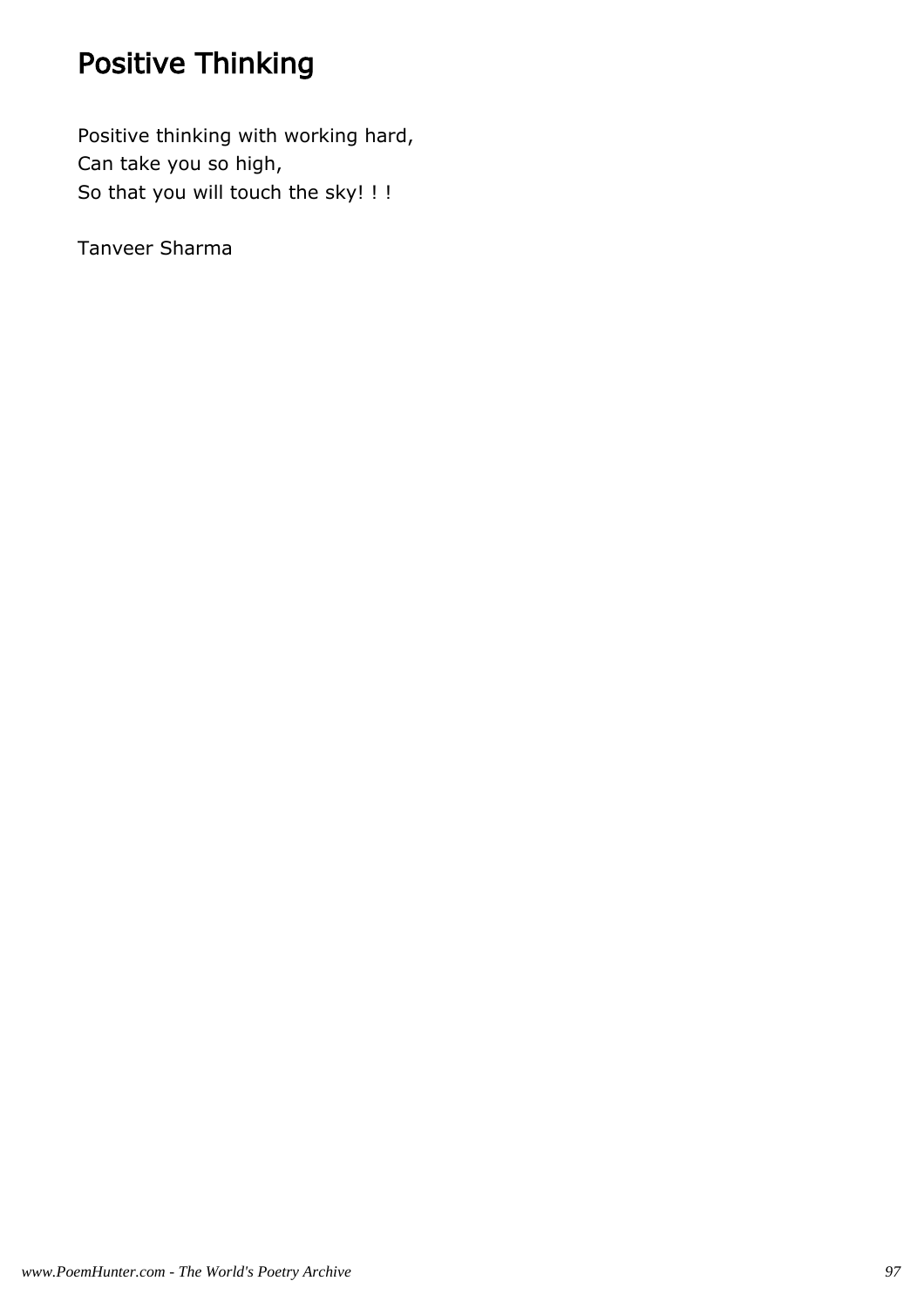### Rain Of Tears

You did hurt me, gave me so much pain, I still remember your likes, As you like the rain. Let me shower rain for you, Rain of my tears, Let me tell that my feelings are true. Come dear friend, enjoy the rain, Get your happiness in this way, As my feelings are in vain.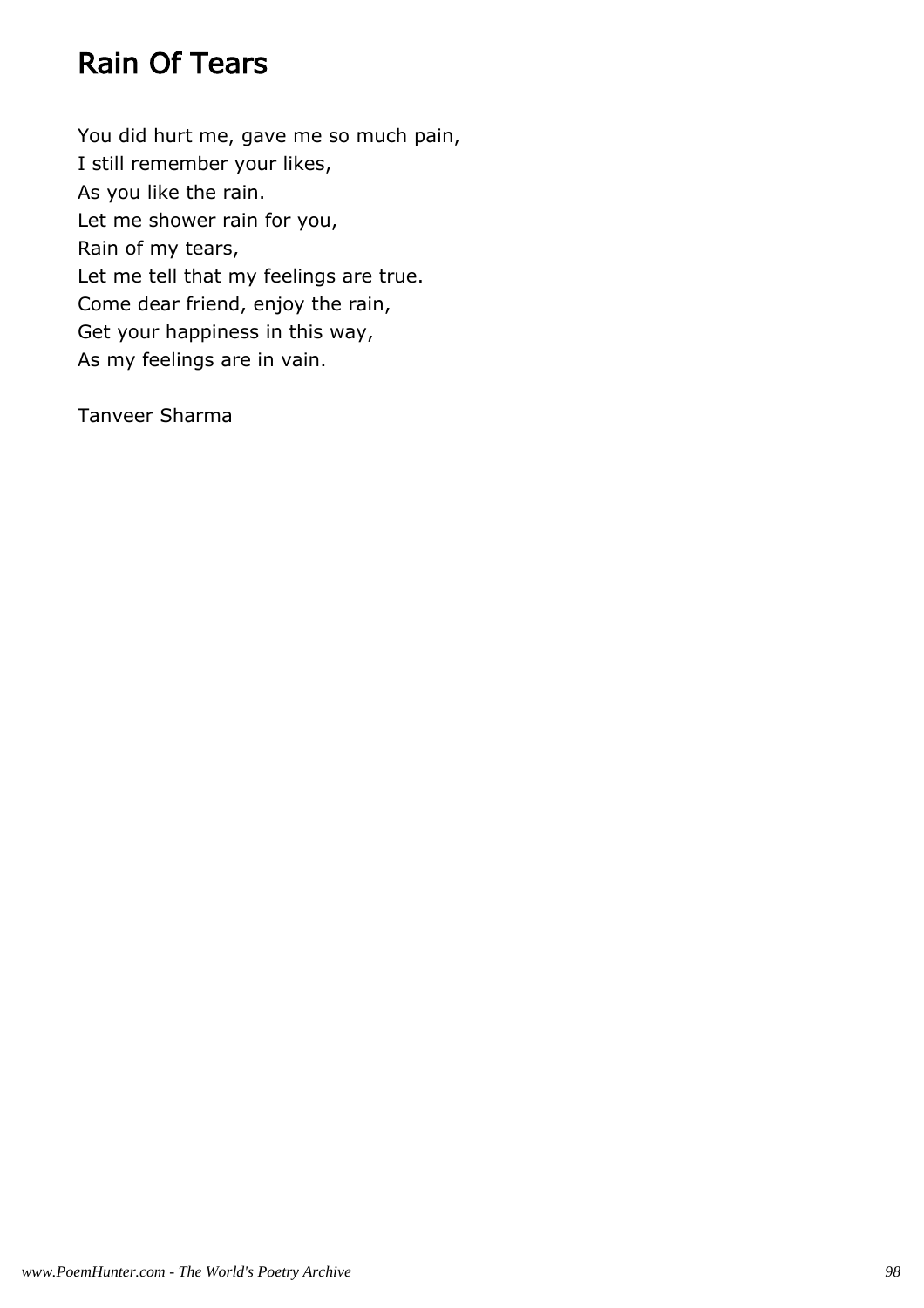## Real Fact

When you try to enlighten others your own life enlightens up completely. This is the true fact, As if you share your knowledge, knowledge gets widen with discussion. As if you study alone and not sharing it, It would be the insult of education Because that kind of education is not beneficial. Thus, I wish we all share whatever we know, so that yours, mine and everyone's life would enlighten up.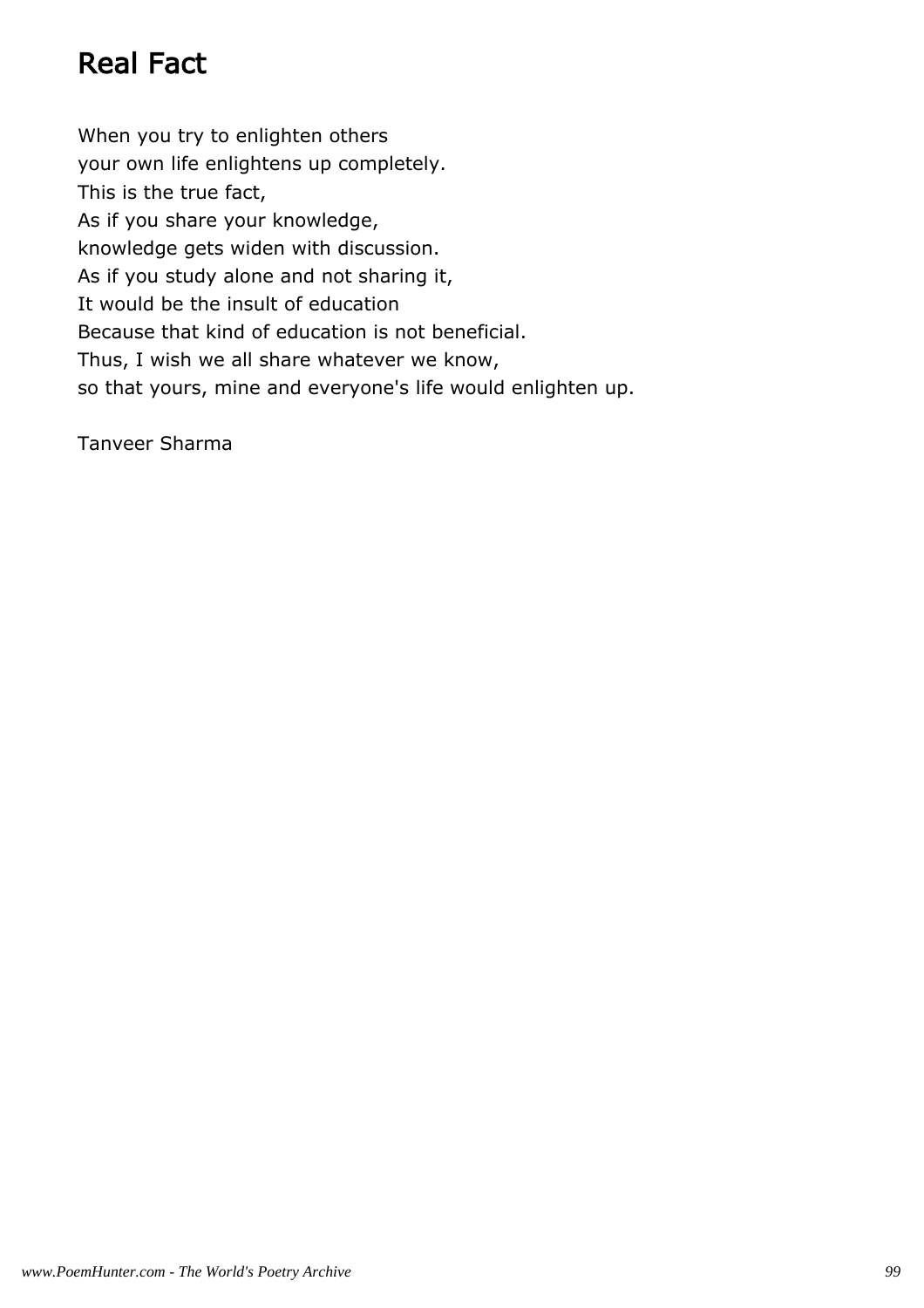### Real World

Real world cum cruel world, Knows to play with others, Well known to snatch benefits, Not for others but for themselves, Stepped on other's foot to run, To get whatever they desire, Does not matter for other's pain, Call that they are not responsible, I call them irresponsible people, Belonging to this selfish society, Oh this is the reality - bitter truth, This is the real world cum cruel world.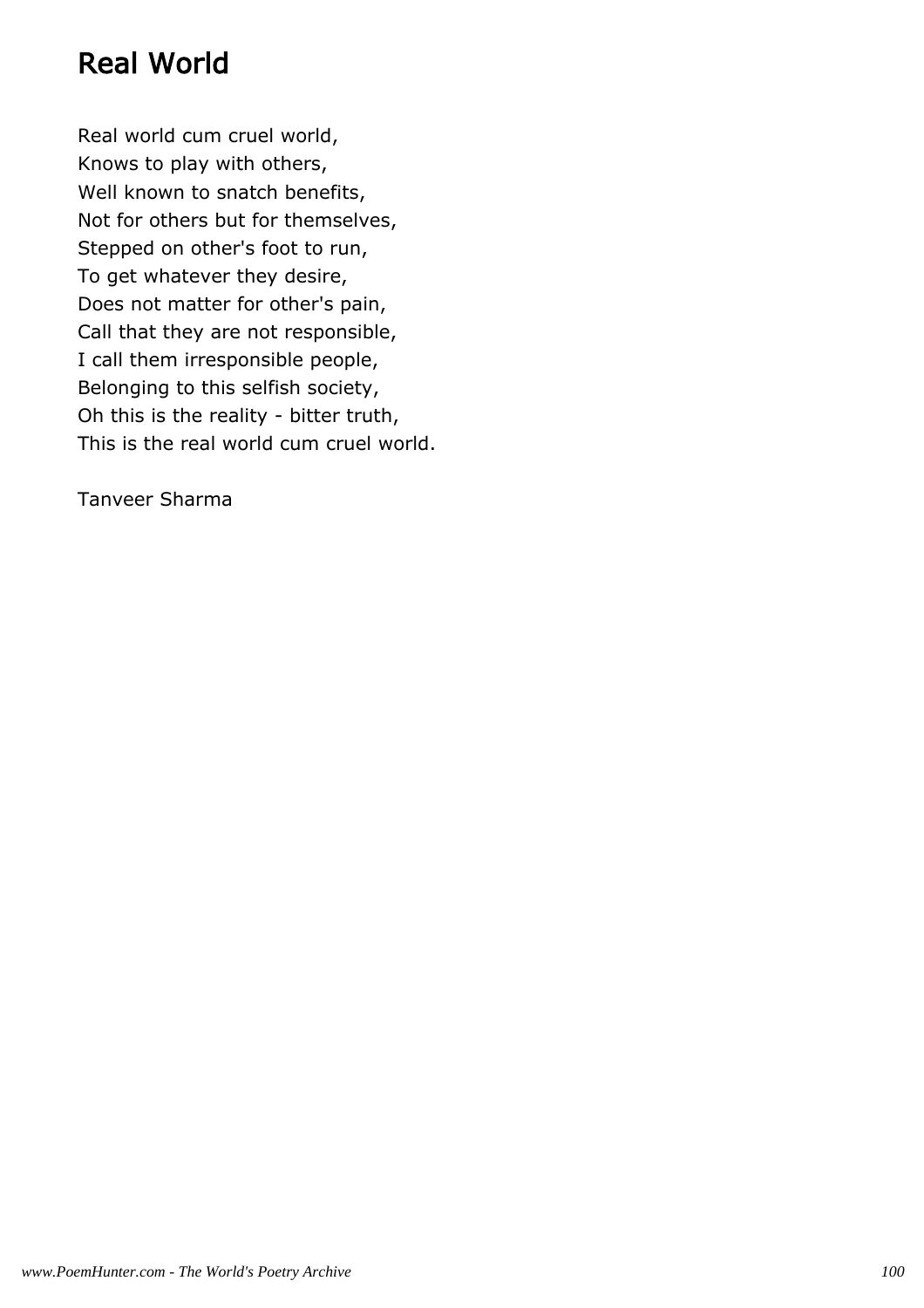## Regrets

If time runs faster than you, and it slips out, then regrets will have no value.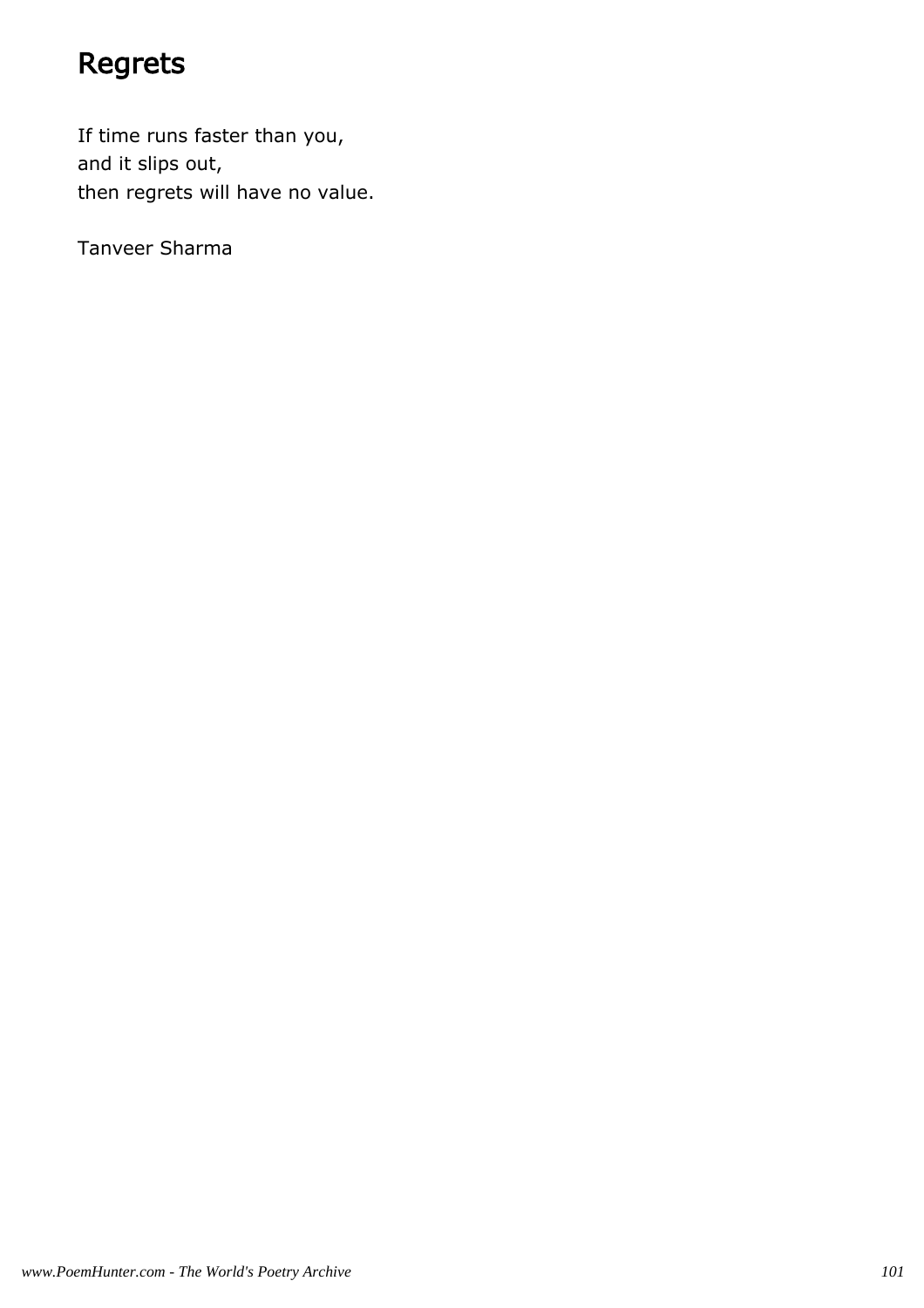## Reply By Mother Side

When your mother walked to the shadow of chanpa tree, To sing her beautiful prayers, She would surely notice you, She can easily seek you, By noticing your fragrance around, By listening your soul's voice in your silence, The way she cares for you will help to find you from anywhere, She is a mother and can search completely here and there, Either hide your self behind the tree or behind the room curtains, But your mother can search you, get you easily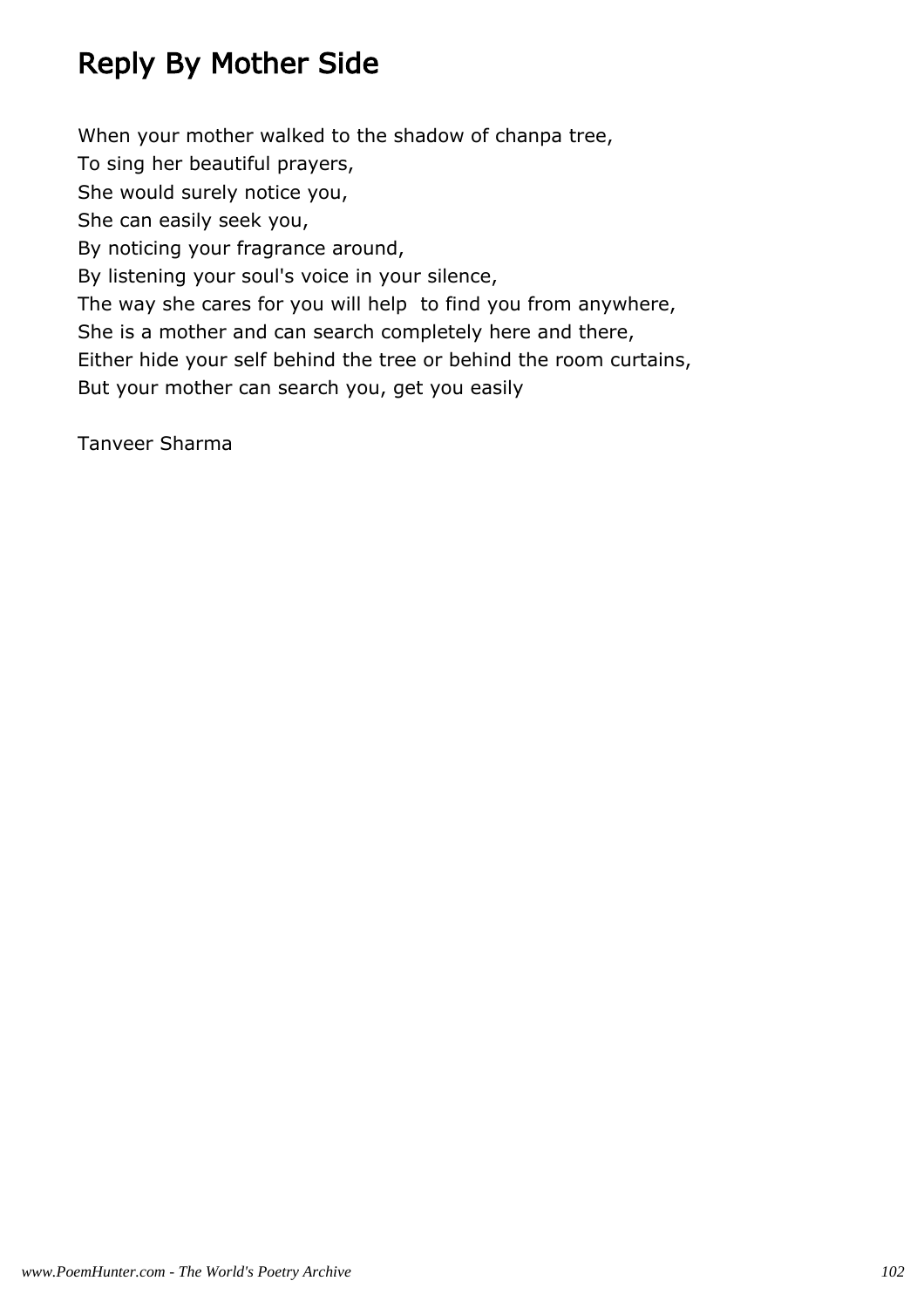### Road Of Desire

Arising a New day, sunny shine on its way. Inception of new hopes, To cover all desirable roads. Desiring to fly in the sky, And To reach so high.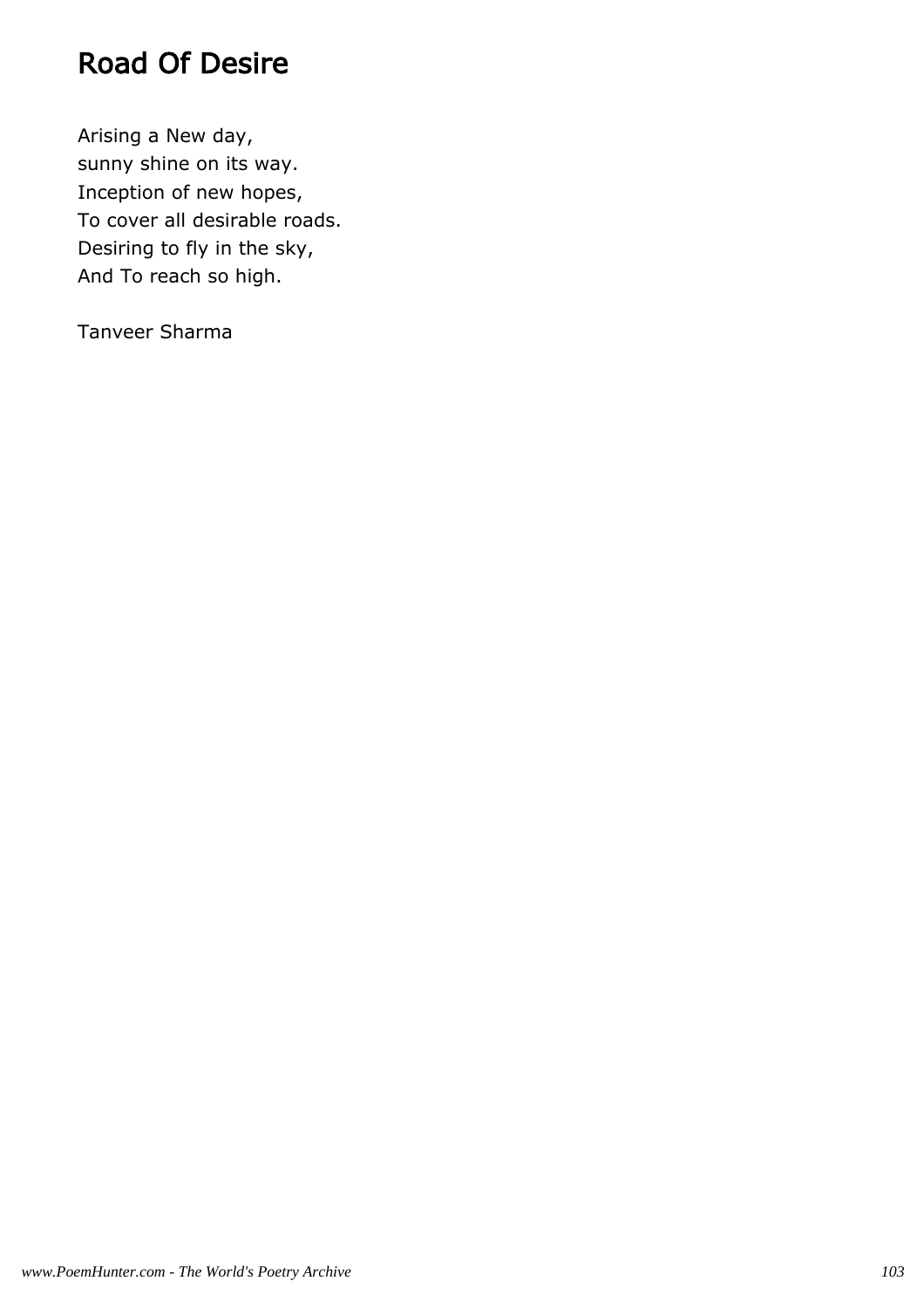#### Roses

Red Roses feel very lucky as they are made for you Happily Appreciating your beauty too.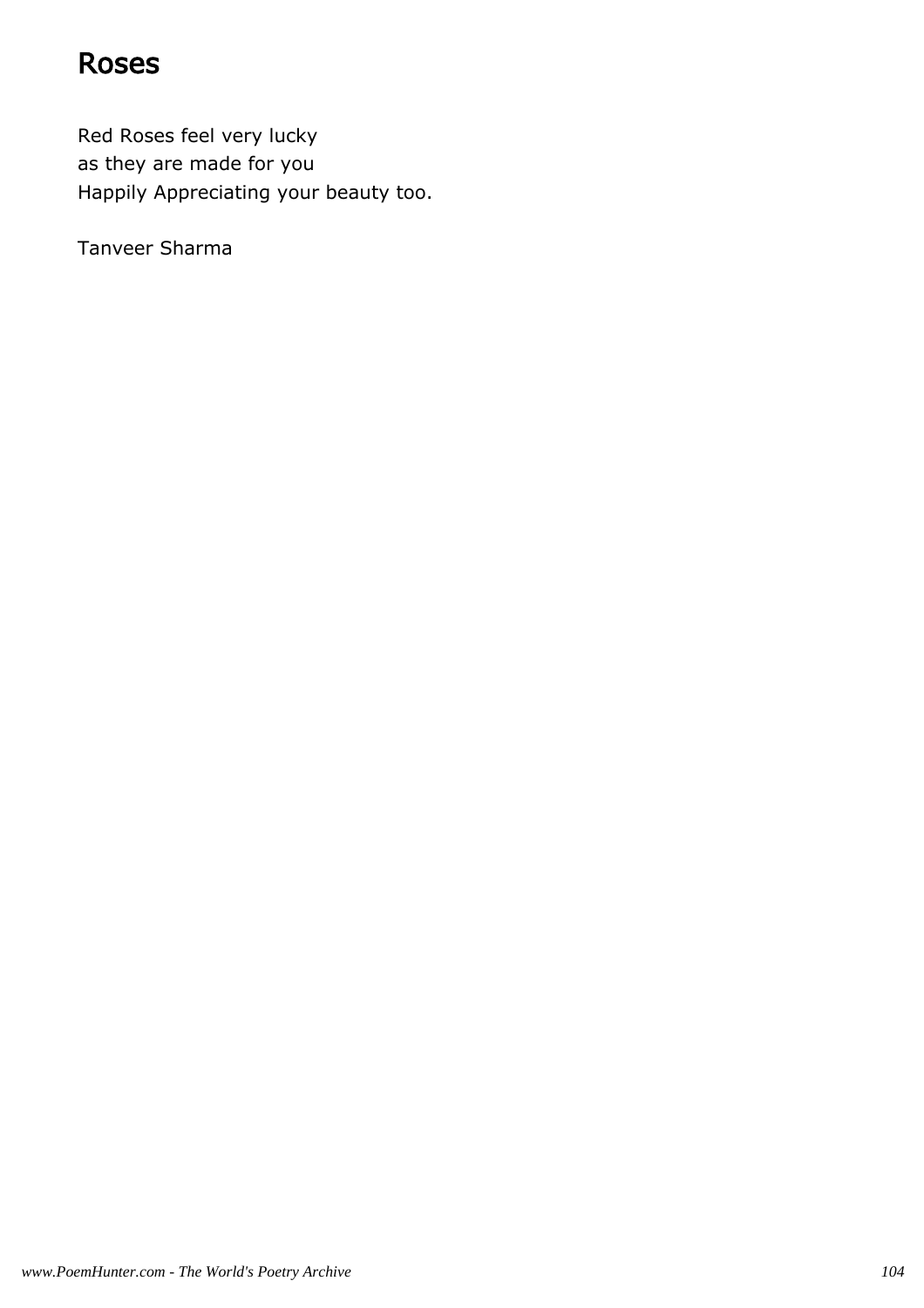## Sad

I cry Because I am hurt. I scream Because my trust is broken. I frown Because I feel life is colorless. I hide Because no-one understands.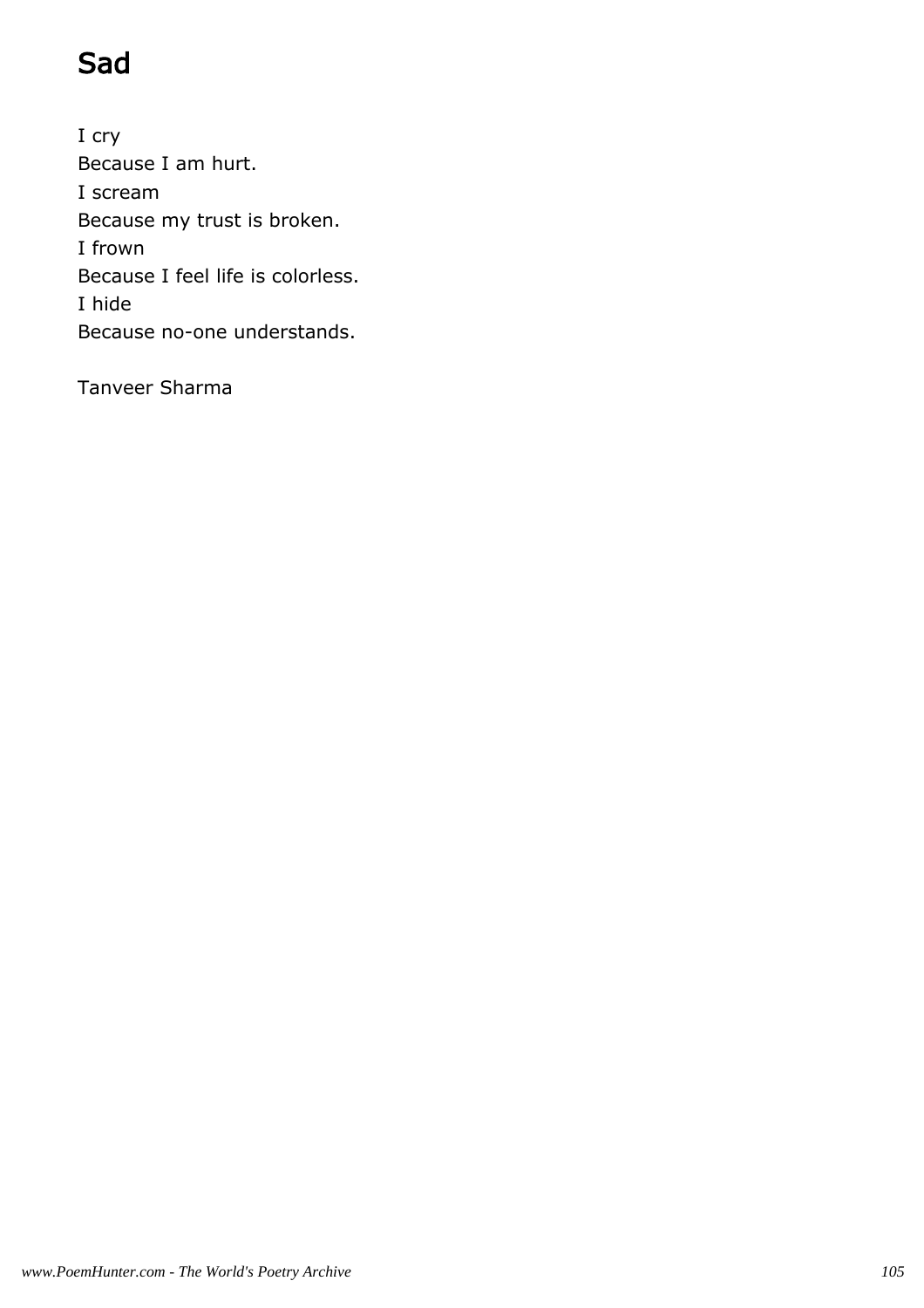### Save Me

God is looking, don't do sin, don't murder me, don't kill me for dowry, please! please! hey god! till when girls will suffer, when in-laws will stop doing murder, when-when the day will come? When girls will get chance to fly, when girls will get chance to touch sky, same as these birds and these flies? Don't kill me, don't beck me for dowry! Don't murder me..! ! save me- save me! ! !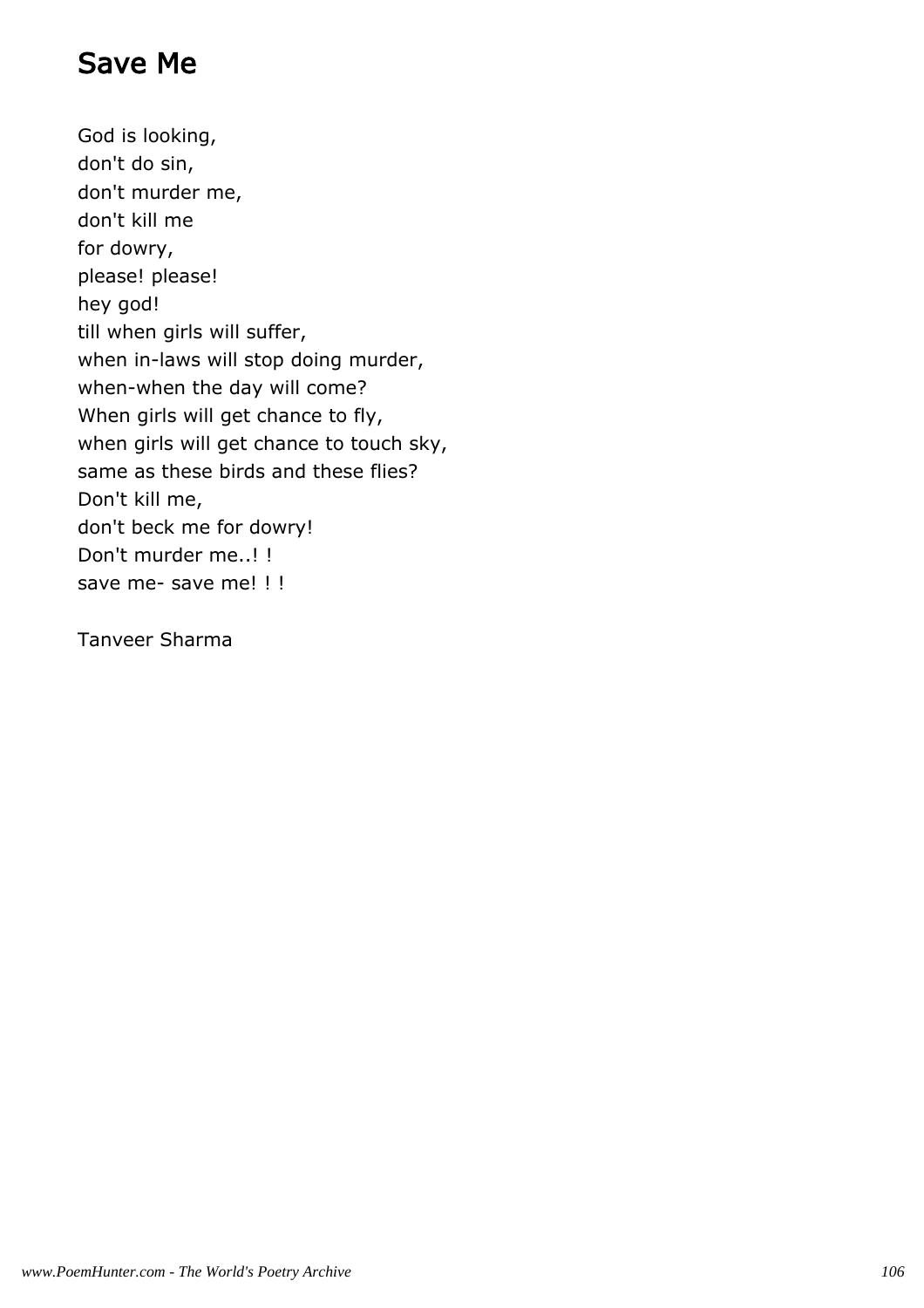### Save Mother Earth

Little Parth Saying you, Each one grow one tree, To make earth pollution free, And save mother earth with greenery.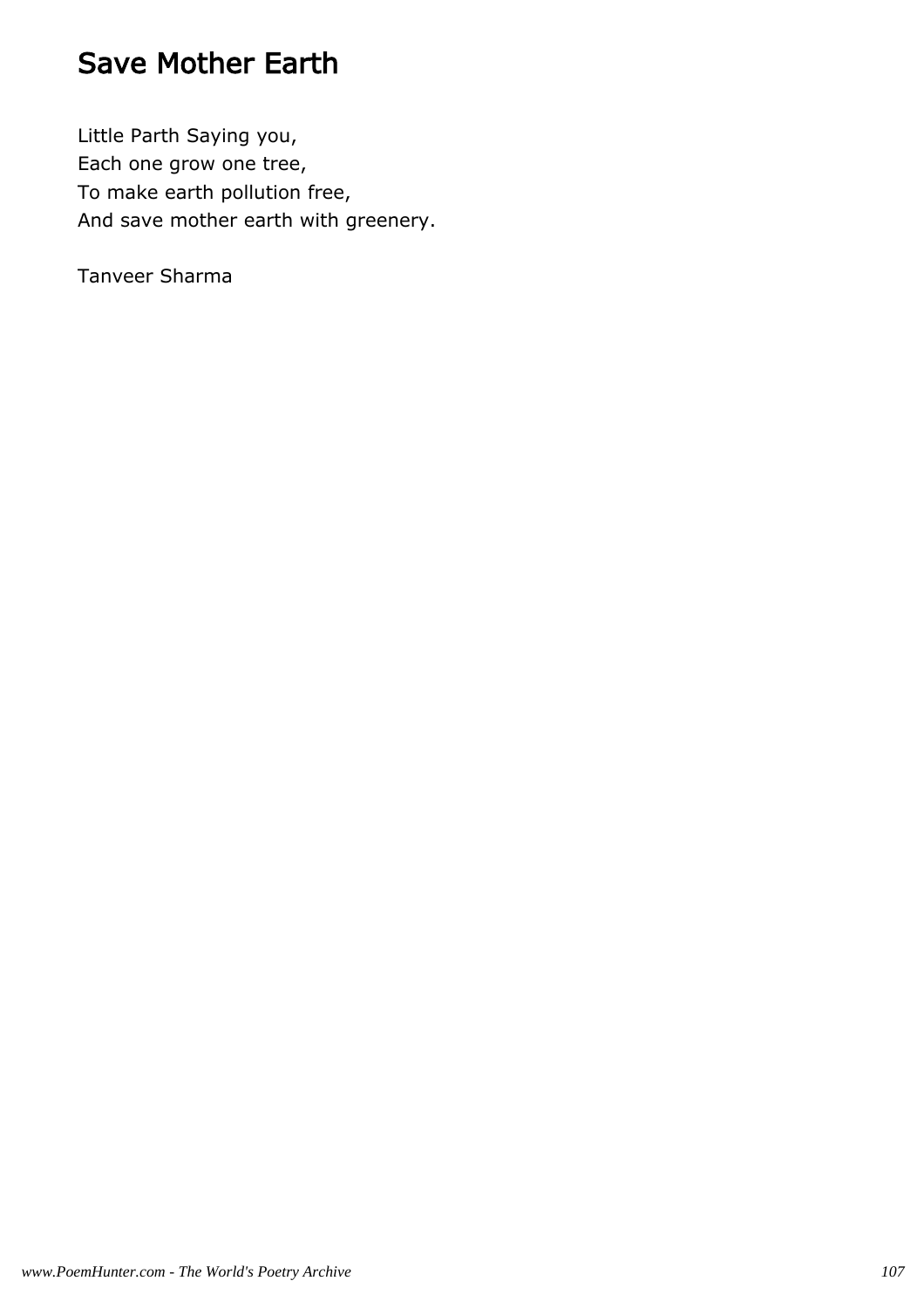### Save Trees And Girls

Those who cut down the trees, make difficult for their own breath, Those who kill girl's child in womb, they earn sin and do wrong, along with it to say, never do fraud with some one, else wrong happens with own self, those who snatch happiness of someone, ever never can live happy themselves, so, who take care for trees-womb-other's happiness, god supports them, god take care for them.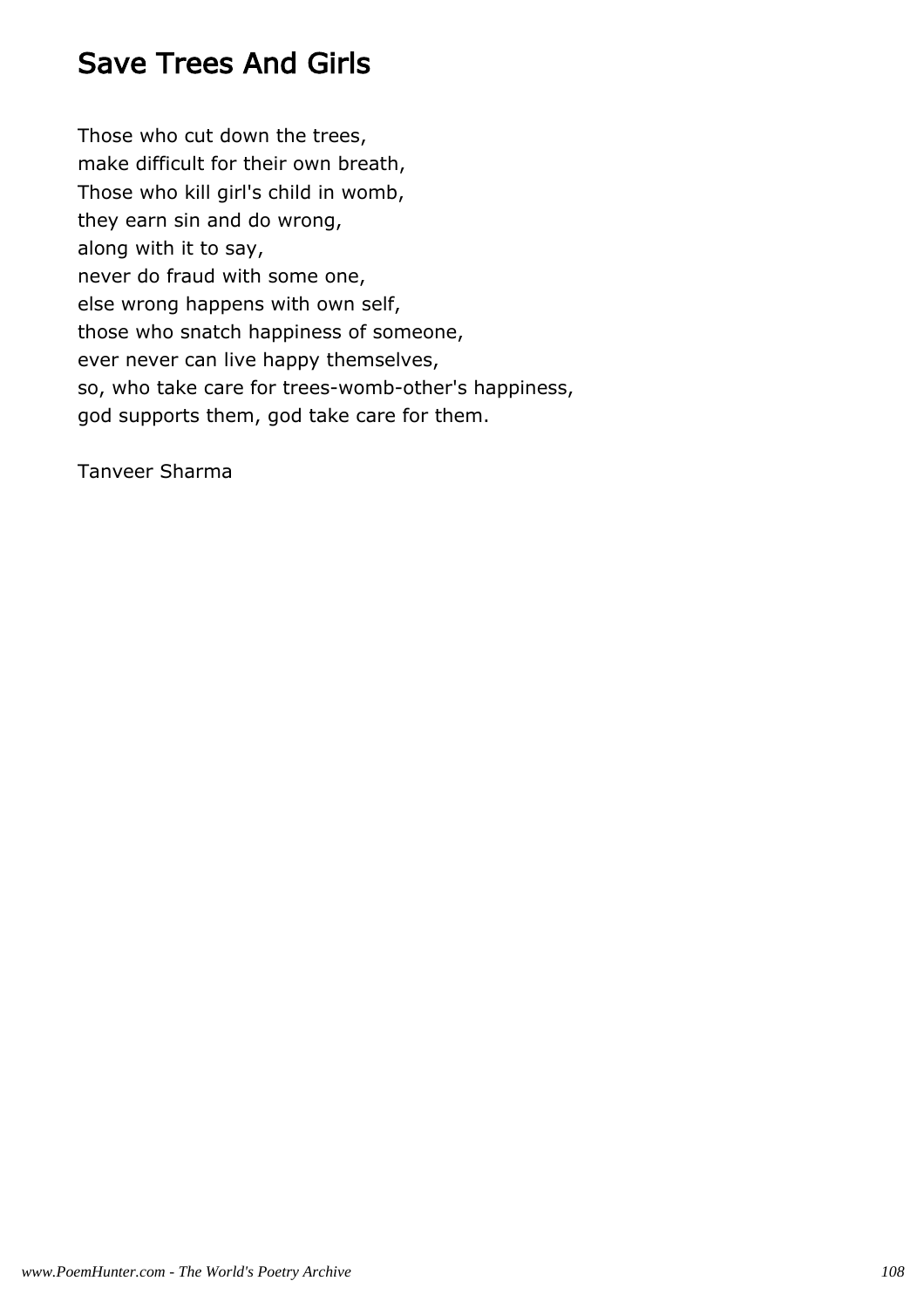## Ship Of Danger

I was sitting at the shore, Playing with ocean's water, Enjoying the depth of my thoughts, Suddenly calmness went away, Water came in angry mood, Ship inside it was in danger, Brought danger for lives, Ship Sank along with so many people, Water with danger ship, Washed away so many people.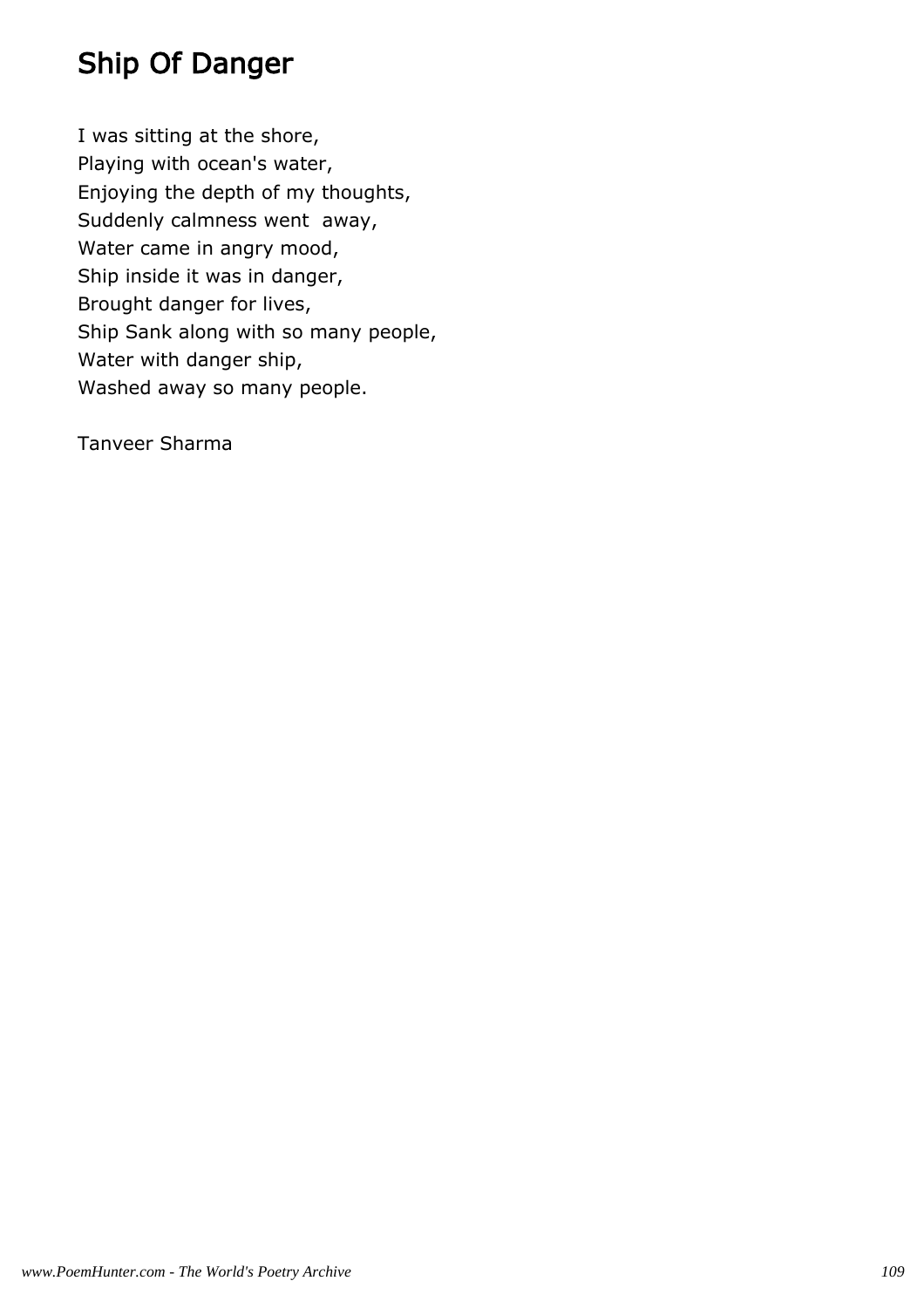## Silent Revelry

I feel glad to be in your life, As you're the only one who knows how to control my every strife. I feel so happy being with you, As you are very precious to me and I love you too. I feel a different kind of happiness when I get you around me, As you're the one and only key of my revelry. When you keep my hand in your hand, I feel silent revelry that you're the one who understand. Understanding my every feeling and expression, And I am lucky to have you to shape my life's dimension. I am glad, I am happy to have you in my life, As I am blissful with your supporting rife.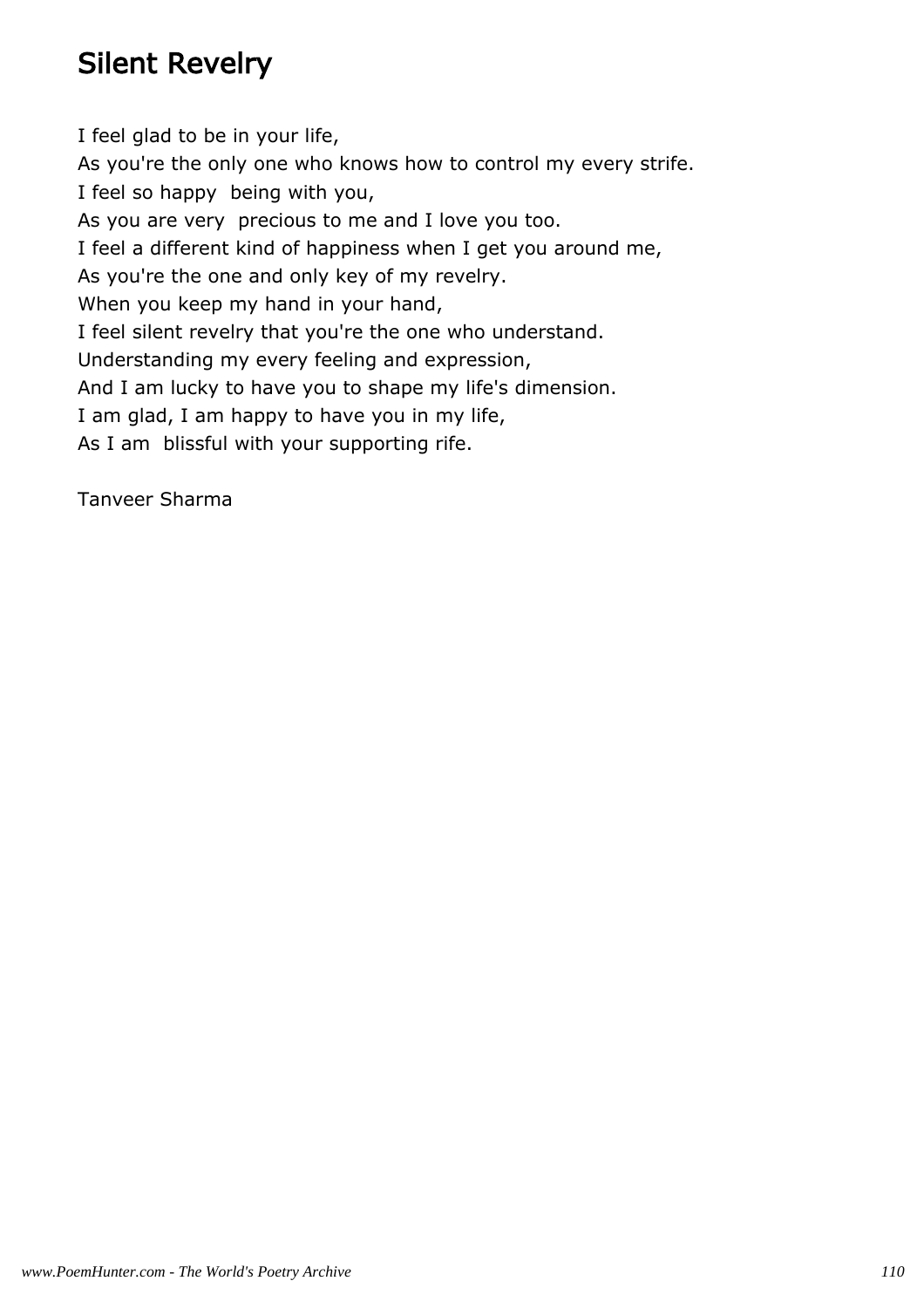#### Something Is Missing

Trying and trying from last few days, Finding lost spark for writing ways, Unable to understand, what is missing? Emotions? Feelings? Pain? Tears Glistening? Where are the words who always being with me? Where are those thoughts and their key? Don't Know but something is missing, Trying to find the obstacle between me and writing... Either its depth of well or height of sky, I am unable to write today, don't know why? Do I need some pain or Do I laugh more? Or words are hidden in the dark or in store? But yeah, something is missing that is I am sure, What is it? it is the task to be assured....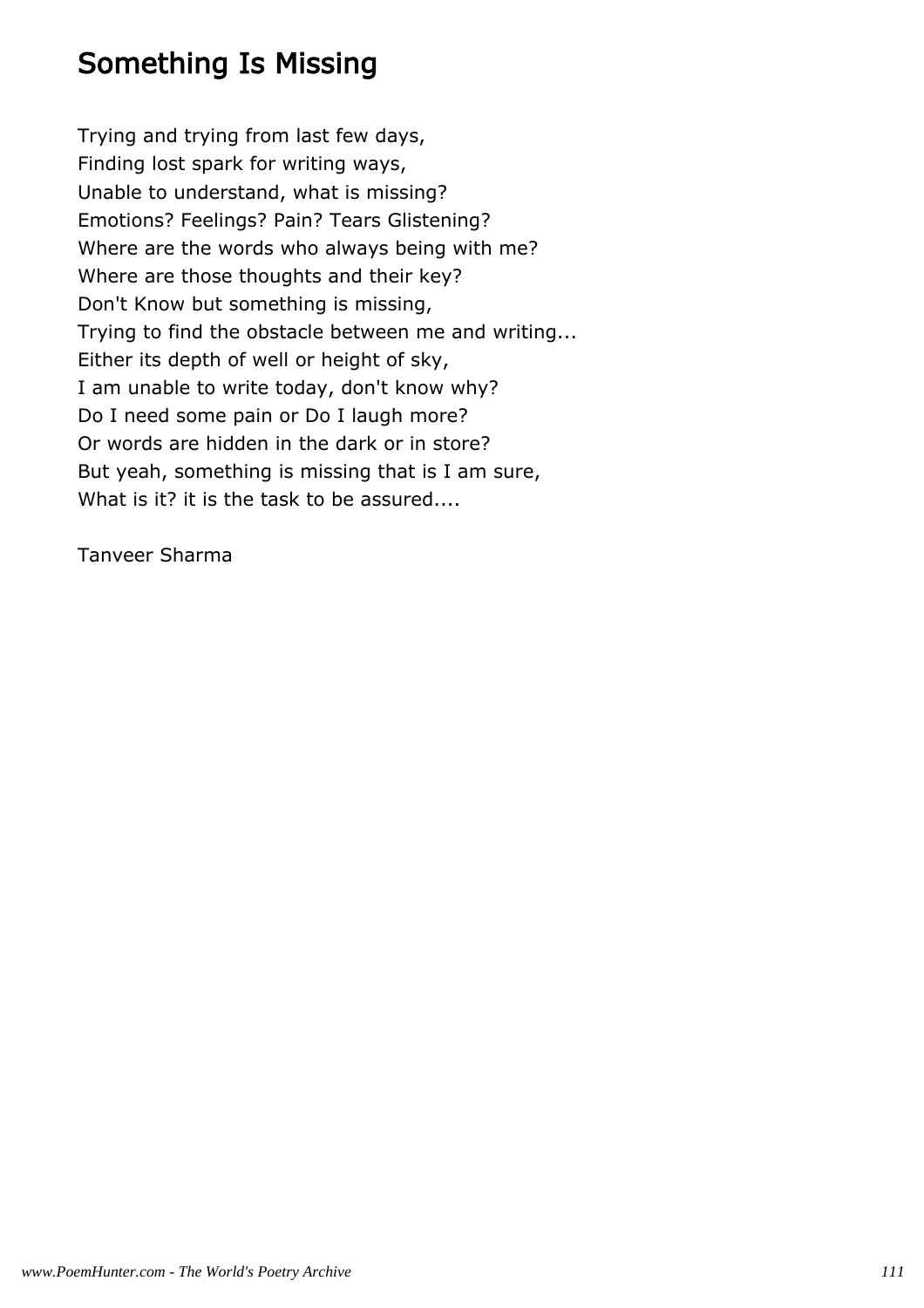#### Sometimes Somewhere....

Sometimes Somewhere your move get paused, Sometimes Somewhere your mood flaws, Something happened but do not want to share, Something is bothering you but don't want to care, Somewhere Path of silence waits for you, Somewhere track of dark hoots for you, Something what upsets you, bothers you, Something is hard to be understood too, Sometimes somewhere something happens, sometimes somewhere a situation lappens.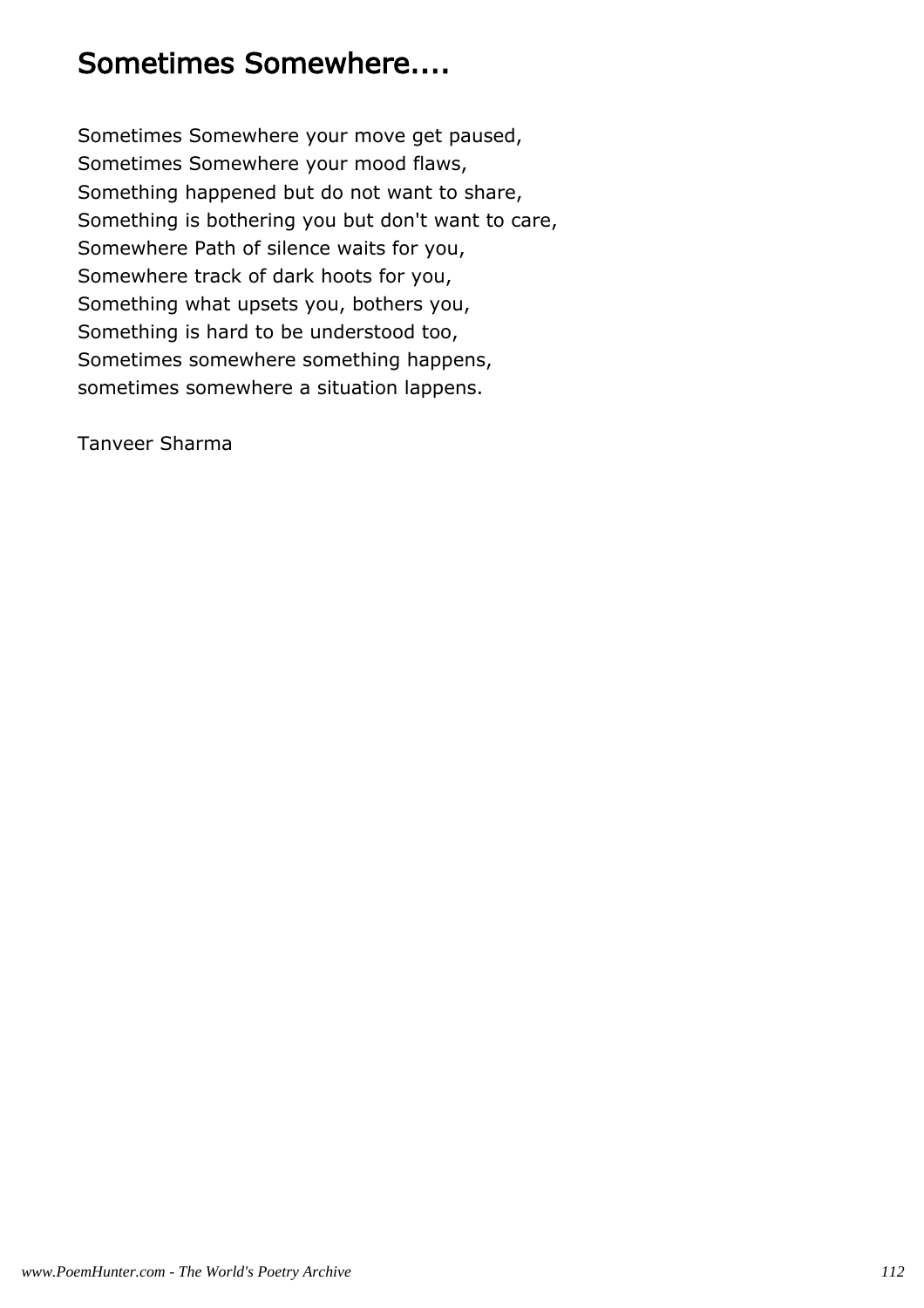# Sorry

I am so sorry for loving you, Please forgive me for trusting you, I apologize to think of you all the time, I accuse myself for dedicating you one more rhyme. Sorry, sorry, so sorry 'to hate you still not', & Thanking you happily for the sadness you brought, You're too helpful for lots of tears in my eyes, But I am sorry to deem you as god in skies. I am sorry & ashamed once again, To love you, for caring you in every rain, I hope you will forgive me too, But regretting for always loving you.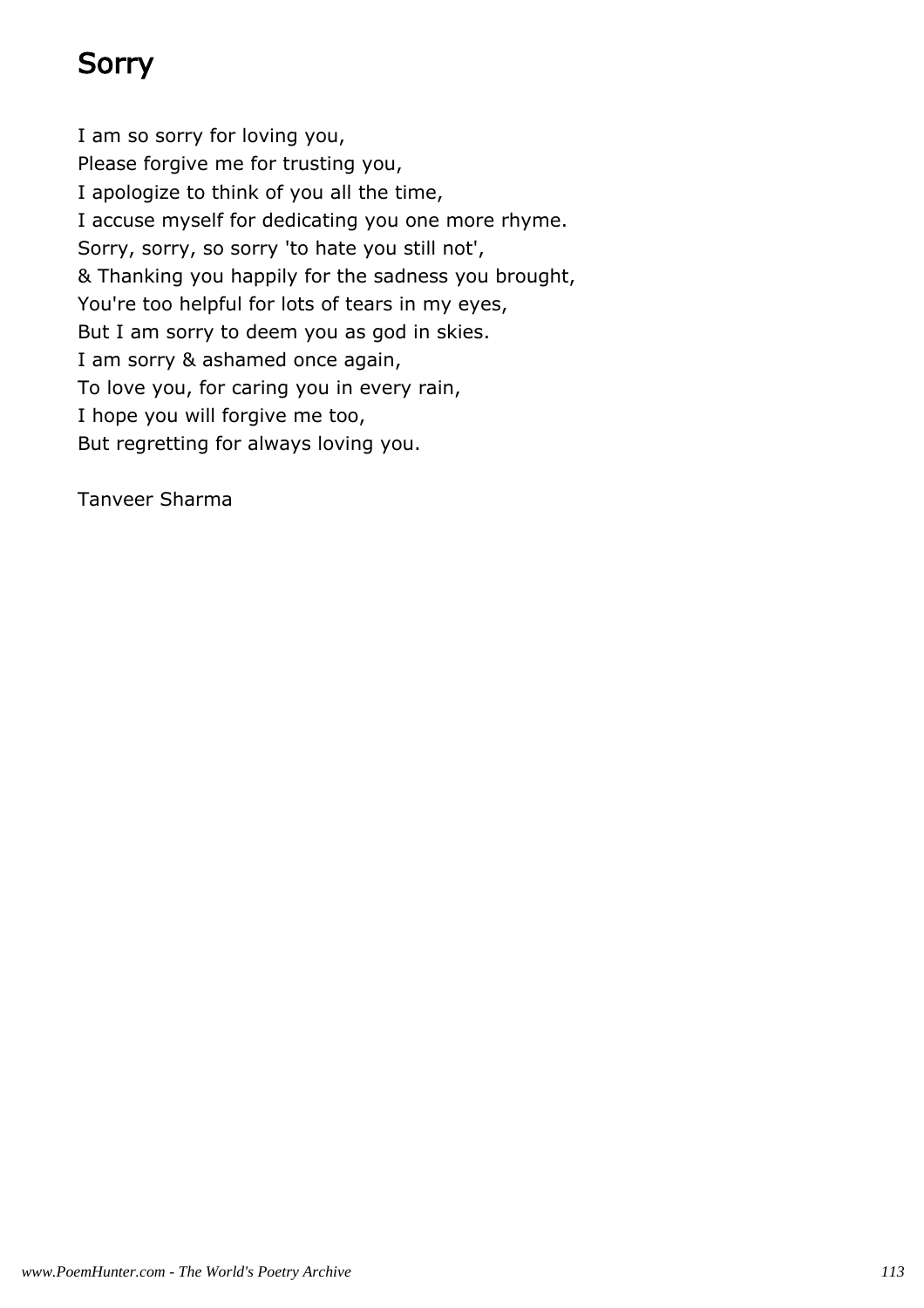#### Sorry Angel

Sorry Angel! I have to go, For the nation to be safe. Feeling low for your tears, I too want to laugh more. Regretting for going so far, I wish to spend time with you. You're my apple of an eye, But its the time to say good bye. Don't cry baby! don't cry, Strange time is not in our favor. Country needs me too, But the truth is I love you. Flowers in our home garden, With fragrance will make you laugh. Moon will accompany you, For the cold & winter time. Your Doll will play with you, For the whole day & night. I wish we will meet in summer, But cannot assure you. If earth want to be decorated with red, I would come forward to loose whole blood. I will be in the names of martyr, You too will feel proud for your mom. Then I will light up the most in the stars, To sleep with my baby from the sky. I am so sorry Angel I need to go, Never forget baby! your mom loves you so.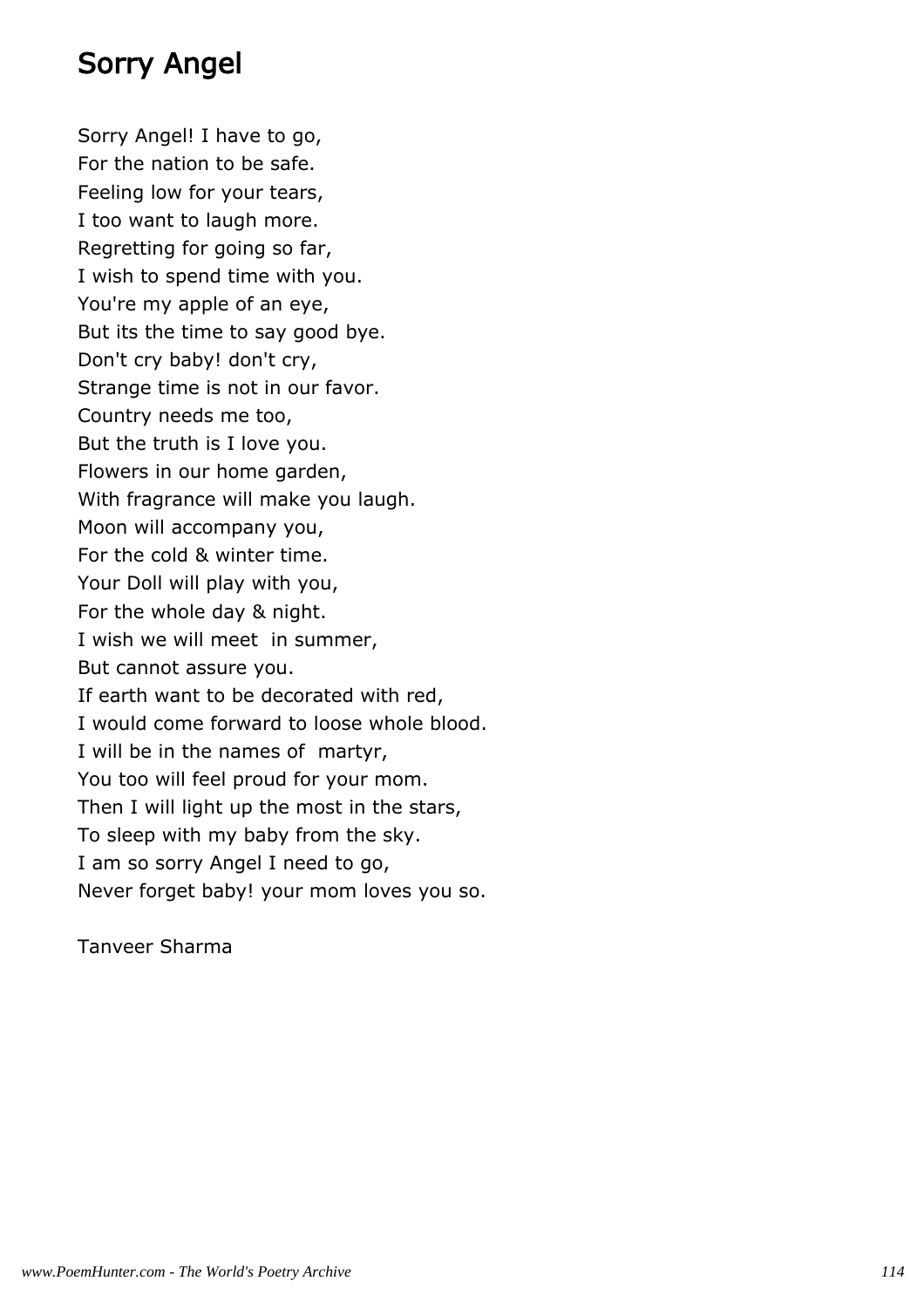### Spark Of Society

Youngsters can build their nation more energetic, They can toil today for tomorrow's achievement, Society can BE fast for being progressive, When youth of country work hard in present.

New generation can be more powerful, Just need to concentrate on today's requirement, If they work on it, they can achieve all with easy pull, And even can save the colony from social evils and can prevent.

Youth is the spark of society, who has so much power, They have so much talent in different variety, Who can comfortably shower all around peace and power.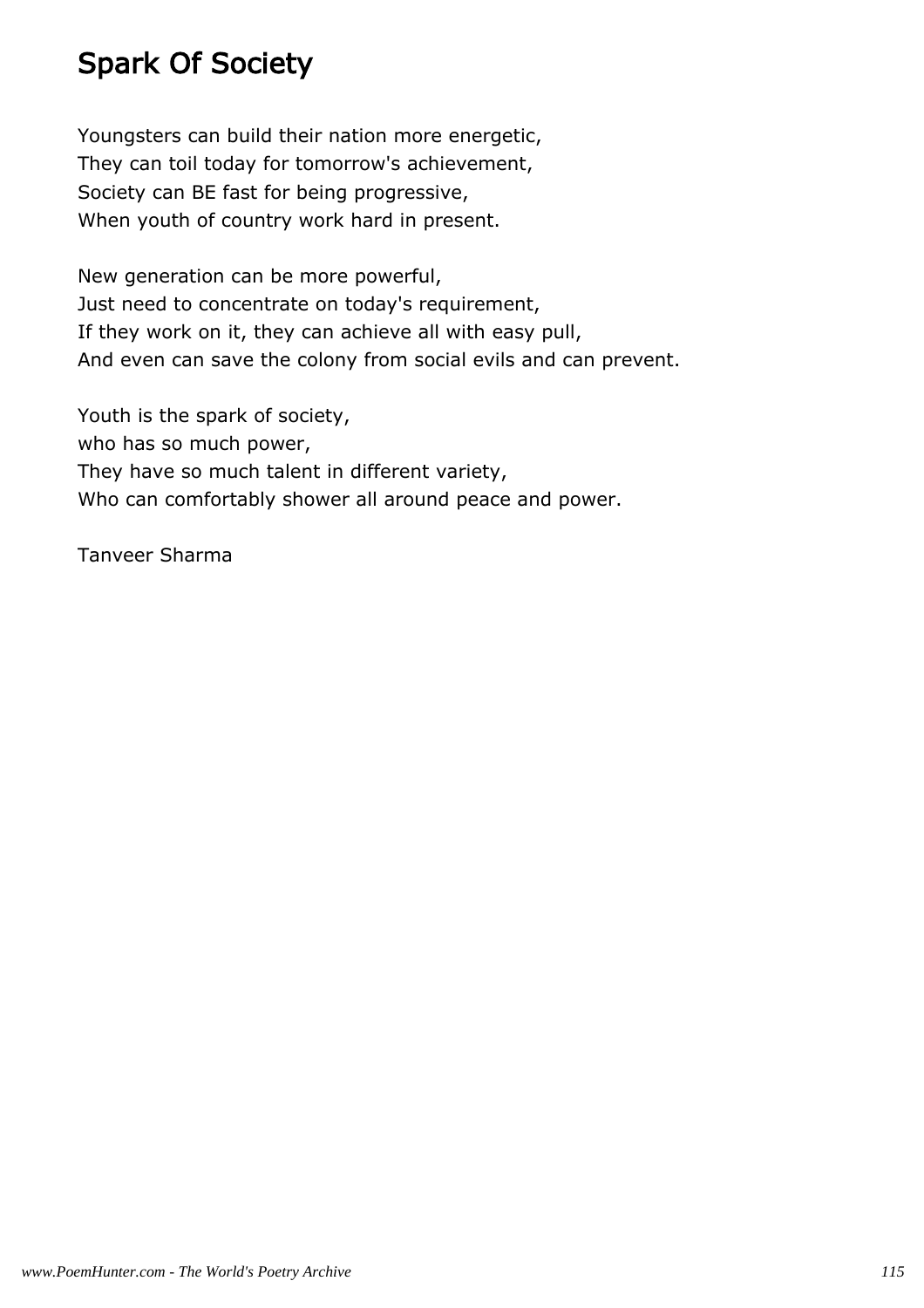## Spoiling Life

Sudden change in expressions, Instantaneous Reactions, Loosing self- control, Frustration covers the body-soul.

Mind gets block itself, Unknown words come out itself, Hurting each other, Getting so rude - why no matter?

Spoiling life with uncontrollable annoyance, By leaving behind all sweetness, Love, feelings, soft emotions run away, As bad humor comes out in its way.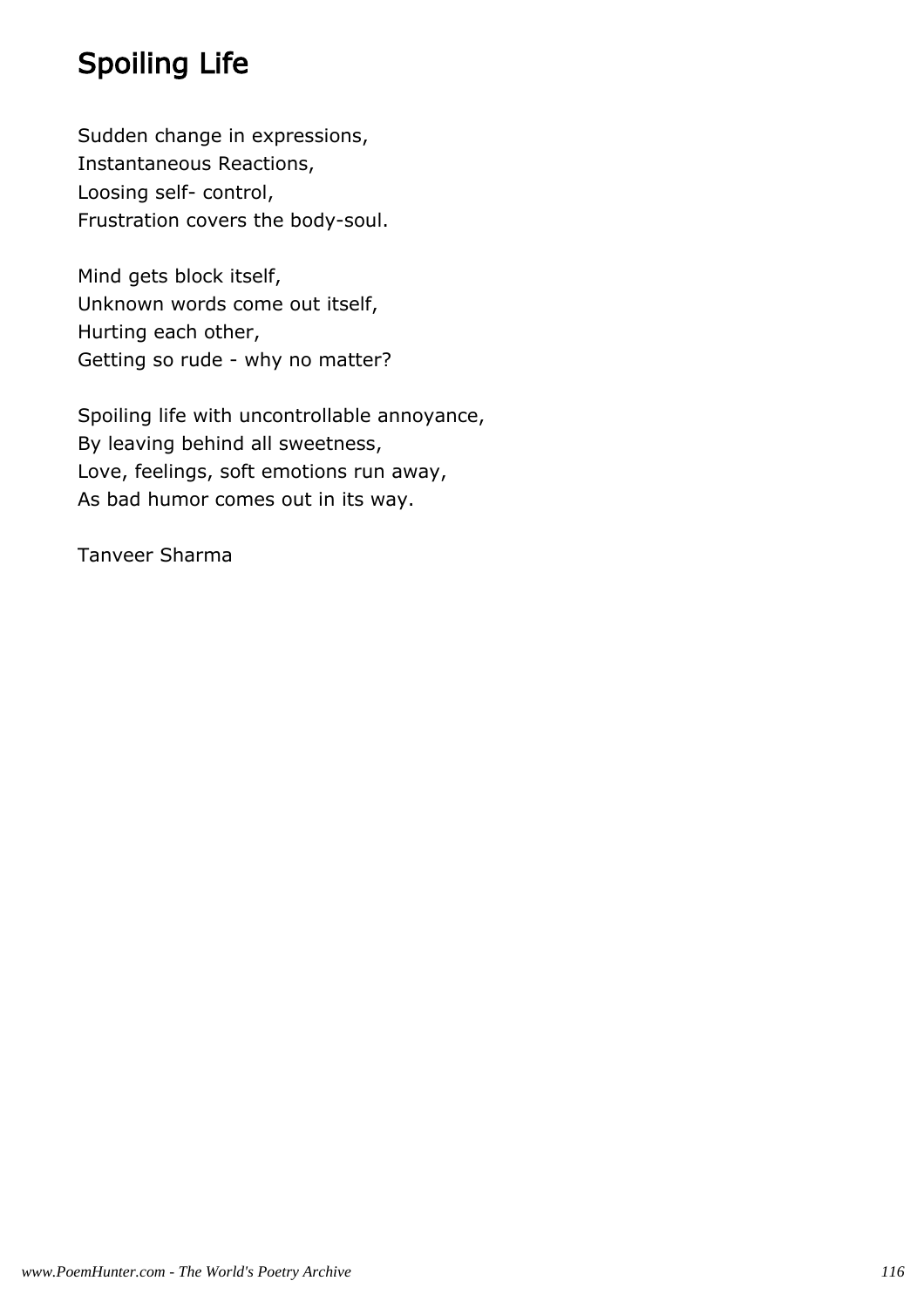#### Tears That Fall

Life is not easy, Not easy to move at all, Without you I stopped moving , But I Can't stop tears that fall.

You called me your princess, & Always treated me like a doll, Today I feel like stopped breathing, But I Can't stop tears that fall.

You Told me that you love me a lot, Then why do you have created the wall, Wall which stopped my step towards you, But I Can't Stop tears that Fall.

Eyes are still waiting to see you, Voice still wants your name to call, You stopped talking to me, But I can't stop tears that fall.

I know you too miss me, But situations to jump are not small, I wish you to be happy always, Though I can't stop tears that fall.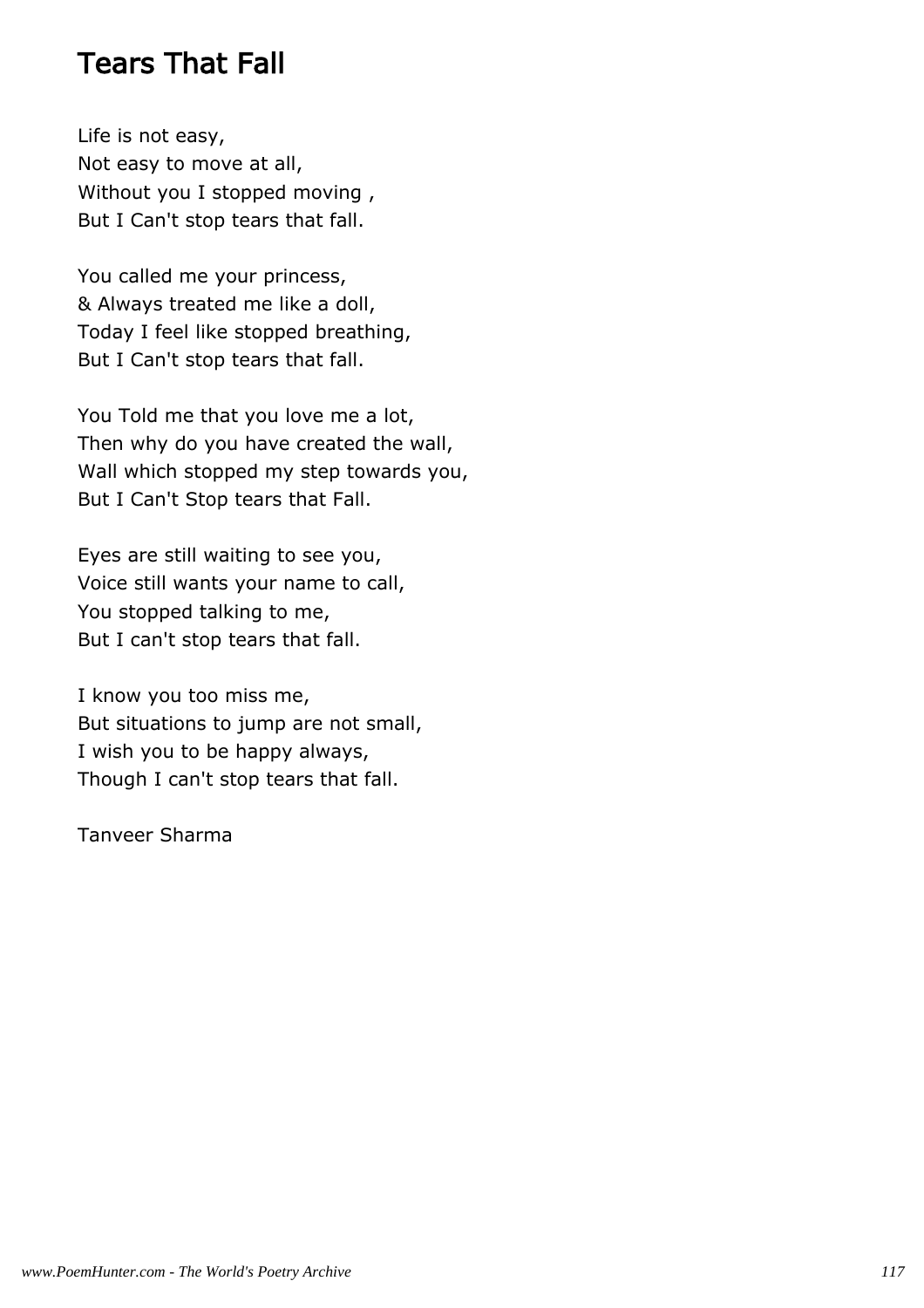### **Those**

Those who said They like my happiness, they are the reason for my today's unhappiness.

 $\sim$  Tanveer Sharma  $\sim$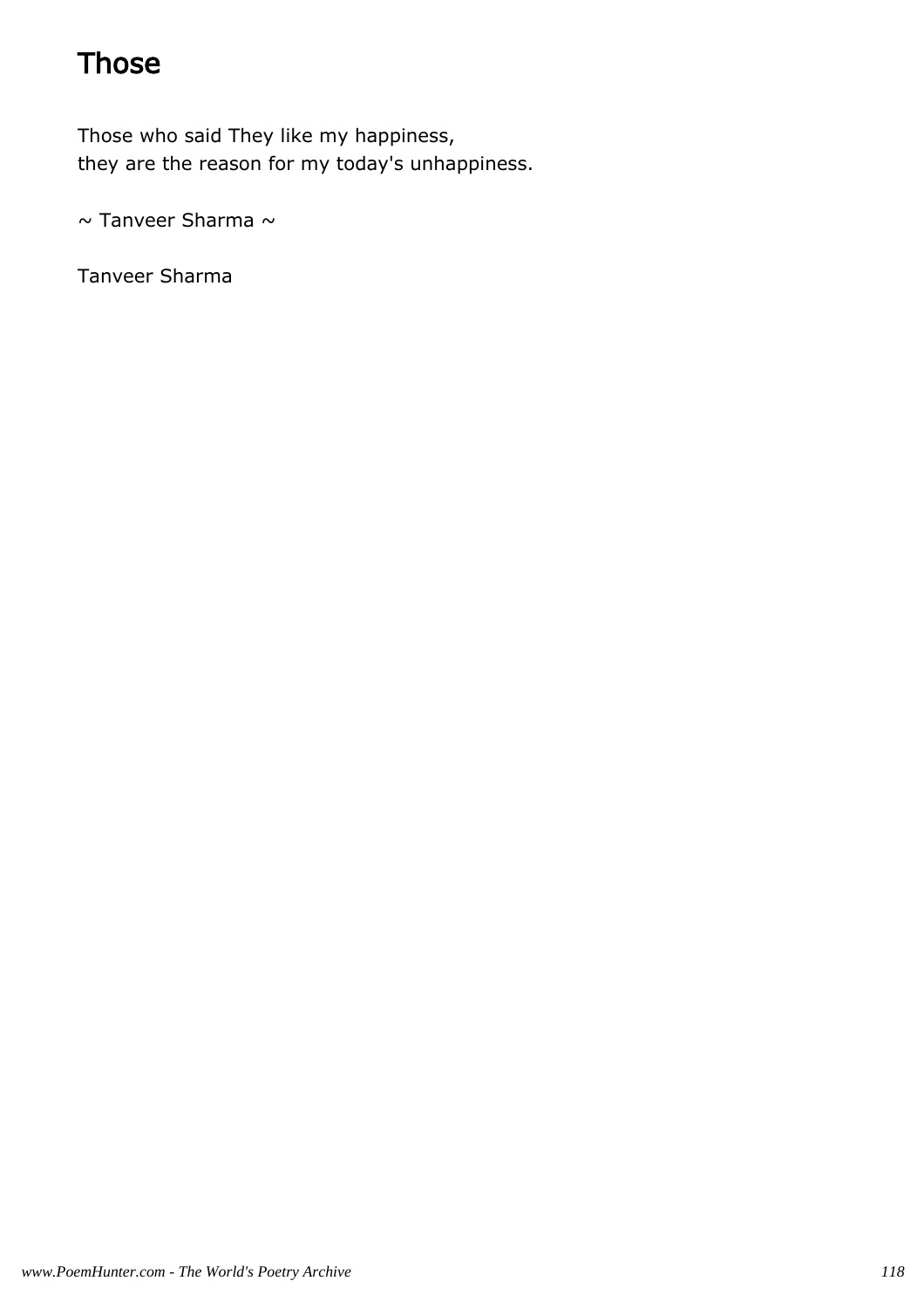# Thought (Raise Voice)

Raise your Voice against wrong Happenings. Otherwise by being silent, you too can become part of wrong directional flow....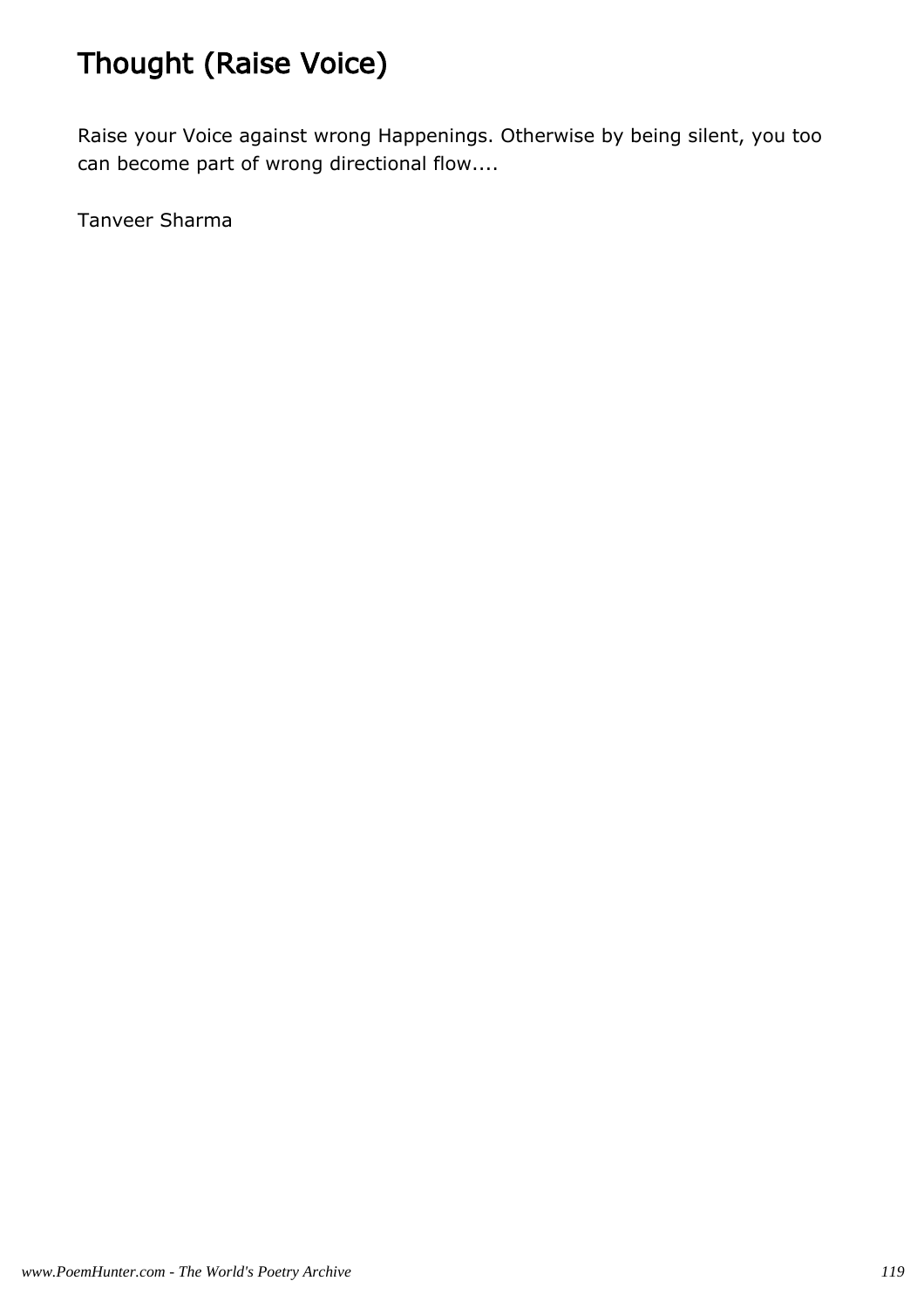## Try! Not To

Try! 'not to' attempt mistakes Else you've to regret, Try! 'not to' take actions without thinking Else you've to step on the rough track,

Try! 'not to' be selfish Else you have to move alone one day, Try! 'not to' make fun of others Else god may make your fun in some other way,

Try! 'not to' break the trust of others Else may be you'll never trust yourself again, Try! 'not to'believe someone blindly Else you may be thrown in the dark drain.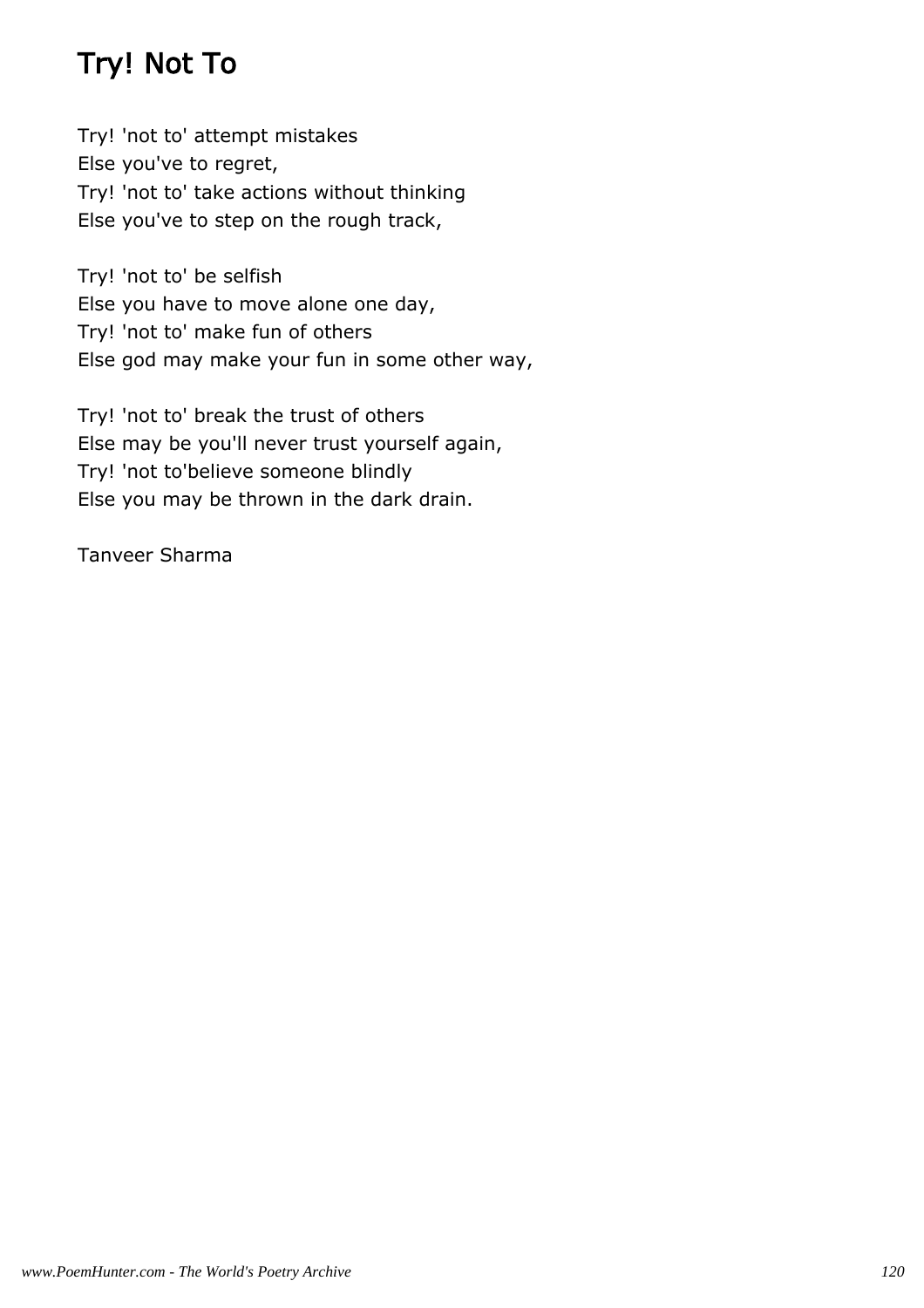### Two Sides

If its the time of Dusk, Dawn will surely arise. If you feel sad, Happiness will surely arrive. if your life is in dark, It will surely bring colors too.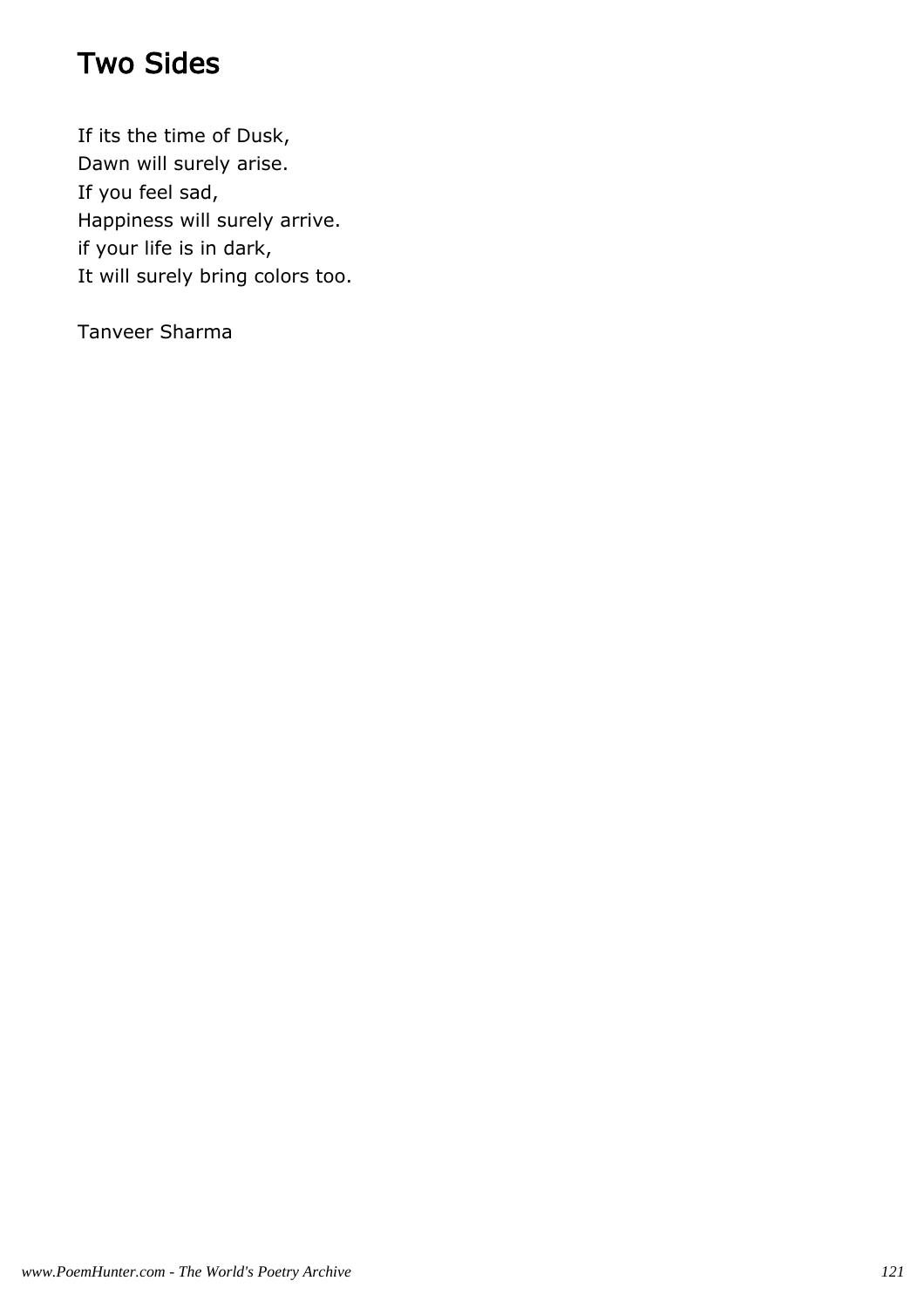### War Between Corruption & Thoughts

Boastful corruption Pushed me I was fallen down, me trying to get up she was laughing & wearing happiness's crown, I was feeling helpless no support as corruption is all around, My thoughts were shivering for a moment I was feeling low & down, Corruption shouted 'I am powerful' said to me to thud on the ground, I got up, stood up with much power said in a loud sound, I will be loyal till my last breath May be I will fail in front of the situation But I will never come to u & bound, I will be loyal with my thoughts I will be sticking to be against you And will never come to your surround, You may be powerful today But Honesty gonna defeat you Here & there you will never be found, Power of Honesty is more than you Corruption! we will never bend & will never let you win around, War of my thoughts & corruption My unbending view point and corruption's renowned, Popular is she just because of easiness in the work Honesty calls her jerk in a loud sound, My thoughts are confident corruption gonna loose the war & Honesty gonna have winner's crown.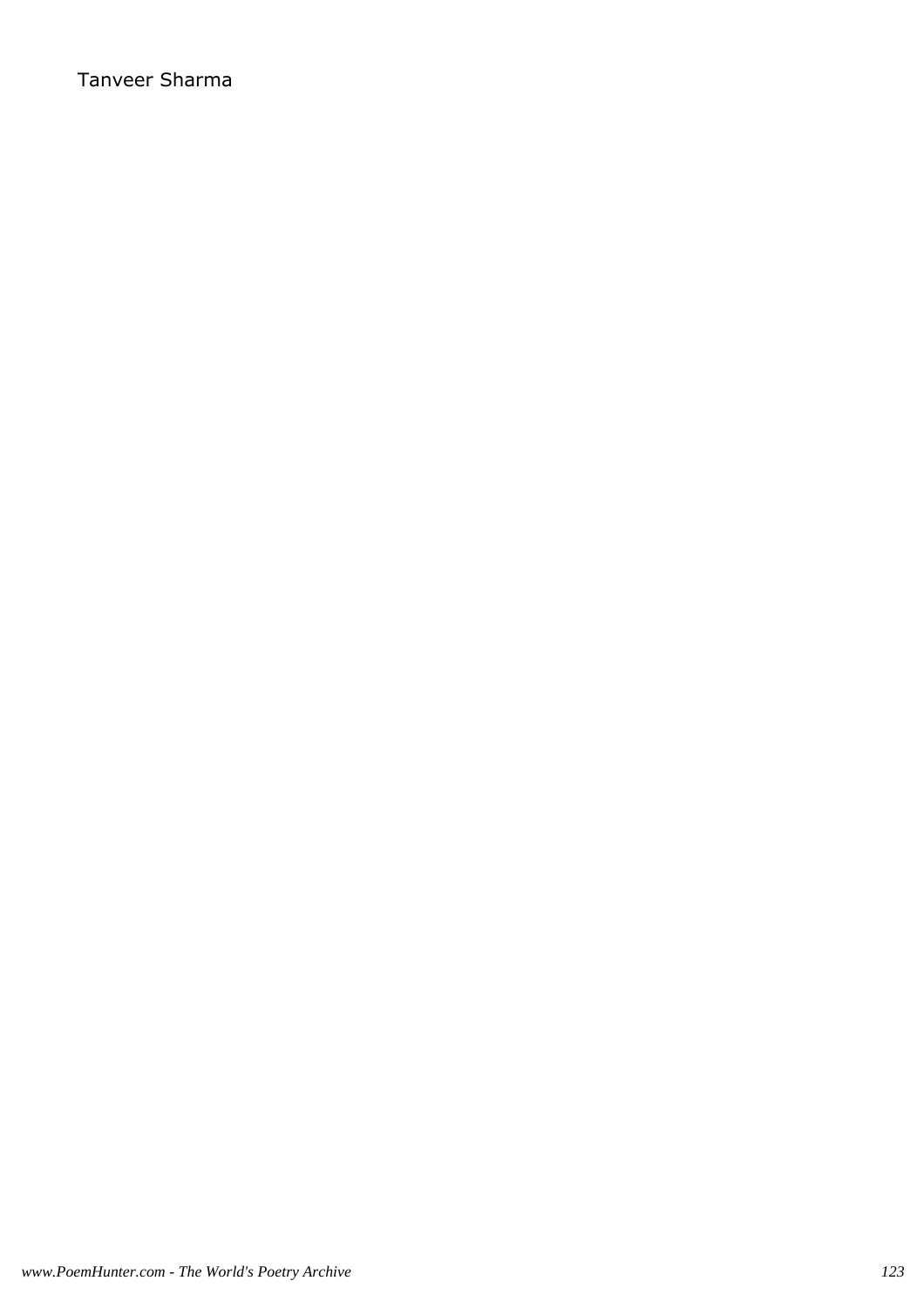### When I Will Not

When I will not be alive, My words will left behind, The scent of my ideas, will spread around till a time.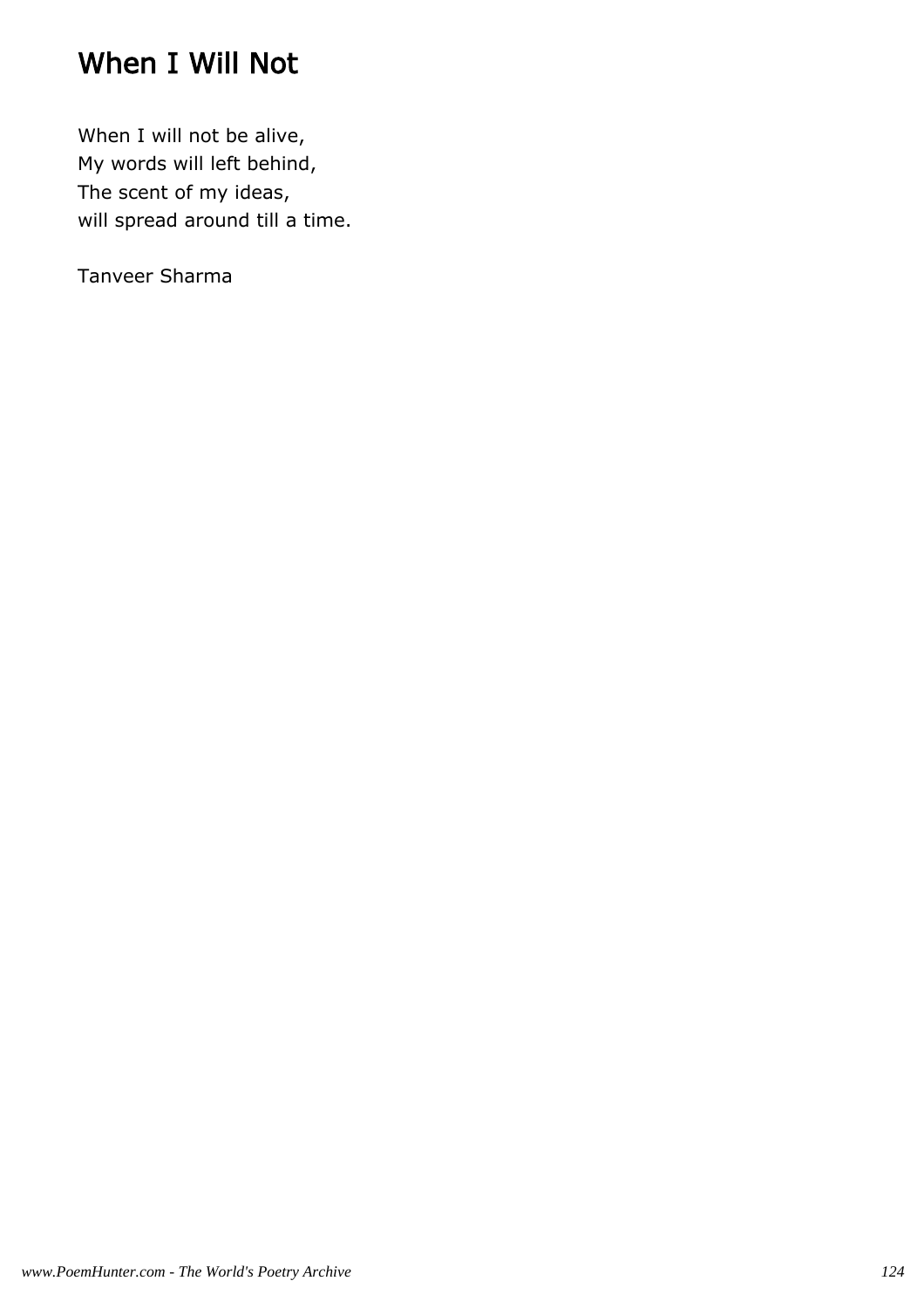### Who Am I?

I get angry, I get happy, I can cry, Tears can easily dry, eyes get wet with happiness too, I can express feelings about you, I can write and can read too, I can think and creative in ideas too, I can enjoy and sense your mood too, who am I? I am a human! human being! ... And you know! I can break your trust, I can make you cry, I can hurt you, stab you, I know how to convince you, convincing you for my own benefits, I can hold you till I need you, I can even hide my views about you, I can have fake smile and I can tell a lie, In short, I know to make you fool just, You know, who am I? I am a human being! A SELFISH HUMAN BEING.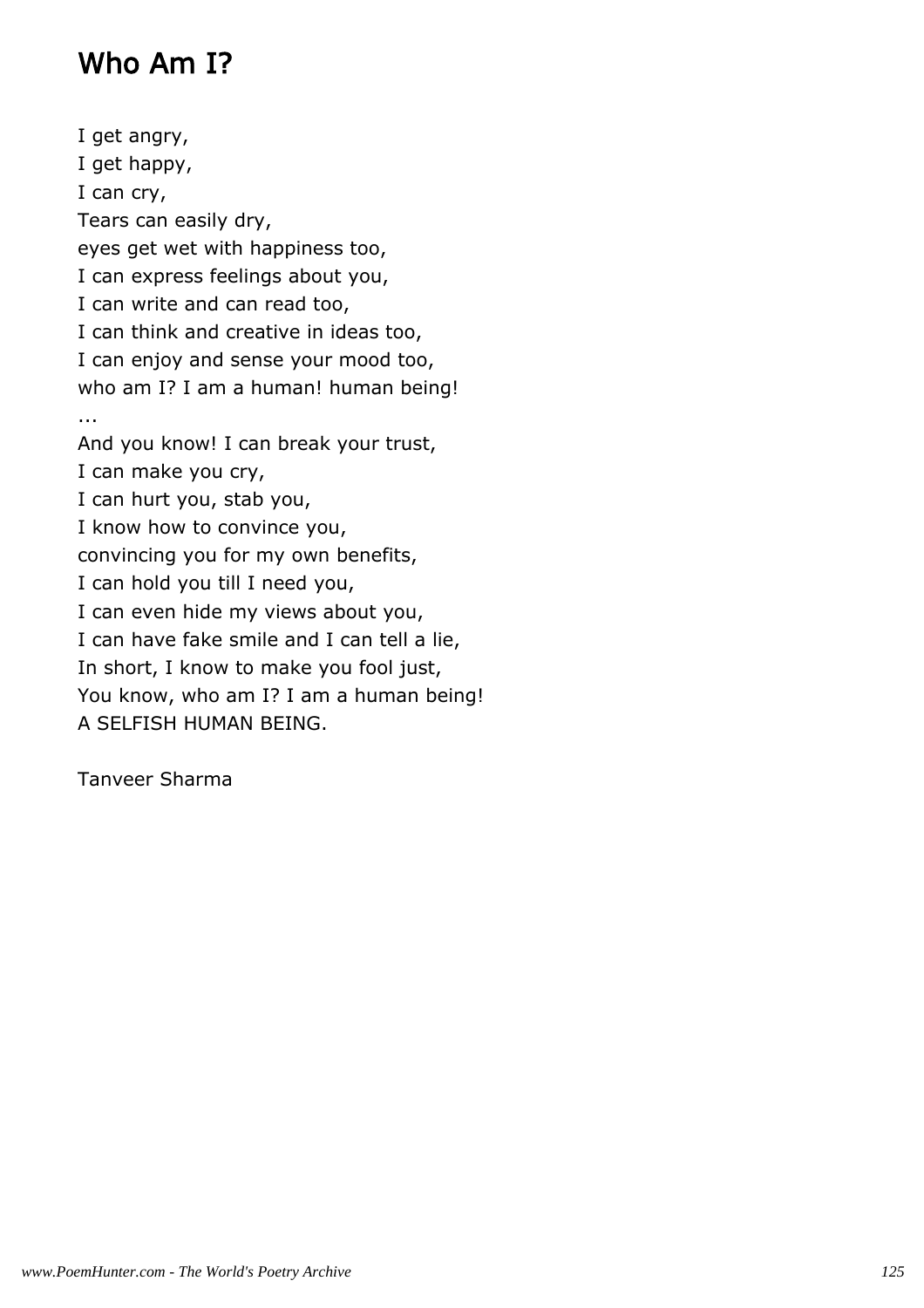#### Without Poem & You

When you went away The poem ran away too In between poem and you I am broken and sadness grew Like Stone-hearted, I felt myself As life without colors same is me without poem and you.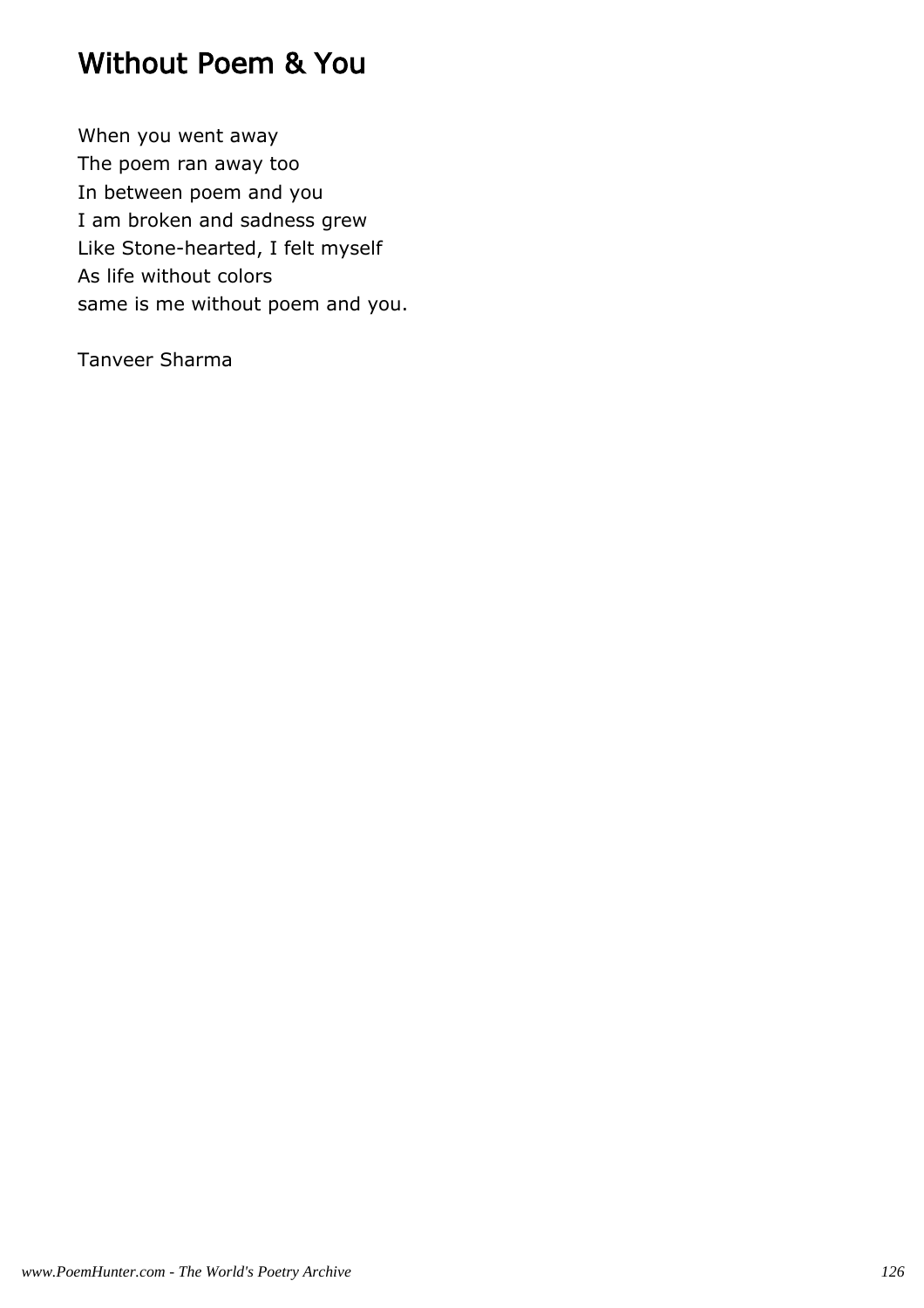### Women's Condition With Poverty

Struggling hard, for basic needs. Pressurizing adversity, For one time meal. Pity on hungry children, But betraying destiny. Critically working, Laboring & digging. Deep in thoughts, Complexity for the solution. For having no shed, & Cannot buy even bread. Children's appetite, doesn't vanish with my labor. Never thought for own condition, Never taken proper food. Whole body in pain, working all time goes in vain. Tirelessly digging, toiling as puppets. circumstances made us anile, Because of tough laboring. Seems Flimsy, Because of no proper diet. Suffering in pain, Experiencing poverty. Lack of basic requirements, No situation amendments.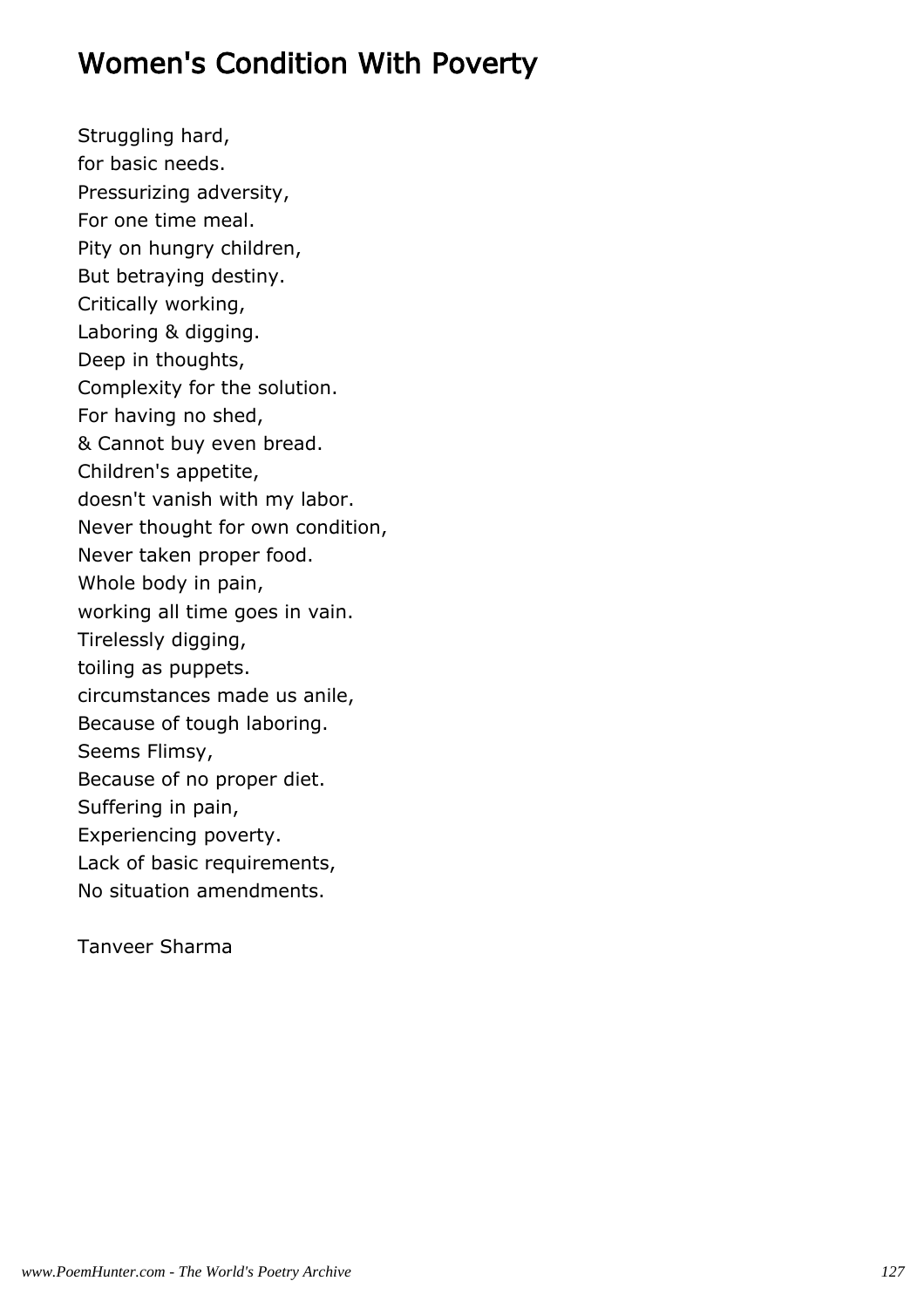#### **Writer**

some wounds, some deep experiences, some great thoughts, some social happenings, some imaginations all together contribute for a writer to write.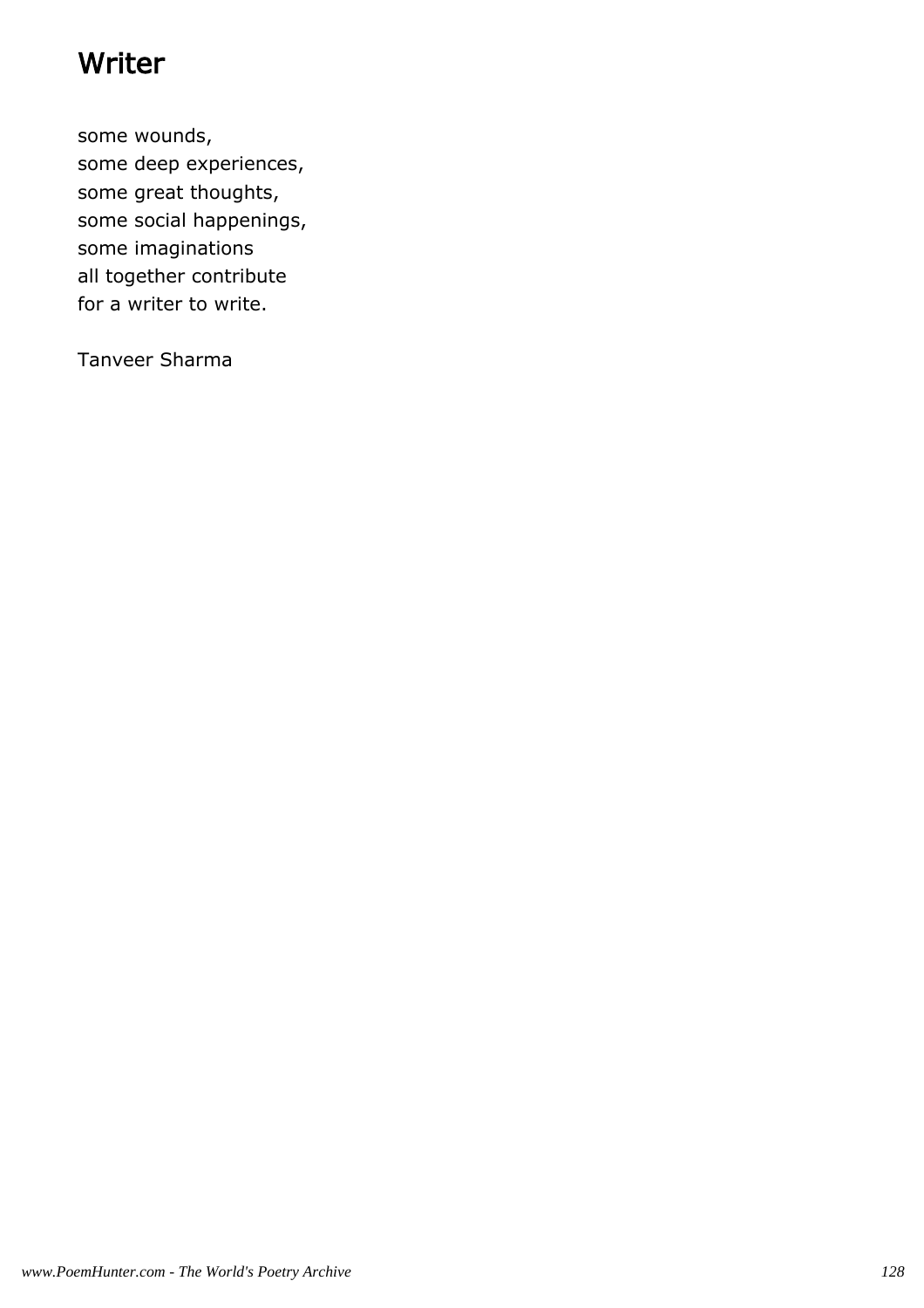### You Are All Around

These winds shout to tell, you are also on the same bay. These clouds speak loudly, To tell that you are my happiness's ray. My mind says every time, That I can't live without you. I stand over here waiting, So that I could find some clue. My heart enunciates your name all the time, As I deeply and sincerely have concerns by you. Words dedicated by you automatically sets rhyme, Because in your absence, I feel so blue. Please come! Please do come! As from the long time, I have been waiting for you.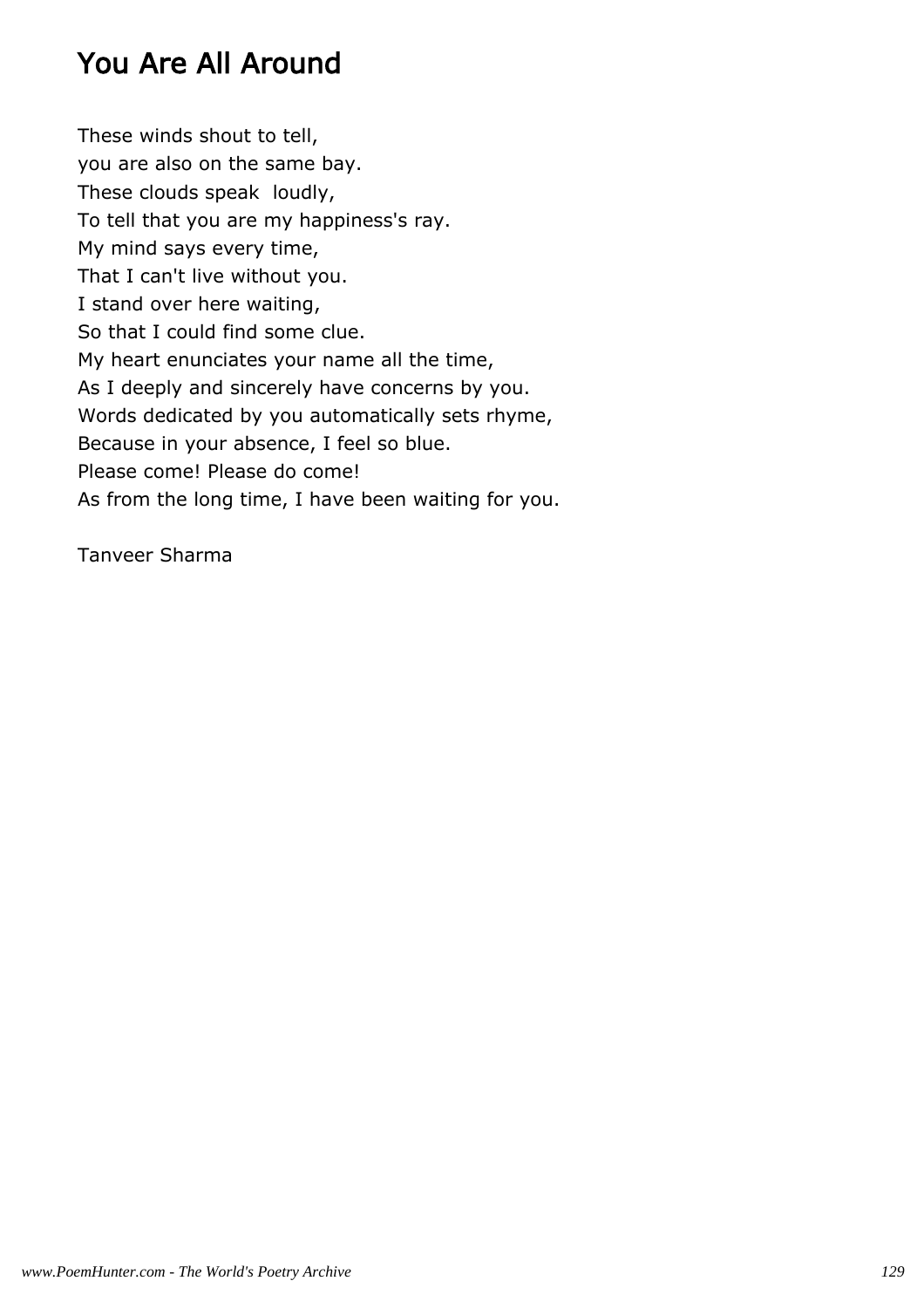### Your Beauty, My Smile

Your awesome nature, way of talking, your lovely gestures, all bring smile on my face. your soft voice, shiny eyes, happiness on your face, bring a huge smile on my face. Your innocent talk, beautiful walk, precious style, all together make me smile.